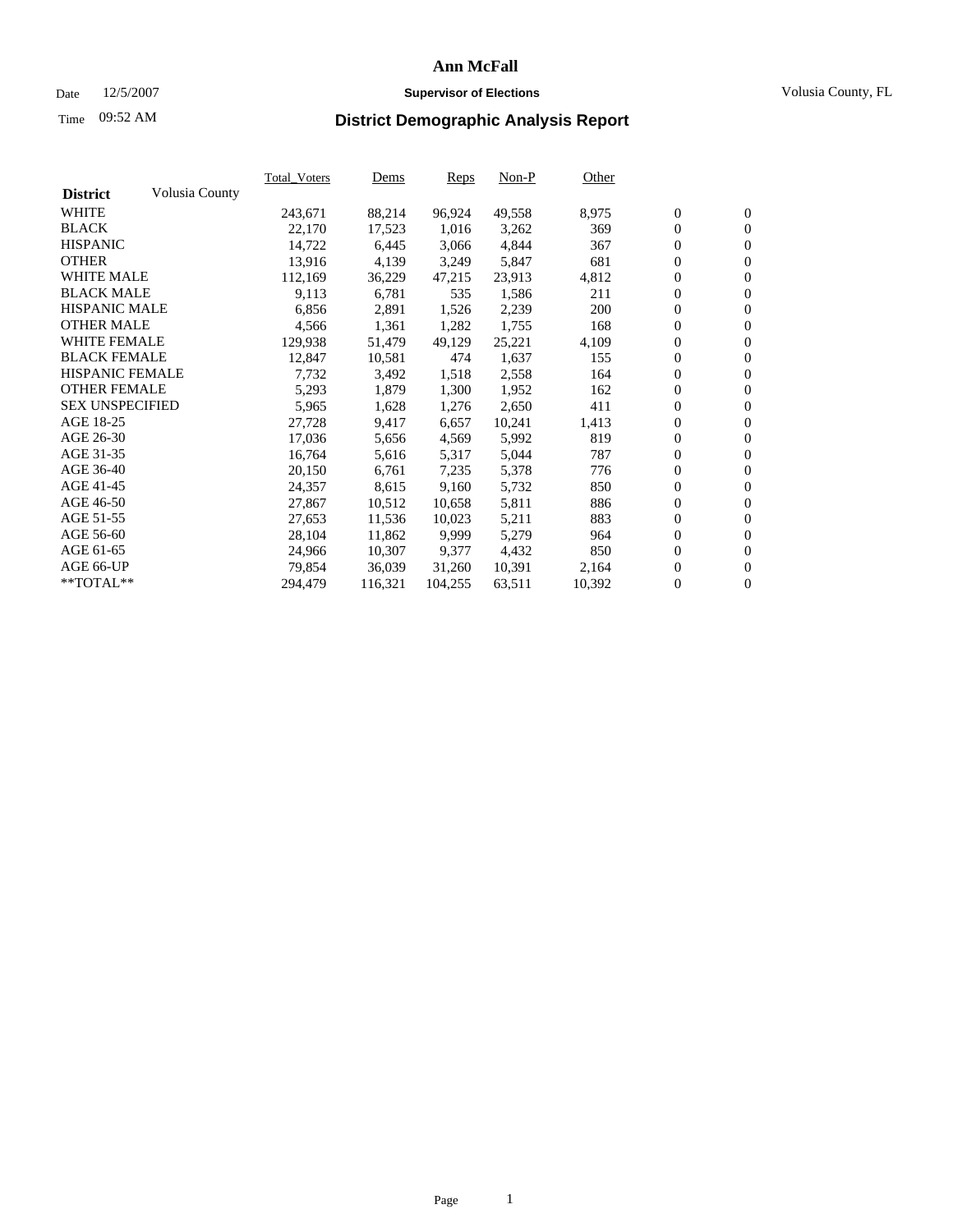#### Date  $12/5/2007$  **Supervisor of Elections** Volusia County, FL

|                        |                           | <b>Total Voters</b> | Dems   | <b>Reps</b> | Non-P  | Other |                  |                |  |
|------------------------|---------------------------|---------------------|--------|-------------|--------|-------|------------------|----------------|--|
| <b>District</b>        | County Council District 1 |                     |        |             |        |       |                  |                |  |
| <b>WHITE</b>           |                           | 45,906              | 16,693 | 19,035      | 8,308  | 1,870 | $\boldsymbol{0}$ | $\mathbf{0}$   |  |
| <b>BLACK</b>           |                           | 3,544               | 2,853  | 158         | 474    | 59    | $\overline{0}$   | $\mathbf{0}$   |  |
| <b>HISPANIC</b>        |                           | 2,021               | 790    | 424         | 732    | 75    | $\boldsymbol{0}$ | $\mathbf{0}$   |  |
| <b>OTHER</b>           |                           | 2,367               | 689    | 617         | 950    | 111   | $\boldsymbol{0}$ | $\mathbf{0}$   |  |
| <b>WHITE MALE</b>      |                           | 20,938              | 6,807  | 9,183       | 3,974  | 974   | 0                | $\mathbf{0}$   |  |
| <b>BLACK MALE</b>      |                           | 1,385               | 1,064  | 71          | 212    | 38    | $\boldsymbol{0}$ | $\mathbf{0}$   |  |
| <b>HISPANIC MALE</b>   |                           | 925                 | 357    | 206         | 323    | 39    | $\overline{0}$   | $\mathbf{0}$   |  |
| <b>OTHER MALE</b>      |                           | 749                 | 210    | 239         | 270    | 30    | $\overline{0}$   | $\mathbf{0}$   |  |
| <b>WHITE FEMALE</b>    |                           | 24,719              | 9,806  | 9,765       | 4,258  | 890   | $\mathbf{0}$     | $\mathbf{0}$   |  |
| <b>BLACK FEMALE</b>    |                           | 2,129               | 1,767  | 85          | 256    | 21    | $\boldsymbol{0}$ | $\mathbf{0}$   |  |
| <b>HISPANIC FEMALE</b> |                           | 1,079               | 428    | 215         | 402    | 34    | $\boldsymbol{0}$ | $\mathbf{0}$   |  |
| <b>OTHER FEMALE</b>    |                           | 917                 | 329    | 241         | 315    | 32    | 0                | $\mathbf{0}$   |  |
| <b>SEX UNSPECIFIED</b> |                           | 997                 | 257    | 229         | 454    | 57    | $\boldsymbol{0}$ | $\mathbf{0}$   |  |
| AGE 18-25              |                           | 4,790               | 1,366  | 1,360       | 1,799  | 265   | $\boldsymbol{0}$ | $\mathbf{0}$   |  |
| AGE 26-30              |                           | 3,198               | 980    | 982         | 1,048  | 188   | $\overline{0}$   | $\mathbf{0}$   |  |
| AGE 31-35              |                           | 3,233               | 1,028  | 1,154       | 878    | 173   | $\overline{0}$   | $\mathbf{0}$   |  |
| AGE 36-40              |                           | 3,949               | 1,291  | 1,490       | 1,008  | 160   | $\boldsymbol{0}$ | $\mathbf{0}$   |  |
| AGE 41-45              |                           | 4,634               | 1,529  | 1,934       | 993    | 178   | $\boldsymbol{0}$ | $\mathbf{0}$   |  |
| AGE 46-50              |                           | 5,237               | 1,972  | 2,092       | 983    | 190   | 0                | $\mathbf{0}$   |  |
| AGE 51-55              |                           | 5,082               | 2,109  | 1,954       | 813    | 206   | $\boldsymbol{0}$ | $\mathbf{0}$   |  |
| AGE 56-60              |                           | 5,108               | 2,239  | 1,906       | 764    | 199   | $\overline{0}$   | $\mathbf{0}$   |  |
| AGE 61-65              |                           | 4,554               | 1,999  | 1,727       | 664    | 164   | $\mathbf{0}$     | $\mathbf{0}$   |  |
| AGE 66-UP              |                           | 14,053              | 6,512  | 5,635       | 1,514  | 392   | $\boldsymbol{0}$ | $\mathbf{0}$   |  |
| **TOTAL**              |                           | 53,838              | 21,025 | 20,234      | 10,464 | 2,115 | $\boldsymbol{0}$ | $\overline{0}$ |  |
|                        |                           |                     |        |             |        |       |                  |                |  |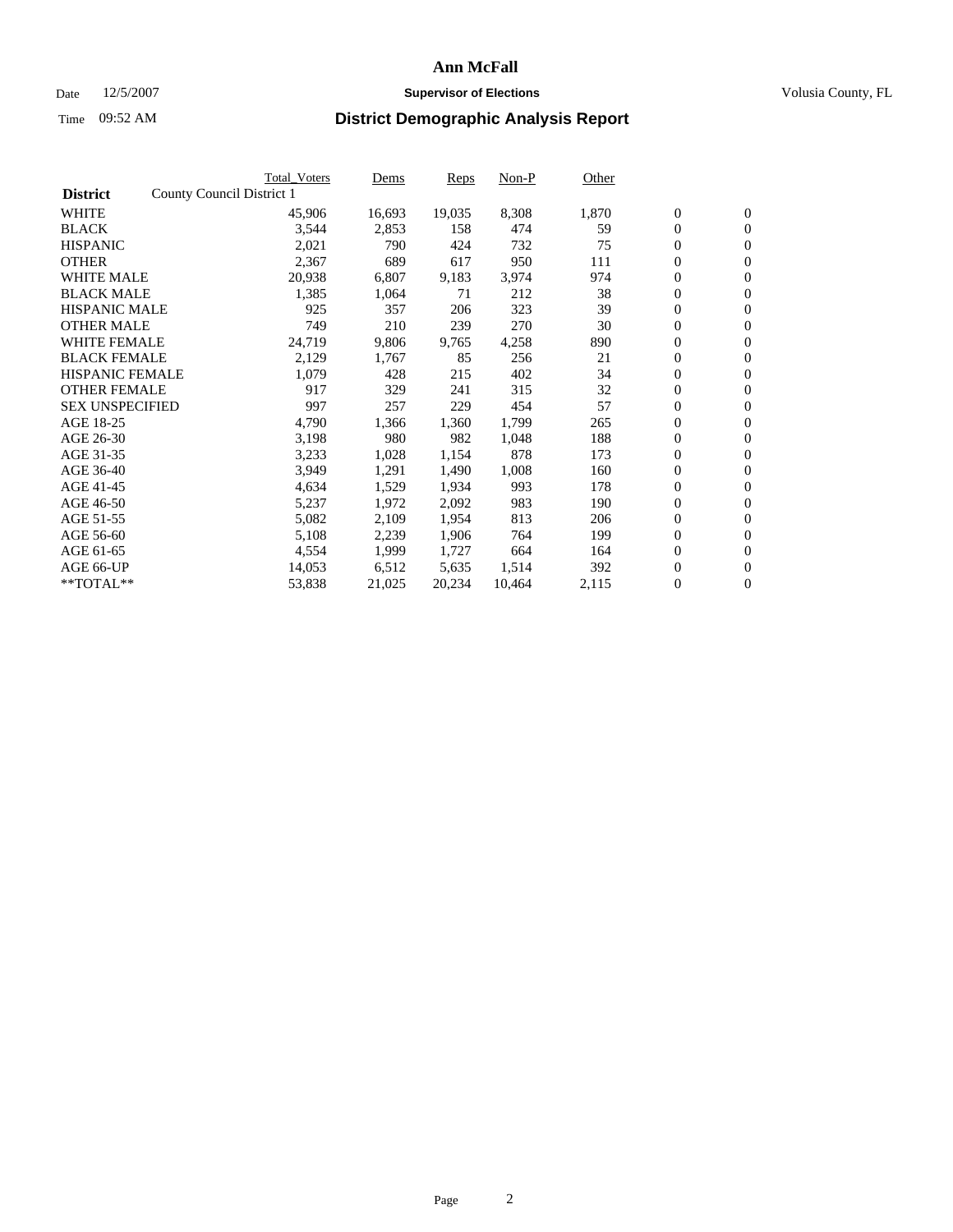#### Date  $12/5/2007$  **Supervisor of Elections** Volusia County, FL

|                        | Total_Voters              | Dems             | <b>Reps</b> | Non-P  | Other |                  |                  |  |
|------------------------|---------------------------|------------------|-------------|--------|-------|------------------|------------------|--|
| <b>District</b>        | County Council District 2 |                  |             |        |       |                  |                  |  |
| <b>WHITE</b>           | 39,671                    | 15,360           | 14,404      | 8,429  | 1,478 | $\boldsymbol{0}$ | $\mathbf{0}$     |  |
| <b>BLACK</b>           |                           | 8,795<br>7,091   | 319         | 1,275  | 110   | $\boldsymbol{0}$ | $\mathbf{0}$     |  |
| <b>HISPANIC</b>        |                           | 942<br>376       | 198         | 338    | 30    | $\boldsymbol{0}$ | $\mathbf{0}$     |  |
| <b>OTHER</b>           |                           | 1,022<br>2,882   | 533         | 1,205  | 122   | $\boldsymbol{0}$ | $\mathbf{0}$     |  |
| <b>WHITE MALE</b>      |                           | 18,459<br>6,361  | 7,108       | 4,142  | 848   | $\boldsymbol{0}$ | $\mathbf{0}$     |  |
| <b>BLACK MALE</b>      |                           | 3,527<br>2,700   | 169         | 601    | 57    | $\boldsymbol{0}$ | $\boldsymbol{0}$ |  |
| <b>HISPANIC MALE</b>   |                           | 443<br>171       | 93          | 164    | 15    | $\overline{0}$   | $\mathbf{0}$     |  |
| <b>OTHER MALE</b>      |                           | 951<br>340       | 219         | 361    | 31    | $\boldsymbol{0}$ | $\mathbf{0}$     |  |
| <b>WHITE FEMALE</b>    |                           | 20,929<br>8,903  | 7,200       | 4,214  | 612   | $\mathbf{0}$     | $\mathbf{0}$     |  |
| <b>BLACK FEMALE</b>    |                           | 5,174<br>4,322   | 147         | 654    | 51    | $\boldsymbol{0}$ | $\mathbf{0}$     |  |
| <b>HISPANIC FEMALE</b> |                           | 490<br>202       | 102         | 171    | 15    | $\boldsymbol{0}$ | $\boldsymbol{0}$ |  |
| <b>OTHER FEMALE</b>    |                           | 1,056<br>437     | 193         | 401    | 25    | 0                | $\mathbf{0}$     |  |
| <b>SEX UNSPECIFIED</b> |                           | 413<br>1,261     | 223         | 539    | 86    | $\boldsymbol{0}$ | $\mathbf{0}$     |  |
| AGE 18-25              |                           | 6,066<br>2,851   | 994         | 2,004  | 217   | $\boldsymbol{0}$ | $\mathbf{0}$     |  |
| AGE 26-30              |                           | 3,087<br>1,242   | 667         | 1,047  | 131   | $\overline{0}$   | $\mathbf{0}$     |  |
| AGE 31-35              |                           | 2,714<br>1,095   | 724         | 790    | 105   | $\boldsymbol{0}$ | $\mathbf{0}$     |  |
| AGE 36-40              |                           | 3,127<br>1,279   | 903         | 827    | 118   | $\boldsymbol{0}$ | $\boldsymbol{0}$ |  |
| AGE 41-45              |                           | 3,771<br>1,621   | 1,159       | 854    | 137   | $\boldsymbol{0}$ | $\mathbf{0}$     |  |
| AGE 46-50              |                           | 4,497<br>1,984   | 1,428       | 940    | 145   | $\boldsymbol{0}$ | $\mathbf{0}$     |  |
| AGE 51-55              |                           | 4,437<br>2,110   | 1,343       | 861    | 123   | $\boldsymbol{0}$ | $\boldsymbol{0}$ |  |
| AGE 56-60              |                           | 4,874<br>2,205   | 1,498       | 998    | 173   | $\overline{0}$   | $\mathbf{0}$     |  |
| AGE 61-65              |                           | 4,381<br>1,919   | 1,455       | 846    | 161   | $\mathbf{0}$     | $\mathbf{0}$     |  |
| AGE 66-UP              |                           | 15,336<br>7,543  | 5,283       | 2,080  | 430   | $\boldsymbol{0}$ | $\boldsymbol{0}$ |  |
| **TOTAL**              |                           | 52,290<br>23,849 | 15,454      | 11,247 | 1,740 | $\boldsymbol{0}$ | $\overline{0}$   |  |
|                        |                           |                  |             |        |       |                  |                  |  |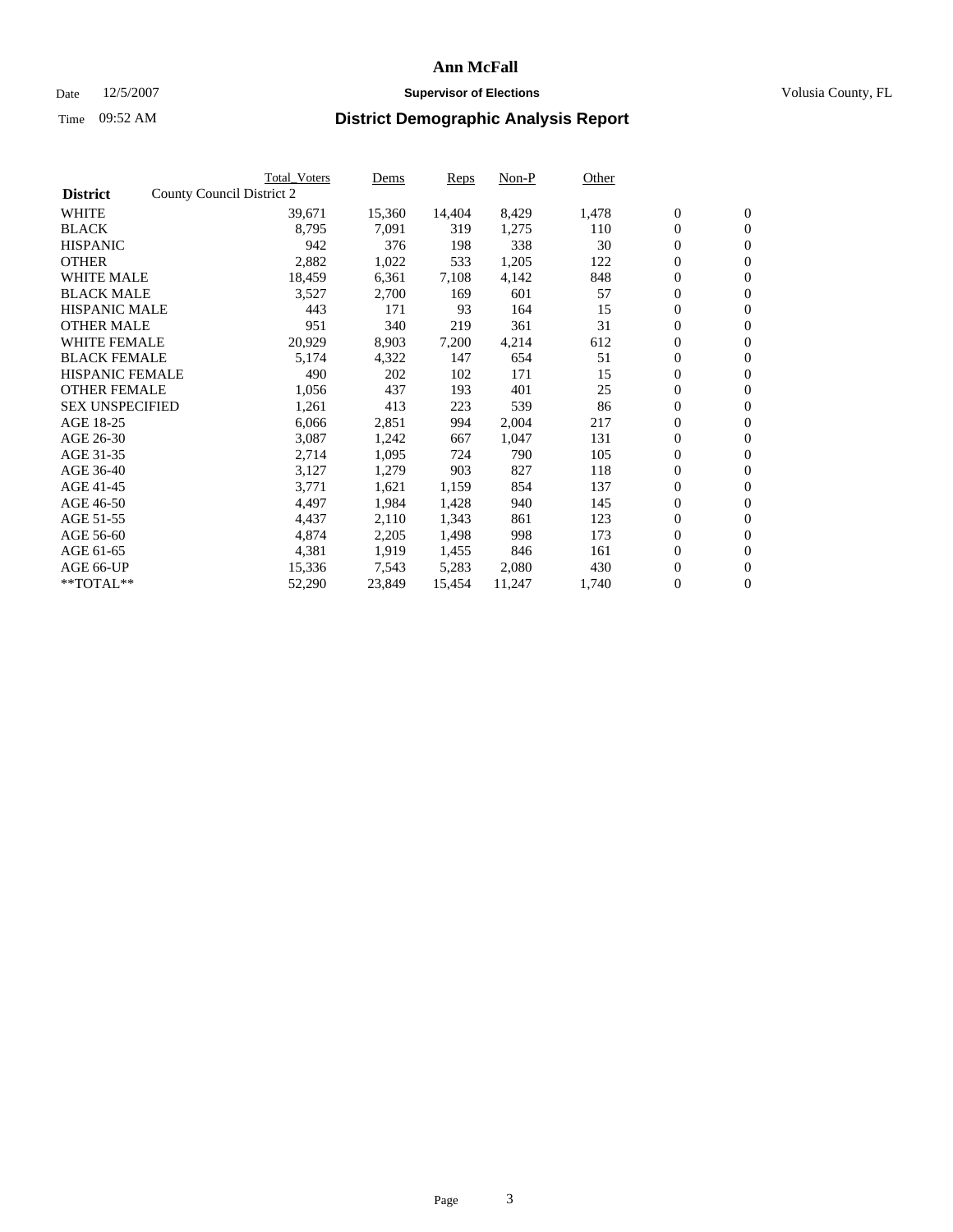#### Date  $12/5/2007$  **Supervisor of Elections** Volusia County, FL

|                        |                           | <b>Total_Voters</b> | Dems   | <b>Reps</b> | Non-P  | Other |                  |                  |  |
|------------------------|---------------------------|---------------------|--------|-------------|--------|-------|------------------|------------------|--|
| <b>District</b>        | County Council District 3 |                     |        |             |        |       |                  |                  |  |
| <b>WHITE</b>           |                           | 61,347              | 22,311 | 23,878      | 13,299 | 1,859 | $\overline{0}$   | $\mathbf{0}$     |  |
| <b>BLACK</b>           |                           | 1,642               | 1,302  | 80          | 237    | 23    | $\overline{0}$   | $\mathbf{0}$     |  |
| <b>HISPANIC</b>        |                           | 727                 | 249    | 194         | 265    | 19    | $\boldsymbol{0}$ | $\mathbf{0}$     |  |
| <b>OTHER</b>           |                           | 2,320               | 605    | 568         | 1,020  | 127   | $\boldsymbol{0}$ | $\mathbf{0}$     |  |
| <b>WHITE MALE</b>      |                           | 28,188              | 9,196  | 11,629      | 6,391  | 972   | 0                | $\mathbf{0}$     |  |
| <b>BLACK MALE</b>      |                           | 742                 | 549    | 44          | 132    | 17    | $\boldsymbol{0}$ | $\boldsymbol{0}$ |  |
| <b>HISPANIC MALE</b>   |                           | 320                 | 95     | 87          | 128    | 10    | $\overline{0}$   | $\mathbf{0}$     |  |
| <b>OTHER MALE</b>      |                           | 756                 | 199    | 224         | 306    | 27    | $\overline{0}$   | $\mathbf{0}$     |  |
| <b>WHITE FEMALE</b>    |                           | 32,720              | 12,969 | 12,094      | 6,779  | 878   | $\overline{0}$   | $\mathbf{0}$     |  |
| <b>BLACK FEMALE</b>    |                           | 881                 | 738    | 34          | 104    | 5     | $\boldsymbol{0}$ | $\mathbf{0}$     |  |
| <b>HISPANIC FEMALE</b> |                           | 398                 | 151    | 105         | 133    | 9     | $\boldsymbol{0}$ | $\boldsymbol{0}$ |  |
| <b>OTHER FEMALE</b>    |                           | 885                 | 282    | 240         | 326    | 37    | 0                | $\mathbf{0}$     |  |
| <b>SEX UNSPECIFIED</b> |                           | 1,146               | 288    | 263         | 522    | 73    | $\boldsymbol{0}$ | $\mathbf{0}$     |  |
| AGE 18-25              |                           | 5,115               | 1,517  | 1,319       | 2,001  | 278   | $\boldsymbol{0}$ | $\mathbf{0}$     |  |
| AGE 26-30              |                           | 3,244               | 996    | 856         | 1,263  | 129   | $\overline{0}$   | $\mathbf{0}$     |  |
| AGE 31-35              |                           | 3,171               | 947    | 1,021       | 1,065  | 138   | $\boldsymbol{0}$ | $\mathbf{0}$     |  |
| AGE 36-40              |                           | 4,022               | 1,233  | 1,496       | 1,160  | 133   | $\boldsymbol{0}$ | $\mathbf{0}$     |  |
| AGE 41-45              |                           | 5,108               | 1,659  | 1,996       | 1,326  | 127   | $\boldsymbol{0}$ | $\mathbf{0}$     |  |
| AGE 46-50              |                           | 6,147               | 2,135  | 2,453       | 1,390  | 169   | 0                | $\mathbf{0}$     |  |
| AGE 51-55              |                           | 6,563               | 2,623  | 2,487       | 1,275  | 178   | $\boldsymbol{0}$ | $\mathbf{0}$     |  |
| AGE 56-60              |                           | 6,631               | 2,678  | 2,432       | 1,328  | 193   | $\overline{0}$   | $\mathbf{0}$     |  |
| AGE 61-65              |                           | 6,224               | 2,394  | 2,433       | 1,204  | 193   | $\mathbf{0}$     | $\mathbf{0}$     |  |
| AGE 66-UP              |                           | 19,811              | 8,285  | 8,227       | 2,809  | 490   | $\boldsymbol{0}$ | $\mathbf{0}$     |  |
| **TOTAL**              |                           | 66,036              | 24,467 | 24,720      | 14,821 | 2,028 | 0                | $\overline{0}$   |  |
|                        |                           |                     |        |             |        |       |                  |                  |  |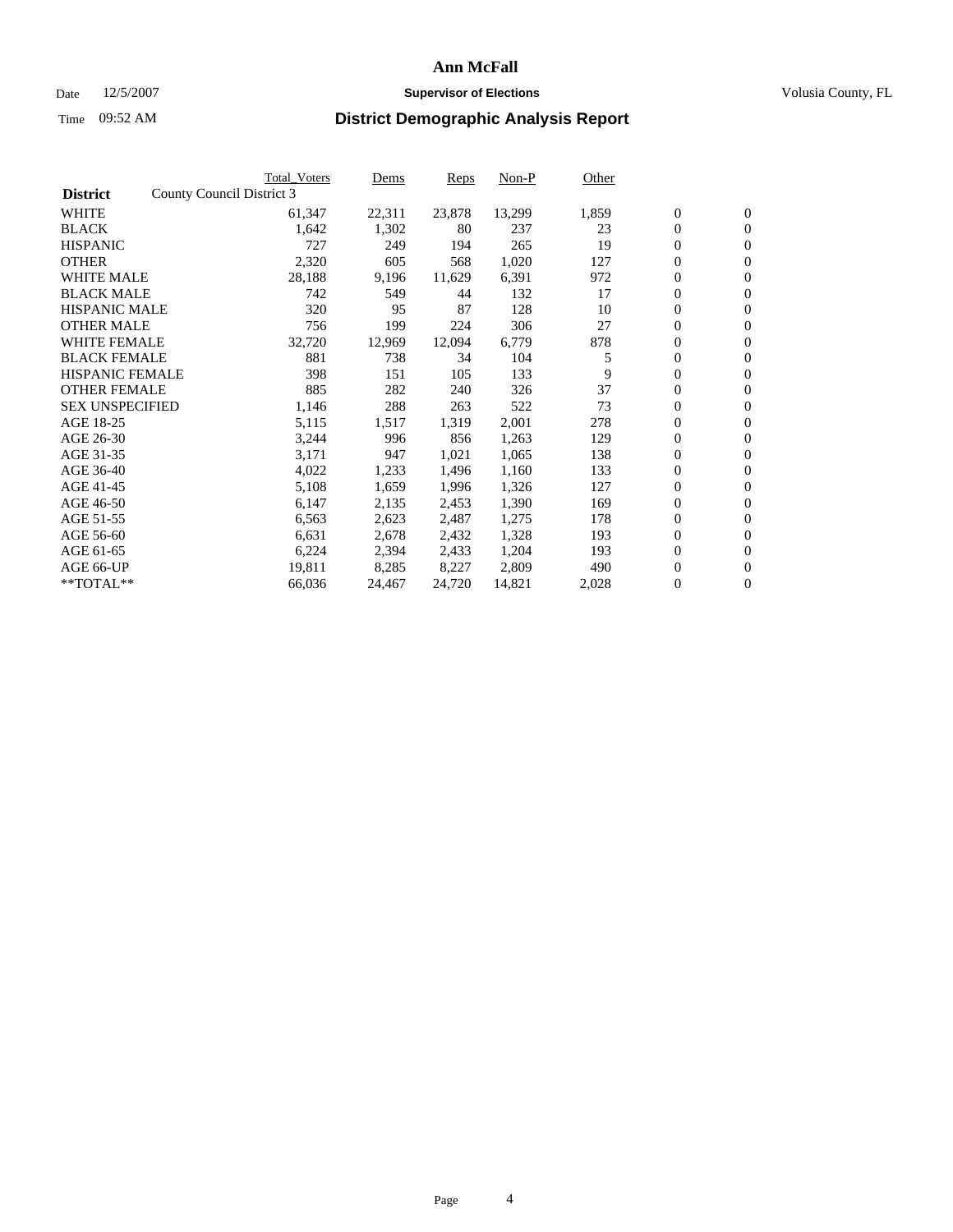#### Date  $12/5/2007$  **Supervisor of Elections** Volusia County, FL

|                        | Total_Voters              | Dems       | <b>Reps</b> | Non-P  | Other |                  |                  |  |
|------------------------|---------------------------|------------|-------------|--------|-------|------------------|------------------|--|
| <b>District</b>        | County Council District 4 |            |             |        |       |                  |                  |  |
| <b>WHITE</b>           | 51,448                    | 18,953     | 20,763      | 10,005 | 1,727 | $\boldsymbol{0}$ | $\mathbf{0}$     |  |
| <b>BLACK</b>           | 4,120                     | 3,283      | 191         | 579    | 67    | $\overline{0}$   | $\mathbf{0}$     |  |
| <b>HISPANIC</b>        |                           | 888<br>356 | 244         | 265    | 23    | $\boldsymbol{0}$ | $\mathbf{0}$     |  |
| <b>OTHER</b>           | 3,083                     | 939        | 804         | 1,194  | 146   | $\boldsymbol{0}$ | $\mathbf{0}$     |  |
| <b>WHITE MALE</b>      | 23,469                    | 7,672      | 10,009      | 4,868  | 920   | $\boldsymbol{0}$ | $\mathbf{0}$     |  |
| <b>BLACK MALE</b>      | 1,637                     | 1,221      | 103         | 270    | 43    | $\boldsymbol{0}$ | $\mathbf{0}$     |  |
| <b>HISPANIC MALE</b>   |                           | 396<br>140 | 121         | 120    | 15    | $\overline{0}$   | $\mathbf{0}$     |  |
| <b>OTHER MALE</b>      | 1,035                     | 289        | 319         | 382    | 45    | $\overline{0}$   | $\mathbf{0}$     |  |
| <b>WHITE FEMALE</b>    | 27,662                    | 11,180     | 10,630      | 5,057  | 795   | $\mathbf{0}$     | $\mathbf{0}$     |  |
| <b>BLACK FEMALE</b>    | 2,457                     | 2,042      | 88          | 303    | 24    | $\boldsymbol{0}$ | $\mathbf{0}$     |  |
| <b>HISPANIC FEMALE</b> |                           | 479<br>208 | 118         | 145    | 8     | $\boldsymbol{0}$ | $\mathbf{0}$     |  |
| <b>OTHER FEMALE</b>    | 1,170                     | 428        | 329         | 386    | 27    | 0                | $\mathbf{0}$     |  |
| <b>SEX UNSPECIFIED</b> | 1,234                     | 351        | 285         | 512    | 86    | $\boldsymbol{0}$ | $\mathbf{0}$     |  |
| AGE 18-25              | 5,336                     | 1,806      | 1,463       | 1,814  | 253   | $\boldsymbol{0}$ | $\mathbf{0}$     |  |
| AGE 26-30              | 3,065                     | 1,064      | 830         | 1,029  | 142   | $\overline{0}$   | $\mathbf{0}$     |  |
| AGE 31-35              | 2,878                     | 998        | 916         | 831    | 133   | $\boldsymbol{0}$ | $\mathbf{0}$     |  |
| AGE 36-40              | 3,628                     | 1,260      | 1,367       | 885    | 116   | $\boldsymbol{0}$ | $\mathbf{0}$     |  |
| AGE 41-45              | 4,520                     | 1,612      | 1,746       | 998    | 164   | $\boldsymbol{0}$ | $\mathbf{0}$     |  |
| AGE 46-50              | 5,327                     | 2,057      | 2,060       | 1,066  | 144   | 0                | $\mathbf{0}$     |  |
| AGE 51-55              | 5,529                     | 2,317      | 2,027       | 1,029  | 156   | $\boldsymbol{0}$ | $\boldsymbol{0}$ |  |
| AGE 56-60              | 5,880                     | 2,472      | 2,106       | 1,107  | 195   | $\overline{0}$   | $\mathbf{0}$     |  |
| AGE 61-65              | 5,361                     | 2,145      | 2,089       | 942    | 185   | $\mathbf{0}$     | $\mathbf{0}$     |  |
| AGE 66-UP              | 18,015                    | 7,800      | 7,398       | 2,342  | 475   | $\boldsymbol{0}$ | $\boldsymbol{0}$ |  |
| **TOTAL**              | 59,539                    | 23,531     | 22,002      | 12,043 | 1,963 | 0                | $\overline{0}$   |  |
|                        |                           |            |             |        |       |                  |                  |  |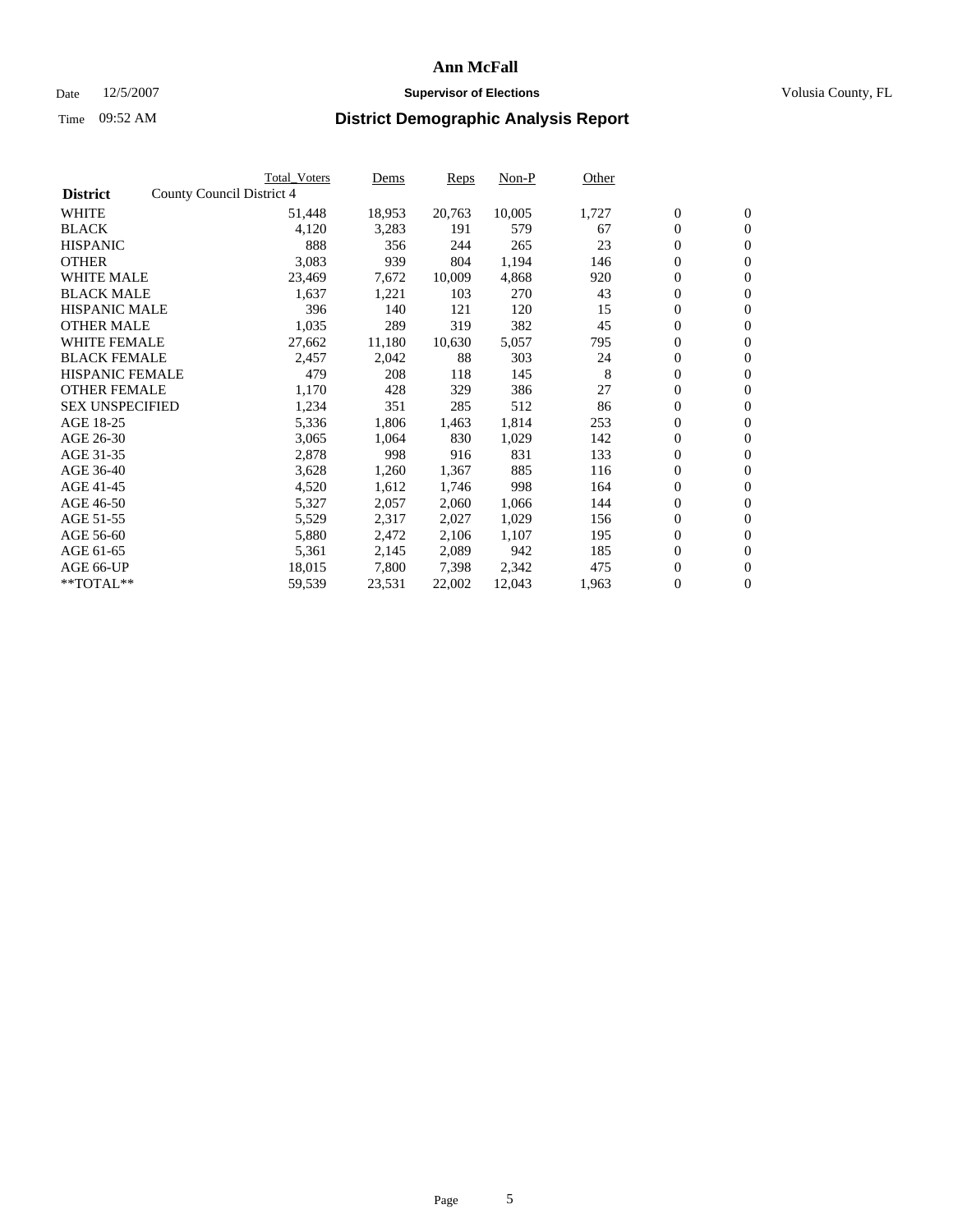#### Date  $12/5/2007$  **Supervisor of Elections** Volusia County, FL

|                        |                           | <b>Total Voters</b> | Dems   | <b>Reps</b> | Non-P  | Other |                  |                  |  |
|------------------------|---------------------------|---------------------|--------|-------------|--------|-------|------------------|------------------|--|
| <b>District</b>        | County Council District 5 |                     |        |             |        |       |                  |                  |  |
| <b>WHITE</b>           |                           | 45,299              | 14,897 | 18,844      | 9,517  | 2,041 | $\boldsymbol{0}$ | $\mathbf{0}$     |  |
| <b>BLACK</b>           |                           | 4,069               | 2,994  | 268         | 697    | 110   | $\overline{0}$   | $\mathbf{0}$     |  |
| <b>HISPANIC</b>        |                           | 10,144              | 4,674  | 2,006       | 3,244  | 220   | $\boldsymbol{0}$ | $\mathbf{0}$     |  |
| <b>OTHER</b>           |                           | 3,264               | 884    | 727         | 1,478  | 175   | $\boldsymbol{0}$ | $\mathbf{0}$     |  |
| <b>WHITE MALE</b>      |                           | 21,115              | 6,193  | 9,286       | 4,538  | 1,098 | $\boldsymbol{0}$ | $\mathbf{0}$     |  |
| <b>BLACK MALE</b>      |                           | 1,822               | 1,247  | 148         | 371    | 56    | $\boldsymbol{0}$ | $\boldsymbol{0}$ |  |
| <b>HISPANIC MALE</b>   |                           | 4,772               | 2,128  | 1,019       | 1,504  | 121   | $\overline{0}$   | $\mathbf{0}$     |  |
| <b>OTHER MALE</b>      |                           | 1,075               | 323    | 281         | 436    | 35    | $\overline{0}$   | $\mathbf{0}$     |  |
| <b>WHITE FEMALE</b>    |                           | 23,908              | 8,621  | 9,440       | 4,913  | 934   | $\mathbf{0}$     | $\mathbf{0}$     |  |
| <b>BLACK FEMALE</b>    |                           | 2,206               | 1,712  | 120         | 320    | 54    | $\boldsymbol{0}$ | $\mathbf{0}$     |  |
| <b>HISPANIC FEMALE</b> |                           | 5,286               | 2,503  | 978         | 1,707  | 98    | $\boldsymbol{0}$ | $\boldsymbol{0}$ |  |
| <b>OTHER FEMALE</b>    |                           | 1,265               | 403    | 297         | 524    | 41    | 0                | $\mathbf{0}$     |  |
| <b>SEX UNSPECIFIED</b> |                           | 1,327               | 319    | 276         | 623    | 109   | $\boldsymbol{0}$ | $\mathbf{0}$     |  |
| AGE 18-25              |                           | 6,421               | 1,877  | 1,521       | 2,623  | 400   | $\boldsymbol{0}$ | $\mathbf{0}$     |  |
| AGE 26-30              |                           | 4,442               | 1,374  | 1,234       | 1,605  | 229   | $\mathbf{0}$     | $\mathbf{0}$     |  |
| AGE 31-35              |                           | 4,768               | 1,548  | 1,502       | 1,480  | 238   | $\boldsymbol{0}$ | $\mathbf{0}$     |  |
| AGE 36-40              |                           | 5,424               | 1,698  | 1,979       | 1,498  | 249   | $\boldsymbol{0}$ | $\boldsymbol{0}$ |  |
| AGE 41-45              |                           | 6,324               | 2,194  | 2,325       | 1,561  | 244   | $\boldsymbol{0}$ | $\mathbf{0}$     |  |
| AGE 46-50              |                           | 6,659               | 2,364  | 2,625       | 1,432  | 238   | $\boldsymbol{0}$ | $\mathbf{0}$     |  |
| AGE 51-55              |                           | 6,042               | 2,377  | 2,212       | 1,233  | 220   | $\boldsymbol{0}$ | $\boldsymbol{0}$ |  |
| AGE 56-60              |                           | 5,611               | 2,268  | 2,057       | 1,082  | 204   | $\overline{0}$   | $\mathbf{0}$     |  |
| AGE 61-65              |                           | 4,446               | 1,850  | 1,673       | 776    | 147   | $\mathbf{0}$     | $\boldsymbol{0}$ |  |
| AGE 66-UP              |                           | 12,639              | 5,899  | 4,717       | 1,646  | 377   | $\boldsymbol{0}$ | $\boldsymbol{0}$ |  |
| **TOTAL**              |                           | 62,776              | 23,449 | 21,845      | 14,936 | 2,546 | $\boldsymbol{0}$ | $\overline{0}$   |  |
|                        |                           |                     |        |             |        |       |                  |                  |  |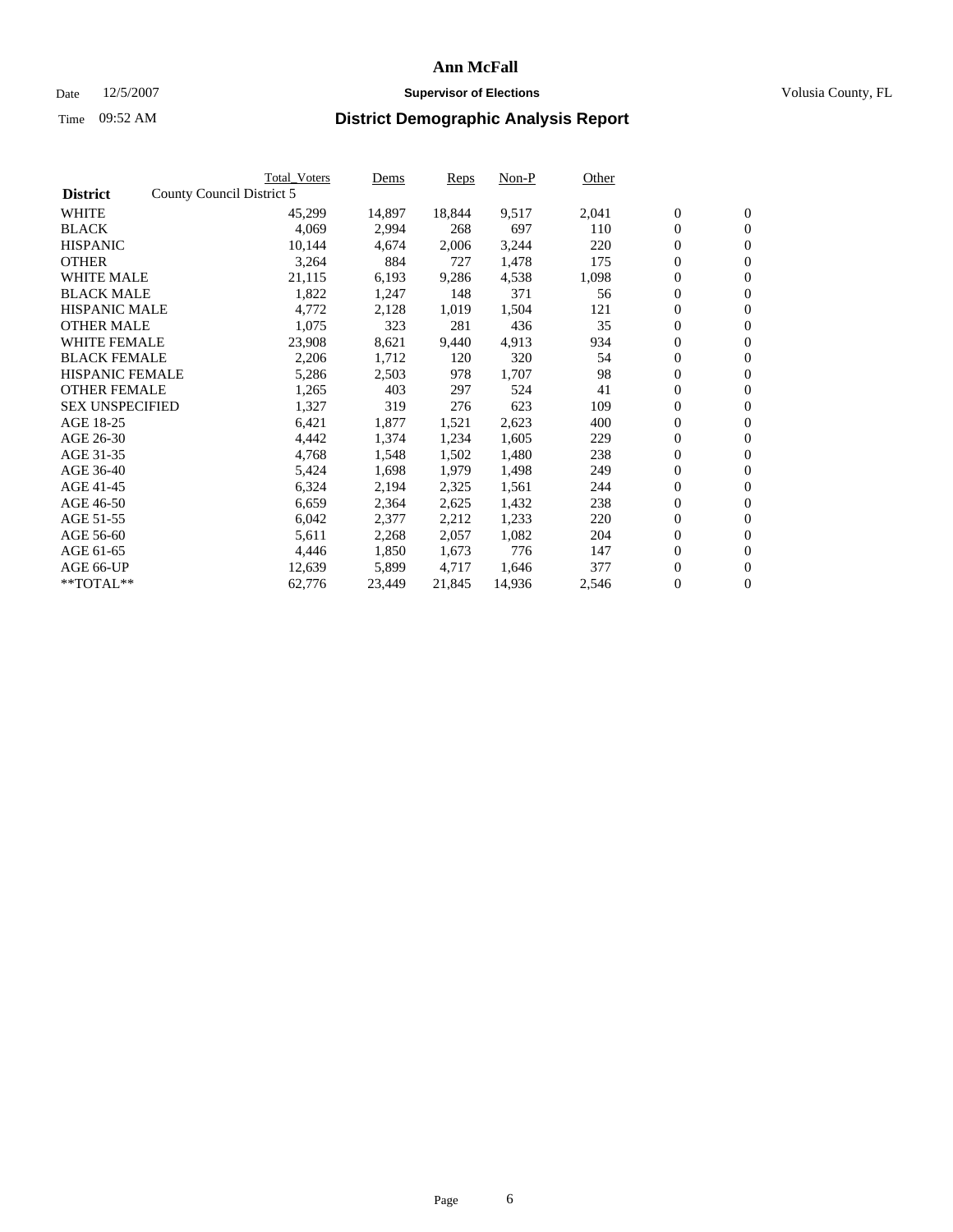### Date 12/5/2007 **Supervisor of Elections Supervisor of Elections** Volusia County, FL

|                        |                                     | <b>Total_Voters</b> | Dems | <b>Reps</b>    | Non-P    | Other          |                  |              |  |
|------------------------|-------------------------------------|---------------------|------|----------------|----------|----------------|------------------|--------------|--|
| <b>District</b>        | <b>Indigo Community Development</b> |                     |      |                |          |                |                  |              |  |
| <b>WHITE</b>           |                                     | 491                 | 130  | 235            | 102      | 24             | $\boldsymbol{0}$ | $\mathbf{0}$ |  |
| <b>BLACK</b>           |                                     | 44                  | 30   | 5              | 9        | $\Omega$       | 0                | $\Omega$     |  |
| <b>HISPANIC</b>        |                                     | 24                  | 12   | 5              |          | $\Omega$       | 0                | 0            |  |
| <b>OTHER</b>           |                                     | 51                  | 15   | 22             | 12       | 2              |                  |              |  |
| <b>WHITE MALE</b>      |                                     | 236                 | 45   | 122            | 54       | 15             | 0                |              |  |
| <b>BLACK MALE</b>      |                                     | 20                  | 13   |                | 4        | $\Omega$       | 0                | 0            |  |
| HISPANIC MALE          |                                     | 8                   | 3    |                |          |                | $_{0}$           |              |  |
| <b>OTHER MALE</b>      |                                     | 20                  | 5    | 8              |          |                | 0                |              |  |
| WHITE FEMALE           |                                     | 252                 | 85   | 111            | 48       | 8              |                  | 0            |  |
| <b>BLACK FEMALE</b>    |                                     | 24                  | 17   | $\overline{c}$ | 5        | $\Omega$       | 0                | 0            |  |
| <b>HISPANIC FEMALE</b> |                                     | 16                  | 9    | 4              |          |                |                  | 0            |  |
| <b>OTHER FEMALE</b>    |                                     | 24                  |      | 11             | 5        |                | $_{0}$           | 0            |  |
| <b>SEX UNSPECIFIED</b> |                                     | 10                  | 3    | 5              | $\theta$ |                |                  |              |  |
| AGE 18-25              |                                     | 44                  | 7    | 21             | 14       | 2              | 0                |              |  |
| AGE 26-30              |                                     | 44                  | 16   | 8              | 18       | $\overline{c}$ | 0                |              |  |
| AGE 31-35              |                                     | 72                  | 17   | 35             | 18       | 2              | 0                |              |  |
| AGE 36-40              |                                     | 56                  | 16   | 25             | 12       | 3              | 0                | 0            |  |
| AGE 41-45              |                                     | 36                  | 16   | 11             | 8        |                |                  | 0            |  |
| AGE 46-50              |                                     | 45                  | 13   | 26             | 4        | 2              | 0                | 0            |  |
| AGE 51-55              |                                     | 48                  | 19   | 21             | 6        | $\overline{c}$ |                  | 0            |  |
| AGE 56-60              |                                     | 82                  | 30   | 30             | 18       |                | 0                | 0            |  |
| AGE 61-65              |                                     | 70                  | 19   | 34             | 12       |                |                  |              |  |
| AGE 66-UP              |                                     | 113                 | 34   | 56             | 20       |                |                  |              |  |
| **TOTAL**              |                                     | 610                 | 187  | 267            | 130      | 26             | 0                | 0            |  |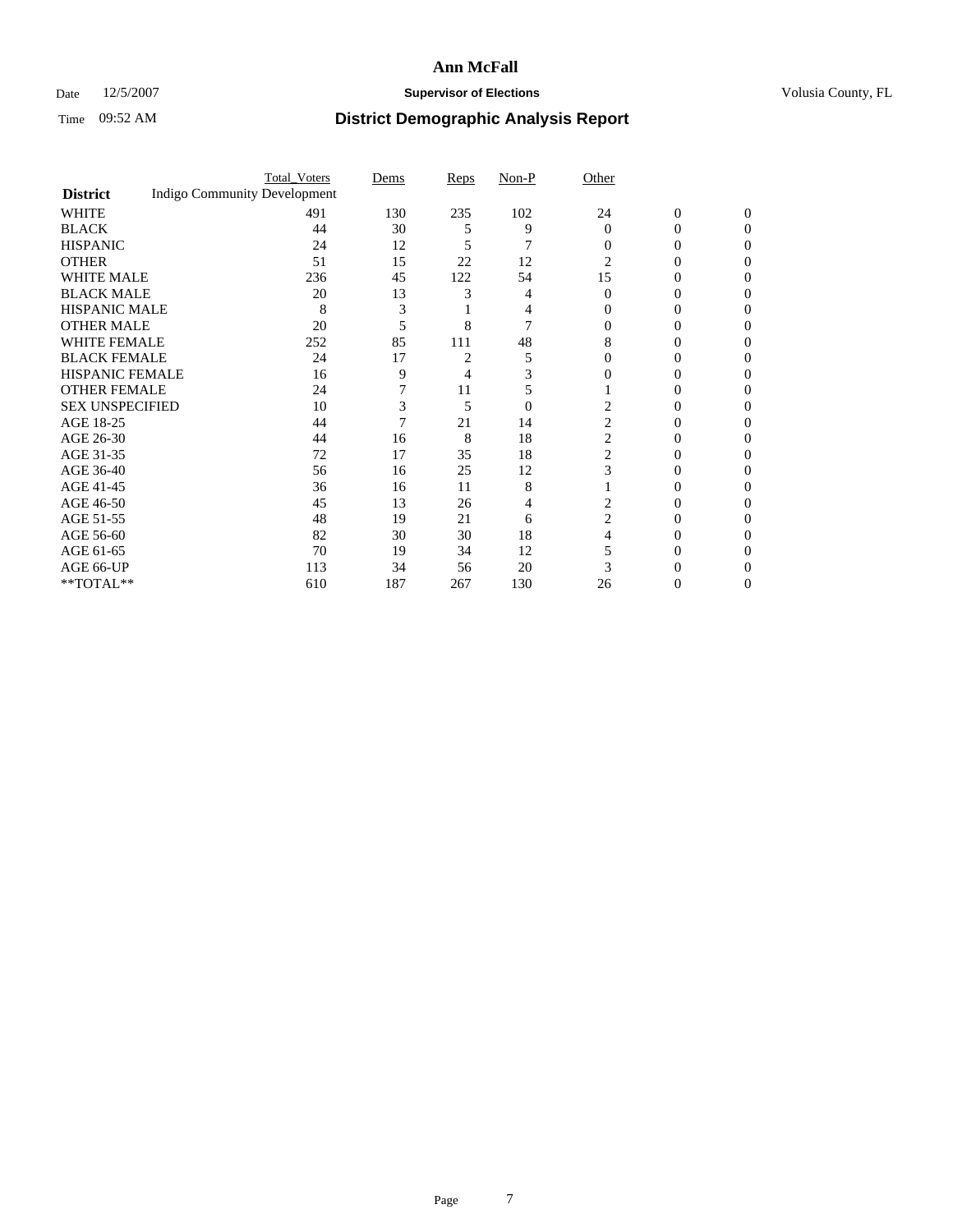### Date 12/5/2007 **Supervisor of Elections Supervisor of Elections** Volusia County, FL

|                        |                              | <b>Total_Voters</b> | Dems | Reps | Non-P | Other |                |          |  |
|------------------------|------------------------------|---------------------|------|------|-------|-------|----------------|----------|--|
| <b>District</b>        | DeBary Community Development |                     |      |      |       |       |                |          |  |
| <b>WHITE</b>           |                              | 587                 | 168  | 272  | 128   | 19    | $\overline{0}$ | $\Omega$ |  |
| <b>BLACK</b>           |                              | 6                   |      | 2    |       | 0     | 0              | 0        |  |
| <b>HISPANIC</b>        |                              | 11                  |      | 3    |       |       |                |          |  |
| <b>OTHER</b>           |                              | 27                  |      | 8    | 13    |       |                |          |  |
| <b>WHITE MALE</b>      |                              | 301                 | 77   | 149  | 65    | 10    |                |          |  |
| <b>BLACK MALE</b>      |                              | 3                   |      |      |       |       |                |          |  |
| HISPANIC MALE          |                              |                     |      |      |       |       |                |          |  |
| <b>OTHER MALE</b>      |                              | 11                  | 0    |      |       |       |                |          |  |
| WHITE FEMALE           |                              | 281                 | 90   | 121  | 61    |       |                |          |  |
| <b>BLACK FEMALE</b>    |                              |                     | 2    |      | 0     |       |                |          |  |
| <b>HISPANIC FEMALE</b> |                              |                     | 2    |      |       |       |                |          |  |
| <b>OTHER FEMALE</b>    |                              | 11                  |      | 3    |       |       |                |          |  |
| <b>SEX UNSPECIFIED</b> |                              | 10                  | 2    | 3    |       |       |                |          |  |
| AGE 18-25              |                              | 69                  | 12   | 23   | 31    |       |                |          |  |
| AGE 26-30              |                              | 25                  | 6    | 8    | 9     |       |                |          |  |
| AGE 31-35              |                              | 25                  | 3    | 13   | 8     |       |                |          |  |
| AGE 36-40              |                              | 52                  | 11   | 21   | 18    |       | $\theta$       |          |  |
| AGE 41-45              |                              | 88                  | 20   | 48   | 18    |       |                |          |  |
| AGE 46-50              |                              | 101                 | 27   | 51   | 20    | 3     |                |          |  |
| AGE 51-55              |                              | 100                 | 29   | 52   | 16    |       |                |          |  |
| AGE 56-60              |                              | 67                  | 21   | 32   | 13    |       |                |          |  |
| AGE 61-65              |                              | 54                  | 25   | 18   | 8     |       |                |          |  |
| AGE 66-UP              |                              | 50                  | 25   | 19   |       |       |                |          |  |
| **TOTAL**              |                              | 631                 | 179  | 285  | 146   | 21    | 0              | 0        |  |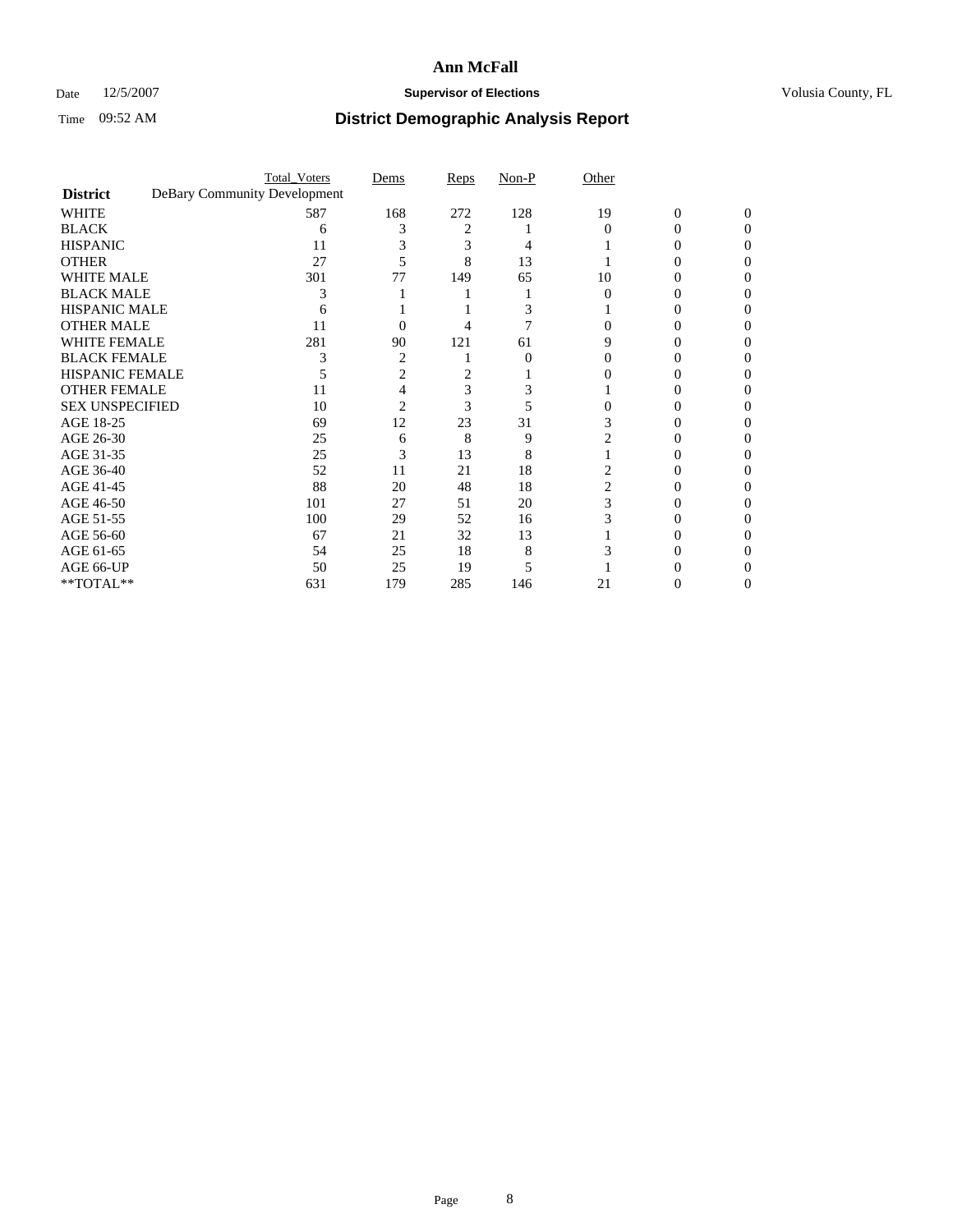#### Date  $12/5/2007$  **Supervisor of Elections** Volusia County, FL

| Congressional District 3<br>1,726<br>2,116<br>841<br>207<br>$\boldsymbol{0}$<br>$\mathbf{0}$<br>4,890<br>2,031<br>30<br>$\mathbf{0}$<br>1,698<br>236<br>$\mathbf{0}$<br>67<br>279<br>97<br>54<br>112<br>0<br>$\overline{0}$<br>16<br>358<br>131<br>19<br>0<br>120<br>88<br>$\mathbf{0}$<br>2,309<br>411<br>0<br>734<br>1,050<br>114<br>$\mathbf{0}$<br>90<br>17<br>0<br>762<br>630<br>25<br>$\boldsymbol{0}$<br><b>HISPANIC MALE</b><br>0<br>136<br>47<br>26<br>$\mathbf{0}$<br>56<br>$\mathbf{0}$<br>121<br>44<br>40<br>30<br>$\mathbf{0}$<br>93<br><b>WHITE FEMALE</b><br>2,547<br>421<br>0<br>$\mathbf{0}$<br>984<br>1,049<br><b>BLACK FEMALE</b><br>13<br>141<br>$\boldsymbol{0}$<br>1,247<br>1,053<br>40<br>$\mathbf{0}$<br><b>HISPANIC FEMALE</b><br>53<br>8<br>0<br>139<br>28<br>50<br>$\mathbf{0}$<br><b>OTHER FEMALE</b><br>29<br>0<br>130<br>51<br>44<br>$\mathbf{0}$<br>6<br><b>SEX UNSPECIFIED</b><br>38<br>0<br>167<br>48<br>74<br>$\mathbf{0}$<br>273<br>44<br>0<br>745<br>284<br>144<br>$\mathbf{0}$<br>93<br>138<br>23<br>$\mathbf{0}$<br>$\mathbf{0}$<br>450<br>196<br>105<br>21<br>0<br>497<br>230<br>141<br>$\mathbf{0}$<br>551<br>140<br>15<br>0<br>246<br>150<br>$\mathbf{0}$<br>0<br>609<br>280<br>114<br>14<br>201<br>$\mathbf{0}$<br>20<br>0<br>748<br>373<br>236<br>119<br>$\mathbf{0}$<br>31<br>97<br>$\boldsymbol{0}$<br>700<br>357<br>215<br>$\mathbf{0}$<br>23<br>357<br>88<br>0<br>730<br>262<br>$\mathbf{0}$<br>83<br>28<br>$\mathbf{0}$<br>669<br>$\mathbf{0}$<br>356<br>202<br>163<br>53<br>$\boldsymbol{0}$<br>1,859<br>962<br>681<br>$\mathbf{0}$<br>7,558<br>272<br>0<br>$\overline{0}$<br>3,641<br>2,325<br>1,320 |                   | <b>Total Voters</b> | Dems | Reps | Non-P | Other |  |  |
|--------------------------------------------------------------------------------------------------------------------------------------------------------------------------------------------------------------------------------------------------------------------------------------------------------------------------------------------------------------------------------------------------------------------------------------------------------------------------------------------------------------------------------------------------------------------------------------------------------------------------------------------------------------------------------------------------------------------------------------------------------------------------------------------------------------------------------------------------------------------------------------------------------------------------------------------------------------------------------------------------------------------------------------------------------------------------------------------------------------------------------------------------------------------------------------------------------------------------------------------------------------------------------------------------------------------------------------------------------------------------------------------------------------------------------------------------------------------------------------------------------------------------------------------------------------------------------------------------------------------------------------------------------|-------------------|---------------------|------|------|-------|-------|--|--|
|                                                                                                                                                                                                                                                                                                                                                                                                                                                                                                                                                                                                                                                                                                                                                                                                                                                                                                                                                                                                                                                                                                                                                                                                                                                                                                                                                                                                                                                                                                                                                                                                                                                        | <b>District</b>   |                     |      |      |       |       |  |  |
|                                                                                                                                                                                                                                                                                                                                                                                                                                                                                                                                                                                                                                                                                                                                                                                                                                                                                                                                                                                                                                                                                                                                                                                                                                                                                                                                                                                                                                                                                                                                                                                                                                                        | <b>WHITE</b>      |                     |      |      |       |       |  |  |
|                                                                                                                                                                                                                                                                                                                                                                                                                                                                                                                                                                                                                                                                                                                                                                                                                                                                                                                                                                                                                                                                                                                                                                                                                                                                                                                                                                                                                                                                                                                                                                                                                                                        | <b>BLACK</b>      |                     |      |      |       |       |  |  |
|                                                                                                                                                                                                                                                                                                                                                                                                                                                                                                                                                                                                                                                                                                                                                                                                                                                                                                                                                                                                                                                                                                                                                                                                                                                                                                                                                                                                                                                                                                                                                                                                                                                        | <b>HISPANIC</b>   |                     |      |      |       |       |  |  |
|                                                                                                                                                                                                                                                                                                                                                                                                                                                                                                                                                                                                                                                                                                                                                                                                                                                                                                                                                                                                                                                                                                                                                                                                                                                                                                                                                                                                                                                                                                                                                                                                                                                        | <b>OTHER</b>      |                     |      |      |       |       |  |  |
|                                                                                                                                                                                                                                                                                                                                                                                                                                                                                                                                                                                                                                                                                                                                                                                                                                                                                                                                                                                                                                                                                                                                                                                                                                                                                                                                                                                                                                                                                                                                                                                                                                                        | <b>WHITE MALE</b> |                     |      |      |       |       |  |  |
|                                                                                                                                                                                                                                                                                                                                                                                                                                                                                                                                                                                                                                                                                                                                                                                                                                                                                                                                                                                                                                                                                                                                                                                                                                                                                                                                                                                                                                                                                                                                                                                                                                                        | <b>BLACK MALE</b> |                     |      |      |       |       |  |  |
|                                                                                                                                                                                                                                                                                                                                                                                                                                                                                                                                                                                                                                                                                                                                                                                                                                                                                                                                                                                                                                                                                                                                                                                                                                                                                                                                                                                                                                                                                                                                                                                                                                                        |                   |                     |      |      |       |       |  |  |
|                                                                                                                                                                                                                                                                                                                                                                                                                                                                                                                                                                                                                                                                                                                                                                                                                                                                                                                                                                                                                                                                                                                                                                                                                                                                                                                                                                                                                                                                                                                                                                                                                                                        | <b>OTHER MALE</b> |                     |      |      |       |       |  |  |
|                                                                                                                                                                                                                                                                                                                                                                                                                                                                                                                                                                                                                                                                                                                                                                                                                                                                                                                                                                                                                                                                                                                                                                                                                                                                                                                                                                                                                                                                                                                                                                                                                                                        |                   |                     |      |      |       |       |  |  |
|                                                                                                                                                                                                                                                                                                                                                                                                                                                                                                                                                                                                                                                                                                                                                                                                                                                                                                                                                                                                                                                                                                                                                                                                                                                                                                                                                                                                                                                                                                                                                                                                                                                        |                   |                     |      |      |       |       |  |  |
|                                                                                                                                                                                                                                                                                                                                                                                                                                                                                                                                                                                                                                                                                                                                                                                                                                                                                                                                                                                                                                                                                                                                                                                                                                                                                                                                                                                                                                                                                                                                                                                                                                                        |                   |                     |      |      |       |       |  |  |
|                                                                                                                                                                                                                                                                                                                                                                                                                                                                                                                                                                                                                                                                                                                                                                                                                                                                                                                                                                                                                                                                                                                                                                                                                                                                                                                                                                                                                                                                                                                                                                                                                                                        |                   |                     |      |      |       |       |  |  |
|                                                                                                                                                                                                                                                                                                                                                                                                                                                                                                                                                                                                                                                                                                                                                                                                                                                                                                                                                                                                                                                                                                                                                                                                                                                                                                                                                                                                                                                                                                                                                                                                                                                        |                   |                     |      |      |       |       |  |  |
|                                                                                                                                                                                                                                                                                                                                                                                                                                                                                                                                                                                                                                                                                                                                                                                                                                                                                                                                                                                                                                                                                                                                                                                                                                                                                                                                                                                                                                                                                                                                                                                                                                                        | AGE 18-25         |                     |      |      |       |       |  |  |
|                                                                                                                                                                                                                                                                                                                                                                                                                                                                                                                                                                                                                                                                                                                                                                                                                                                                                                                                                                                                                                                                                                                                                                                                                                                                                                                                                                                                                                                                                                                                                                                                                                                        | AGE 26-30         |                     |      |      |       |       |  |  |
|                                                                                                                                                                                                                                                                                                                                                                                                                                                                                                                                                                                                                                                                                                                                                                                                                                                                                                                                                                                                                                                                                                                                                                                                                                                                                                                                                                                                                                                                                                                                                                                                                                                        | AGE 31-35         |                     |      |      |       |       |  |  |
|                                                                                                                                                                                                                                                                                                                                                                                                                                                                                                                                                                                                                                                                                                                                                                                                                                                                                                                                                                                                                                                                                                                                                                                                                                                                                                                                                                                                                                                                                                                                                                                                                                                        | AGE 36-40         |                     |      |      |       |       |  |  |
|                                                                                                                                                                                                                                                                                                                                                                                                                                                                                                                                                                                                                                                                                                                                                                                                                                                                                                                                                                                                                                                                                                                                                                                                                                                                                                                                                                                                                                                                                                                                                                                                                                                        | AGE 41-45         |                     |      |      |       |       |  |  |
|                                                                                                                                                                                                                                                                                                                                                                                                                                                                                                                                                                                                                                                                                                                                                                                                                                                                                                                                                                                                                                                                                                                                                                                                                                                                                                                                                                                                                                                                                                                                                                                                                                                        | AGE 46-50         |                     |      |      |       |       |  |  |
|                                                                                                                                                                                                                                                                                                                                                                                                                                                                                                                                                                                                                                                                                                                                                                                                                                                                                                                                                                                                                                                                                                                                                                                                                                                                                                                                                                                                                                                                                                                                                                                                                                                        | AGE 51-55         |                     |      |      |       |       |  |  |
|                                                                                                                                                                                                                                                                                                                                                                                                                                                                                                                                                                                                                                                                                                                                                                                                                                                                                                                                                                                                                                                                                                                                                                                                                                                                                                                                                                                                                                                                                                                                                                                                                                                        | AGE 56-60         |                     |      |      |       |       |  |  |
|                                                                                                                                                                                                                                                                                                                                                                                                                                                                                                                                                                                                                                                                                                                                                                                                                                                                                                                                                                                                                                                                                                                                                                                                                                                                                                                                                                                                                                                                                                                                                                                                                                                        | AGE 61-65         |                     |      |      |       |       |  |  |
|                                                                                                                                                                                                                                                                                                                                                                                                                                                                                                                                                                                                                                                                                                                                                                                                                                                                                                                                                                                                                                                                                                                                                                                                                                                                                                                                                                                                                                                                                                                                                                                                                                                        | AGE 66-UP         |                     |      |      |       |       |  |  |
|                                                                                                                                                                                                                                                                                                                                                                                                                                                                                                                                                                                                                                                                                                                                                                                                                                                                                                                                                                                                                                                                                                                                                                                                                                                                                                                                                                                                                                                                                                                                                                                                                                                        | **TOTAL**         |                     |      |      |       |       |  |  |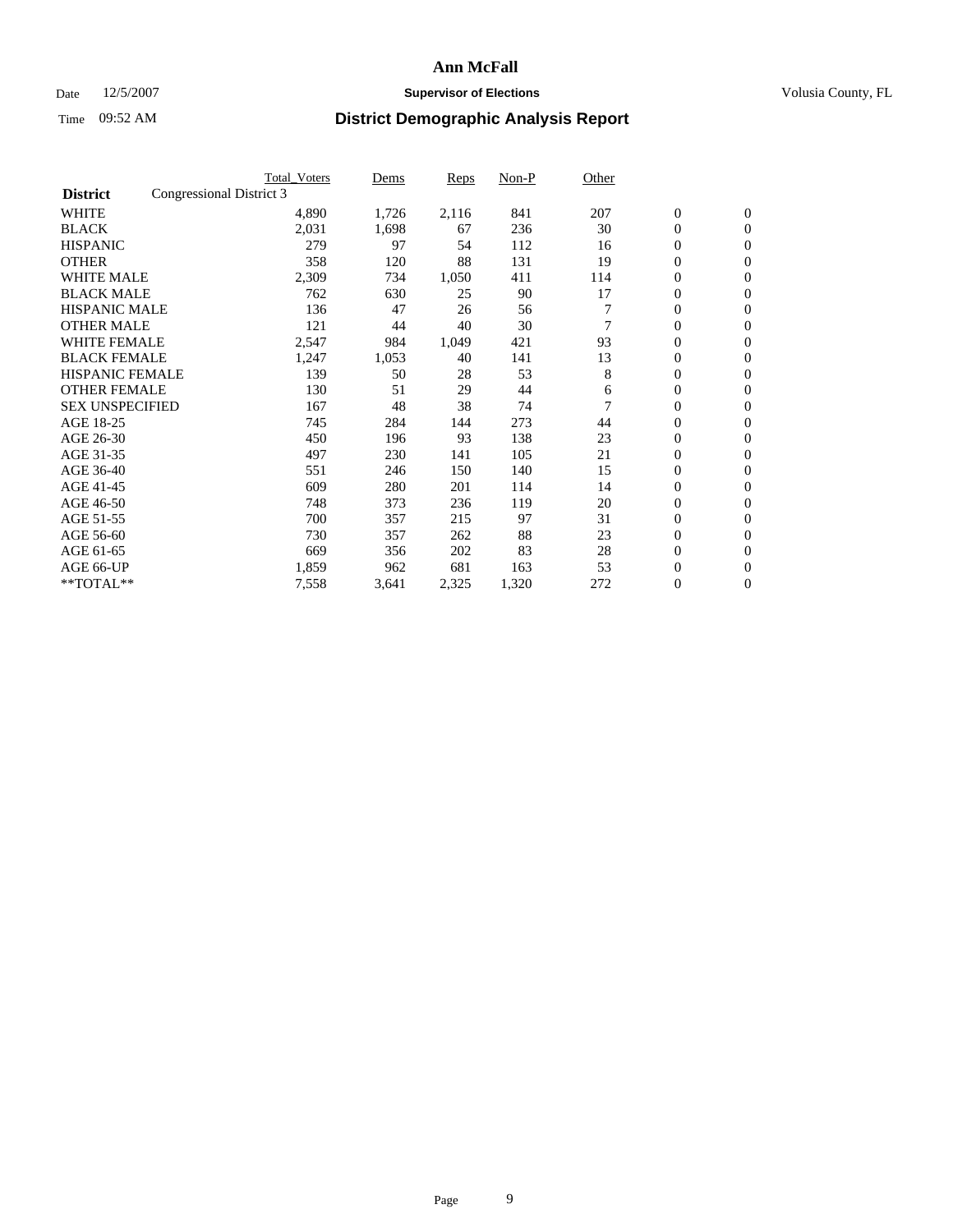#### Date  $12/5/2007$  **Supervisor of Elections** Volusia County, FL

|                        |                          | <b>Total_Voters</b> | Dems   | <b>Reps</b> | Non-P  | Other |                  |                  |  |
|------------------------|--------------------------|---------------------|--------|-------------|--------|-------|------------------|------------------|--|
| <b>District</b>        | Congressional District 7 |                     |        |             |        |       |                  |                  |  |
| <b>WHITE</b>           |                          | 133,885             | 49,022 | 53,353      | 26,238 | 5,272 | $\boldsymbol{0}$ | $\mathbf{0}$     |  |
| <b>BLACK</b>           |                          | 16,225              | 12,837 | 722         | 2,402  | 264   | $\overline{0}$   | $\mathbf{0}$     |  |
| <b>HISPANIC</b>        |                          | 9,986               | 4,460  | 2,054       | 3,234  | 238   | $\boldsymbol{0}$ | $\mathbf{0}$     |  |
| <b>OTHER</b>           |                          | 8,709               | 2,715  | 1,975       | 3,621  | 398   | $\boldsymbol{0}$ | $\mathbf{0}$     |  |
| <b>WHITE MALE</b>      |                          | 61,503              | 20,054 | 25,946      | 12,678 | 2,825 | 0                | $\mathbf{0}$     |  |
| <b>BLACK MALE</b>      |                          | 6,608               | 4,910  | 388         | 1,150  | 160   | $\boldsymbol{0}$ | $\boldsymbol{0}$ |  |
| <b>HISPANIC MALE</b>   |                          | 4,682               | 2,010  | 1,038       | 1,508  | 126   | $\overline{0}$   | $\mathbf{0}$     |  |
| <b>OTHER MALE</b>      |                          | 2,800               | 876    | 771         | 1,054  | 99    | $\overline{0}$   | $\mathbf{0}$     |  |
| <b>WHITE FEMALE</b>    |                          | 71,591              | 28,709 | 27,112      | 13,352 | 2,418 | $\mathbf{0}$     | $\mathbf{0}$     |  |
| <b>BLACK FEMALE</b>    |                          | 9,473               | 7,815  | 332         | 1,224  | 102   | $\boldsymbol{0}$ | $\mathbf{0}$     |  |
| <b>HISPANIC FEMALE</b> |                          | 5,222               | 2,406  | 1,004       | 1,701  | 111   | $\boldsymbol{0}$ | $\boldsymbol{0}$ |  |
| <b>OTHER FEMALE</b>    |                          | 3,299               | 1,220  | 798         | 1,192  | 89    | 0                | $\mathbf{0}$     |  |
| <b>SEX UNSPECIFIED</b> |                          | 3,627               | 1,034  | 715         | 1,636  | 242   | $\boldsymbol{0}$ | $\mathbf{0}$     |  |
| AGE 18-25              |                          | 17,102              | 6,195  | 3,900       | 6,169  | 838   | $\boldsymbol{0}$ | $\mathbf{0}$     |  |
| AGE 26-30              |                          | 10,180              | 3,509  | 2,708       | 3,447  | 516   | $\overline{0}$   | $\mathbf{0}$     |  |
| AGE 31-35              |                          | 9,926               | 3,435  | 3,078       | 2,930  | 483   | $\overline{0}$   | $\mathbf{0}$     |  |
| AGE 36-40              |                          | 11,957              | 4,110  | 4,265       | 3,103  | 479   | $\boldsymbol{0}$ | $\boldsymbol{0}$ |  |
| AGE 41-45              |                          | 14,263              | 5,163  | 5,318       | 3,248  | 534   | $\boldsymbol{0}$ | $\mathbf{0}$     |  |
| AGE 46-50              |                          | 16,118              | 6,336  | 5,974       | 3,248  | 560   | 0                | $\mathbf{0}$     |  |
| AGE 51-55              |                          | 15,834              | 6,767  | 5,621       | 2,915  | 531   | $\boldsymbol{0}$ | $\boldsymbol{0}$ |  |
| AGE 56-60              |                          | 15,831              | 6,894  | 5,556       | 2,817  | 564   | $\overline{0}$   | $\mathbf{0}$     |  |
| AGE 61-65              |                          | 13,613              | 5,853  | 5,026       | 2,268  | 466   | $\mathbf{0}$     | $\boldsymbol{0}$ |  |
| AGE 66-UP              |                          | 43,981              | 20,772 | 16,658      | 5,350  | 1,201 | $\boldsymbol{0}$ | $\boldsymbol{0}$ |  |
| **TOTAL**              |                          | 168,805             | 69,034 | 58,104      | 35,495 | 6,172 | 0                | $\overline{0}$   |  |
|                        |                          |                     |        |             |        |       |                  |                  |  |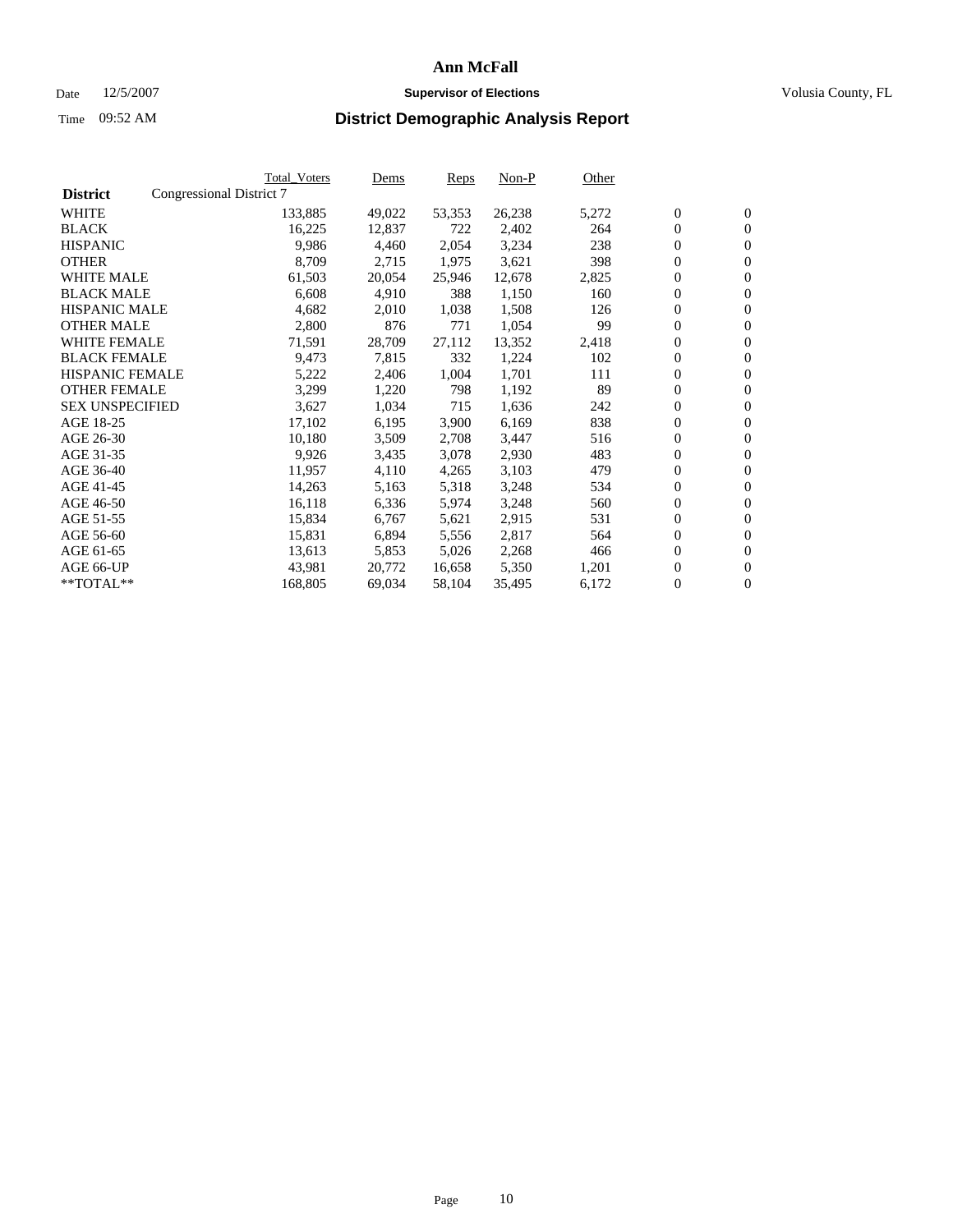#### Date  $12/5/2007$  **Supervisor of Elections** Volusia County, FL

|                        |                           | Total_Voters | Dems   | <b>Reps</b> | Non-P  | Other |                  |                  |  |
|------------------------|---------------------------|--------------|--------|-------------|--------|-------|------------------|------------------|--|
| <b>District</b>        | Congressional District 24 |              |        |             |        |       |                  |                  |  |
| <b>WHITE</b>           |                           | 104,896      | 37,466 | 41,455      | 22,479 | 3,496 | $\boldsymbol{0}$ | $\mathbf{0}$     |  |
| <b>BLACK</b>           |                           | 3,914        | 2,988  | 227         | 624    | 75    | $\mathbf{0}$     | $\mathbf{0}$     |  |
| <b>HISPANIC</b>        |                           | 4,457        | 1,888  | 958         | 1,498  | 113   | $\overline{0}$   | $\mathbf{0}$     |  |
| <b>OTHER</b>           |                           | 4,849        | 1,304  | 1,186       | 2,095  | 264   | $\overline{0}$   | $\overline{0}$   |  |
| <b>WHITE MALE</b>      |                           | 48,357       | 15,441 | 20,219      | 10,824 | 1,873 | $\overline{0}$   | $\mathbf{0}$     |  |
| <b>BLACK MALE</b>      |                           | 1,743        | 1,241  | 122         | 346    | 34    | $\boldsymbol{0}$ | $\boldsymbol{0}$ |  |
| <b>HISPANIC MALE</b>   |                           | 2,038        | 834    | 462         | 675    | 67    | 0                | $\mathbf{0}$     |  |
| <b>OTHER MALE</b>      |                           | 1,645        | 441    | 471         | 671    | 62    | $\boldsymbol{0}$ | $\boldsymbol{0}$ |  |
| <b>WHITE FEMALE</b>    |                           | 55,800       | 21,786 | 20,968      | 11,448 | 1,598 | 0                | $\mathbf{0}$     |  |
| <b>BLACK FEMALE</b>    |                           | 2,127        | 1,713  | 102         | 272    | 40    | $\overline{0}$   | $\mathbf{0}$     |  |
| <b>HISPANIC FEMALE</b> |                           | 2,371        | 1,036  | 486         | 804    | 45    | 0                | $\mathbf{0}$     |  |
| <b>OTHER FEMALE</b>    |                           | 1,864        | 608    | 473         | 716    | 67    | $\mathbf{0}$     | $\mathbf{0}$     |  |
| <b>SEX UNSPECIFIED</b> |                           | 2,171        | 546    | 523         | 940    | 162   | $\boldsymbol{0}$ | $\boldsymbol{0}$ |  |
| AGE 18-25              |                           | 9,881        | 2,938  | 2,613       | 3,799  | 531   | $\overline{0}$   | $\mathbf{0}$     |  |
| AGE 26-30              |                           | 6,406        | 1,951  | 1,768       | 2,407  | 280   | $\boldsymbol{0}$ | $\boldsymbol{0}$ |  |
| AGE 31-35              |                           | 6,341        | 1,951  | 2,098       | 2,009  | 283   | 0                | $\mathbf{0}$     |  |
| AGE 36-40              |                           | 7,642        | 2,405  | 2,820       | 2,135  | 282   | $\boldsymbol{0}$ | $\mathbf{0}$     |  |
| AGE 41-45              |                           | 9,485        | 3,172  | 3,641       | 2,370  | 302   | 0                | $\mathbf{0}$     |  |
| AGE 46-50              |                           | 11,001       | 3,803  | 4,448       | 2,444  | 306   | $\overline{0}$   | $\mathbf{0}$     |  |
| AGE 51-55              |                           | 11,119       | 4,412  | 4,187       | 2,199  | 321   | 0                | $\mathbf{0}$     |  |
| AGE 56-60              |                           | 11,543       | 4,611  | 4,181       | 2,374  | 377   | $\overline{0}$   | $\mathbf{0}$     |  |
| AGE 61-65              |                           | 10,684       | 4,098  | 4,149       | 2,081  | 356   | 0                | $\boldsymbol{0}$ |  |
| AGE 66-UP              |                           | 34,014       | 14,305 | 13,921      | 4,878  | 910   | 0                | $\mathbf{0}$     |  |
| $*$ TOTAL $**$         |                           | 118,116      | 43,646 | 43,826      | 26,696 | 3,948 | 0                | $\boldsymbol{0}$ |  |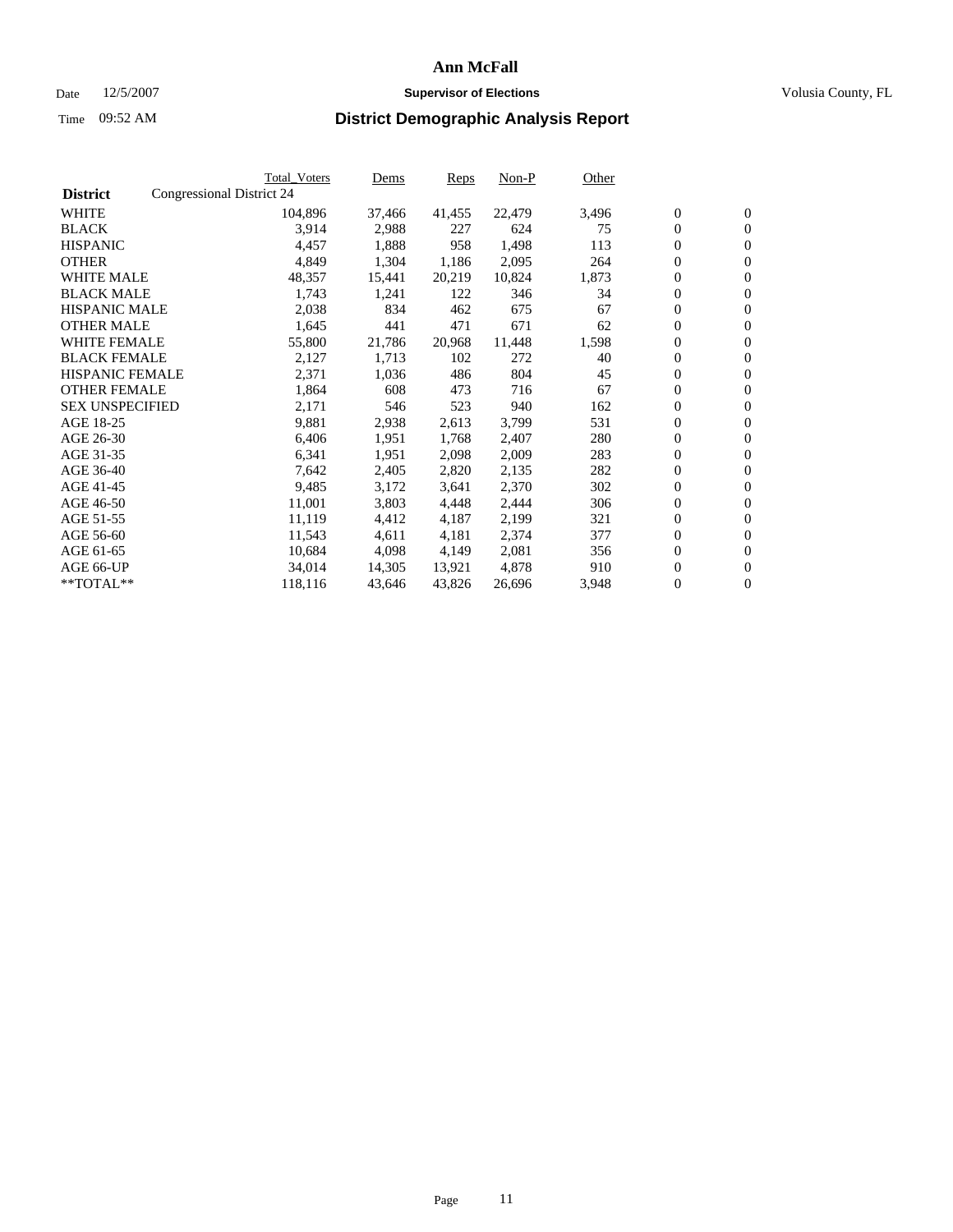#### Date  $12/5/2007$  **Supervisor of Elections** Volusia County, FL

|                        |               | Total Voters | Dems   | <b>Reps</b> | Non-P | Other |                  |                  |  |
|------------------------|---------------|--------------|--------|-------------|-------|-------|------------------|------------------|--|
| <b>District</b>        | Daytona Beach |              |        |             |       |       |                  |                  |  |
| <b>WHITE</b>           |               | 20,132       | 7,907  | 7,132       | 4,285 | 808   | $\boldsymbol{0}$ | $\mathbf{0}$     |  |
| <b>BLACK</b>           |               | 10,563       | 8,590  | 360         | 1,481 | 132   | $\overline{0}$   | $\mathbf{0}$     |  |
| <b>HISPANIC</b>        |               | 662          | 268    | 135         | 241   | 18    | $\boldsymbol{0}$ | $\mathbf{0}$     |  |
| <b>OTHER</b>           |               | 2,339        | 871    | 393         | 986   | 89    | $\boldsymbol{0}$ | $\mathbf{0}$     |  |
| <b>WHITE MALE</b>      |               | 9,670        | 3,353  | 3,650       | 2,182 | 485   | 0                | $\mathbf{0}$     |  |
| <b>BLACK MALE</b>      |               | 4,198        | 3,248  | 189         | 682   | 79    | $\boldsymbol{0}$ | $\boldsymbol{0}$ |  |
| <b>HISPANIC MALE</b>   |               | 325          | 123    | 67          | 127   | 8     | $\overline{0}$   | $\mathbf{0}$     |  |
| <b>OTHER MALE</b>      |               | 679          | 261    | 139         | 255   | 24    | $\overline{0}$   | $\mathbf{0}$     |  |
| <b>WHITE FEMALE</b>    |               | 10,329       | 4,505  | 3,442       | 2,067 | 315   | $\mathbf{0}$     | $\mathbf{0}$     |  |
| <b>BLACK FEMALE</b>    |               | 6,260        | 5,265  | 169         | 775   | 51    | $\boldsymbol{0}$ | $\mathbf{0}$     |  |
| <b>HISPANIC FEMALE</b> |               | 331          | 141    | 67          | 113   | 10    | $\boldsymbol{0}$ | $\boldsymbol{0}$ |  |
| <b>OTHER FEMALE</b>    |               | 805          | 359    | 138         | 291   | 17    | 0                | $\mathbf{0}$     |  |
| <b>SEX UNSPECIFIED</b> |               | 1,099        | 381    | 159         | 501   | 58    | $\boldsymbol{0}$ | $\mathbf{0}$     |  |
| AGE 18-25              |               | 5,440        | 2,725  | 780         | 1,757 | 178   | $\boldsymbol{0}$ | $\mathbf{0}$     |  |
| AGE 26-30              |               | 2,393        | 1,090  | 419         | 791   | 93    | $\overline{0}$   | $\mathbf{0}$     |  |
| AGE 31-35              |               | 1,971        | 934    | 430         | 532   | 75    | $\overline{0}$   | $\mathbf{0}$     |  |
| AGE 36-40              |               | 2,054        | 994    | 470         | 522   | 68    | $\boldsymbol{0}$ | $\mathbf{0}$     |  |
| AGE 41-45              |               | 2,361        | 1,245  | 549         | 488   | 79    | $\boldsymbol{0}$ | $\mathbf{0}$     |  |
| AGE 46-50              |               | 2,833        | 1,472  | 714         | 555   | 92    | 0                | $\mathbf{0}$     |  |
| AGE 51-55              |               | 2,796        | 1,555  | 662         | 504   | 75    | $\boldsymbol{0}$ | $\boldsymbol{0}$ |  |
| AGE 56-60              |               | 2,913        | 1,555  | 738         | 530   | 90    | $\overline{0}$   | $\mathbf{0}$     |  |
| AGE 61-65              |               | 2,437        | 1,268  | 685         | 401   | 83    | $\mathbf{0}$     | $\mathbf{0}$     |  |
| AGE 66-UP              |               | 8,498        | 4,798  | 2,573       | 913   | 214   | $\boldsymbol{0}$ | $\boldsymbol{0}$ |  |
| **TOTAL**              |               | 33,696       | 17,636 | 8,020       | 6,993 | 1,047 | $\boldsymbol{0}$ | $\overline{0}$   |  |
|                        |               |              |        |             |       |       |                  |                  |  |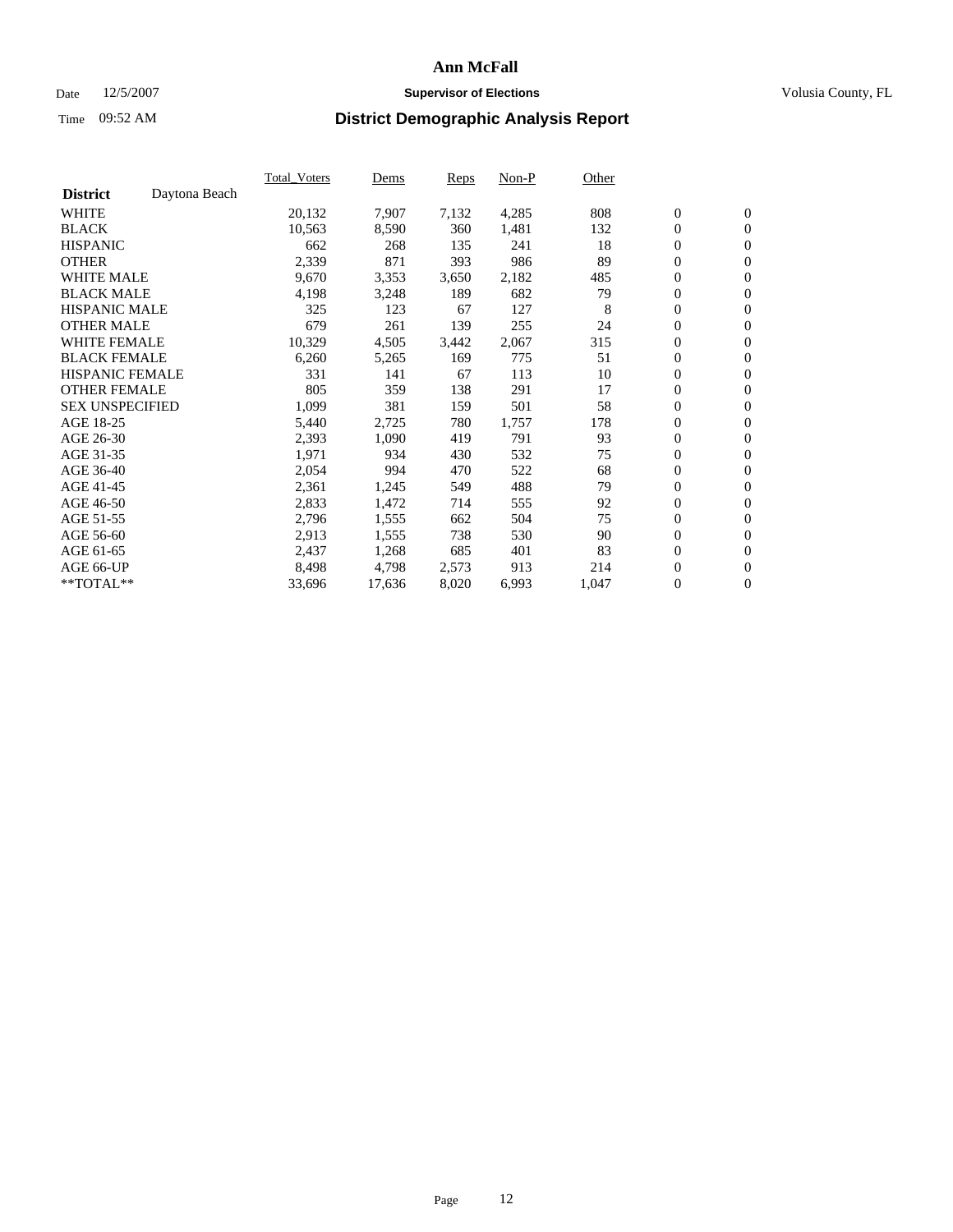### Date 12/5/2007 **Supervisor of Elections Supervisor of Elections** Volusia County, FL

|                        | <b>Total Voters</b>  | Dems | Reps  | Non-P | Other    |                  |              |  |
|------------------------|----------------------|------|-------|-------|----------|------------------|--------------|--|
| <b>District</b>        | Daytona Beach Shores |      |       |       |          |                  |              |  |
| <b>WHITE</b>           | 2,948                | 901  | 1,354 | 589   | 104      | $\boldsymbol{0}$ | $\mathbf{0}$ |  |
| <b>BLACK</b>           | 23                   | 8    | 10    | 5     | $\Omega$ | 0                | $\mathbf{0}$ |  |
| <b>HISPANIC</b>        | 31                   | 13   | 13    | 4     |          | 0                | $\Omega$     |  |
| <b>OTHER</b>           | 144                  | 42   | 46    | 51    |          | $\overline{0}$   | $\theta$     |  |
| <b>WHITE MALE</b>      | 1,366                | 379  | 631   | 302   | 54       | 0                | 0            |  |
| <b>BLACK MALE</b>      | 14                   | 4    | 6     |       | 0        | 0                | 0            |  |
| <b>HISPANIC MALE</b>   | 14                   |      | 7     |       |          | 0                |              |  |
| <b>OTHER MALE</b>      | 53                   | 19   | 17    | 15    | 2        | 0                | 0            |  |
| <b>WHITE FEMALE</b>    | 1,553                | 510  | 711   | 283   | 49       | 0                | 0            |  |
| <b>BLACK FEMALE</b>    | 9                    | 4    | 4     |       | $\Omega$ | 0                | 0            |  |
| <b>HISPANIC FEMALE</b> | 16                   | 8    | 5     | 3     | 0        | 0                | $\Omega$     |  |
| <b>OTHER FEMALE</b>    | 68                   | 18   | 23    | 24    | 3        | 0                | $\theta$     |  |
| <b>SEX UNSPECIFIED</b> | 53                   | 17   | 19    | 16    |          | 0                | $\theta$     |  |
| AGE 18-25              | 86                   | 23   | 28    | 29    | 6        | 0                | $_{0}$       |  |
| AGE 26-30              | 53                   | 16   | 13    | 22    | 2        | 0                | 0            |  |
| AGE 31-35              | 50                   | 20   | 15    | 11    | 4        | 0                | 0            |  |
| AGE 36-40              | 78                   | 19   | 27    | 29    | 3        | 0                | 0            |  |
| AGE 41-45              | 85                   | 28   | 28    | 28    |          | 0                | 0            |  |
| AGE 46-50              | 151                  | 38   | 68    | 44    |          | 0                | $\Omega$     |  |
| AGE 51-55              | 188                  | 48   | 96    | 35    | 9        | 0                | $\theta$     |  |
| AGE 56-60              | 321                  | 76   | 150   | 78    | 17       | 0                | $\theta$     |  |
| AGE 61-65              | 364                  | 117  | 154   | 76    | 17       | 0                | 0            |  |
| AGE 66-UP              | 1,770                | 579  | 844   | 297   | 50       | 0                |              |  |
| **TOTAL**              | 3,146                | 964  | 1,423 | 649   | 110      | 0                | 0            |  |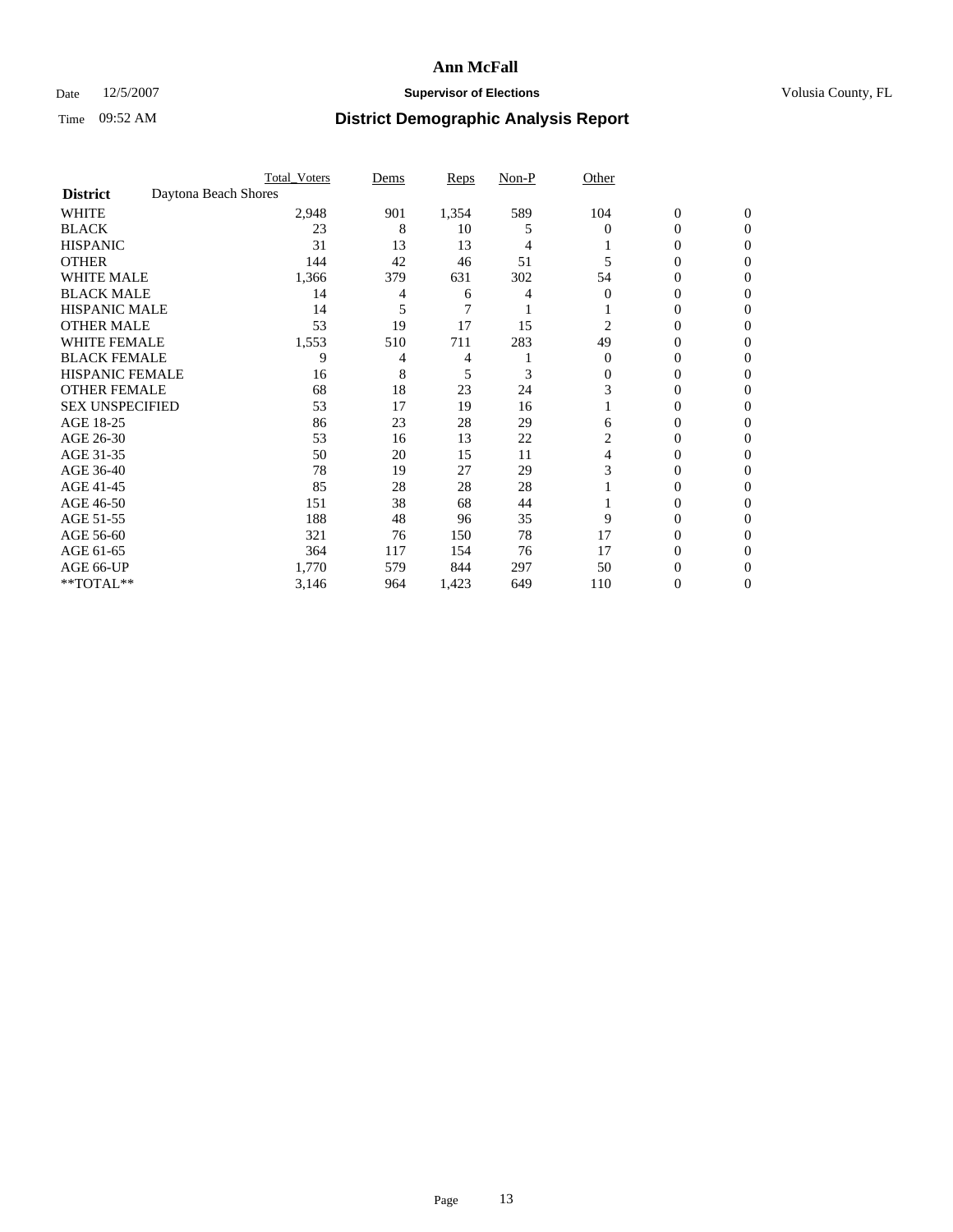### Date 12/5/2007 **Supervisor of Elections Supervisor of Elections** Volusia County, FL

|                        |        | Total Voters | Dems  | <b>Reps</b> | Non-P | Other |                  |                  |
|------------------------|--------|--------------|-------|-------------|-------|-------|------------------|------------------|
| <b>District</b>        | DeBary |              |       |             |       |       |                  |                  |
| <b>WHITE</b>           |        | 10,852       | 3,239 | 5,091       | 2,060 | 462   | $\boldsymbol{0}$ | $\boldsymbol{0}$ |
| <b>BLACK</b>           |        | 326          | 232   | 29          | 52    | 13    | $\boldsymbol{0}$ | $\mathbf{0}$     |
| <b>HISPANIC</b>        |        | 565          | 211   | 173         | 169   | 12    | $\overline{0}$   | $\mathbf{0}$     |
| <b>OTHER</b>           |        | 547          | 130   | 170         | 220   | 27    | $\boldsymbol{0}$ | $\mathbf{0}$     |
| <b>WHITE MALE</b>      |        | 5,066        | 1,290 | 2,523       | 1,005 | 248   | $\boldsymbol{0}$ | $\boldsymbol{0}$ |
| <b>BLACK MALE</b>      |        | 153          | 101   | 13          | 33    | 6     | 0                | $\mathbf{0}$     |
| <b>HISPANIC MALE</b>   |        | 275          | 91    | 89          | 89    | 6     | 0                | $\boldsymbol{0}$ |
| <b>OTHER MALE</b>      |        | 190          | 47    | 61          | 76    | 6     | 0                | $\mathbf{0}$     |
| WHITE FEMALE           |        | 5,719        | 1,933 | 2,531       | 1,044 | 211   | $\overline{0}$   | $\mathbf{0}$     |
| <b>BLACK FEMALE</b>    |        | 168          | 126   | 16          | 19    |       | $\overline{0}$   | $\mathbf{0}$     |
| <b>HISPANIC FEMALE</b> |        | 286          | 118   | 84          | 78    | 6     | $\boldsymbol{0}$ | $\boldsymbol{0}$ |
| <b>OTHER FEMALE</b>    |        | 213          | 58    | 69          | 77    | 9     | 0                | $\mathbf{0}$     |
| <b>SEX UNSPECIFIED</b> |        | 220          | 48    | 77          | 80    | 15    | 0                | $\mathbf{0}$     |
| AGE 18-25              |        | 848          | 181   | 293         | 331   | 43    | $\boldsymbol{0}$ | $\mathbf{0}$     |
| AGE 26-30              |        | 574          | 147   | 205         | 196   | 26    | $\overline{0}$   | $\mathbf{0}$     |
| AGE 31-35              |        | 662          | 173   | 264         | 189   | 36    | $\overline{0}$   | $\mathbf{0}$     |
| AGE 36-40              |        | 916          | 209   | 409         | 254   | 44    | $\boldsymbol{0}$ | $\boldsymbol{0}$ |
| AGE 41-45              |        | 1,084        | 301   | 514         | 230   | 39    | 0                | $\mathbf{0}$     |
| AGE 46-50              |        | 1,205        | 351   | 575         | 233   | 46    | $\boldsymbol{0}$ | $\mathbf{0}$     |
| AGE 51-55              |        | 1,266        | 424   | 563         | 231   | 48    | $\overline{0}$   | $\mathbf{0}$     |
| AGE 56-60              |        | 1,277        | 417   | 606         | 207   | 47    | $\overline{0}$   | $\mathbf{0}$     |
| AGE 61-65              |        | 1,120        | 354   | 532         | 183   | 51    | $\boldsymbol{0}$ | $\mathbf{0}$     |
| AGE 66-UP              |        | 3,338        | 1,255 | 1,502       | 447   | 134   | 0                | $\boldsymbol{0}$ |
| $*$ TOTAL $**$         |        | 12,290       | 3,812 | 5,463       | 2,501 | 514   | 0                | $\boldsymbol{0}$ |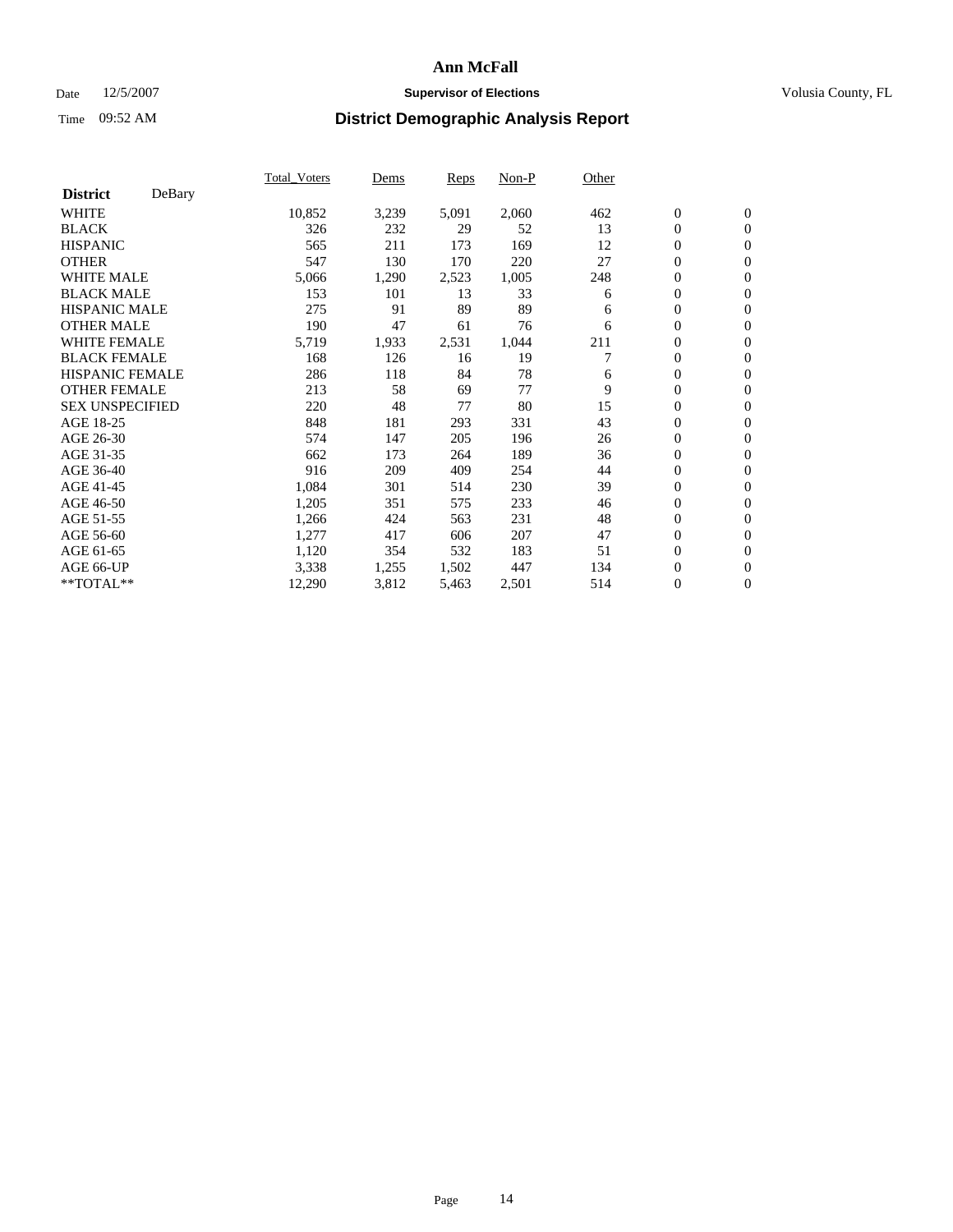### Date 12/5/2007 **Supervisor of Elections Supervisor of Elections** Volusia County, FL

|                        |        | Total_Voters | Dems  | <b>Reps</b> | Non-P | Other |                  |                  |  |
|------------------------|--------|--------------|-------|-------------|-------|-------|------------------|------------------|--|
| <b>District</b>        | DeLand |              |       |             |       |       |                  |                  |  |
| <b>WHITE</b>           |        | 10,078       | 3,692 | 4,237       | 1,697 | 452   | $\boldsymbol{0}$ | $\boldsymbol{0}$ |  |
| <b>BLACK</b>           |        | 1,903        | 1,542 | 78          | 250   | 33    | $\overline{0}$   | $\mathbf{0}$     |  |
| <b>HISPANIC</b>        |        | 495          | 196   | 97          | 178   | 24    | $\overline{0}$   | $\mathbf{0}$     |  |
| <b>OTHER</b>           |        | 634          | 211   | 155         | 233   | 35    | $\overline{0}$   | $\mathbf{0}$     |  |
| <b>WHITE MALE</b>      |        | 4,365        | 1,413 | 1,915       | 816   | 221   | $\overline{0}$   | $\mathbf{0}$     |  |
| <b>BLACK MALE</b>      |        | 708          | 545   | 36          | 104   | 23    | $\boldsymbol{0}$ | $\boldsymbol{0}$ |  |
| <b>HISPANIC MALE</b>   |        | 210          | 81    | 38          | 80    | 11    | 0                | $\mathbf{0}$     |  |
| <b>OTHER MALE</b>      |        | 181          | 62    | 61          | 50    | 8     | $\boldsymbol{0}$ | $\boldsymbol{0}$ |  |
| <b>WHITE FEMALE</b>    |        | 5,667        | 2,265 | 2,307       | 868   | 227   | $\overline{0}$   | $\mathbf{0}$     |  |
| <b>BLACK FEMALE</b>    |        | 1,178        | 984   | 41          | 143   | 10    | $\boldsymbol{0}$ | $\mathbf{0}$     |  |
| <b>HISPANIC FEMALE</b> |        | 281          | 115   | 58          | 96    | 12    | $\mathbf{0}$     | $\mathbf{0}$     |  |
| <b>OTHER FEMALE</b>    |        | 241          | 96    | 53          | 78    | 14    | $\overline{0}$   | $\mathbf{0}$     |  |
| <b>SEX UNSPECIFIED</b> |        | 279          | 80    | 58          | 123   | 18    | $\boldsymbol{0}$ | $\boldsymbol{0}$ |  |
| AGE 18-25              |        | 1,202        | 438   | 291         | 411   | 62    | $\overline{0}$   | $\mathbf{0}$     |  |
| AGE 26-30              |        | 803          | 296   | 228         | 235   | 44    | $\boldsymbol{0}$ | $\mathbf{0}$     |  |
| AGE 31-35              |        | 890          | 338   | 285         | 217   | 50    | 0                | $\mathbf{0}$     |  |
| AGE 36-40              |        | 1,005        | 384   | 360         | 225   | 36    | $\boldsymbol{0}$ | $\mathbf{0}$     |  |
| AGE 41-45              |        | 1,002        | 393   | 362         | 197   | 50    | $\mathbf{0}$     | $\mathbf{0}$     |  |
| AGE 46-50              |        | 1,055        | 470   | 371         | 180   | 34    | $\overline{0}$   | $\mathbf{0}$     |  |
| AGE 51-55              |        | 1,020        | 489   | 330         | 165   | 36    | $\mathbf{0}$     | $\mathbf{0}$     |  |
| AGE 56-60              |        | 1,107        | 535   | 378         | 147   | 47    | $\boldsymbol{0}$ | $\mathbf{0}$     |  |
| AGE 61-65              |        | 981          | 461   | 341         | 144   | 35    | $\boldsymbol{0}$ | $\boldsymbol{0}$ |  |
| AGE 66-UP              |        | 4,045        | 1,837 | 1,621       | 437   | 150   | 0                | $\mathbf{0}$     |  |
| $*$ TOTAL $**$         |        | 13,110       | 5,641 | 4,567       | 2,358 | 544   | 0                | $\boldsymbol{0}$ |  |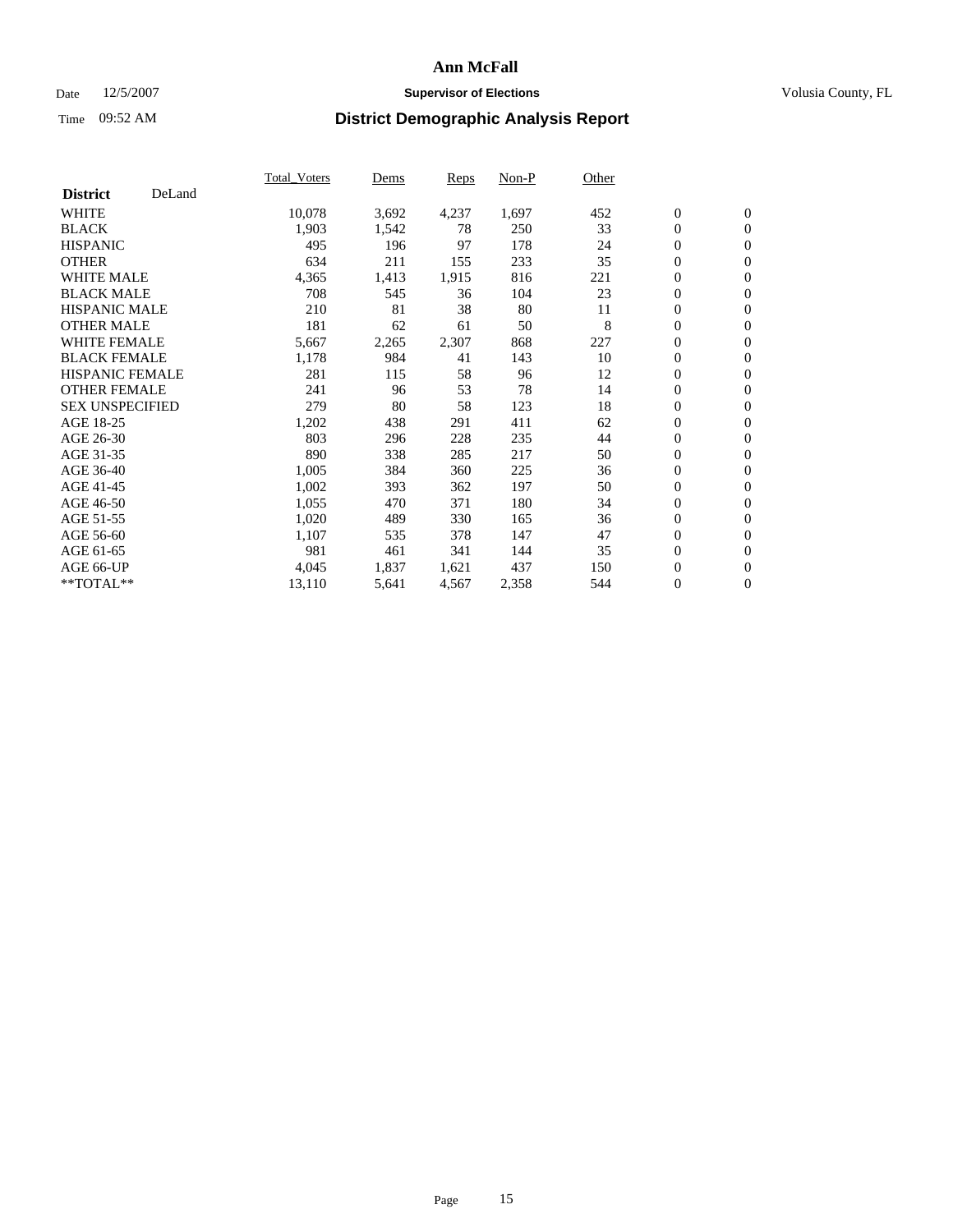### Date 12/5/2007 **Supervisor of Elections Supervisor of Elections** Volusia County, FL

|                        |         | <b>Total_Voters</b> | Dems   | <b>Reps</b> | Non-P  | Other |                  |                  |  |
|------------------------|---------|---------------------|--------|-------------|--------|-------|------------------|------------------|--|
| <b>District</b>        | Deltona |                     |        |             |        |       |                  |                  |  |
| <b>WHITE</b>           |         | 31,592              | 10,800 | 12,421      | 6,910  | 1,461 | $\boldsymbol{0}$ | $\mathbf{0}$     |  |
| <b>BLACK</b>           |         | 3,610               | 2,664  | 230         | 622    | 94    | $\boldsymbol{0}$ | $\mathbf{0}$     |  |
| <b>HISPANIC</b>        |         | 9,373               | 4,386  | 1,780       | 3,002  | 205   | $\overline{0}$   | $\mathbf{0}$     |  |
| <b>OTHER</b>           |         | 2,560               | 708    | 508         | 1,204  | 140   | 0                | $\overline{0}$   |  |
| <b>WHITE MALE</b>      |         | 14,661              | 4,533  | 6,084       | 3,263  | 781   | 0                | $\mathbf{0}$     |  |
| <b>BLACK MALE</b>      |         | 1,606               | 1,105  | 129         | 324    | 48    | 0                | $\boldsymbol{0}$ |  |
| <b>HISPANIC MALE</b>   |         | 4,398               | 1,998  | 900         | 1,387  | 113   | 0                | $\overline{0}$   |  |
| <b>OTHER MALE</b>      |         | 835                 | 261    | 203         | 345    | 26    | 0                | $\boldsymbol{0}$ |  |
| <b>WHITE FEMALE</b>    |         | 16,748              | 6,209  | 6,265       | 3,600  | 674   | 0                | $\mathbf{0}$     |  |
| <b>BLACK FEMALE</b>    |         | 1,968               | 1,529  | 101         | 292    | 46    | $\overline{0}$   | $\mathbf{0}$     |  |
| <b>HISPANIC FEMALE</b> |         | 4,894               | 2,348  | 871         | 1,584  | 91    | 0                | $\mathbf{0}$     |  |
| <b>OTHER FEMALE</b>    |         | 985                 | 327    | 206         | 421    | 31    | $\overline{0}$   | $\overline{0}$   |  |
| <b>SEX UNSPECIFIED</b> |         | 1,040               | 248    | 180         | 522    | 90    | 0                | $\boldsymbol{0}$ |  |
| AGE 18-25              |         | 5,271               | 1,619  | 1,127       | 2,182  | 343   | 0                | $\mathbf{0}$     |  |
| AGE 26-30              |         | 3,708               | 1,187  | 971         | 1,357  | 193   | 0                | $\boldsymbol{0}$ |  |
| AGE 31-35              |         | 3,906               | 1,313  | 1,168       | 1,231  | 194   | 0                | $\overline{0}$   |  |
| AGE 36-40              |         | 4,215               | 1,413  | 1,442       | 1,171  | 189   | 0                | $\mathbf{0}$     |  |
| AGE 41-45              |         | 4,926               | 1,818  | 1,659       | 1,262  | 187   | 0                | $\mathbf{0}$     |  |
| AGE 46-50              |         | 5,069               | 1,918  | 1,854       | 1,120  | 177   | $\overline{0}$   | $\mathbf{0}$     |  |
| AGE 51-55              |         | 4,402               | 1,834  | 1,483       | 926    | 159   | $\overline{0}$   | $\overline{0}$   |  |
| AGE 56-60              |         | 3,977               | 1,733  | 1,287       | 815    | 142   | 0                | $\overline{0}$   |  |
| AGE 61-65              |         | 3,019               | 1,368  | 1,019       | 542    | 90    | 0                | $\boldsymbol{0}$ |  |
| AGE 66-UP              |         | 8,642               | 4,355  | 2,929       | 1,132  | 226   | 0                | $\mathbf{0}$     |  |
| $*$ TOTAL $**$         |         | 47,135              | 18,558 | 14,939      | 11,738 | 1,900 | 0                | $\boldsymbol{0}$ |  |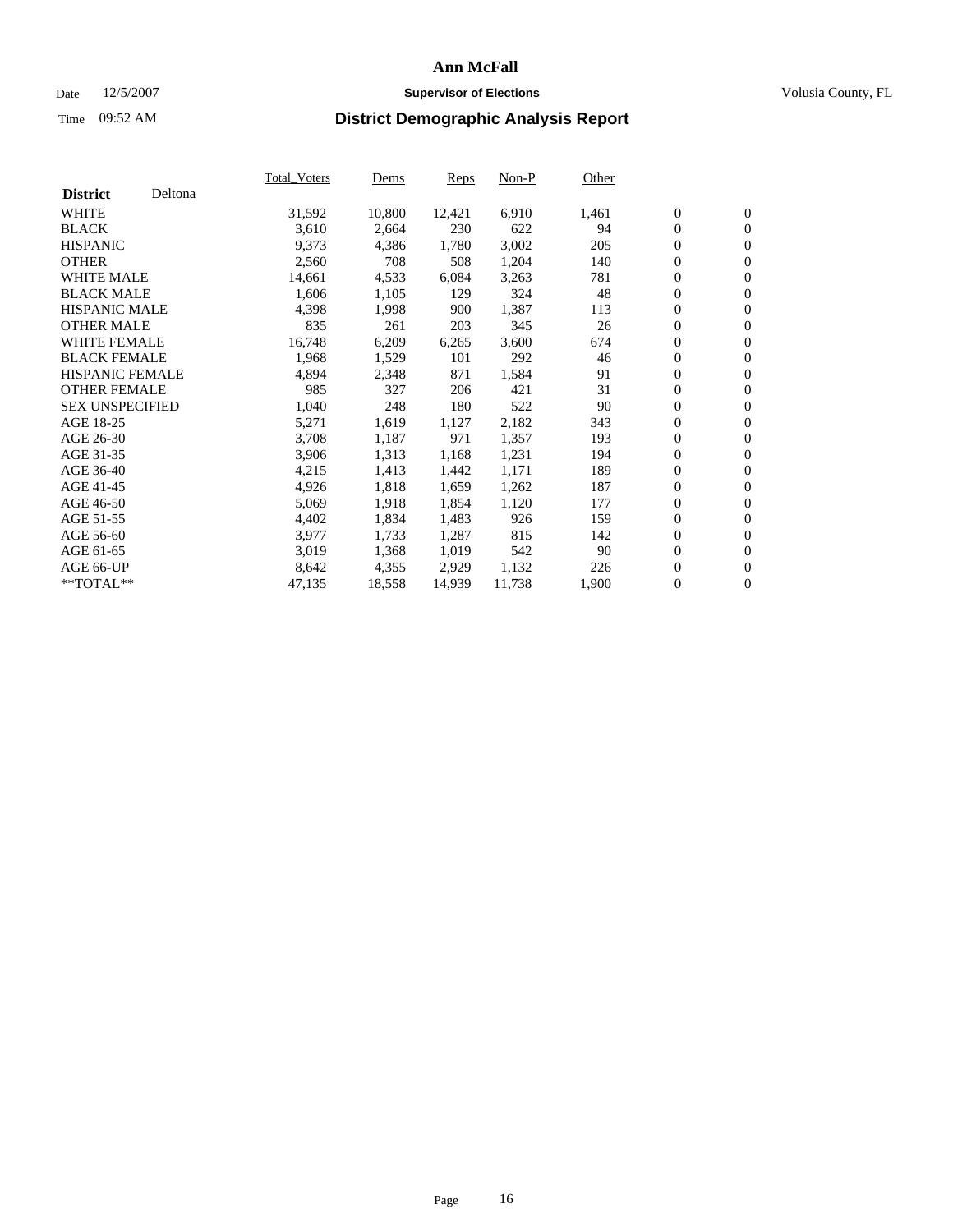### Date 12/5/2007 **Supervisor of Elections Supervisor of Elections** Volusia County, FL

|                        |           | <b>Total Voters</b> | Dems  | Reps  | Non-P | Other          |                  |                  |  |
|------------------------|-----------|---------------------|-------|-------|-------|----------------|------------------|------------------|--|
| <b>District</b>        | Edgewater |                     |       |       |       |                |                  |                  |  |
| <b>WHITE</b>           |           | 12,794              | 4,938 | 4,350 | 3,133 | 373            | $\boldsymbol{0}$ | $\mathbf{0}$     |  |
| <b>BLACK</b>           |           | 205                 | 150   | 10    | 38    |                | $\mathbf{0}$     | $\mathbf{0}$     |  |
| <b>HISPANIC</b>        |           | 146                 | 50    | 34    | 59    | 3              | $\mathbf{0}$     | $\mathbf{0}$     |  |
| <b>OTHER</b>           |           | 396                 | 108   | 72    | 200   | 16             | 0                | $\mathbf{0}$     |  |
| <b>WHITE MALE</b>      |           | 5,775               | 2,005 | 2,116 | 1,465 | 189            | 0                | $\mathbf{0}$     |  |
| <b>BLACK MALE</b>      |           | 104                 | 71    | 5     | 23    | 5              | 0                | $\boldsymbol{0}$ |  |
| <b>HISPANIC MALE</b>   |           | 63                  | 18    | 15    | 28    | $\overline{c}$ | 0                | $\mathbf{0}$     |  |
| <b>OTHER MALE</b>      |           | 125                 | 45    | 32    | 44    | 4              | 0                | $\mathbf{0}$     |  |
| <b>WHITE FEMALE</b>    |           | 6,928               | 2,902 | 2,202 | 1,641 | 183            | 0                | $\mathbf{0}$     |  |
| <b>BLACK FEMALE</b>    |           | 97                  | 76    | 5     | 15    |                | $\mathbf{0}$     | $\mathbf{0}$     |  |
| <b>HISPANIC FEMALE</b> |           | 80                  | 31    | 19    | 29    |                | 0                | $\mathbf{0}$     |  |
| <b>OTHER FEMALE</b>    |           | 146                 | 42    | 30    | 70    | 4              | $\overline{0}$   | $\mathbf{0}$     |  |
| <b>SEX UNSPECIFIED</b> |           | 223                 | 56    | 42    | 115   | 10             | $\boldsymbol{0}$ | $\mathbf{0}$     |  |
| AGE 18-25              |           | 1,205               | 349   | 260   | 532   | 64             | 0                | $\mathbf{0}$     |  |
| AGE 26-30              |           | 792                 | 229   | 199   | 337   | 27             | 0                | $\mathbf{0}$     |  |
| AGE 31-35              |           | 853                 | 237   | 251   | 332   | 33             | 0                | $\mathbf{0}$     |  |
| AGE 36-40              |           | 937                 | 309   | 320   | 285   | 23             | $\boldsymbol{0}$ | $\mathbf{0}$     |  |
| AGE 41-45              |           | 1,074               | 385   | 366   | 298   | 25             | 0                | $\mathbf{0}$     |  |
| AGE 46-50              |           | 1,315               | 479   | 480   | 329   | 27             | $\mathbf{0}$     | $\mathbf{0}$     |  |
| AGE 51-55              |           | 1,323               | 543   | 438   | 308   | 34             | $\overline{0}$   | $\mathbf{0}$     |  |
| AGE 56-60              |           | 1,252               | 538   | 401   | 273   | 40             | $\mathbf{0}$     | $\mathbf{0}$     |  |
| AGE 61-65              |           | 1,147               | 462   | 417   | 235   | 33             | 0                | $\mathbf{0}$     |  |
| AGE 66-UP              |           | 3,643               | 1,715 | 1,334 | 501   | 93             | 0                | 0                |  |
| **TOTAL**              |           | 13,541              | 5,246 | 4,466 | 3,430 | 399            | $\boldsymbol{0}$ | $\boldsymbol{0}$ |  |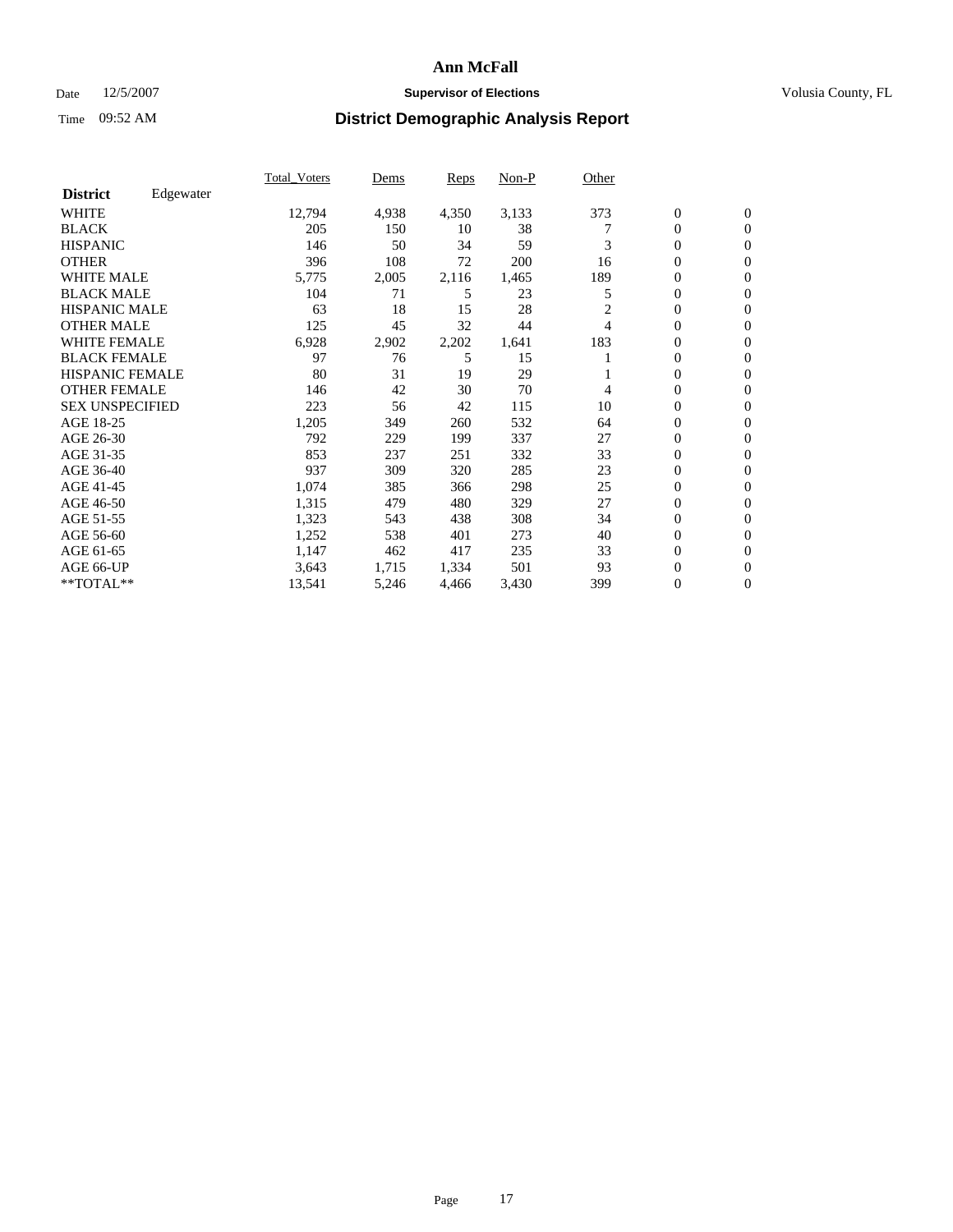### Date 12/5/2007 **Supervisor of Elections Supervisor of Elections** Volusia County, FL

|                        |                   | <b>Total Voters</b> | Dems  | Reps  | Non-P | Other |                  |                  |  |
|------------------------|-------------------|---------------------|-------|-------|-------|-------|------------------|------------------|--|
| <b>District</b>        | <b>Holly Hill</b> |                     |       |       |       |       |                  |                  |  |
| <b>WHITE</b>           |                   | 5,425               | 2,383 | 1,626 | 1,197 | 219   | $\boldsymbol{0}$ | $\boldsymbol{0}$ |  |
| <b>BLACK</b>           |                   | 548                 | 421   | 23    | 93    | 11    | $\mathbf{0}$     | $\mathbf{0}$     |  |
| <b>HISPANIC</b>        |                   | 97                  | 47    | 17    | 29    | 4     | $\mathbf{0}$     | $\mathbf{0}$     |  |
| <b>OTHER</b>           |                   | 289                 | 91    | 56    | 126   | 16    | 0                | $\mathbf{0}$     |  |
| <b>WHITE MALE</b>      |                   | 2,392               | 947   | 778   | 562   | 105   | 0                | $\mathbf{0}$     |  |
| <b>BLACK MALE</b>      |                   | 214                 | 157   | 13    | 39    | 5     | 0                | $\boldsymbol{0}$ |  |
| <b>HISPANIC MALE</b>   |                   | 46                  | 22    | 11    | 12    |       | 0                | $\mathbf{0}$     |  |
| <b>OTHER MALE</b>      |                   | 86                  | 22    | 22    | 35    |       | 0                | $\mathbf{0}$     |  |
| <b>WHITE FEMALE</b>    |                   | 2,999               | 1,419 | 842   | 628   | 110   | 0                | $\mathbf{0}$     |  |
| <b>BLACK FEMALE</b>    |                   | 331                 | 262   | 10    | 53    | 6     | $\boldsymbol{0}$ | $\mathbf{0}$     |  |
| <b>HISPANIC FEMALE</b> |                   | 51                  | 25    | 6     | 17    | 3     | $\overline{0}$   | $\mathbf{0}$     |  |
| <b>OTHER FEMALE</b>    |                   | 113                 | 40    | 26    | 44    | 3     | $\overline{0}$   | $\mathbf{0}$     |  |
| <b>SEX UNSPECIFIED</b> |                   | 127                 | 48    | 14    | 55    | 10    | $\boldsymbol{0}$ | $\boldsymbol{0}$ |  |
| AGE 18-25              |                   | 629                 | 224   | 140   | 231   | 34    | 0                | $\mathbf{0}$     |  |
| AGE 26-30              |                   | 433                 | 169   | 77    | 163   | 24    | 0                | $\mathbf{0}$     |  |
| AGE 31-35              |                   | 377                 | 154   | 81    | 128   | 14    | 0                | $\mathbf{0}$     |  |
| AGE 36-40              |                   | 443                 | 179   | 116   | 126   | 22    | $\boldsymbol{0}$ | $\mathbf{0}$     |  |
| AGE 41-45              |                   | 581                 | 234   | 167   | 153   | 27    | 0                | $\mathbf{0}$     |  |
| AGE 46-50              |                   | 615                 | 277   | 177   | 130   | 31    | $\mathbf{0}$     | $\mathbf{0}$     |  |
| AGE 51-55              |                   | 601                 | 296   | 153   | 133   | 19    | $\overline{0}$   | $\mathbf{0}$     |  |
| AGE 56-60              |                   | 589                 | 284   | 164   | 116   | 25    | $\boldsymbol{0}$ | $\mathbf{0}$     |  |
| AGE 61-65              |                   | 411                 | 206   | 110   | 79    | 16    | 0                | $\mathbf{0}$     |  |
| AGE 66-UP              |                   | 1,680               | 919   | 537   | 186   | 38    | 0                | 0                |  |
| $*$ TOTAL $**$         |                   | 6,359               | 2,942 | 1,722 | 1,445 | 250   | $\boldsymbol{0}$ | $\boldsymbol{0}$ |  |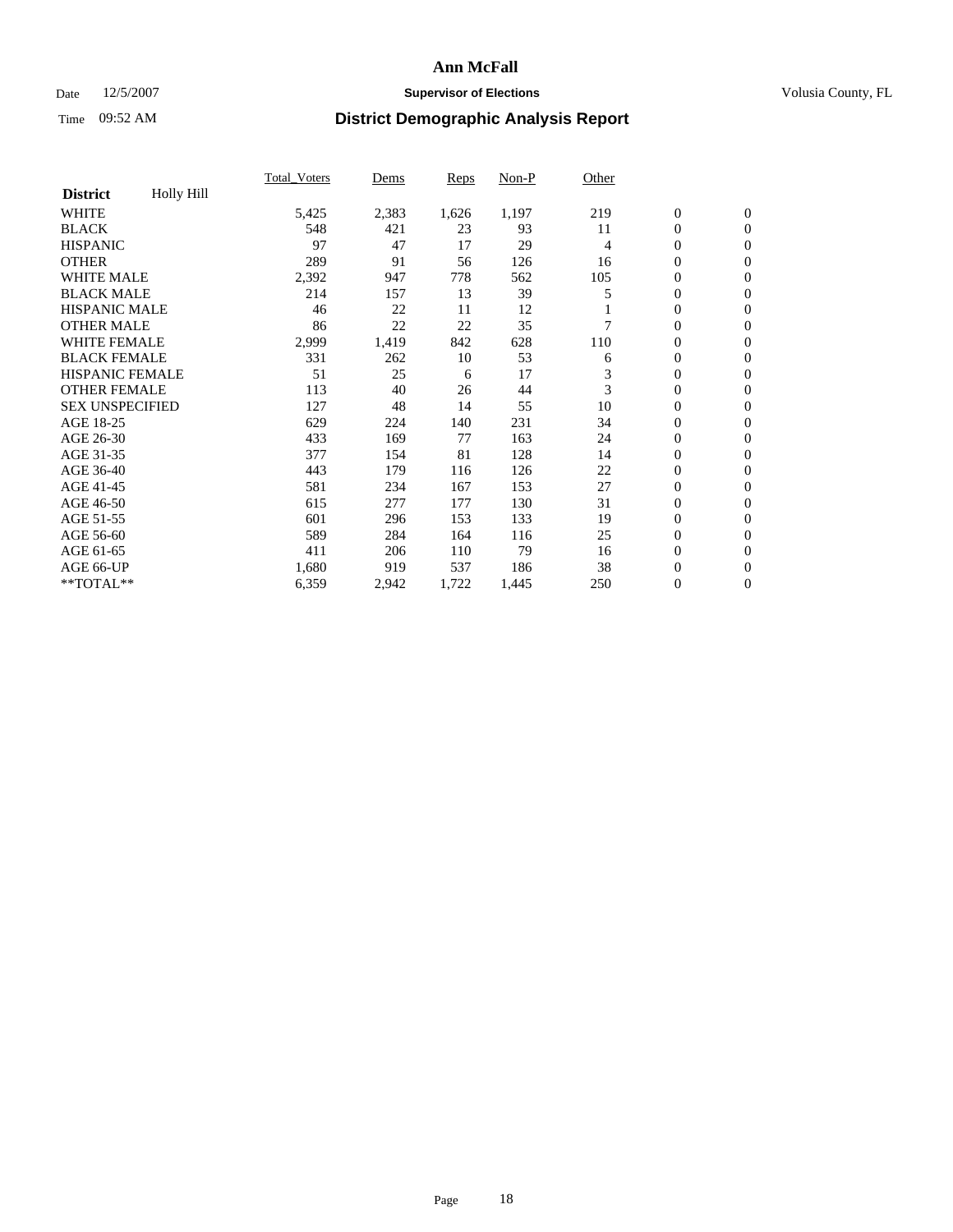### Date 12/5/2007 **Supervisor of Elections Supervisor of Elections** Volusia County, FL

|                        |            | <b>Total Voters</b> | Dems | Reps | Non-P | Other    |                  |                |  |
|------------------------|------------|---------------------|------|------|-------|----------|------------------|----------------|--|
| <b>District</b>        | Lake Helen |                     |      |      |       |          |                  |                |  |
| <b>WHITE</b>           |            | 1,482               | 586  | 548  | 287   | 61       | $\boldsymbol{0}$ | $\mathbf{0}$   |  |
| <b>BLACK</b>           |            | 186                 | 158  | 9    | 18    |          | 0                | $\overline{0}$ |  |
| <b>HISPANIC</b>        |            | 28                  | 10   | 4    | 8     | 6        | 0                | $\Omega$       |  |
| <b>OTHER</b>           |            | 63                  | 17   | 17   | 24    |          | $\overline{0}$   | $\theta$       |  |
| <b>WHITE MALE</b>      |            | 664                 | 230  | 269  | 133   | 32       | 0                | 0              |  |
| <b>BLACK MALE</b>      |            | 77                  | 64   | 3    | 9     |          | 0                | 0              |  |
| <b>HISPANIC MALE</b>   |            | 11                  | 4    | 4    | 2     |          | 0                |                |  |
| <b>OTHER MALE</b>      |            | 15                  | 5    | 3    | 5     | 2        | 0                | 0              |  |
| <b>WHITE FEMALE</b>    |            | 807                 | 354  | 275  | 149   | 29       | 0                | 0              |  |
| <b>BLACK FEMALE</b>    |            | 109                 | 94   | 6    | 9     | $\Omega$ | 0                | 0              |  |
| <b>HISPANIC FEMALE</b> |            | 17                  | 6    | 0    | 6     |          | 0                | $\Omega$       |  |
| <b>OTHER FEMALE</b>    |            | 23                  | 9    | 5    | 9     | $\Omega$ | 0                | $\theta$       |  |
| <b>SEX UNSPECIFIED</b> |            | 36                  | 5    | 13   | 15    | 3        | 0                | $\theta$       |  |
| AGE 18-25              |            | 142                 | 41   | 35   | 59    |          | 0                | $_{0}$         |  |
| AGE 26-30              |            | 110                 | 48   | 22   | 32    | 8        | 0                | 0              |  |
| AGE 31-35              |            | 84                  | 30   | 24   | 22    | 8        | 0                |                |  |
| AGE 36-40              |            | 118                 | 45   | 28   | 36    | 9        | 0                | 0              |  |
| AGE 41-45              |            | 157                 | 55   | 63   | 30    | 9        | 0                | 0              |  |
| AGE 46-50              |            | 212                 | 91   | 76   | 39    | 6        | 0                | $\Omega$       |  |
| AGE 51-55              |            | 173                 | 77   | 62   | 29    |          | 0                | $\theta$       |  |
| AGE 56-60              |            | 170                 | 88   | 53   | 26    | 3        | 0                | 0              |  |
| AGE 61-65              |            | 169                 | 89   | 47   | 26    |          | 0                | 0              |  |
| AGE 66-UP              |            | 424                 | 207  | 168  | 38    | 11       | 0                |                |  |
| **TOTAL**              |            | 1,759               | 771  | 578  | 337   | 73       | 0                | 0              |  |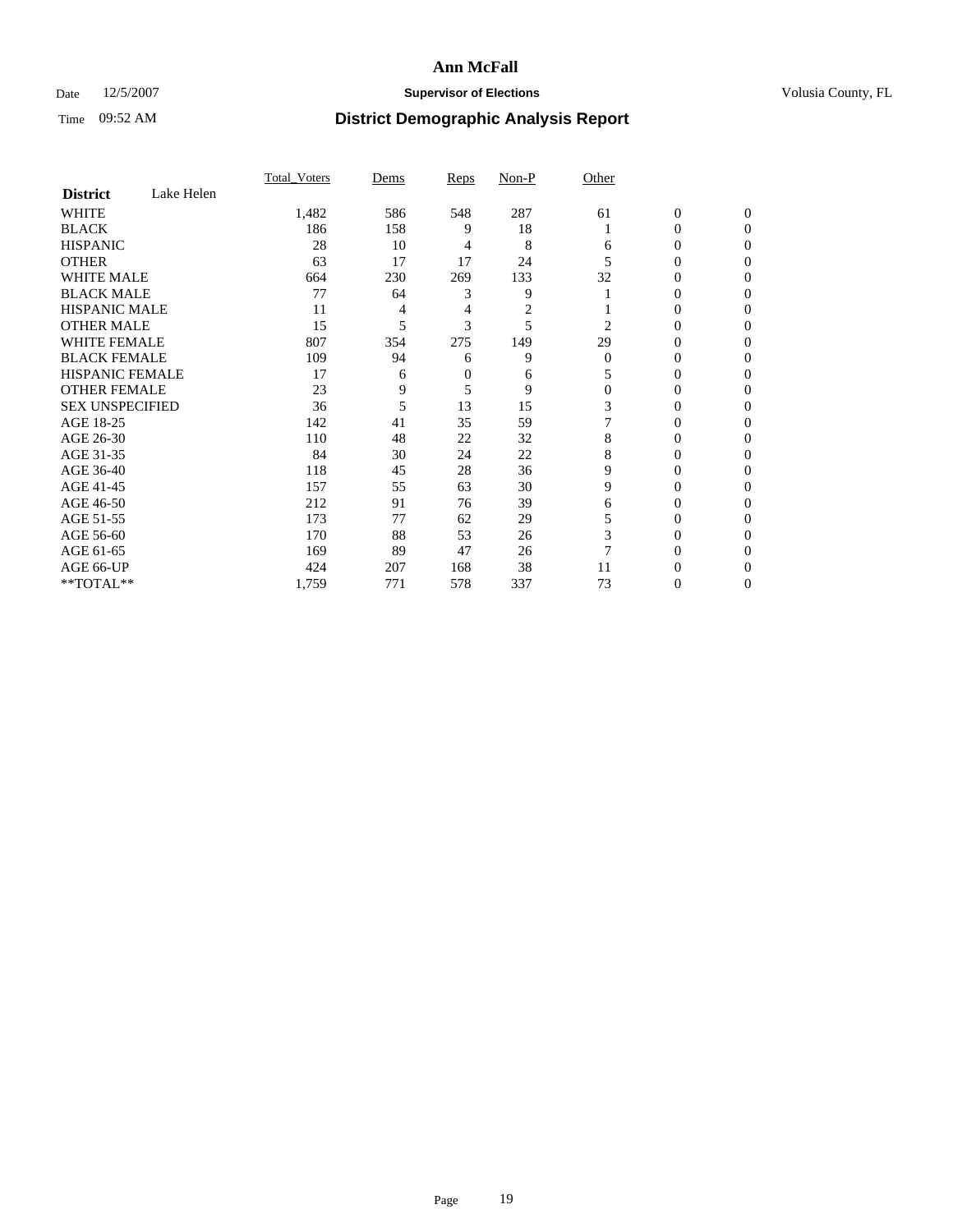#### Date  $12/5/2007$  **Supervisor of Elections** Volusia County, FL

|                                     | <b>Total Voters</b> | Dems  | Reps  | Non-P | Other          |                  |                  |  |
|-------------------------------------|---------------------|-------|-------|-------|----------------|------------------|------------------|--|
| New Smyrna Beach<br><b>District</b> |                     |       |       |       |                |                  |                  |  |
| <b>WHITE</b>                        | 14,137              | 5,008 | 5,868 | 2,860 | 401            | $\boldsymbol{0}$ | $\mathbf{0}$     |  |
| <b>BLACK</b>                        | 656                 | 531   | 20    | 99    | 6              | $\mathbf{0}$     | $\mathbf{0}$     |  |
| <b>HISPANIC</b>                     | 116                 | 35    | 31    | 48    | $\overline{c}$ | $\mathbf{0}$     | $\overline{0}$   |  |
| <b>OTHER</b>                        | 445                 | 106   | 116   | 194   | 29             | 0                | $\mathbf{0}$     |  |
| <b>WHITE MALE</b>                   | 6,418               | 2,014 | 2,780 | 1,410 | 214            | 0                | $\mathbf{0}$     |  |
| <b>BLACK MALE</b>                   | 267                 | 193   | 10    | 59    | 5              | 0                | $\boldsymbol{0}$ |  |
| <b>HISPANIC MALE</b>                | 52                  | 13    | 13    | 26    | $\Omega$       | 0                | $\mathbf{0}$     |  |
| <b>OTHER MALE</b>                   | 136                 | 33    | 44    | 56    | 3              | $\mathbf{0}$     | $\mathbf{0}$     |  |
| <b>WHITE FEMALE</b>                 | 7,617               | 2,956 | 3,053 | 1,422 | 186            | 0                | $\mathbf{0}$     |  |
| <b>BLACK FEMALE</b>                 | 382                 | 331   | 10    | 40    |                | $\boldsymbol{0}$ | $\mathbf{0}$     |  |
| <b>HISPANIC FEMALE</b>              | 64                  | 22    | 18    | 22    | 2              | $\boldsymbol{0}$ | $\boldsymbol{0}$ |  |
| <b>OTHER FEMALE</b>                 | 172                 | 50    | 52    | 59    | 11             | 0                | $\mathbf{0}$     |  |
| <b>SEX UNSPECIFIED</b>              | 246                 | 68    | 55    | 107   | 16             | 0                | $\mathbf{0}$     |  |
| AGE 18-25                           | 942                 | 286   | 208   | 399   | 49             | 0                | $\mathbf{0}$     |  |
| AGE 26-30                           | 696                 | 228   | 176   | 268   | 24             | $\mathbf{0}$     | $\mathbf{0}$     |  |
| AGE 31-35                           | 615                 | 201   | 192   | 199   | 23             | 0                | $\mathbf{0}$     |  |
| AGE 36-40                           | 720                 | 245   | 248   | 200   | 27             | $\boldsymbol{0}$ | $\mathbf{0}$     |  |
| AGE 41-45                           | 936                 | 329   | 358   | 224   | 25             | $\boldsymbol{0}$ | $\mathbf{0}$     |  |
| AGE 46-50                           | 1,279               | 453   | 491   | 292   | 43             | 0                | $\mathbf{0}$     |  |
| AGE 51-55                           | 1,397               | 588   | 517   | 254   | 38             | $\boldsymbol{0}$ | $\boldsymbol{0}$ |  |
| AGE 56-60                           | 1,527               | 580   | 607   | 312   | 28             | $\mathbf{0}$     | $\mathbf{0}$     |  |
| AGE 61-65                           | 1,539               | 577   | 614   | 313   | 35             | $\mathbf{0}$     | $\mathbf{0}$     |  |
| AGE 66-UP                           | 5,703               | 2,193 | 2,624 | 740   | 146            | 0                | $\boldsymbol{0}$ |  |
| **TOTAL**                           | 15,354              | 5,680 | 6,035 | 3,201 | 438            | 0                | $\mathbf{0}$     |  |
|                                     |                     |       |       |       |                |                  |                  |  |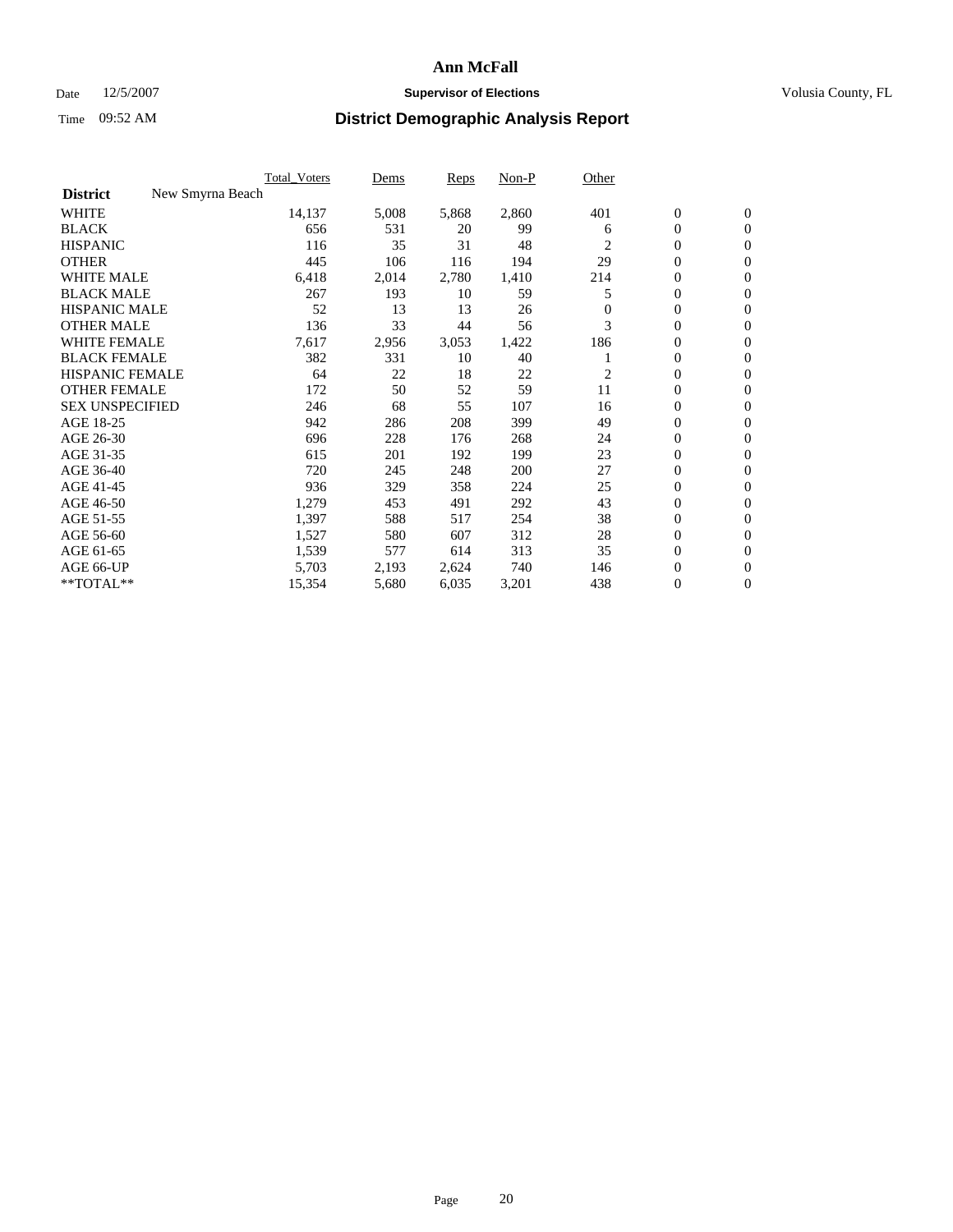### Date 12/5/2007 **Supervisor of Elections Supervisor of Elections** Volusia County, FL

|                        |          | <b>Total Voters</b> | Dems           | Reps           | Non-P | Other    |                  |              |  |
|------------------------|----------|---------------------|----------------|----------------|-------|----------|------------------|--------------|--|
| <b>District</b>        | Oak Hill |                     |                |                |       |          |                  |              |  |
| <b>WHITE</b>           |          | 1,020               | 409            | 359            | 228   | 24       | $\boldsymbol{0}$ | $\mathbf{0}$ |  |
| <b>BLACK</b>           |          | 161                 | 137            |                | 16    |          | 0                | $\Omega$     |  |
| <b>HISPANIC</b>        |          | 8                   | 5              | $\overline{c}$ |       | 0        | 0                | $\theta$     |  |
| <b>OTHER</b>           |          | 30                  | 8              | 5              | 15    | 2        | 0                | 0            |  |
| <b>WHITE MALE</b>      |          | 489                 | 179            | 186            | 110   | 14       | 0                |              |  |
| <b>BLACK MALE</b>      |          | 75                  | 61             | 5              | 8     |          | 0                | 0            |  |
| <b>HISPANIC MALE</b>   |          | 4                   | $\overline{c}$ |                |       |          | 0                |              |  |
| <b>OTHER MALE</b>      |          | 15                  | 3              | 3              | 9     | $\Omega$ | 0                | 0            |  |
| <b>WHITE FEMALE</b>    |          | 522                 | 229            | 167            | 116   | 10       | 0                | 0            |  |
| <b>BLACK FEMALE</b>    |          | 85                  | 76             |                | 8     | $\Omega$ | 0                | 0            |  |
| <b>HISPANIC FEMALE</b> |          | 4                   |                |                | 0     | 0        | 0                | 0            |  |
| <b>OTHER FEMALE</b>    |          | 12                  |                |                | 5     |          | 0                | 0            |  |
| <b>SEX UNSPECIFIED</b> |          | 13                  |                | 8              | 3     |          | 0                | 0            |  |
| AGE 18-25              |          | 83                  | 29             | 23             | 29    | 2        | 0                |              |  |
| AGE 26-30              |          | 63                  | 24             | 18             | 16    |          | 0                |              |  |
| AGE 31-35              |          | 55                  | 22             | 16             | 15    | 2        | 0                |              |  |
| AGE 36-40              |          | 72                  | 37             | 19             | 14    | 2        | 0                | 0            |  |
| AGE 41-45              |          | 94                  | 40             | 29             | 25    | $\Omega$ | 0                | 0            |  |
| AGE 46-50              |          | 121                 | 62             | 32             | 27    | 0        | 0                | 0            |  |
| AGE 51-55              |          | 124                 | 61             | 34             | 24    |          | 0                | $\theta$     |  |
| AGE 56-60              |          | 132                 | 65             | 33             | 30    | 4        | 0                | 0            |  |
| AGE 61-65              |          | 133                 | 64             | 34             | 31    |          | 0                |              |  |
| AGE 66-UP              |          | 342                 | 155            | 135            | 49    |          |                  |              |  |
| **TOTAL**              |          | 1,219               | 559            | 373            | 260   | 27       | 0                | 0            |  |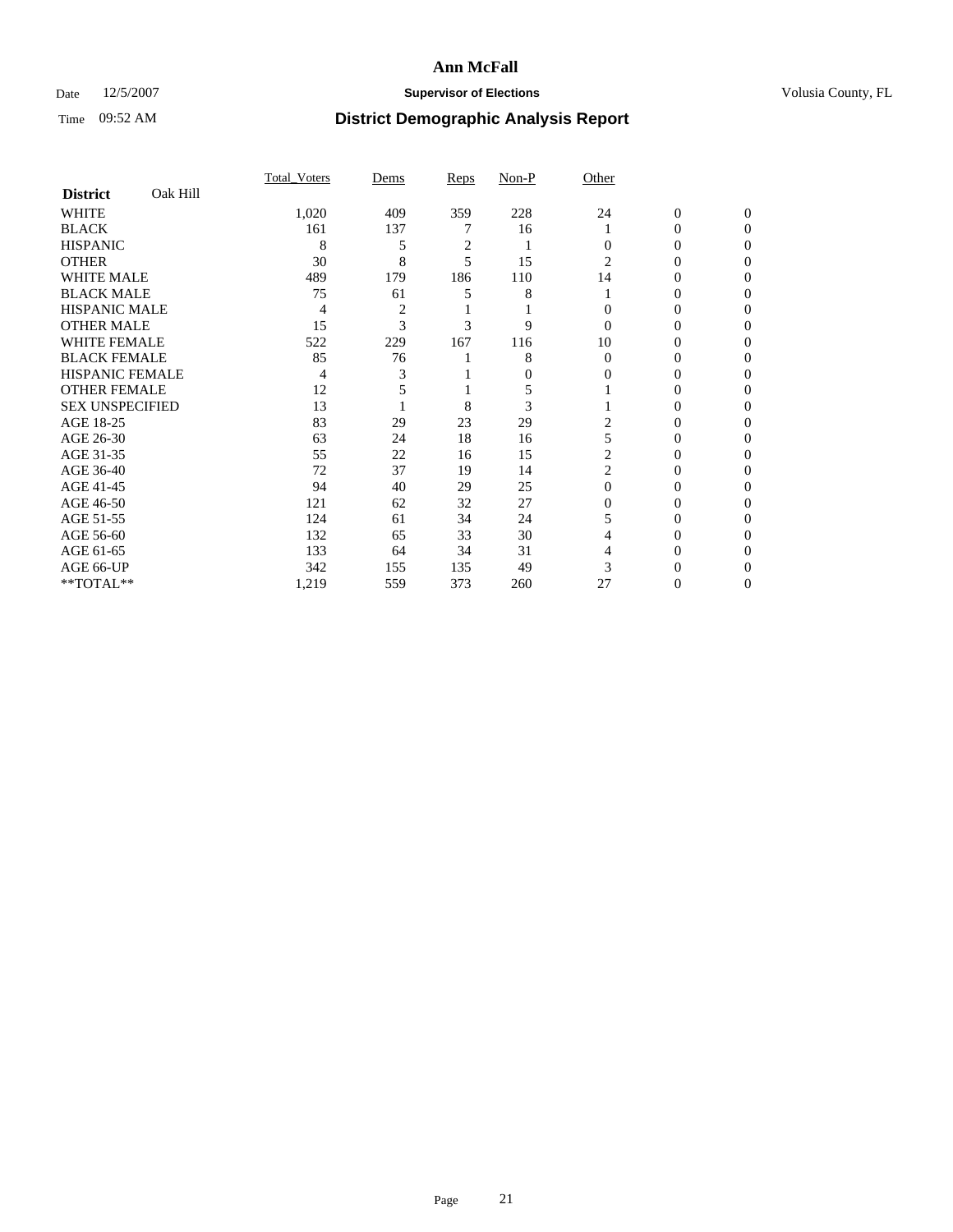### Date 12/5/2007 **Supervisor of Elections Supervisor of Elections** Volusia County, FL

| Orange City<br><b>District</b><br><b>WHITE</b><br>4,521<br>1,607<br>1,914<br>825<br>175<br>$\boldsymbol{0}$<br>$\mathbf{0}$<br>35<br>0<br><b>BLACK</b><br>197<br>144<br>$\mathbf{0}$<br>13<br>5<br><b>HISPANIC</b><br>350<br>168<br>114<br>8<br>0<br>60<br>$\mathbf{0}$<br><b>OTHER</b><br>229<br>57<br>94<br>0<br>14<br>64<br>$\mathbf{0}$<br><b>WHITE MALE</b><br>377<br>89<br>1,926<br>0<br>614<br>846<br>$\mathbf{0}$<br><b>BLACK MALE</b><br>78<br>50<br>5<br>19<br>0<br>4<br>$\mathbf{0}$<br>3<br><b>HISPANIC MALE</b><br>30<br>0<br>146<br>73<br>40<br>$\mathbf{0}$<br><b>OTHER MALE</b><br>71<br>17<br>23<br>29<br>2<br>$\mathbf{0}$<br>$\mathbf{0}$<br><b>WHITE FEMALE</b><br>85<br>1,058<br>438<br>0<br>2,565<br>984<br>$\mathbf{0}$<br><b>BLACK FEMALE</b><br>117<br>92<br>8<br>$\mathbf{0}$<br>16<br>$\mathbf{0}$<br><b>HISPANIC FEMALE</b><br>95<br>74<br>204<br>30<br>5<br>0<br>$\mathbf{0}$<br><b>OTHER FEMALE</b><br>90<br>33<br>23<br>28<br>0<br>$\mathbf{0}$<br>6<br><b>SEX UNSPECIFIED</b><br>0<br>100<br>25<br>21<br>47<br>0<br>18<br>AGE 18-25<br>358<br>105<br>132<br>0<br>103<br>$\Omega$<br>103<br>17<br>AGE 26-30<br>288<br>$\mathbf{0}$<br>75<br>93<br>$\mathbf{0}$<br>AGE 31-35<br>81<br>273<br>84<br>99<br>9<br>0<br>$\mathbf{0}$<br>7<br>AGE 36-40<br>305<br>119<br>88<br>91<br>0<br>$\mathbf{0}$<br>AGE 41-45<br>83<br>17<br>0<br>334<br>116<br>118<br>$\mathbf{0}$<br>AGE 46-50<br>371<br>81<br>17<br>0<br>124<br>149<br>$\Omega$<br>87<br>AGE 51-55<br>$\boldsymbol{0}$<br>427<br>181<br>145<br>14<br>$\mathbf{0}$<br>AGE 56-60<br>74<br>22<br>0<br>396<br>148<br>152<br>$\mathbf{0}$<br>408<br>63<br>22<br>$\overline{0}$<br>AGE 61-65<br>$\mathbf{0}$<br>172<br>151<br>AGE 66-UP<br>2,137<br>859<br>273<br>59<br>$\boldsymbol{0}$<br>946<br>$\boldsymbol{0}$ |           | <b>Total Voters</b> | Dems  | Reps  | Non-P | Other |   |                  |  |
|------------------------------------------------------------------------------------------------------------------------------------------------------------------------------------------------------------------------------------------------------------------------------------------------------------------------------------------------------------------------------------------------------------------------------------------------------------------------------------------------------------------------------------------------------------------------------------------------------------------------------------------------------------------------------------------------------------------------------------------------------------------------------------------------------------------------------------------------------------------------------------------------------------------------------------------------------------------------------------------------------------------------------------------------------------------------------------------------------------------------------------------------------------------------------------------------------------------------------------------------------------------------------------------------------------------------------------------------------------------------------------------------------------------------------------------------------------------------------------------------------------------------------------------------------------------------------------------------------------------------------------------------------------------------------------------------------------------------------------------------------------------------------------------------|-----------|---------------------|-------|-------|-------|-------|---|------------------|--|
|                                                                                                                                                                                                                                                                                                                                                                                                                                                                                                                                                                                                                                                                                                                                                                                                                                                                                                                                                                                                                                                                                                                                                                                                                                                                                                                                                                                                                                                                                                                                                                                                                                                                                                                                                                                                |           |                     |       |       |       |       |   |                  |  |
|                                                                                                                                                                                                                                                                                                                                                                                                                                                                                                                                                                                                                                                                                                                                                                                                                                                                                                                                                                                                                                                                                                                                                                                                                                                                                                                                                                                                                                                                                                                                                                                                                                                                                                                                                                                                |           |                     |       |       |       |       |   |                  |  |
|                                                                                                                                                                                                                                                                                                                                                                                                                                                                                                                                                                                                                                                                                                                                                                                                                                                                                                                                                                                                                                                                                                                                                                                                                                                                                                                                                                                                                                                                                                                                                                                                                                                                                                                                                                                                |           |                     |       |       |       |       |   |                  |  |
|                                                                                                                                                                                                                                                                                                                                                                                                                                                                                                                                                                                                                                                                                                                                                                                                                                                                                                                                                                                                                                                                                                                                                                                                                                                                                                                                                                                                                                                                                                                                                                                                                                                                                                                                                                                                |           |                     |       |       |       |       |   |                  |  |
|                                                                                                                                                                                                                                                                                                                                                                                                                                                                                                                                                                                                                                                                                                                                                                                                                                                                                                                                                                                                                                                                                                                                                                                                                                                                                                                                                                                                                                                                                                                                                                                                                                                                                                                                                                                                |           |                     |       |       |       |       |   |                  |  |
|                                                                                                                                                                                                                                                                                                                                                                                                                                                                                                                                                                                                                                                                                                                                                                                                                                                                                                                                                                                                                                                                                                                                                                                                                                                                                                                                                                                                                                                                                                                                                                                                                                                                                                                                                                                                |           |                     |       |       |       |       |   |                  |  |
|                                                                                                                                                                                                                                                                                                                                                                                                                                                                                                                                                                                                                                                                                                                                                                                                                                                                                                                                                                                                                                                                                                                                                                                                                                                                                                                                                                                                                                                                                                                                                                                                                                                                                                                                                                                                |           |                     |       |       |       |       |   |                  |  |
|                                                                                                                                                                                                                                                                                                                                                                                                                                                                                                                                                                                                                                                                                                                                                                                                                                                                                                                                                                                                                                                                                                                                                                                                                                                                                                                                                                                                                                                                                                                                                                                                                                                                                                                                                                                                |           |                     |       |       |       |       |   |                  |  |
|                                                                                                                                                                                                                                                                                                                                                                                                                                                                                                                                                                                                                                                                                                                                                                                                                                                                                                                                                                                                                                                                                                                                                                                                                                                                                                                                                                                                                                                                                                                                                                                                                                                                                                                                                                                                |           |                     |       |       |       |       |   |                  |  |
|                                                                                                                                                                                                                                                                                                                                                                                                                                                                                                                                                                                                                                                                                                                                                                                                                                                                                                                                                                                                                                                                                                                                                                                                                                                                                                                                                                                                                                                                                                                                                                                                                                                                                                                                                                                                |           |                     |       |       |       |       |   |                  |  |
|                                                                                                                                                                                                                                                                                                                                                                                                                                                                                                                                                                                                                                                                                                                                                                                                                                                                                                                                                                                                                                                                                                                                                                                                                                                                                                                                                                                                                                                                                                                                                                                                                                                                                                                                                                                                |           |                     |       |       |       |       |   |                  |  |
|                                                                                                                                                                                                                                                                                                                                                                                                                                                                                                                                                                                                                                                                                                                                                                                                                                                                                                                                                                                                                                                                                                                                                                                                                                                                                                                                                                                                                                                                                                                                                                                                                                                                                                                                                                                                |           |                     |       |       |       |       |   |                  |  |
|                                                                                                                                                                                                                                                                                                                                                                                                                                                                                                                                                                                                                                                                                                                                                                                                                                                                                                                                                                                                                                                                                                                                                                                                                                                                                                                                                                                                                                                                                                                                                                                                                                                                                                                                                                                                |           |                     |       |       |       |       |   |                  |  |
|                                                                                                                                                                                                                                                                                                                                                                                                                                                                                                                                                                                                                                                                                                                                                                                                                                                                                                                                                                                                                                                                                                                                                                                                                                                                                                                                                                                                                                                                                                                                                                                                                                                                                                                                                                                                |           |                     |       |       |       |       |   |                  |  |
|                                                                                                                                                                                                                                                                                                                                                                                                                                                                                                                                                                                                                                                                                                                                                                                                                                                                                                                                                                                                                                                                                                                                                                                                                                                                                                                                                                                                                                                                                                                                                                                                                                                                                                                                                                                                |           |                     |       |       |       |       |   |                  |  |
|                                                                                                                                                                                                                                                                                                                                                                                                                                                                                                                                                                                                                                                                                                                                                                                                                                                                                                                                                                                                                                                                                                                                                                                                                                                                                                                                                                                                                                                                                                                                                                                                                                                                                                                                                                                                |           |                     |       |       |       |       |   |                  |  |
|                                                                                                                                                                                                                                                                                                                                                                                                                                                                                                                                                                                                                                                                                                                                                                                                                                                                                                                                                                                                                                                                                                                                                                                                                                                                                                                                                                                                                                                                                                                                                                                                                                                                                                                                                                                                |           |                     |       |       |       |       |   |                  |  |
|                                                                                                                                                                                                                                                                                                                                                                                                                                                                                                                                                                                                                                                                                                                                                                                                                                                                                                                                                                                                                                                                                                                                                                                                                                                                                                                                                                                                                                                                                                                                                                                                                                                                                                                                                                                                |           |                     |       |       |       |       |   |                  |  |
|                                                                                                                                                                                                                                                                                                                                                                                                                                                                                                                                                                                                                                                                                                                                                                                                                                                                                                                                                                                                                                                                                                                                                                                                                                                                                                                                                                                                                                                                                                                                                                                                                                                                                                                                                                                                |           |                     |       |       |       |       |   |                  |  |
|                                                                                                                                                                                                                                                                                                                                                                                                                                                                                                                                                                                                                                                                                                                                                                                                                                                                                                                                                                                                                                                                                                                                                                                                                                                                                                                                                                                                                                                                                                                                                                                                                                                                                                                                                                                                |           |                     |       |       |       |       |   |                  |  |
|                                                                                                                                                                                                                                                                                                                                                                                                                                                                                                                                                                                                                                                                                                                                                                                                                                                                                                                                                                                                                                                                                                                                                                                                                                                                                                                                                                                                                                                                                                                                                                                                                                                                                                                                                                                                |           |                     |       |       |       |       |   |                  |  |
|                                                                                                                                                                                                                                                                                                                                                                                                                                                                                                                                                                                                                                                                                                                                                                                                                                                                                                                                                                                                                                                                                                                                                                                                                                                                                                                                                                                                                                                                                                                                                                                                                                                                                                                                                                                                |           |                     |       |       |       |       |   |                  |  |
|                                                                                                                                                                                                                                                                                                                                                                                                                                                                                                                                                                                                                                                                                                                                                                                                                                                                                                                                                                                                                                                                                                                                                                                                                                                                                                                                                                                                                                                                                                                                                                                                                                                                                                                                                                                                |           |                     |       |       |       |       |   |                  |  |
|                                                                                                                                                                                                                                                                                                                                                                                                                                                                                                                                                                                                                                                                                                                                                                                                                                                                                                                                                                                                                                                                                                                                                                                                                                                                                                                                                                                                                                                                                                                                                                                                                                                                                                                                                                                                |           |                     |       |       |       |       |   |                  |  |
|                                                                                                                                                                                                                                                                                                                                                                                                                                                                                                                                                                                                                                                                                                                                                                                                                                                                                                                                                                                                                                                                                                                                                                                                                                                                                                                                                                                                                                                                                                                                                                                                                                                                                                                                                                                                | **TOTAL** | 5,297               | 1,983 | 2,044 | 1,068 | 202   | 0 | $\boldsymbol{0}$ |  |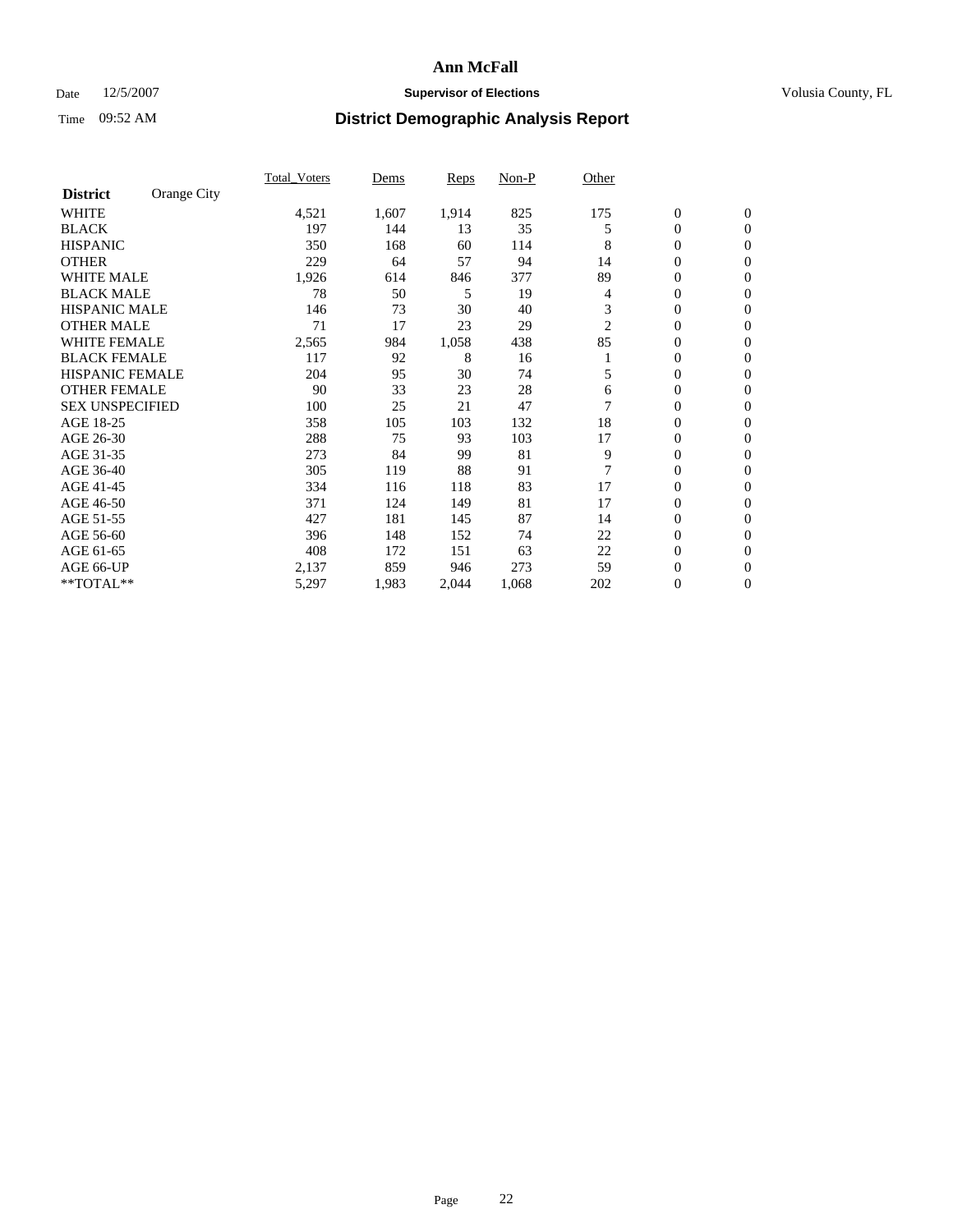### Date 12/5/2007 **Supervisor of Elections Supervisor of Elections** Volusia County, FL

|                                 | <b>Total Voters</b> | Dems  | Reps   | Non-P | Other |                  |                  |  |
|---------------------------------|---------------------|-------|--------|-------|-------|------------------|------------------|--|
| Ormond Beach<br><b>District</b> |                     |       |        |       |       |                  |                  |  |
| <b>WHITE</b>                    | 24,447              | 8,829 | 10,465 | 4,367 | 786   | $\mathbf{0}$     | $\mathbf{0}$     |  |
| <b>BLACK</b>                    | 618                 | 452   | 54     | 96    | 16    | 0                | $\mathbf{0}$     |  |
| <b>HISPANIC</b>                 | 342                 | 132   | 101    | 100   | 9     | 0                | $\overline{0}$   |  |
| <b>OTHER</b>                    | 1,265               | 386   | 368    | 450   | 61    | 0                | $\mathbf{0}$     |  |
| <b>WHITE MALE</b>               | 11,067              | 3,599 | 4,943  | 2,118 | 407   | 0                | $\mathbf{0}$     |  |
| <b>BLACK MALE</b>               | 275                 | 186   | 27     | 51    | 11    | 0                | $\boldsymbol{0}$ |  |
| <b>HISPANIC MALE</b>            | 141                 | 43    | 49     | 42    |       | 0                | $\mathbf{0}$     |  |
| <b>OTHER MALE</b>               | 469                 | 130   | 150    | 170   | 19    | $\mathbf{0}$     | $\mathbf{0}$     |  |
| <b>WHITE FEMALE</b>             | 13,255              | 5,194 | 5,476  | 2,210 | 375   | 0                | $\mathbf{0}$     |  |
| <b>BLACK FEMALE</b>             | 341                 | 264   | 27     | 45    | 5     | $\boldsymbol{0}$ | $\mathbf{0}$     |  |
| <b>HISPANIC FEMALE</b>          | 192                 | 84    | 48     | 58    | 2     | $\boldsymbol{0}$ | $\boldsymbol{0}$ |  |
| <b>OTHER FEMALE</b>             | 518                 | 184   | 165    | 160   | 9     | 0                | $\mathbf{0}$     |  |
| <b>SEX UNSPECIFIED</b>          | 414                 | 115   | 103    | 159   | 37    | 0                | $\mathbf{0}$     |  |
| AGE 18-25                       | 2,043               | 627   | 675    | 635   | 106   | 0                | $\mathbf{0}$     |  |
| AGE 26-30                       | 1,128               | 341   | 379    | 356   | 52    | $\mathbf{0}$     | $\mathbf{0}$     |  |
| AGE 31-35                       | 1,159               | 344   | 424    | 328   | 63    | 0                | $\mathbf{0}$     |  |
| AGE 36-40                       | 1,657               | 469   | 768    | 368   | 52    | 0                | $\mathbf{0}$     |  |
| AGE 41-45                       | 2,135               | 658   | 963    | 444   | 70    | 0                | $\mathbf{0}$     |  |
| AGE 46-50                       | 2,414               | 852   | 1,038  | 468   | 56    | 0                | $\mathbf{0}$     |  |
| AGE 51-55                       | 2,619               | 987   | 1,103  | 457   | 72    | $\boldsymbol{0}$ | $\boldsymbol{0}$ |  |
| AGE 56-60                       | 2,652               | 1,076 | 1,037  | 464   | 75    | 0                | $\mathbf{0}$     |  |
| AGE 61-65                       | 2,403               | 913   | 1,005  | 408   | 77    | $\mathbf{0}$     | $\mathbf{0}$     |  |
| AGE 66-UP                       | 8,462               | 3,532 | 3,596  | 1,085 | 249   | 0                | $\boldsymbol{0}$ |  |
| **TOTAL**                       | 26,672              | 9,799 | 10,988 | 5,013 | 872   | 0                | $\overline{0}$   |  |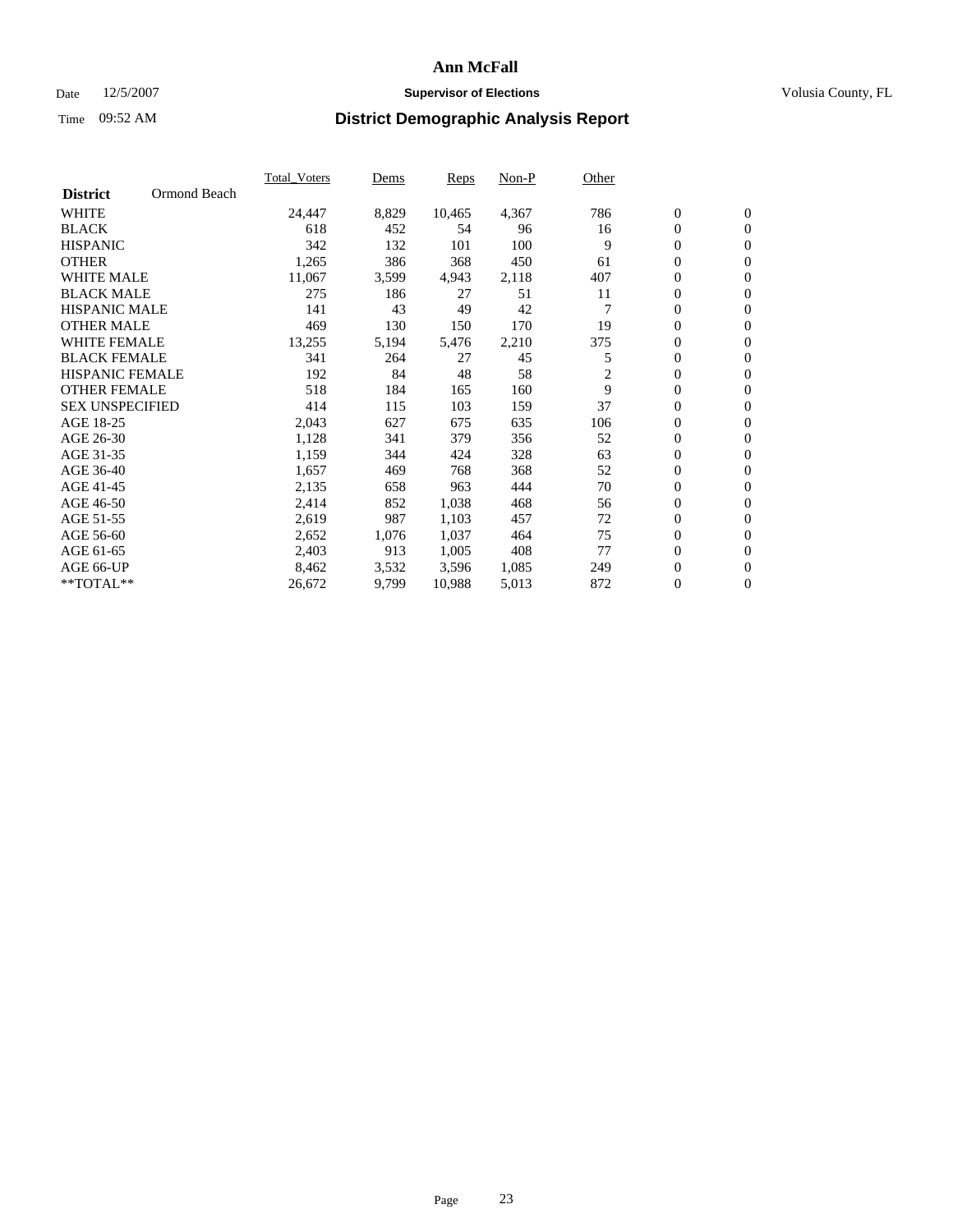### Date 12/5/2007 **Supervisor of Elections Supervisor of Elections** Volusia County, FL

|                        |         | Total Voters | Dems           | Reps           | $Non-P$        | Other          |              |              |
|------------------------|---------|--------------|----------------|----------------|----------------|----------------|--------------|--------------|
| <b>District</b>        | Pierson |              |                |                |                |                |              |              |
| <b>WHITE</b>           |         | 510          | 219            | 192            | 84             | 15             | $\mathbf{0}$ | $\mathbf{0}$ |
| <b>BLACK</b>           |         | 56           | 46             | 4              | 5              |                | 0            | $\theta$     |
| <b>HISPANIC</b>        |         | 60           | 21             | 9              | 28             | 2              | 0            | $\Omega$     |
| <b>OTHER</b>           |         | 28           | 6              | $\overline{2}$ | 19             |                | 0            | 0            |
| WHITE MALE             |         | 250          | 100            | 103            | 38             | 9              | 0            | $\theta$     |
| <b>BLACK MALE</b>      |         | 20           | 17             | 2              |                |                | 0            |              |
| <b>HISPANIC MALE</b>   |         | 33           | 12             | 5              | 15             |                | 0            | 0            |
| <b>OTHER MALE</b>      |         | 11           | $\overline{2}$ | $\overline{c}$ | 7              | 0              | 0            | 0            |
| <b>WHITE FEMALE</b>    |         | 259          | 119            | 89             | 45             | 6              | 0            | 0            |
| <b>BLACK FEMALE</b>    |         | 36           | 29             | 2              | 4              |                | 0            | $\theta$     |
| <b>HISPANIC FEMALE</b> |         | 26           | 9              | 4              | 12             |                | 0            | 0            |
| <b>OTHER FEMALE</b>    |         | 6            |                | 0              | $\overline{2}$ |                | 0            | 0            |
| <b>SEX UNSPECIFIED</b> |         | 13           |                | $\overline{0}$ | 12             | $\theta$       | 0            | 0            |
| AGE 18-25              |         | 97           | 26             | 24             | 44             | 3              | 0            | $\Omega$     |
| AGE 26-30              |         | 46           | 10             | 15             | 19             | 2              | 0            | $\theta$     |
| AGE 31-35              |         | 41           | 17             | 16             | $\overline{7}$ |                | 0            | 0            |
| AGE 36-40              |         | 45           | 16             | 13             | 15             |                | 0            | 0            |
| AGE 41-45              |         | 55           | 23             | 21             | 9              | 2              | 0            | $\theta$     |
| AGE 46-50              |         | 54           | 28             | 17             | 7              | $\overline{2}$ | 0            | 0            |
| AGE 51-55              |         | 88           | 45             | 29             | 13             |                | 0            | 0            |
| AGE 56-60              |         | 47           | 25             | 18             | 3              |                | 0            | $\Omega$     |
| AGE 61-65              |         | 40           | 25             | 9              | 5              |                | 0            | 0            |
| AGE 66-UP              |         | 141          | 77             | 45             | 14             |                |              |              |
| **TOTAL**              |         | 654          | 292            | 207            | 136            | 19             | 0            | 0            |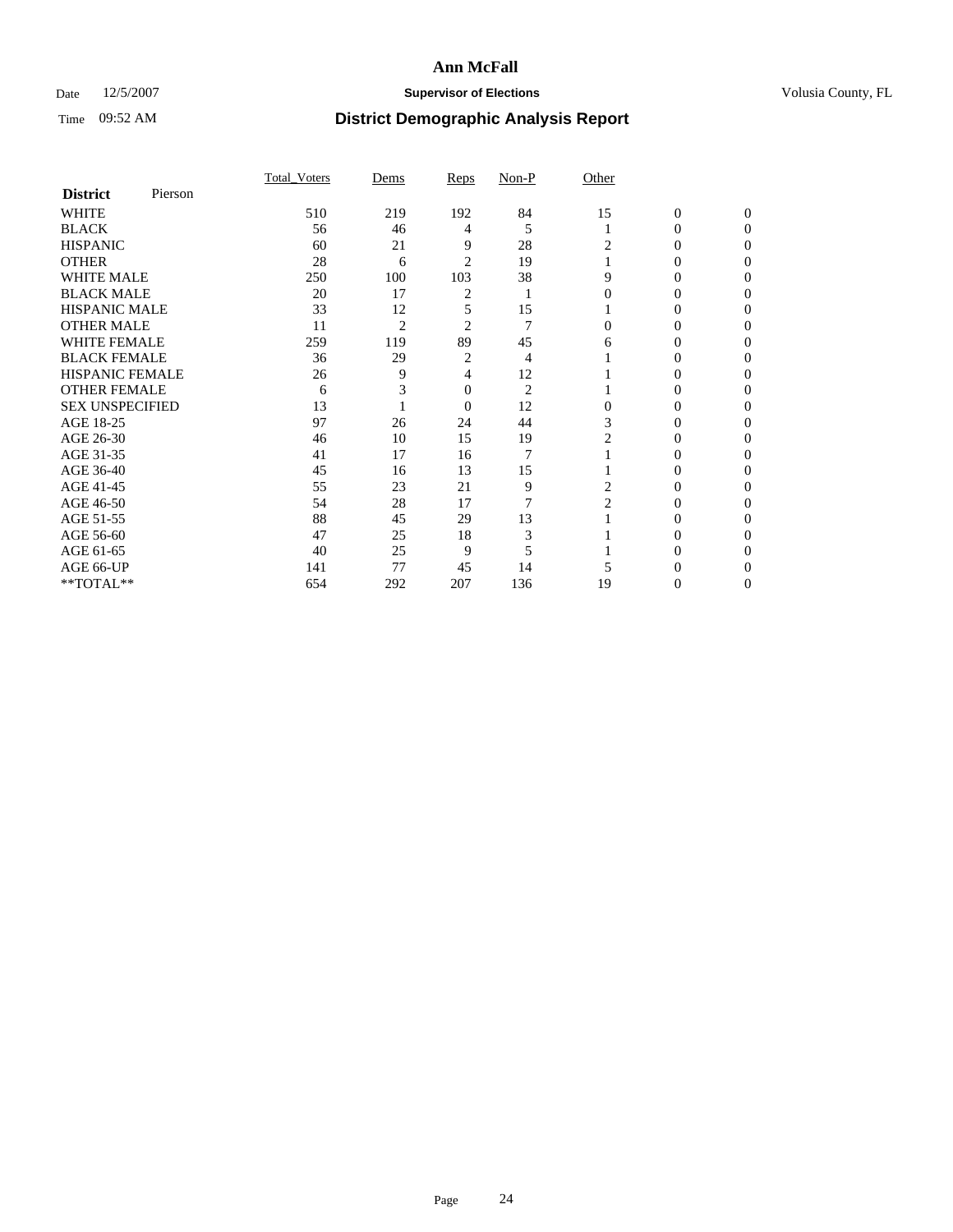### Date 12/5/2007 **Supervisor of Elections Supervisor of Elections** Volusia County, FL

|                        |             | Total Voters | Dems           | Reps  | Non-P          | Other    |                  |                  |
|------------------------|-------------|--------------|----------------|-------|----------------|----------|------------------|------------------|
| <b>District</b>        | Ponce Inlet |              |                |       |                |          |                  |                  |
| <b>WHITE</b>           |             | 2,366        | 636            | 1,184 | 474            | 72       | $\boldsymbol{0}$ | $\mathbf{0}$     |
| <b>BLACK</b>           |             | 6            | 3              |       | $\overline{c}$ | $\Omega$ | $\theta$         | $\Omega$         |
| <b>HISPANIC</b>        |             | 22           | 5              | 10    | 6              |          | 0                | $\overline{0}$   |
| <b>OTHER</b>           |             | 105          | 26             | 35    | 36             | 8        | $\theta$         | $\theta$         |
| WHITE MALE             |             | 1,122        | 272            | 578   | 233            | 39       | 0                | $\theta$         |
| <b>BLACK MALE</b>      |             | 4            |                |       | 2              | 0        | 0                | 0                |
| <b>HISPANIC MALE</b>   |             |              | 2              | 3     |                |          | $\theta$         | 0                |
| <b>OTHER MALE</b>      |             | 41           | 9              | 16    | 13             | 3        | 0                | 0                |
| <b>WHITE FEMALE</b>    |             | 1,225        | 361            | 598   | 234            | 32       | 0                | $\Omega$         |
| <b>BLACK FEMALE</b>    |             | 2            | $\overline{2}$ | 0     | 0              | $\Omega$ | 0                | $\theta$         |
| <b>HISPANIC FEMALE</b> |             | 15           | 3              | 7     | 5              | 0        | 0                | 0                |
| <b>OTHER FEMALE</b>    |             | 33           | 11             | 11    | 10             |          | 0                | 0                |
| <b>SEX UNSPECIFIED</b> |             | 50           | 9              | 16    | 20             | 5        | 0                | 0                |
| AGE 18-25              |             | 110          | 31             | 35    | 38             | 6        | 0                | $\overline{0}$   |
| AGE 26-30              |             | 62           | 14             | 19    | 26             | 3        | 0                | $\Omega$         |
| AGE 31-35              |             | 58           | 14             | 21    | 20             | 3        | $\overline{0}$   | $\theta$         |
| AGE 36-40              |             | 78           | 14             | 46    | 15             | 3        | 0                | $\overline{0}$   |
| AGE 41-45              |             | 123          | 36             | 59    | 25             | 3        | 0                | 0                |
| AGE 46-50              |             | 204          | 46             | 114   | 41             | 3        | 0                | $\overline{0}$   |
| AGE 51-55              |             | 248          | 76             | 102   | 59             | 11       | 0                | $\Omega$         |
| AGE 56-60              |             | 340          | 92             | 155   | 78             | 15       | 0                | $\overline{0}$   |
| AGE 61-65              |             | 380          | 103            | 203   | 60             | 14       | 0                | $\boldsymbol{0}$ |
| AGE 66-UP              |             | 896          | 244            | 476   | 156            | 20       | 0                | 0                |
| **TOTAL**              |             | 2,499        | 670            | 1,230 | 518            | 81       | 0                | $\overline{0}$   |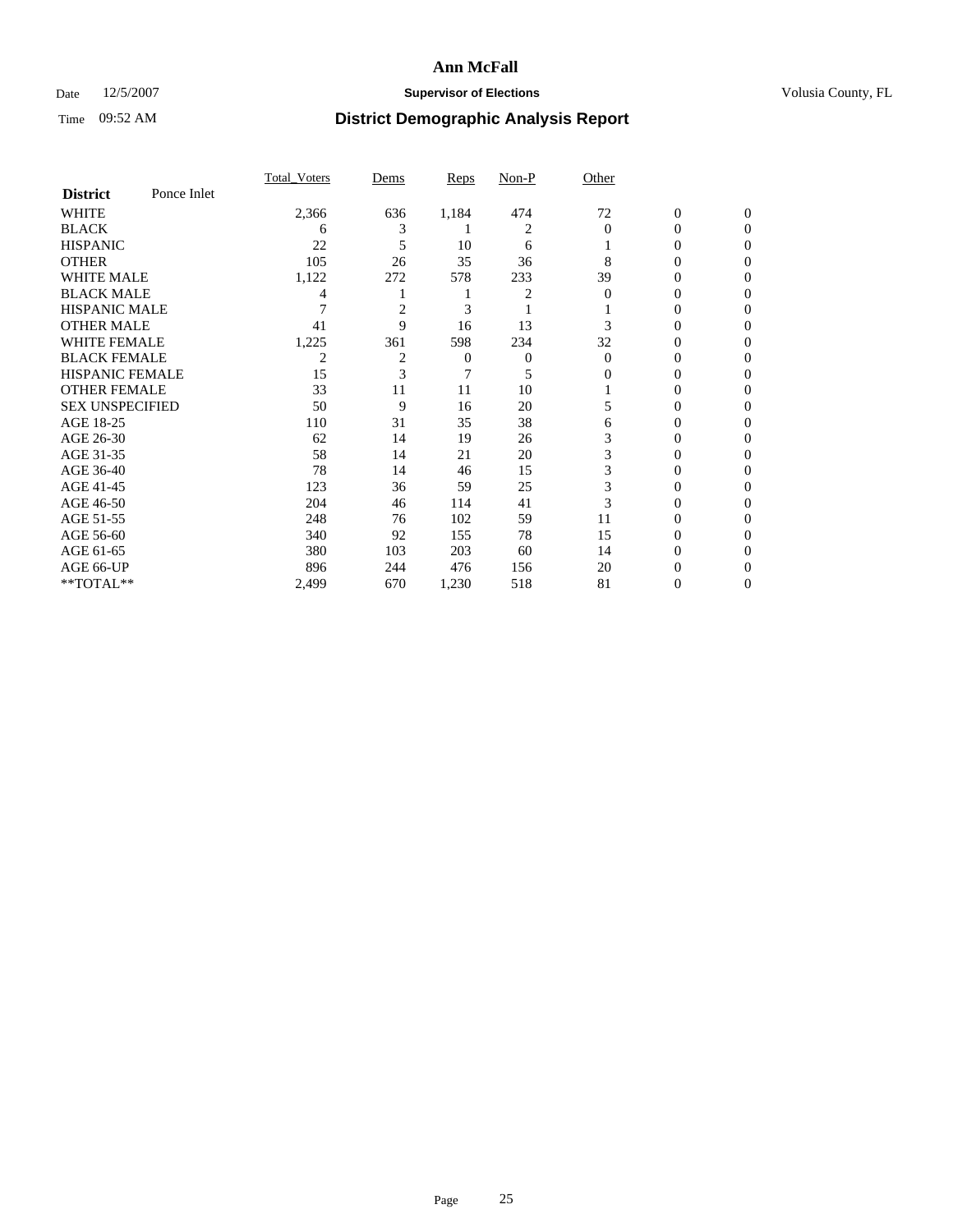#### Date  $12/5/2007$  **Supervisor of Elections** Volusia County, FL

|                        |             | Total Voters | Dems   | <b>Reps</b> | Non-P | Other |                  |                  |  |
|------------------------|-------------|--------------|--------|-------------|-------|-------|------------------|------------------|--|
| <b>District</b>        | Port Orange |              |        |             |       |       |                  |                  |  |
| <b>WHITE</b>           |             | 31,659       | 11,459 | 12,284      | 6,828 | 1,088 | $\boldsymbol{0}$ | $\mathbf{0}$     |  |
| <b>BLACK</b>           |             | 649          | 492    | 47          | 92    | 18    | $\overline{0}$   | $\mathbf{0}$     |  |
| <b>HISPANIC</b>        |             | 611          | 227    | 143         | 223   | 18    | $\boldsymbol{0}$ | $\mathbf{0}$     |  |
| <b>OTHER</b>           |             | 1,558        | 449    | 379         | 640   | 90    | $\boldsymbol{0}$ | $\mathbf{0}$     |  |
| <b>WHITE MALE</b>      |             | 14,426       | 4,643  | 5,959       | 3,252 | 572   | 0                | $\mathbf{0}$     |  |
| <b>BLACK MALE</b>      |             | 295          | 212    | 28          | 48    |       | $\boldsymbol{0}$ | $\boldsymbol{0}$ |  |
| <b>HISPANIC MALE</b>   |             | 261          | 93     | 63          | 97    | 8     | $\overline{0}$   | $\mathbf{0}$     |  |
| <b>OTHER MALE</b>      |             | 532          | 145    | 144         | 221   | 22    | $\overline{0}$   | $\mathbf{0}$     |  |
| <b>WHITE FEMALE</b>    |             | 16,998       | 6,746  | 6,239       | 3,510 | 503   | $\overline{0}$   | $\mathbf{0}$     |  |
| <b>BLACK FEMALE</b>    |             | 350          | 278    | 18          | 43    | 11    | $\overline{0}$   | $\mathbf{0}$     |  |
| <b>HISPANIC FEMALE</b> |             | 344          | 134    | 77          | 123   | 10    | $\boldsymbol{0}$ | $\boldsymbol{0}$ |  |
| <b>OTHER FEMALE</b>    |             | 607          | 216    | 147         | 222   | 22    | 0                | $\mathbf{0}$     |  |
| <b>SEX UNSPECIFIED</b> |             | 664          | 160    | 178         | 267   | 59    | $\boldsymbol{0}$ | $\mathbf{0}$     |  |
| AGE 18-25              |             | 3,063        | 956    | 878         | 1,067 | 162   | $\boldsymbol{0}$ | $\mathbf{0}$     |  |
| AGE 26-30              |             | 1,912        | 590    | 564         | 673   | 85    | $\overline{0}$   | $\mathbf{0}$     |  |
| AGE 31-35              |             | 1,811        | 541    | 639         | 551   | 80    | $\overline{0}$   | $\mathbf{0}$     |  |
| AGE 36-40              |             | 2,322        | 707    | 905         | 636   | 74    | $\boldsymbol{0}$ | $\mathbf{0}$     |  |
| AGE 41-45              |             | 2,874        | 872    | 1,177       | 726   | 99    | $\boldsymbol{0}$ | $\mathbf{0}$     |  |
| AGE 46-50              |             | 3,216        | 1,103  | 1,315       | 695   | 103   | 0                | $\mathbf{0}$     |  |
| AGE 51-55              |             | 3,222        | 1,265  | 1,284       | 586   | 87    | $\boldsymbol{0}$ | $\boldsymbol{0}$ |  |
| AGE 56-60              |             | 3,349        | 1,369  | 1,189       | 678   | 113   | $\overline{0}$   | $\mathbf{0}$     |  |
| AGE 61-65              |             | 3,066        | 1,180  | 1,147       | 625   | 114   | $\mathbf{0}$     | $\mathbf{0}$     |  |
| AGE 66-UP              |             | 9,642        | 4,044  | 3,755       | 1,546 | 297   | $\boldsymbol{0}$ | $\boldsymbol{0}$ |  |
| **TOTAL**              |             | 34,477       | 12,627 | 12,853      | 7,783 | 1,214 | 0                | $\overline{0}$   |  |
|                        |             |              |        |             |       |       |                  |                  |  |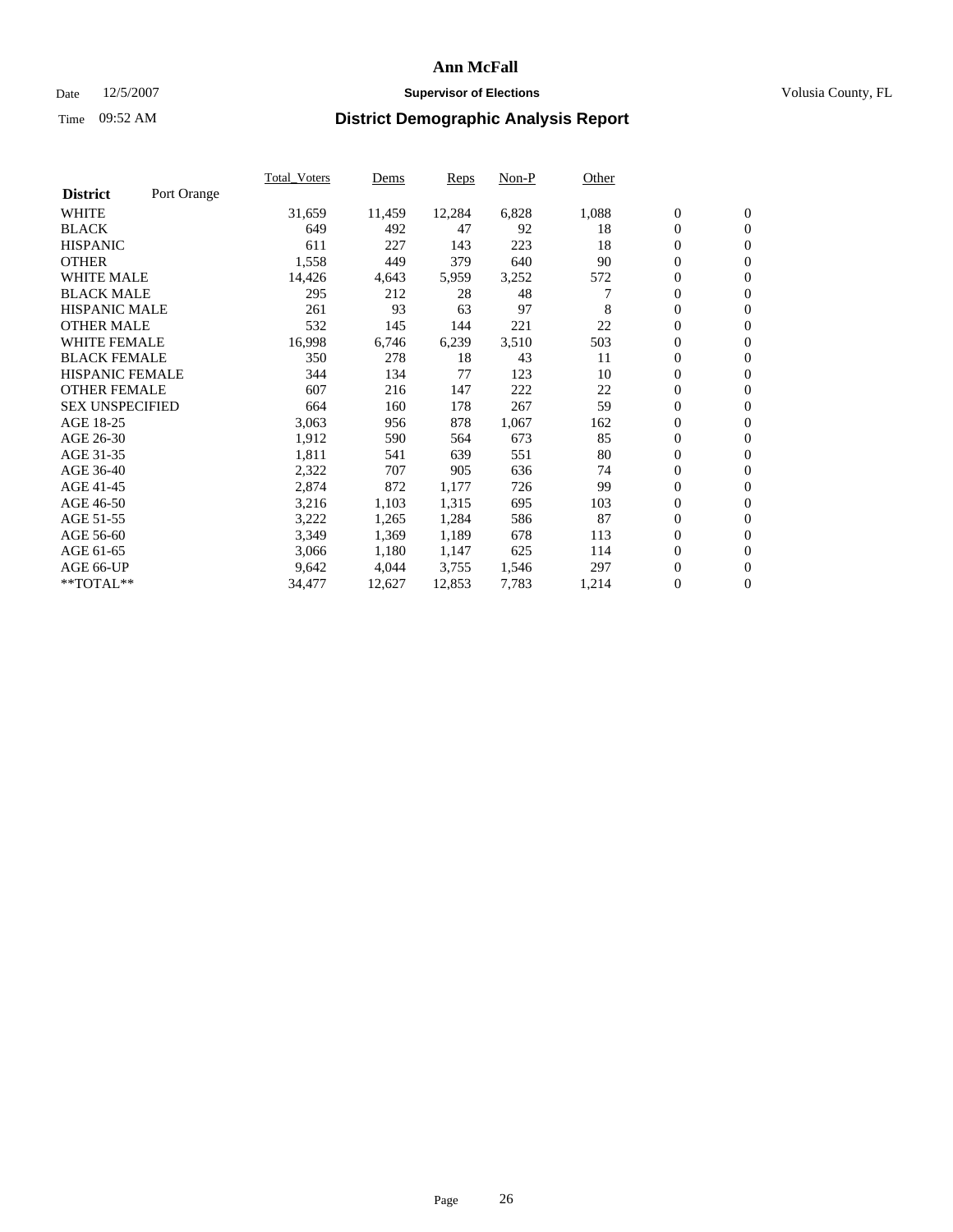### Date 12/5/2007 **Supervisor of Elections Supervisor of Elections** Volusia County, FL

|                        |               | Total Voters | Dems  | <b>Reps</b> | Non-P | Other    |                  |                  |  |
|------------------------|---------------|--------------|-------|-------------|-------|----------|------------------|------------------|--|
| <b>District</b>        | South Daytona |              |       |             |       |          |                  |                  |  |
| <b>WHITE</b>           |               | 6,447        | 2,737 | 2,188       | 1,310 | 212      | $\boldsymbol{0}$ | $\mathbf{0}$     |  |
| <b>BLACK</b>           |               | 371          | 295   | 12          | 61    | 3        | $\overline{0}$   | $\mathbf{0}$     |  |
| <b>HISPANIC</b>        |               | 153          | 68    | 29          | 51    | 5        | $\overline{0}$   | $\mathbf{0}$     |  |
| <b>OTHER</b>           |               | 363          | 129   | 72          | 148   | 14       | $\boldsymbol{0}$ | $\mathbf{0}$     |  |
| <b>WHITE MALE</b>      |               | 2,946        | 1,107 | 1,094       | 616   | 129      | $\boldsymbol{0}$ | $\overline{0}$   |  |
| <b>BLACK MALE</b>      |               | 141          | 101   | 6           | 34    | $\Omega$ | $\boldsymbol{0}$ | $\mathbf{0}$     |  |
| <b>HISPANIC MALE</b>   |               | 73           | 30    | 14          | 25    | 4        | $\overline{0}$   | $\mathbf{0}$     |  |
| <b>OTHER MALE</b>      |               | 128          | 45    | 34          | 47    | 2        | $\mathbf{0}$     | $\mathbf{0}$     |  |
| <b>WHITE FEMALE</b>    |               | 3,469        | 1,615 | 1,083       | 689   | 82       | $\overline{0}$   | $\mathbf{0}$     |  |
| <b>BLACK FEMALE</b>    |               | 225          | 190   | 5           | 27    | 3        | $\overline{0}$   | $\mathbf{0}$     |  |
| <b>HISPANIC FEMALE</b> |               | 77           | 36    | 14          | 26    |          | $\boldsymbol{0}$ | $\mathbf{0}$     |  |
| <b>OTHER FEMALE</b>    |               | 132          | 58    | 24          | 48    | 2        | $\overline{0}$   | $\mathbf{0}$     |  |
| <b>SEX UNSPECIFIED</b> |               | 143          | 47    | 27          | 58    | 11       | $\boldsymbol{0}$ | $\mathbf{0}$     |  |
| AGE 18-25              |               | 709          | 264   | 170         | 248   | 27       | $\overline{0}$   | $\mathbf{0}$     |  |
| AGE 26-30              |               | 482          | 172   | 112         | 169   | 29       | $\overline{0}$   | $\mathbf{0}$     |  |
| AGE 31-35              |               | 451          | 149   | 142         | 138   | 22       | $\overline{0}$   | $\mathbf{0}$     |  |
| AGE 36-40              |               | 570          | 232   | 177         | 137   | 24       | $\boldsymbol{0}$ | $\mathbf{0}$     |  |
| AGE 41-45              |               | 718          | 264   | 257         | 171   | 26       | $\boldsymbol{0}$ | $\mathbf{0}$     |  |
| AGE 46-50              |               | 710          | 301   | 249         | 144   | 16       | $\boldsymbol{0}$ | $\mathbf{0}$     |  |
| AGE 51-55              |               | 639          | 304   | 199         | 123   | 13       | $\boldsymbol{0}$ | $\boldsymbol{0}$ |  |
| AGE 56-60              |               | 675          | 305   | 209         | 133   | 28       | $\overline{0}$   | $\mathbf{0}$     |  |
| AGE 61-65              |               | 578          | 250   | 204         | 103   | 21       | $\mathbf{0}$     | $\mathbf{0}$     |  |
| AGE 66-UP              |               | 1,802        | 988   | 582         | 204   | 28       | $\boldsymbol{0}$ | $\boldsymbol{0}$ |  |
| **TOTAL**              |               | 7,334        | 3,229 | 2,301       | 1,570 | 234      | $\boldsymbol{0}$ | $\mathbf{0}$     |  |
|                        |               |              |       |             |       |          |                  |                  |  |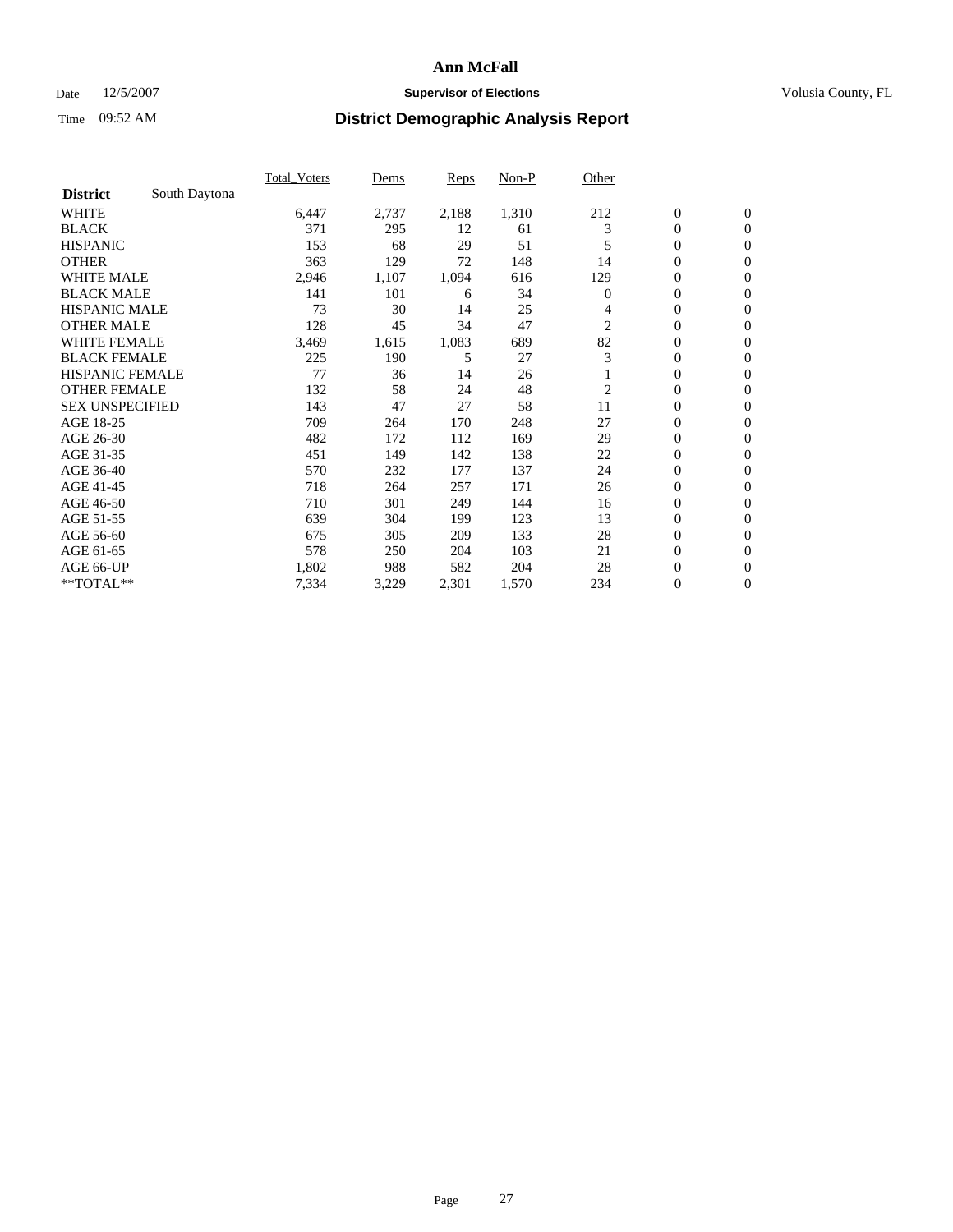### Date 12/5/2007 **Supervisor of Elections Supervisor of Elections** Volusia County, FL

|                                     |               | Total Voters | Dems           | Reps     | $Non-P$  | Other |   |          |
|-------------------------------------|---------------|--------------|----------------|----------|----------|-------|---|----------|
| <b>District</b>                     | Flagler Beach |              |                |          |          |       |   |          |
| <b>WHITE</b>                        |               | 58           | 22             | 21       | 14       |       | 0 | $\Omega$ |
| <b>BLACK</b>                        |               | 0            | $\Omega$       | $\Omega$ | $\Omega$ | 0     | 0 | 0        |
| <b>HISPANIC</b>                     |               |              |                |          |          |       |   |          |
| <b>OTHER</b>                        |               |              |                | 2        |          |       |   |          |
| <b>WHITE MALE</b>                   |               | 27           | 10             | 11       | 6        |       |   |          |
| <b>BLACK MALE</b>                   |               |              | $\Omega$       | 0        |          |       |   |          |
| HISPANIC MALE                       |               |              | $\theta$       |          |          |       |   |          |
| <b>OTHER MALE</b>                   |               |              |                |          |          |       |   |          |
| WHITE FEMALE                        |               | 31           | 12             | 10       |          |       |   |          |
| <b>BLACK FEMALE</b>                 |               |              | $\Omega$       | 0        |          |       |   |          |
| HISPANIC FEMALE                     |               |              |                |          |          |       |   |          |
| <b>OTHER FEMALE</b>                 |               |              | 0              |          |          |       |   |          |
| <b>SEX UNSPECIFIED</b>              |               |              | 0              |          |          |       |   |          |
| AGE 18-25                           |               |              | 0              |          |          |       |   |          |
| AGE 26-30                           |               |              |                |          |          |       |   |          |
| AGE 31-35                           |               |              |                |          |          |       |   |          |
| AGE 36-40                           |               |              |                |          |          |       |   |          |
| AGE 41-45                           |               |              |                |          |          |       |   |          |
| AGE 46-50                           |               |              | 0              | 0        |          |       |   |          |
| AGE 51-55                           |               |              |                |          |          |       |   |          |
| AGE 56-60                           |               |              |                |          |          |       |   |          |
| AGE 61-65                           |               |              | $\overline{c}$ |          |          |       |   |          |
| AGE 66-UP                           |               | 44           | 17             | 20       | 6        |       |   |          |
| $\rm ^{\ast \ast}TOTAL^{\ast \ast}$ |               | 62           | 23             | 23       | 15       |       | 0 | 0        |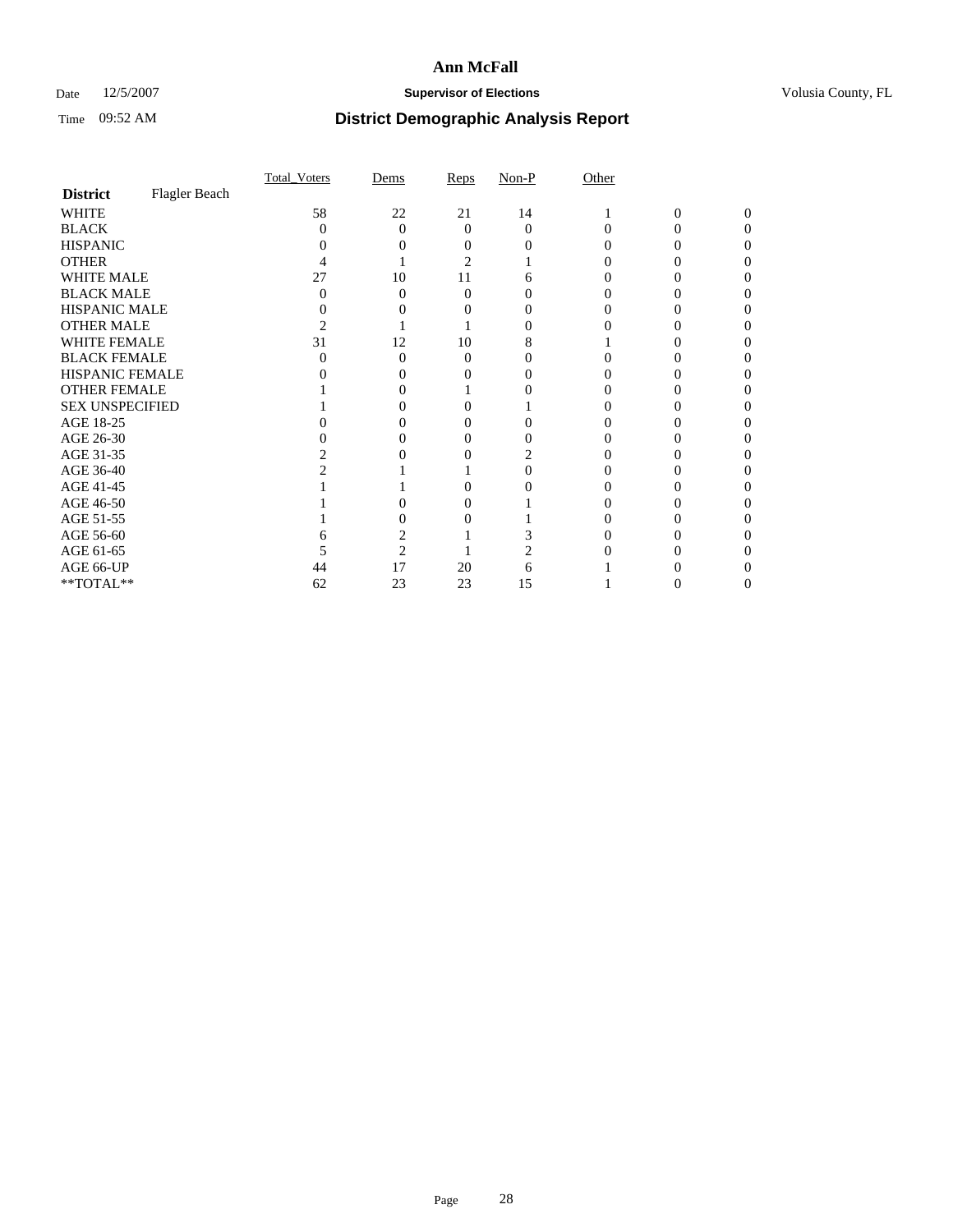#### Date  $12/5/2007$  **Supervisor of Elections** Volusia County, FL

|                        |                           | Total Voters | Dems   | <b>Reps</b> | Non-P  | Other |                  |                  |  |
|------------------------|---------------------------|--------------|--------|-------------|--------|-------|------------------|------------------|--|
| <b>District</b>        | <b>Hospital Authority</b> |              |        |             |        |       |                  |                  |  |
| <b>WHITE</b>           |                           | 90,433       | 31,204 | 37,697      | 17,647 | 3,885 | $\boldsymbol{0}$ | $\mathbf{0}$     |  |
| <b>BLACK</b>           |                           | 7,615        | 5,842  | 427         | 1,179  | 167   | $\overline{0}$   | $\mathbf{0}$     |  |
| <b>HISPANIC</b>        |                           | 12,160       | 5,464  | 2,430       | 3,970  | 296   | $\boldsymbol{0}$ | $\mathbf{0}$     |  |
| <b>OTHER</b>           |                           | 5,611        | 1,557  | 1,341       | 2,429  | 284   | $\boldsymbol{0}$ | $\mathbf{0}$     |  |
| <b>WHITE MALE</b>      |                           | 41,683       | 12,826 | 18,380      | 8,412  | 2,065 | 0                | $\mathbf{0}$     |  |
| <b>BLACK MALE</b>      |                           | 3,210        | 2,309  | 220         | 588    | 93    | $\boldsymbol{0}$ | $\boldsymbol{0}$ |  |
| <b>HISPANIC MALE</b>   |                           | 5,697        | 2,484  | 1,226       | 1,826  | 161   | $\overline{0}$   | $\mathbf{0}$     |  |
| <b>OTHER MALE</b>      |                           | 1,818        | 526    | 523         | 707    | 62    | $\overline{0}$   | $\mathbf{0}$     |  |
| <b>WHITE FEMALE</b>    |                           | 48,231       | 18,218 | 19,112      | 9,096  | 1,805 | $\mathbf{0}$     | $\mathbf{0}$     |  |
| <b>BLACK FEMALE</b>    |                           | 4,335        | 3,477  | 205         | 579    | 74    | $\boldsymbol{0}$ | $\mathbf{0}$     |  |
| <b>HISPANIC FEMALE</b> |                           | 6,359        | 2,931  | 1,192       | 2,104  | 132   | $\boldsymbol{0}$ | $\boldsymbol{0}$ |  |
| <b>OTHER FEMALE</b>    |                           | 2,180        | 726    | 542         | 838    | 74    | 0                | $\mathbf{0}$     |  |
| <b>SEX UNSPECIFIED</b> |                           | 2,306        | 570    | 495         | 1,075  | 166   | $\boldsymbol{0}$ | $\mathbf{0}$     |  |
| AGE 18-25              |                           | 11,109       | 3,210  | 2,859       | 4,383  | 657   | $\boldsymbol{0}$ | $\mathbf{0}$     |  |
| AGE 26-30              |                           | 7,590        | 2,341  | 2,209       | 2,624  | 416   | $\overline{0}$   | $\mathbf{0}$     |  |
| AGE 31-35              |                           | 7,961        | 2,566  | 2,643       | 2,342  | 410   | $\overline{0}$   | $\mathbf{0}$     |  |
| AGE 36-40              |                           | 9,310        | 2,955  | 3,472       | 2,479  | 404   | $\boldsymbol{0}$ | $\boldsymbol{0}$ |  |
| AGE 41-45              |                           | 10,928       | 3,706  | 4,257       | 2,548  | 417   | $\boldsymbol{0}$ | $\mathbf{0}$     |  |
| AGE 46-50              |                           | 11,836       | 4,295  | 4,703       | 2,406  | 432   | $\boldsymbol{0}$ | $\mathbf{0}$     |  |
| AGE 51-55              |                           | 11,010       | 4,421  | 4,123       | 2,046  | 420   | $\boldsymbol{0}$ | $\boldsymbol{0}$ |  |
| AGE 56-60              |                           | 10,599       | 4,437  | 3,929       | 1,830  | 403   | $\overline{0}$   | $\mathbf{0}$     |  |
| AGE 61-65              |                           | 8,942        | 3,818  | 3,387       | 1,429  | 308   | $\mathbf{0}$     | $\boldsymbol{0}$ |  |
| AGE 66-UP              |                           | 26,534       | 12,318 | 10,313      | 3,138  | 765   | $\boldsymbol{0}$ | $\boldsymbol{0}$ |  |
| **TOTAL**              |                           | 115,819      | 44,067 | 41,895      | 25,225 | 4,632 | 0                | $\overline{0}$   |  |
|                        |                           |              |        |             |        |       |                  |                  |  |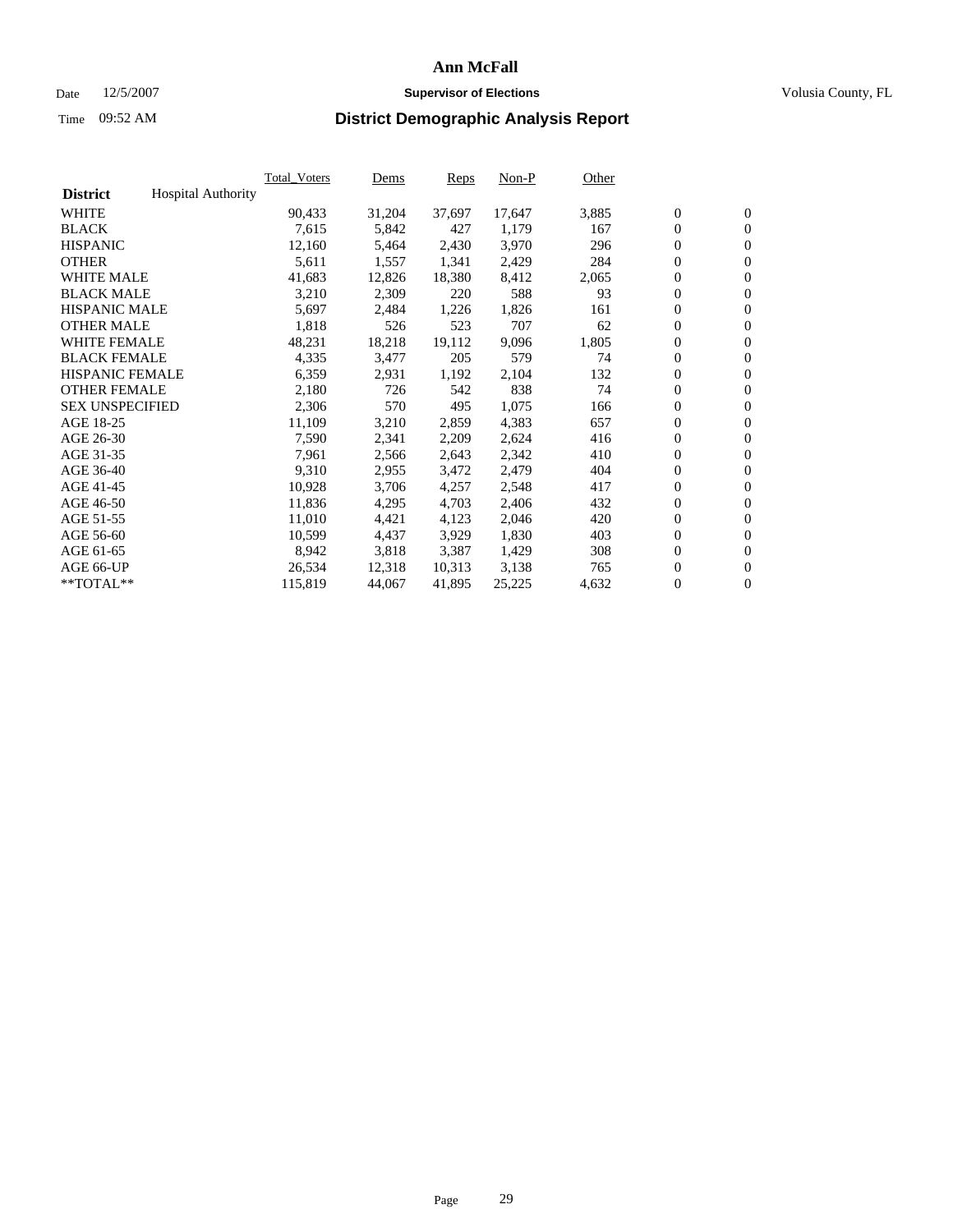### Date 12/5/2007 **Supervisor of Elections Supervisor of Elections** Volusia County, FL

|                                          | <b>Total Voters</b> | Dems  | Reps | Non-P | Other          |                  |                  |  |
|------------------------------------------|---------------------|-------|------|-------|----------------|------------------|------------------|--|
| Florida House Seat 21<br><b>District</b> |                     |       |      |       |                |                  |                  |  |
| <b>WHITE</b>                             | 2,041               | 792   | 848  | 330   | 71             | $\boldsymbol{0}$ | $\mathbf{0}$     |  |
| <b>BLACK</b>                             | 168                 | 146   | 9    | 12    |                | 0                | $\mathbf{0}$     |  |
| <b>HISPANIC</b>                          | 148                 | 50    | 34   | 59    |                | 0                | $\mathbf{0}$     |  |
| <b>OTHER</b>                             | 105                 | 33    | 27   | 42    | 3              | 0                | $\boldsymbol{0}$ |  |
| <b>WHITE MALE</b>                        | 986                 | 348   | 438  | 167   | 33             | 0                | $\theta$         |  |
| <b>BLACK MALE</b>                        | 66                  | 57    | 4    | 5     | $\overline{0}$ | 0                | $\Omega$         |  |
| <b>HISPANIC MALE</b>                     | 78                  | 26    | 18   | 32    | 2              | 0                | $\theta$         |  |
| <b>OTHER MALE</b>                        | 35                  | 12    | 11   | 12    | $\Omega$       | 0                | 0                |  |
| <b>WHITE FEMALE</b>                      | 1,046               | 439   | 408  | 161   | 38             | 0                | 0                |  |
| <b>BLACK FEMALE</b>                      | 102                 | 89    | 5    | 7     |                | 0                | $\overline{0}$   |  |
| <b>HISPANIC FEMALE</b>                   | 67                  | 23    | 16   | 25    | 3              | 0                | $\Omega$         |  |
| <b>OTHER FEMALE</b>                      | 42                  | 16    | 11   | 13    | $\overline{2}$ | 0                | $\boldsymbol{0}$ |  |
| <b>SEX UNSPECIFIED</b>                   | 40                  | 11    | 7    | 21    |                | 0                | $\Omega$         |  |
| AGE 18-25                                | 259                 | 69    | 89   | 93    | 8              | 0                | 0                |  |
| AGE 26-30                                | 152                 | 38    | 61   | 47    | 6              | 0                | $\Omega$         |  |
| AGE 31-35                                | 135                 | 38    | 60   | 33    | 4              | 0                | 0                |  |
| AGE 36-40                                | 157                 | 45    | 57   | 47    | 8              | 0                | $\overline{0}$   |  |
| AGE 41-45                                | 208                 | 75    | 92   | 32    | 9              | 0                | 0                |  |
| AGE 46-50                                | 228                 | 97    | 88   | 36    |                | 0                | $\overline{0}$   |  |
| AGE 51-55                                | 252                 | 116   | 93   | 35    | 8              | 0                | $\Omega$         |  |
| AGE 56-60                                | 237                 | 96    | 99   | 36    | 6              | 0                | $\theta$         |  |
| AGE 61-65                                | 246                 | 121   | 85   | 32    | 8              | 0                | 0                |  |
| AGE 66-UP                                | 588                 | 326   | 194  | 52    | 16             | 0                | $_{0}$           |  |
| **TOTAL**                                | 2,462               | 1,021 | 918  | 443   | 80             | 0                | $\overline{0}$   |  |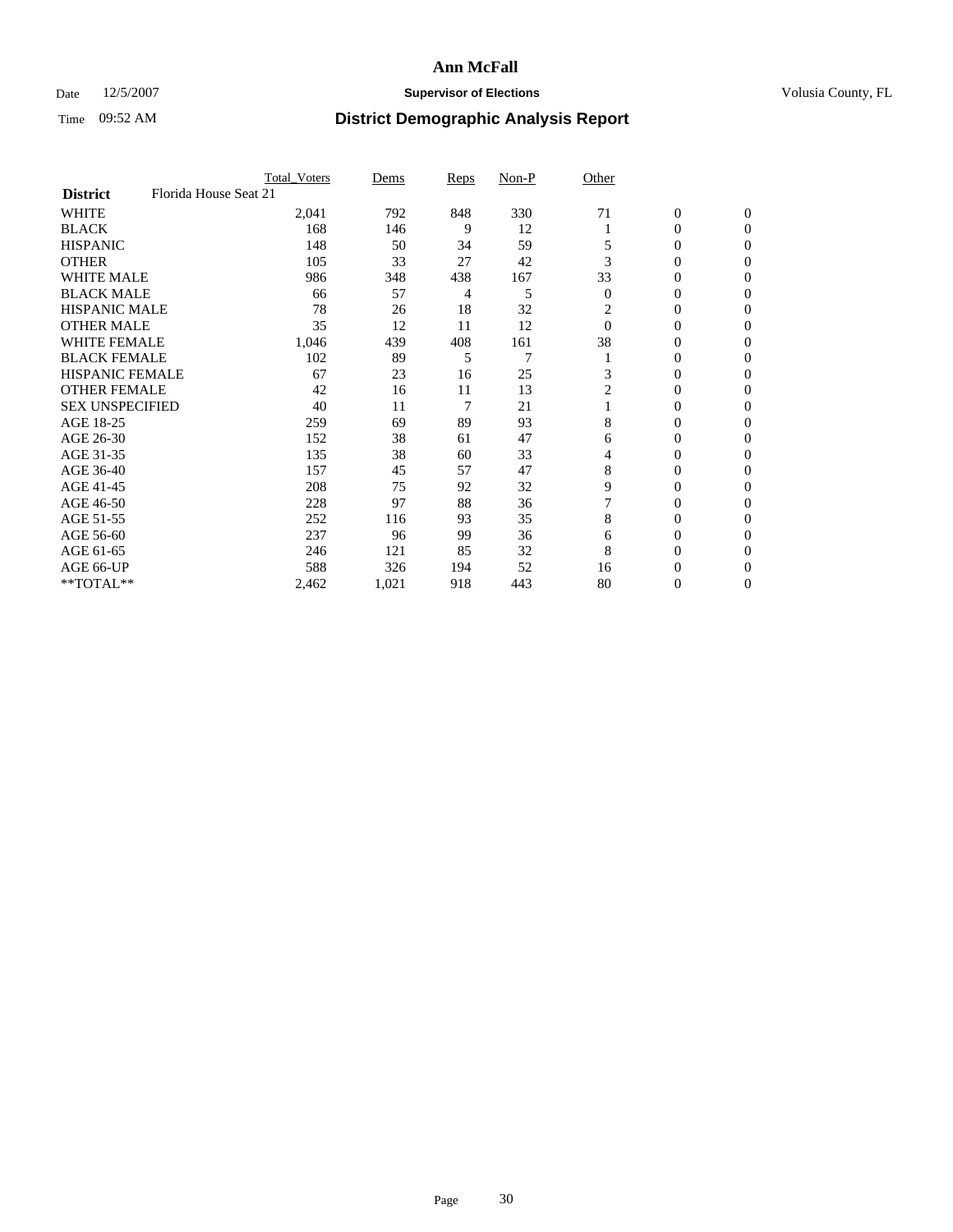#### Date  $12/5/2007$  **Supervisor of Elections** Volusia County, FL

|                                          | <b>Total Voters</b> | Dems  | Reps  | Non-P | Other |                  |                  |  |
|------------------------------------------|---------------------|-------|-------|-------|-------|------------------|------------------|--|
| Florida House Seat 25<br><b>District</b> |                     |       |       |       |       |                  |                  |  |
| <b>WHITE</b>                             | 14,798              | 5,118 | 5,887 | 3,115 | 678   | $\boldsymbol{0}$ | $\mathbf{0}$     |  |
| <b>BLACK</b>                             | 984                 | 731   | 65    | 160   | 28    | $\mathbf{0}$     | $\mathbf{0}$     |  |
| <b>HISPANIC</b>                          | 3,205               | 1,503 | 640   | 995   | 67    | 0                | $\mathbf{0}$     |  |
| <b>OTHER</b>                             | 1,009               | 287   | 232   | 440   | 50    | $\boldsymbol{0}$ | $\mathbf{0}$     |  |
| <b>WHITE MALE</b>                        | 6,824               | 2,078 | 2,849 | 1,527 | 370   | 0                | $\mathbf{0}$     |  |
| <b>BLACK MALE</b>                        | 444                 | 314   | 37    | 77    | 16    | 0                | $\boldsymbol{0}$ |  |
| <b>HISPANIC MALE</b>                     | 1,519               | 685   | 331   | 467   | 36    | 0                | $\mathbf{0}$     |  |
| <b>OTHER MALE</b>                        | 334                 | 109   | 87    | 126   | 12    | $\boldsymbol{0}$ | $\mathbf{0}$     |  |
| <b>WHITE FEMALE</b>                      | 7,876               | 3,007 | 2,996 | 1,571 | 302   | 0                | $\mathbf{0}$     |  |
| <b>BLACK FEMALE</b>                      | 530                 | 408   | 28    | 82    | 12    | $\boldsymbol{0}$ | $\mathbf{0}$     |  |
| <b>HISPANIC FEMALE</b>                   | 1,664               | 804   | 307   | 522   | 31    | $\boldsymbol{0}$ | $\boldsymbol{0}$ |  |
| <b>OTHER FEMALE</b>                      | 405                 | 126   | 100   | 168   | 11    | 0                | $\overline{0}$   |  |
| <b>SEX UNSPECIFIED</b>                   | 400                 | 108   | 89    | 170   | 33    | 0                | $\mathbf{0}$     |  |
| AGE 18-25                                | 1,888               | 538   | 448   | 799   | 103   | 0                | $\mathbf{0}$     |  |
| AGE 26-30                                | 1,413               | 436   | 396   | 490   | 91    | $\mathbf{0}$     | $\mathbf{0}$     |  |
| AGE 31-35                                | 1,525               | 488   | 475   | 484   | 78    | 0                | $\mathbf{0}$     |  |
| AGE 36-40                                | 1,752               | 541   | 649   | 477   | 85    | $\boldsymbol{0}$ | $\mathbf{0}$     |  |
| AGE 41-45                                | 1,899               | 650   | 695   | 476   | 78    | $\boldsymbol{0}$ | $\mathbf{0}$     |  |
| AGE 46-50                                | 2,006               | 719   | 772   | 437   | 78    | 0                | $\mathbf{0}$     |  |
| AGE 51-55                                | 1,861               | 748   | 655   | 399   | 59    | $\boldsymbol{0}$ | $\boldsymbol{0}$ |  |
| AGE 56-60                                | 1,833               | 768   | 656   | 343   | 66    | 0                | $\mathbf{0}$     |  |
| AGE 61-65                                | 1,463               | 635   | 524   | 246   | 58    | $\mathbf{0}$     | $\mathbf{0}$     |  |
| AGE 66-UP                                | 4,356               | 2,116 | 1,554 | 559   | 127   | $\boldsymbol{0}$ | $\boldsymbol{0}$ |  |
| **TOTAL**                                | 19,996              | 7,639 | 6,824 | 4,710 | 823   | 0                | $\overline{0}$   |  |
|                                          |                     |       |       |       |       |                  |                  |  |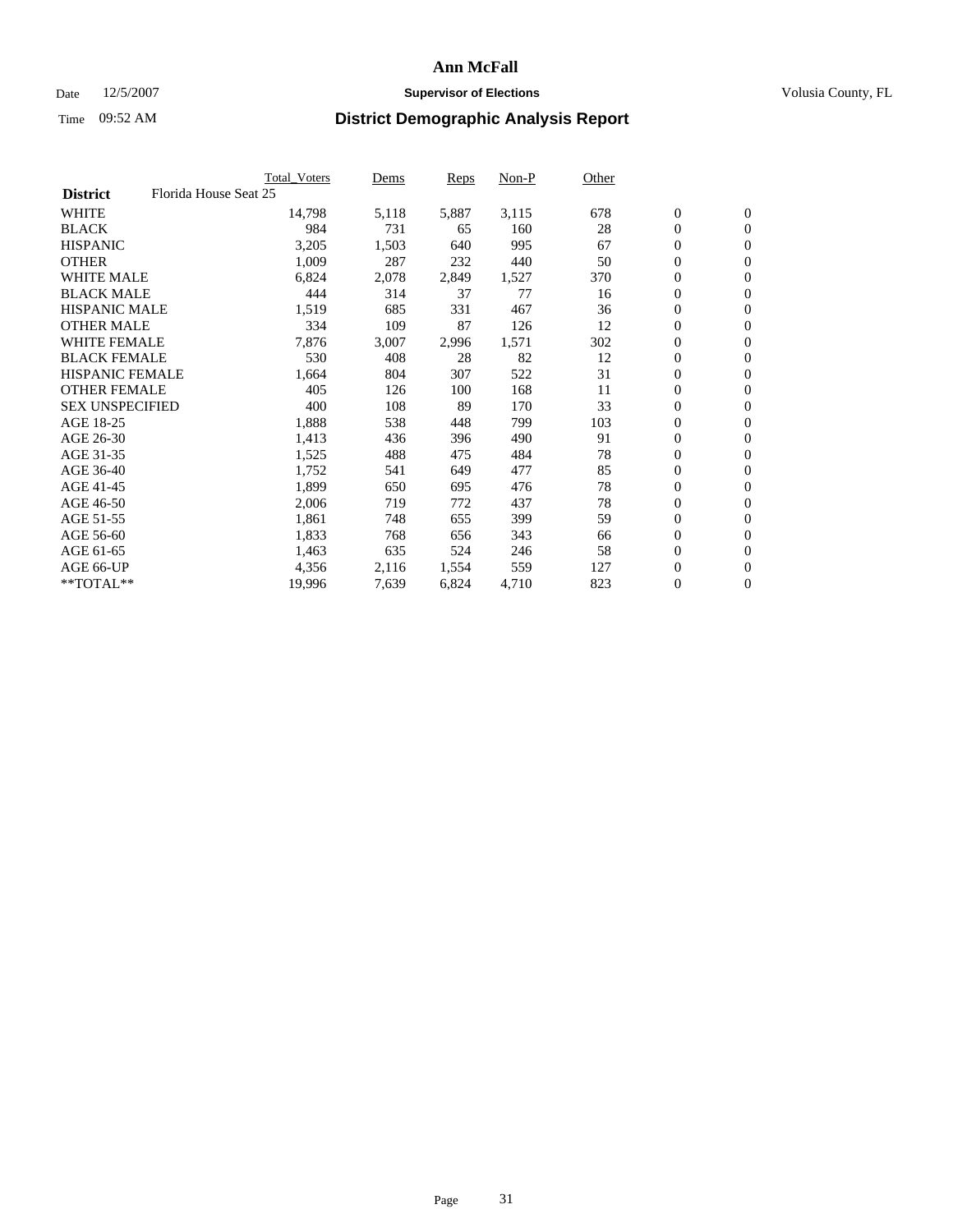#### Date  $12/5/2007$  **Supervisor of Elections** Volusia County, FL

|                        |                       | Total_Voters | Dems   | <b>Reps</b> | Non-P  | Other |                  |                  |  |
|------------------------|-----------------------|--------------|--------|-------------|--------|-------|------------------|------------------|--|
| <b>District</b>        | Florida House Seat 26 |              |        |             |        |       |                  |                  |  |
| <b>WHITE</b>           |                       | 83,611       | 29,251 | 35,810      | 15,389 | 3,161 | $\boldsymbol{0}$ | $\mathbf{0}$     |  |
| <b>BLACK</b>           |                       | 2,978        | 2,169  | 223         | 509    | 77    | $\overline{0}$   | $\mathbf{0}$     |  |
| <b>HISPANIC</b>        |                       | 5,208        | 2,274  | 1,138       | 1,675  | 121   | $\boldsymbol{0}$ | $\mathbf{0}$     |  |
| <b>OTHER</b>           |                       | 4,388        | 1,195  | 1,227       | 1,740  | 226   | 0                | $\mathbf{0}$     |  |
| <b>WHITE MALE</b>      |                       | 38,289       | 11,967 | 17,288      | 7,363  | 1,671 | 0                | $\mathbf{0}$     |  |
| <b>BLACK MALE</b>      |                       | 1,296        | 854    | 120         | 275    | 47    | $\boldsymbol{0}$ | $\boldsymbol{0}$ |  |
| <b>HISPANIC MALE</b>   |                       | 2,432        | 1,019  | 575         | 773    | 65    | $\overline{0}$   | $\mathbf{0}$     |  |
| <b>OTHER MALE</b>      |                       | 1,535        | 402    | 502         | 575    | 56    | $\overline{0}$   | $\mathbf{0}$     |  |
| <b>WHITE FEMALE</b>    |                       | 44,840       | 17,141 | 18,321      | 7,900  | 1,478 | $\mathbf{0}$     | $\mathbf{0}$     |  |
| <b>BLACK FEMALE</b>    |                       | 1,658        | 1,292  | 103         | 233    | 30    | $\boldsymbol{0}$ | $\mathbf{0}$     |  |
| <b>HISPANIC FEMALE</b> |                       | 2,732        | 1,234  | 555         | 889    | 54    | $\boldsymbol{0}$ | $\boldsymbol{0}$ |  |
| <b>OTHER FEMALE</b>    |                       | 1,684        | 572    | 487         | 571    | 54    | 0                | $\mathbf{0}$     |  |
| <b>SEX UNSPECIFIED</b> |                       | 1,719        | 408    | 447         | 734    | 130   | $\boldsymbol{0}$ | $\mathbf{0}$     |  |
| AGE 18-25              |                       | 7,871        | 2,227  | 2,343       | 2,852  | 449   | $\boldsymbol{0}$ | $\mathbf{0}$     |  |
| AGE 26-30              |                       | 4,985        | 1,442  | 1,619       | 1,661  | 263   | $\overline{0}$   | $\mathbf{0}$     |  |
| AGE 31-35              |                       | 5,147        | 1,539  | 1,886       | 1,454  | 268   | $\overline{0}$   | $\mathbf{0}$     |  |
| AGE 36-40              |                       | 6,598        | 1,980  | 2,686       | 1,680  | 252   | $\boldsymbol{0}$ | $\boldsymbol{0}$ |  |
| AGE 41-45              |                       | 8,073        | 2,508  | 3,459       | 1,820  | 286   | $\boldsymbol{0}$ | $\mathbf{0}$     |  |
| AGE 46-50              |                       | 9,159        | 3,093  | 3,942       | 1,806  | 318   | 0                | $\mathbf{0}$     |  |
| AGE 51-55              |                       | 9,308        | 3,552  | 3,780       | 1,625  | 351   | $\boldsymbol{0}$ | $\boldsymbol{0}$ |  |
| AGE 56-60              |                       | 9,592        | 3,788  | 3,796       | 1,659  | 349   | $\overline{0}$   | $\mathbf{0}$     |  |
| AGE 61-65              |                       | 8,682        | 3,364  | 3,565       | 1,456  | 297   | $\mathbf{0}$     | $\mathbf{0}$     |  |
| AGE 66-UP              |                       | 26,770       | 11,396 | 11,322      | 3,300  | 752   | $\boldsymbol{0}$ | $\boldsymbol{0}$ |  |
| **TOTAL**              |                       | 96,185       | 34,889 | 38,398      | 19,313 | 3,585 | 0                | $\overline{0}$   |  |
|                        |                       |              |        |             |        |       |                  |                  |  |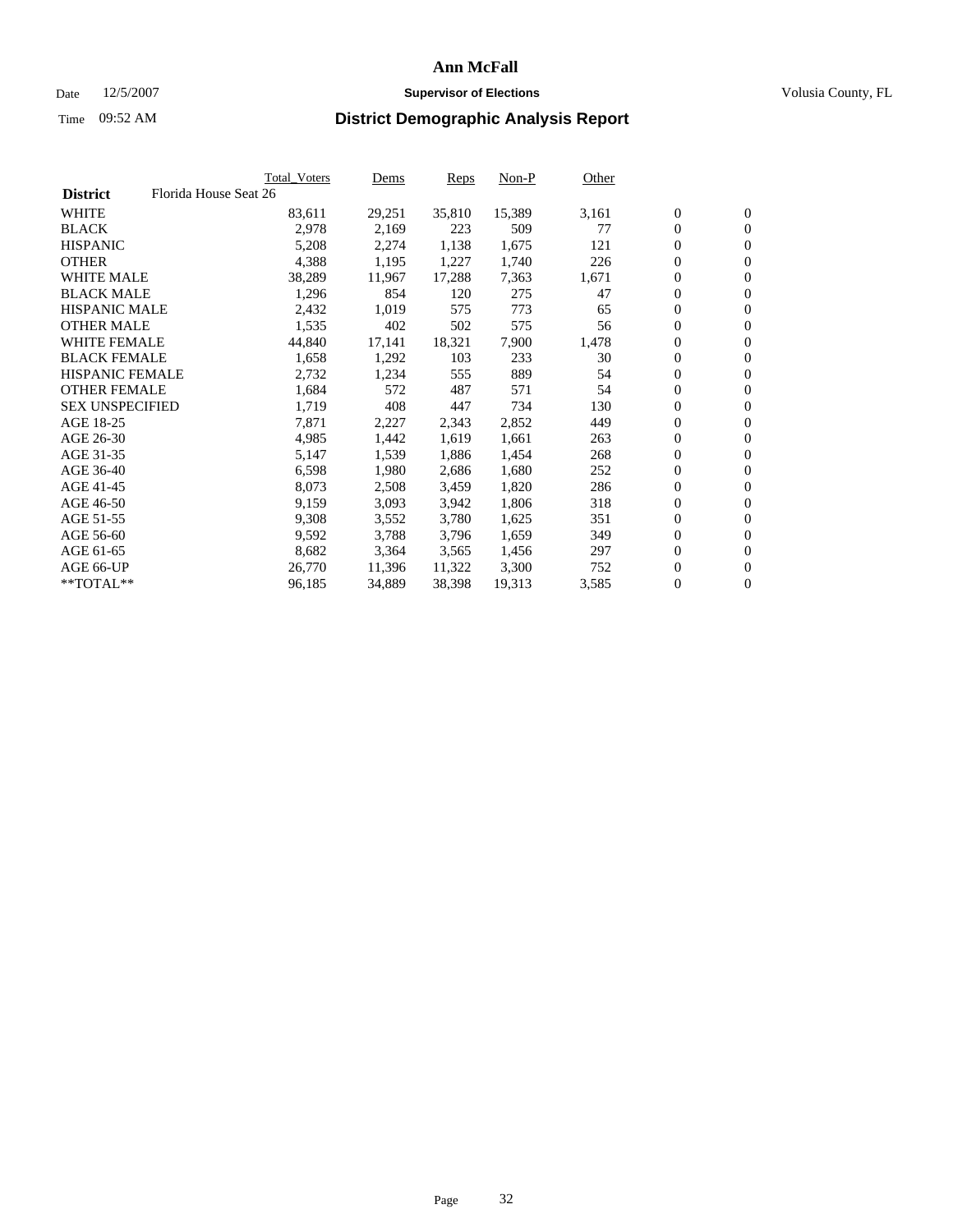#### Date  $12/5/2007$  **Supervisor of Elections** Volusia County, FL

|                        |                       | Total_Voters | Dems   | <b>Reps</b> | Non-P  | Other |                  |                  |  |
|------------------------|-----------------------|--------------|--------|-------------|--------|-------|------------------|------------------|--|
| <b>District</b>        | Florida House Seat 27 |              |        |             |        |       |                  |                  |  |
| <b>WHITE</b>           |                       | 50,530       | 20,729 | 16,974      | 10,842 | 1,985 | $\overline{0}$   | $\mathbf{0}$     |  |
| <b>BLACK</b>           |                       | 14,269       | 11,607 | 508         | 1,970  | 184   | $\overline{0}$   | $\mathbf{0}$     |  |
| <b>HISPANIC</b>        |                       | 1,392        | 585    | 259         | 496    | 52    | $\boldsymbol{0}$ | $\mathbf{0}$     |  |
| <b>OTHER</b>           |                       | 4,071        | 1,509  | 704         | 1,695  | 163   | $\boldsymbol{0}$ | $\mathbf{0}$     |  |
| <b>WHITE MALE</b>      |                       | 23,103       | 8,384  | 8,368       | 5,254  | 1,097 | 0                | $\mathbf{0}$     |  |
| <b>BLACK MALE</b>      |                       | 5,613        | 4,359  | 260         | 887    | 107   | $\boldsymbol{0}$ | $\boldsymbol{0}$ |  |
| <b>HISPANIC MALE</b>   |                       | 649          | 259    | 124         | 239    | 27    | $\overline{0}$   | $\mathbf{0}$     |  |
| <b>OTHER MALE</b>      |                       | 1,205        | 458    | 270         | 436    | 41    | $\overline{0}$   | $\mathbf{0}$     |  |
| <b>WHITE FEMALE</b>    |                       | 27,099       | 12,222 | 8,507       | 5,501  | 869   | $\mathbf{0}$     | $\mathbf{0}$     |  |
| <b>BLACK FEMALE</b>    |                       | 8,515        | 7,146  | 243         | 1,051  | 75    | $\boldsymbol{0}$ | $\mathbf{0}$     |  |
| HISPANIC FEMALE        |                       | 727          | 319    | 134         | 250    | 24    | $\boldsymbol{0}$ | $\boldsymbol{0}$ |  |
| <b>OTHER FEMALE</b>    |                       | 1,487        | 647    | 269         | 536    | 35    | 0                | $\mathbf{0}$     |  |
| <b>SEX UNSPECIFIED</b> |                       | 1,864        | 636    | 270         | 849    | 109   | $\boldsymbol{0}$ | $\mathbf{0}$     |  |
| AGE 18-25              |                       | 8,703        | 3,949  | 1,423       | 2,978  | 353   | $\boldsymbol{0}$ | $\mathbf{0}$     |  |
| AGE 26-30              |                       | 4,734        | 2,007  | 899         | 1,616  | 212   | $\overline{0}$   | $\mathbf{0}$     |  |
| AGE 31-35              |                       | 4,210        | 1,821  | 993         | 1,212  | 184   | $\boldsymbol{0}$ | $\mathbf{0}$     |  |
| AGE 36-40              |                       | 4,662        | 2,030  | 1,222       | 1,240  | 170   | $\boldsymbol{0}$ | $\boldsymbol{0}$ |  |
| AGE 41-45              |                       | 5,507        | 2,514  | 1,537       | 1,249  | 207   | $\boldsymbol{0}$ | $\mathbf{0}$     |  |
| AGE 46-50              |                       | 6,425        | 3,119  | 1,771       | 1,312  | 223   | 0                | $\mathbf{0}$     |  |
| AGE 51-55              |                       | 6,106        | 3,139  | 1,656       | 1,137  | 174   | $\boldsymbol{0}$ | $\boldsymbol{0}$ |  |
| AGE 56-60              |                       | 6,108        | 3,117  | 1,660       | 1,125  | 206   | $\overline{0}$   | $\mathbf{0}$     |  |
| AGE 61-65              |                       | 5,204        | 2,618  | 1,522       | 879    | 185   | $\mathbf{0}$     | $\mathbf{0}$     |  |
| AGE 66-UP              |                       | 18,603       | 10,116 | 5,762       | 2,255  | 470   | $\boldsymbol{0}$ | $\boldsymbol{0}$ |  |
| **TOTAL**              |                       | 70,262       | 34,430 | 18,445      | 15,003 | 2,384 | 0                | $\overline{0}$   |  |
|                        |                       |              |        |             |        |       |                  |                  |  |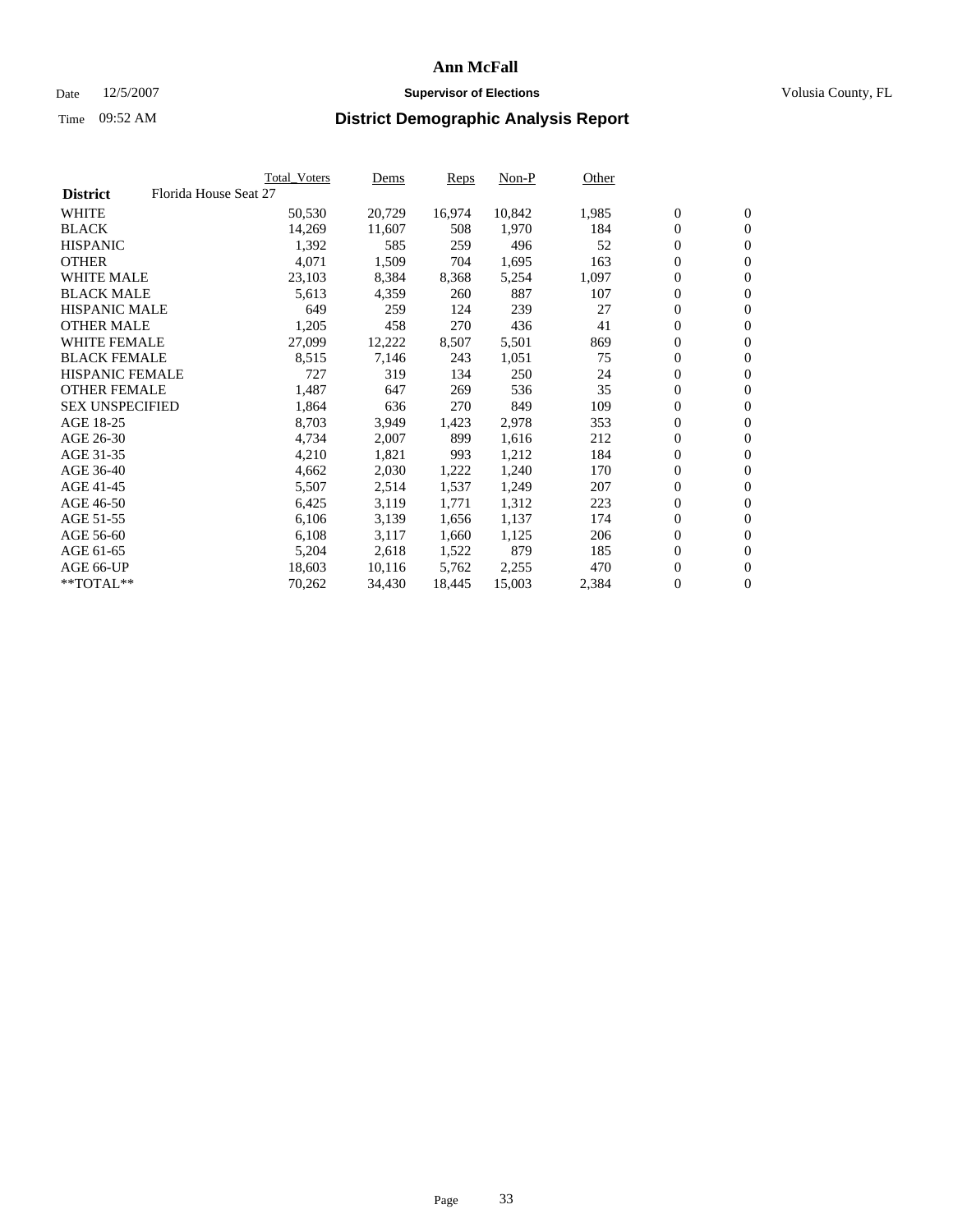#### Date  $12/5/2007$  **Supervisor of Elections** Volusia County, FL

|                        |                       | Total_Voters | Dems   | <b>Reps</b> | Non-P  | Other |                  |                  |
|------------------------|-----------------------|--------------|--------|-------------|--------|-------|------------------|------------------|
| <b>District</b>        | Florida House Seat 28 |              |        |             |        |       |                  |                  |
| <b>WHITE</b>           |                       | 87,928       | 30,859 | 35,313      | 18,880 | 2,876 | $\overline{0}$   | $\mathbf{0}$     |
| <b>BLACK</b>           |                       | 3,333        | 2,547  | 184         | 536    | 66    | $\overline{0}$   | $\mathbf{0}$     |
| <b>HISPANIC</b>        |                       | 3,906        | 1,668  | 826         | 1,312  | 100   | $\boldsymbol{0}$ | $\mathbf{0}$     |
| <b>OTHER</b>           |                       | 4,001        | 1,023  | 978         | 1,789  | 211   | 0                | $\mathbf{0}$     |
| <b>WHITE MALE</b>      |                       | 40,705       | 12,852 | 17,196      | 9,117  | 1,540 | 0                | $\mathbf{0}$     |
| <b>BLACK MALE</b>      |                       | 1,510        | 1,065  | 103         | 306    | 36    | $\boldsymbol{0}$ | $\boldsymbol{0}$ |
| <b>HISPANIC MALE</b>   |                       | 1,768        | 738    | 388         | 584    | 58    | $\overline{0}$   | $\mathbf{0}$     |
| <b>OTHER MALE</b>      |                       | 1,339        | 344    | 382         | 559    | 54    | $\overline{0}$   | $\mathbf{0}$     |
| <b>WHITE FEMALE</b>    |                       | 46,608       | 17,812 | 17,894      | 9,582  | 1,320 | $\mathbf{0}$     | $\mathbf{0}$     |
| <b>BLACK FEMALE</b>    |                       | 1,794        | 1,460  | 79          | 226    | 29    | $\overline{0}$   | $\mathbf{0}$     |
| HISPANIC FEMALE        |                       | 2,102        | 915    | 428         | 717    | 42    | $\boldsymbol{0}$ | $\boldsymbol{0}$ |
| <b>OTHER FEMALE</b>    |                       | 1,551        | 486    | 400         | 612    | 53    | 0                | $\mathbf{0}$     |
| <b>SEX UNSPECIFIED</b> |                       | 1,791        | 425    | 431         | 814    | 121   | $\boldsymbol{0}$ | $\mathbf{0}$     |
| AGE 18-25              |                       | 8,303        | 2,434  | 2,193       | 3,224  | 452   | $\boldsymbol{0}$ | $\mathbf{0}$     |
| AGE 26-30              |                       | 5,307        | 1,592  | 1,467       | 2,029  | 219   | $\overline{0}$   | $\mathbf{0}$     |
| AGE 31-35              |                       | 5,257        | 1,585  | 1,753       | 1,698  | 221   | $\overline{0}$   | $\mathbf{0}$     |
| AGE 36-40              |                       | 6,465        | 2,004  | 2,423       | 1,800  | 238   | $\boldsymbol{0}$ | $\mathbf{0}$     |
| AGE 41-45              |                       | 7,995        | 2,652  | 3,119       | 1,992  | 232   | $\boldsymbol{0}$ | $\mathbf{0}$     |
| AGE 46-50              |                       | 9,309        | 3,249  | 3,753       | 2,071  | 236   | 0                | $\mathbf{0}$     |
| AGE 51-55              |                       | 9,469        | 3,735  | 3,579       | 1,881  | 274   | $\boldsymbol{0}$ | $\boldsymbol{0}$ |
| AGE 56-60              |                       | 9,719        | 3,856  | 3,536       | 2,006  | 321   | $\overline{0}$   | $\mathbf{0}$     |
| AGE 61-65              |                       | 8,885        | 3,354  | 3,503       | 1,741  | 287   | $\mathbf{0}$     | $\mathbf{0}$     |
| AGE 66-UP              |                       | 28,459       | 11,636 | 11,975      | 4,075  | 773   | $\boldsymbol{0}$ | $\boldsymbol{0}$ |
| **TOTAL**              |                       | 99,168       | 36,097 | 37,301      | 22,517 | 3,253 | 0                | $\overline{0}$   |
|                        |                       |              |        |             |        |       |                  |                  |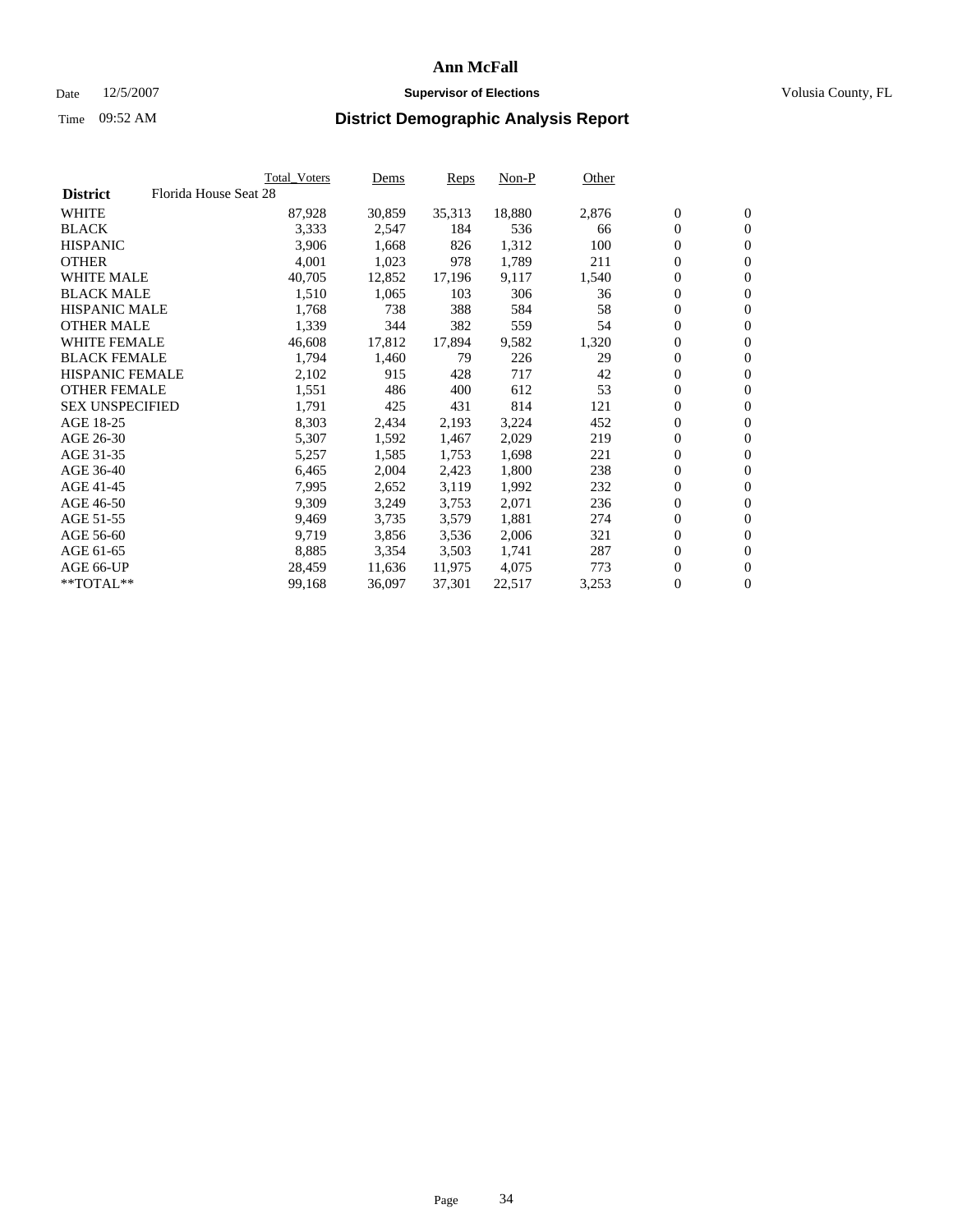### Date 12/5/2007 **Supervisor of Elections Supervisor of Elections** Volusia County, FL

|                                          | <b>Total Voters</b> | Dems  | Reps  | Non-P | Other |                  |                  |  |
|------------------------------------------|---------------------|-------|-------|-------|-------|------------------|------------------|--|
| Florida House Seat 33<br><b>District</b> |                     |       |       |       |       |                  |                  |  |
| <b>WHITE</b>                             | 4,763               | 1,465 | 2,092 | 1,002 | 204   | $\boldsymbol{0}$ | $\mathbf{0}$     |  |
| <b>BLACK</b>                             | 438                 | 323   | 27    | 75    | 13    | $\mathbf{0}$     | $\mathbf{0}$     |  |
| <b>HISPANIC</b>                          | 863                 | 365   | 169   | 307   | 22    | 0                | $\overline{0}$   |  |
| <b>OTHER</b>                             | 342                 | 92    | 81    | 141   | 28    | 0                | $\mathbf{0}$     |  |
| <b>WHITE MALE</b>                        | 2,262               | 600   | 1,076 | 485   | 101   | 0                | $\mathbf{0}$     |  |
| <b>BLACK MALE</b>                        | 184                 | 132   | 11    | 36    | 5     | 0                | $\boldsymbol{0}$ |  |
| <b>HISPANIC MALE</b>                     | 410                 | 164   | 90    | 144   | 12    | 0                | $\mathbf{0}$     |  |
| <b>OTHER MALE</b>                        | 118                 | 36    | 30    | 47    | 5     | $\mathbf{0}$     | $\mathbf{0}$     |  |
| <b>WHITE FEMALE</b>                      | 2,469               | 858   | 1,003 | 506   | 102   | 0                | $\mathbf{0}$     |  |
| <b>BLACK FEMALE</b>                      | 248                 | 186   | 16    | 38    | 8     | $\boldsymbol{0}$ | $\mathbf{0}$     |  |
| <b>HISPANIC FEMALE</b>                   | 440                 | 197   | 78    | 155   | 10    | 0                | $\boldsymbol{0}$ |  |
| <b>OTHER FEMALE</b>                      | 124                 | 32    | 33    | 52    | 7     | 0                | $\mathbf{0}$     |  |
| <b>SEX UNSPECIFIED</b>                   | 151                 | 40    | 32    | 62    | 17    | 0                | $\mathbf{0}$     |  |
| AGE 18-25                                | 704                 | 200   | 161   | 295   | 48    | 0                | $\mathbf{0}$     |  |
| AGE 26-30                                | 445                 | 141   | 127   | 149   | 28    | $\mathbf{0}$     | $\mathbf{0}$     |  |
| AGE 31-35                                | 490                 | 145   | 150   | 163   | 32    | 0                | $\mathbf{0}$     |  |
| AGE 36-40                                | 516                 | 161   | 198   | 134   | 23    | 0                | $\mathbf{0}$     |  |
| AGE 41-45                                | 675                 | 216   | 258   | 163   | 38    | 0                | $\mathbf{0}$     |  |
| AGE 46-50                                | 740                 | 235   | 332   | 149   | 24    | 0                | $\mathbf{0}$     |  |
| AGE 51-55                                | 657                 | 246   | 260   | 134   | 17    | $\boldsymbol{0}$ | $\boldsymbol{0}$ |  |
| AGE 56-60                                | 615                 | 237   | 252   | 110   | 16    | $\mathbf{0}$     | $\mathbf{0}$     |  |
| AGE 61-65                                | 486                 | 215   | 178   | 78    | 15    | $\mathbf{0}$     | $\mathbf{0}$     |  |
| AGE 66-UP                                | 1,078               | 449   | 453   | 150   | 26    | 0                | $\boldsymbol{0}$ |  |
| $*$ TOTAL $**$                           | 6,406               | 2,245 | 2,369 | 1,525 | 267   | 0                | $\overline{0}$   |  |
|                                          |                     |       |       |       |       |                  |                  |  |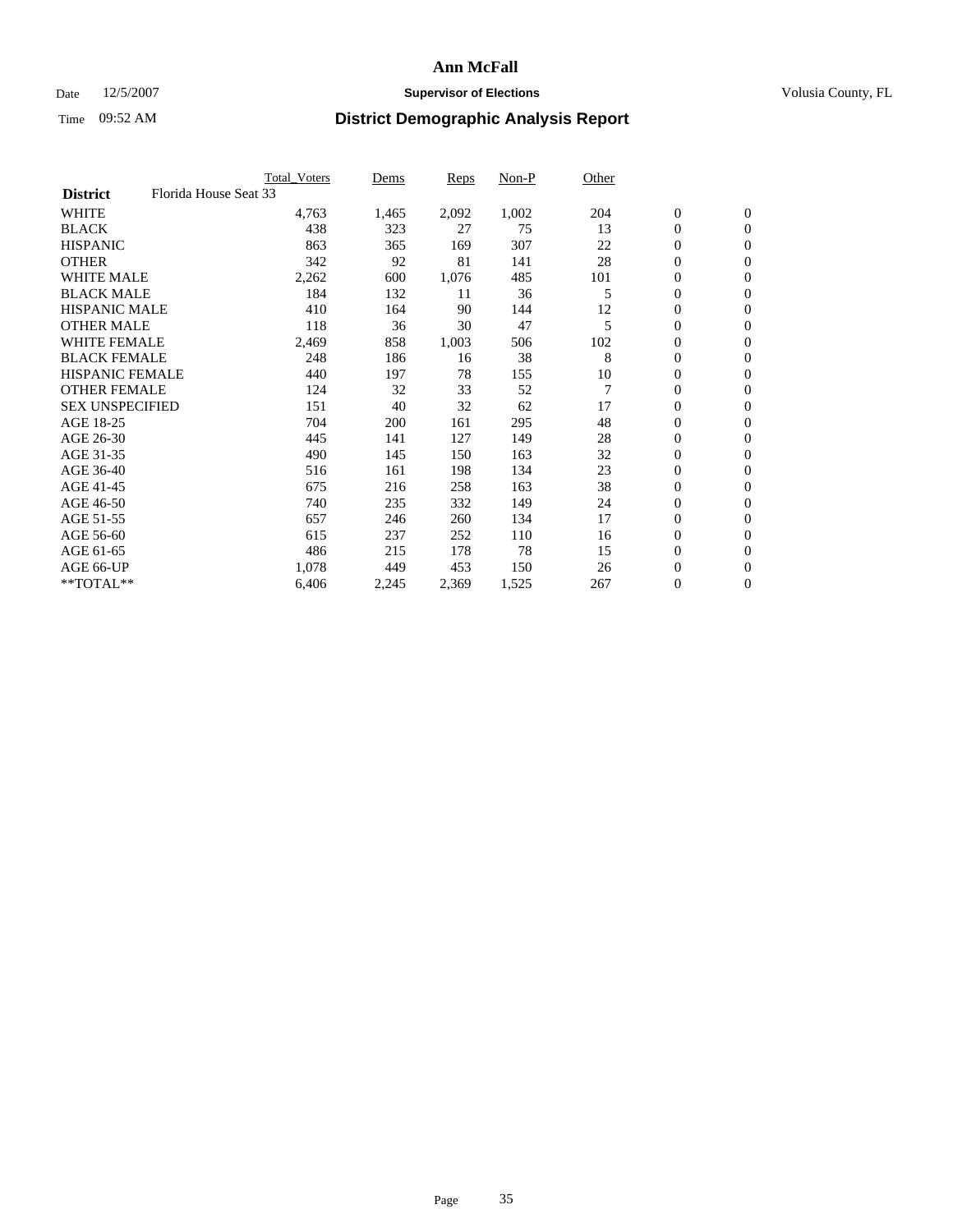#### Date  $12/5/2007$  **Supervisor of Elections** Volusia County, FL

|                        |                         | <b>Total_Voters</b> | Dems   | <b>Reps</b> | Non-P  | Other |                  |                  |
|------------------------|-------------------------|---------------------|--------|-------------|--------|-------|------------------|------------------|
| <b>District</b>        | School Board District 1 |                     |        |             |        |       |                  |                  |
| <b>WHITE</b>           |                         | 45,906              | 16,693 | 19,035      | 8,308  | 1,870 | $\overline{0}$   | $\mathbf{0}$     |
| <b>BLACK</b>           |                         | 3,544               | 2,853  | 158         | 474    | 59    | $\overline{0}$   | $\mathbf{0}$     |
| <b>HISPANIC</b>        |                         | 2,021               | 790    | 424         | 732    | 75    | $\boldsymbol{0}$ | $\mathbf{0}$     |
| <b>OTHER</b>           |                         | 2,367               | 689    | 617         | 950    | 111   | 0                | $\mathbf{0}$     |
| <b>WHITE MALE</b>      |                         | 20,938              | 6,807  | 9,183       | 3,974  | 974   | 0                | $\mathbf{0}$     |
| <b>BLACK MALE</b>      |                         | 1,385               | 1,064  | 71          | 212    | 38    | $\boldsymbol{0}$ | $\boldsymbol{0}$ |
| <b>HISPANIC MALE</b>   |                         | 925                 | 357    | 206         | 323    | 39    | $\overline{0}$   | $\mathbf{0}$     |
| <b>OTHER MALE</b>      |                         | 749                 | 210    | 239         | 270    | 30    | $\overline{0}$   | $\mathbf{0}$     |
| <b>WHITE FEMALE</b>    |                         | 24,719              | 9,806  | 9,765       | 4,258  | 890   | $\overline{0}$   | $\mathbf{0}$     |
| <b>BLACK FEMALE</b>    |                         | 2,129               | 1,767  | 85          | 256    | 21    | $\overline{0}$   | $\mathbf{0}$     |
| <b>HISPANIC FEMALE</b> |                         | 1,079               | 428    | 215         | 402    | 34    | $\boldsymbol{0}$ | $\boldsymbol{0}$ |
| <b>OTHER FEMALE</b>    |                         | 917                 | 329    | 241         | 315    | 32    | 0                | $\mathbf{0}$     |
| <b>SEX UNSPECIFIED</b> |                         | 997                 | 257    | 229         | 454    | 57    | $\boldsymbol{0}$ | $\mathbf{0}$     |
| AGE 18-25              |                         | 4,790               | 1,366  | 1,360       | 1,799  | 265   | $\boldsymbol{0}$ | $\mathbf{0}$     |
| AGE 26-30              |                         | 3,198               | 980    | 982         | 1,048  | 188   | $\overline{0}$   | $\mathbf{0}$     |
| AGE 31-35              |                         | 3,233               | 1,028  | 1,154       | 878    | 173   | $\overline{0}$   | $\mathbf{0}$     |
| AGE 36-40              |                         | 3,949               | 1,291  | 1,490       | 1,008  | 160   | $\boldsymbol{0}$ | $\mathbf{0}$     |
| AGE 41-45              |                         | 4,634               | 1,529  | 1,934       | 993    | 178   | $\boldsymbol{0}$ | $\mathbf{0}$     |
| AGE 46-50              |                         | 5,237               | 1,972  | 2,092       | 983    | 190   | 0                | $\mathbf{0}$     |
| AGE 51-55              |                         | 5,082               | 2,109  | 1,954       | 813    | 206   | $\boldsymbol{0}$ | $\boldsymbol{0}$ |
| AGE 56-60              |                         | 5,108               | 2,239  | 1,906       | 764    | 199   | $\overline{0}$   | $\mathbf{0}$     |
| AGE 61-65              |                         | 4,554               | 1,999  | 1,727       | 664    | 164   | $\mathbf{0}$     | $\mathbf{0}$     |
| AGE 66-UP              |                         | 14,053              | 6,512  | 5,635       | 1,514  | 392   | $\boldsymbol{0}$ | $\boldsymbol{0}$ |
| **TOTAL**              |                         | 53,838              | 21,025 | 20,234      | 10,464 | 2,115 | 0                | $\overline{0}$   |
|                        |                         |                     |        |             |        |       |                  |                  |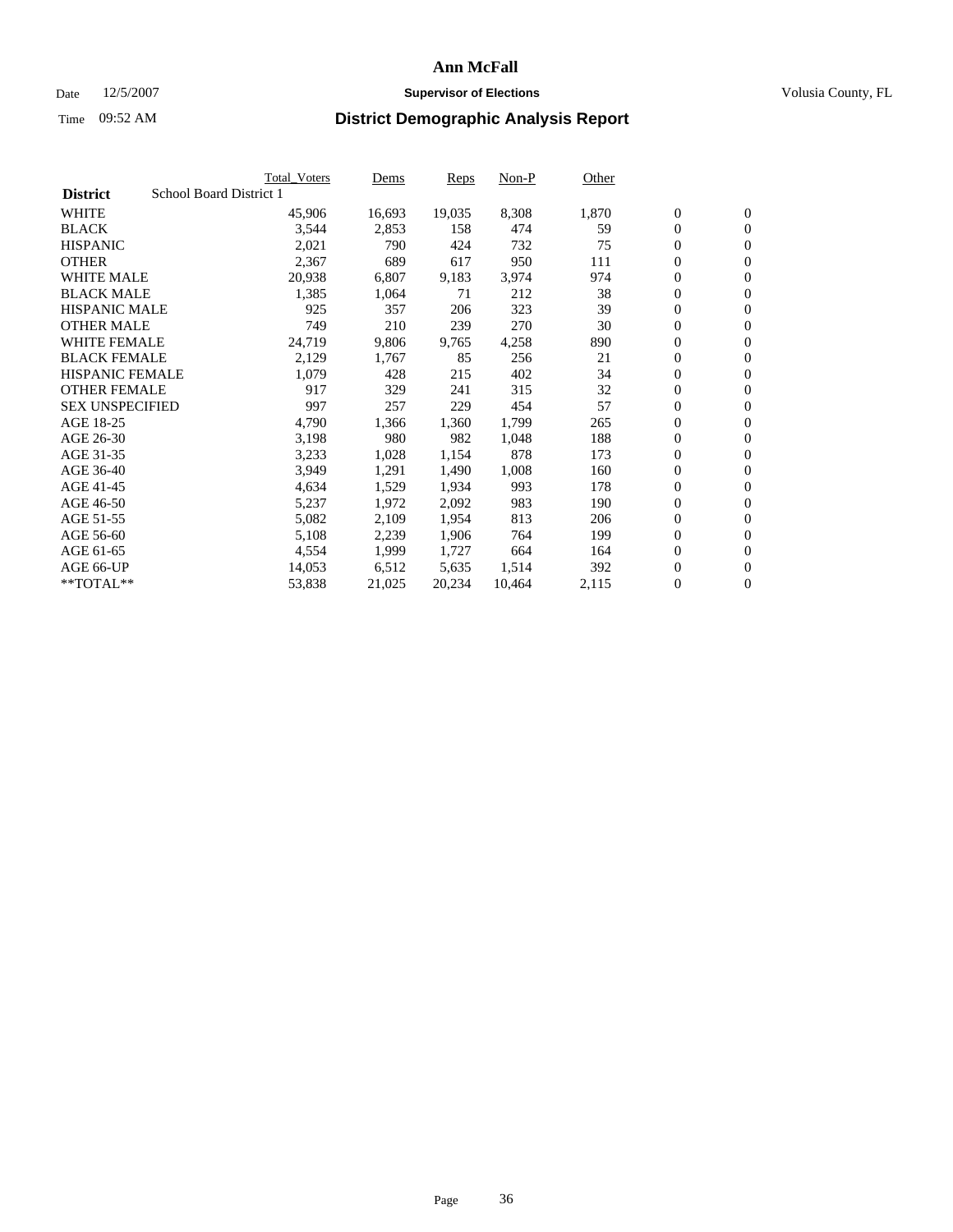#### Date  $12/5/2007$  **Supervisor of Elections** Volusia County, FL

|                                            | <b>Total Voters</b> | Dems   | Reps   | Non-P  | Other |                  |                  |  |
|--------------------------------------------|---------------------|--------|--------|--------|-------|------------------|------------------|--|
| School Board District 2<br><b>District</b> |                     |        |        |        |       |                  |                  |  |
| <b>WHITE</b>                               | 39,671              | 15,360 | 14,404 | 8,429  | 1,478 | $\boldsymbol{0}$ | $\mathbf{0}$     |  |
| <b>BLACK</b>                               | 8,795               | 7,091  | 319    | 1,275  | 110   | $\boldsymbol{0}$ | $\mathbf{0}$     |  |
| <b>HISPANIC</b>                            | 942                 | 376    | 198    | 338    | 30    | $\boldsymbol{0}$ | $\mathbf{0}$     |  |
| <b>OTHER</b>                               | 2,882               | 1,022  | 533    | 1,205  | 122   | 0                | $\mathbf{0}$     |  |
| <b>WHITE MALE</b>                          | 18,459              | 6,361  | 7,108  | 4,142  | 848   | 0                | $\mathbf{0}$     |  |
| <b>BLACK MALE</b>                          | 3,527               | 2,700  | 169    | 601    | 57    | $\boldsymbol{0}$ | $\boldsymbol{0}$ |  |
| <b>HISPANIC MALE</b>                       | 443                 | 171    | 93     | 164    | 15    | 0                | $\mathbf{0}$     |  |
| <b>OTHER MALE</b>                          | 951                 | 340    | 219    | 361    | 31    | $\boldsymbol{0}$ | $\mathbf{0}$     |  |
| <b>WHITE FEMALE</b>                        | 20,929              | 8,903  | 7,200  | 4,214  | 612   | 0                | $\mathbf{0}$     |  |
| <b>BLACK FEMALE</b>                        | 5,174               | 4,322  | 147    | 654    | 51    | $\boldsymbol{0}$ | $\mathbf{0}$     |  |
| <b>HISPANIC FEMALE</b>                     | 490                 | 202    | 102    | 171    | 15    | $\boldsymbol{0}$ | $\boldsymbol{0}$ |  |
| <b>OTHER FEMALE</b>                        | 1,056               | 437    | 193    | 401    | 25    | 0                | $\mathbf{0}$     |  |
| <b>SEX UNSPECIFIED</b>                     | 1,261               | 413    | 223    | 539    | 86    | 0                | $\mathbf{0}$     |  |
| AGE 18-25                                  | 6,066               | 2,851  | 994    | 2,004  | 217   | 0                | $\mathbf{0}$     |  |
| AGE 26-30                                  | 3,087               | 1,242  | 667    | 1,047  | 131   | $\mathbf{0}$     | $\mathbf{0}$     |  |
| AGE 31-35                                  | 2,714               | 1,095  | 724    | 790    | 105   | 0                | $\mathbf{0}$     |  |
| AGE 36-40                                  | 3,127               | 1,279  | 903    | 827    | 118   | $\boldsymbol{0}$ | $\boldsymbol{0}$ |  |
| AGE 41-45                                  | 3,771               | 1,621  | 1,159  | 854    | 137   | $\boldsymbol{0}$ | $\mathbf{0}$     |  |
| AGE 46-50                                  | 4,497               | 1,984  | 1,428  | 940    | 145   | 0                | $\mathbf{0}$     |  |
| AGE 51-55                                  | 4,437               | 2,110  | 1,343  | 861    | 123   | $\boldsymbol{0}$ | $\boldsymbol{0}$ |  |
| AGE 56-60                                  | 4,874               | 2,205  | 1,498  | 998    | 173   | 0                | $\mathbf{0}$     |  |
| AGE 61-65                                  | 4,381               | 1,919  | 1,455  | 846    | 161   | $\mathbf{0}$     | $\mathbf{0}$     |  |
| AGE 66-UP                                  | 15,336              | 7,543  | 5,283  | 2,080  | 430   | $\boldsymbol{0}$ | $\boldsymbol{0}$ |  |
| **TOTAL**                                  | 52,290              | 23,849 | 15,454 | 11,247 | 1,740 | 0                | $\overline{0}$   |  |
|                                            |                     |        |        |        |       |                  |                  |  |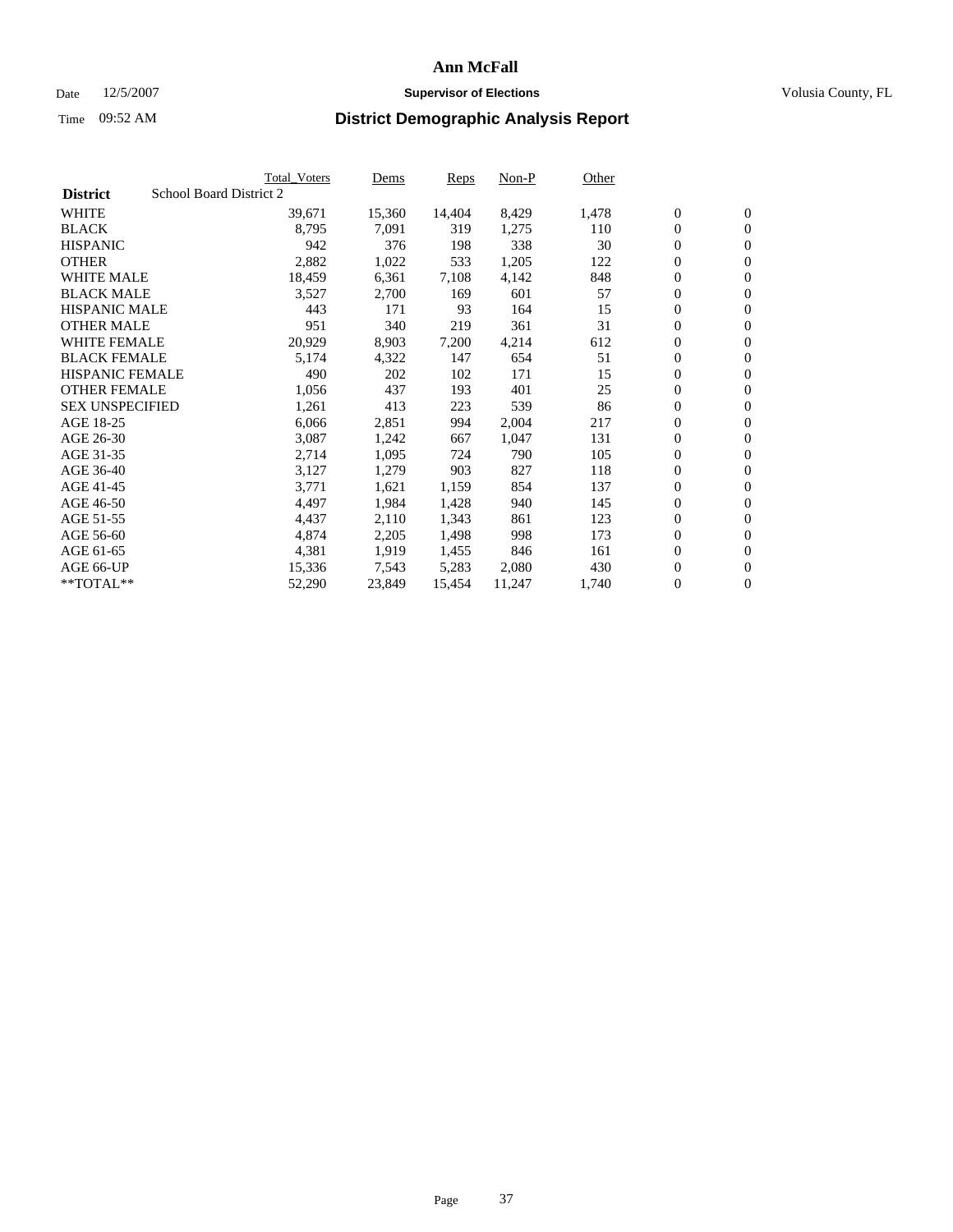#### Date  $12/5/2007$  **Supervisor of Elections** Volusia County, FL

|                        | <b>Total_Voters</b>     | Dems   | <b>Reps</b> | Non-P  | Other |                  |                  |  |
|------------------------|-------------------------|--------|-------------|--------|-------|------------------|------------------|--|
| <b>District</b>        | School Board District 3 |        |             |        |       |                  |                  |  |
| <b>WHITE</b>           | 61,347                  | 22,311 | 23,878      | 13,299 | 1,859 | $\overline{0}$   | $\mathbf{0}$     |  |
| <b>BLACK</b>           | 1,642                   | 1,302  | 80          | 237    | 23    | $\overline{0}$   | $\mathbf{0}$     |  |
| <b>HISPANIC</b>        | 727                     | 249    | 194         | 265    | 19    | $\boldsymbol{0}$ | $\mathbf{0}$     |  |
| <b>OTHER</b>           | 2,320                   | 605    | 568         | 1,020  | 127   | 0                | $\mathbf{0}$     |  |
| <b>WHITE MALE</b>      | 28,188                  | 9,196  | 11,629      | 6,391  | 972   | 0                | $\mathbf{0}$     |  |
| <b>BLACK MALE</b>      | 742                     | 549    | 44          | 132    | 17    | $\boldsymbol{0}$ | $\boldsymbol{0}$ |  |
| <b>HISPANIC MALE</b>   | 320                     | 95     | 87          | 128    | 10    | $\overline{0}$   | $\mathbf{0}$     |  |
| <b>OTHER MALE</b>      | 756                     | 199    | 224         | 306    | 27    | $\overline{0}$   | $\mathbf{0}$     |  |
| <b>WHITE FEMALE</b>    | 32,720                  | 12,969 | 12,094      | 6,779  | 878   | 0                | $\mathbf{0}$     |  |
| <b>BLACK FEMALE</b>    | 881                     | 738    | 34          | 104    | 5     | $\overline{0}$   | $\mathbf{0}$     |  |
| <b>HISPANIC FEMALE</b> | 398                     | 151    | 105         | 133    | 9     | $\boldsymbol{0}$ | $\boldsymbol{0}$ |  |
| <b>OTHER FEMALE</b>    | 885                     | 282    | 240         | 326    | 37    | 0                | $\mathbf{0}$     |  |
| <b>SEX UNSPECIFIED</b> | 1,146                   | 288    | 263         | 522    | 73    | $\boldsymbol{0}$ | $\mathbf{0}$     |  |
| AGE 18-25              | 5,115                   | 1,517  | 1,319       | 2,001  | 278   | 0                | $\mathbf{0}$     |  |
| AGE 26-30              | 3,244                   | 996    | 856         | 1,263  | 129   | $\overline{0}$   | $\mathbf{0}$     |  |
| AGE 31-35              | 3,171                   | 947    | 1,021       | 1,065  | 138   | $\overline{0}$   | $\mathbf{0}$     |  |
| AGE 36-40              | 4,022                   | 1,233  | 1,496       | 1,160  | 133   | $\boldsymbol{0}$ | $\mathbf{0}$     |  |
| AGE 41-45              | 5,108                   | 1,659  | 1,996       | 1,326  | 127   | $\boldsymbol{0}$ | $\mathbf{0}$     |  |
| AGE 46-50              | 6,147                   | 2,135  | 2,453       | 1,390  | 169   | 0                | $\mathbf{0}$     |  |
| AGE 51-55              | 6,563                   | 2,623  | 2,487       | 1,275  | 178   | $\boldsymbol{0}$ | $\boldsymbol{0}$ |  |
| AGE 56-60              | 6,631                   | 2,678  | 2,432       | 1,328  | 193   | $\overline{0}$   | $\mathbf{0}$     |  |
| AGE 61-65              | 6,224                   | 2,394  | 2,433       | 1,204  | 193   | $\mathbf{0}$     | $\mathbf{0}$     |  |
| AGE 66-UP              | 19,811                  | 8,285  | 8,227       | 2,809  | 490   | $\boldsymbol{0}$ | $\boldsymbol{0}$ |  |
| **TOTAL**              | 66,036                  | 24,467 | 24,720      | 14,821 | 2,028 | 0                | $\overline{0}$   |  |
|                        |                         |        |             |        |       |                  |                  |  |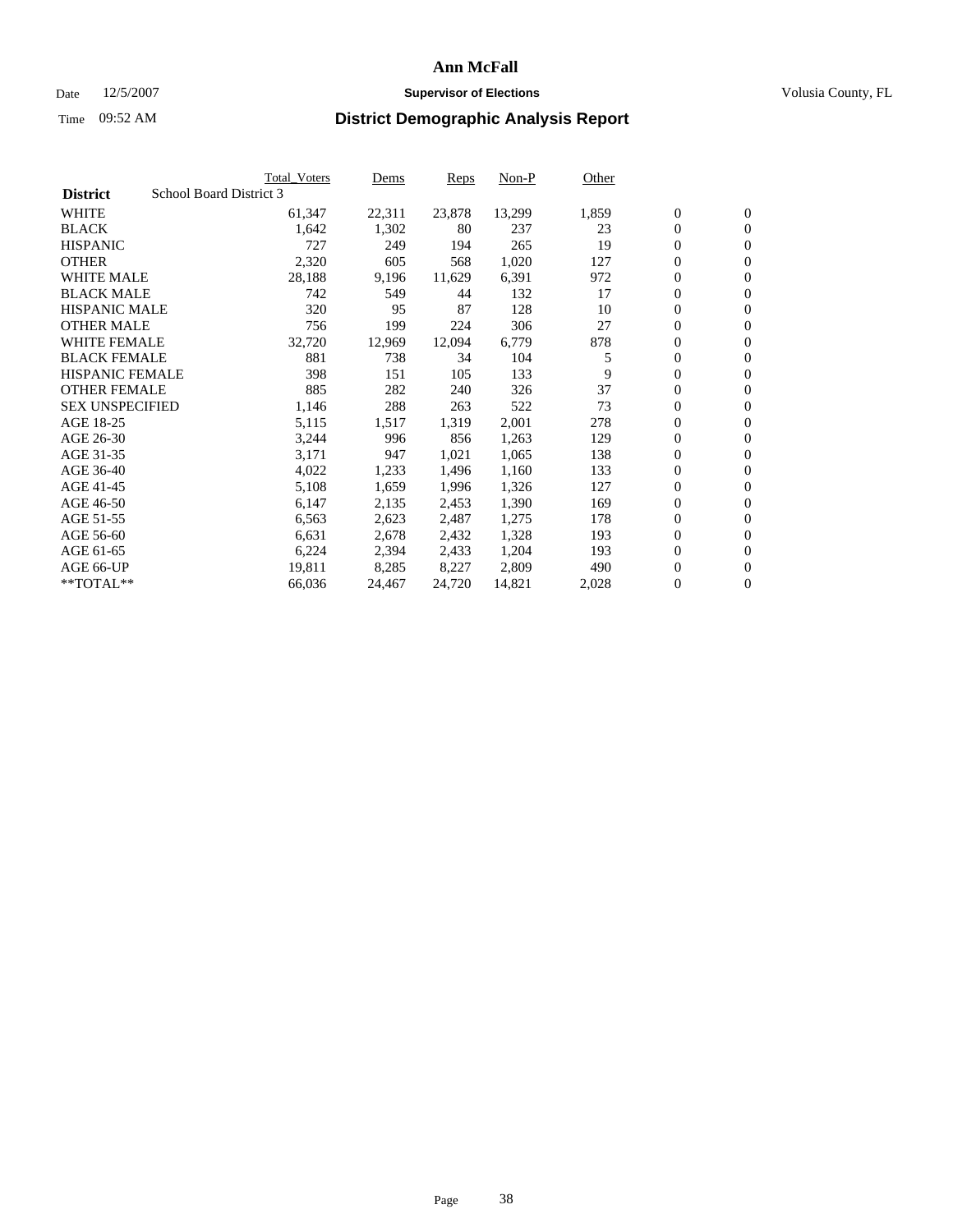#### Date  $12/5/2007$  **Supervisor of Elections** Volusia County, FL

|                        | <b>Total_Voters</b>     | Dems   | <b>Reps</b> | Non-P  | Other |                  |                  |  |
|------------------------|-------------------------|--------|-------------|--------|-------|------------------|------------------|--|
| <b>District</b>        | School Board District 4 |        |             |        |       |                  |                  |  |
| <b>WHITE</b>           | 51,448                  | 18,953 | 20,763      | 10,005 | 1,727 | $\overline{0}$   | $\mathbf{0}$     |  |
| <b>BLACK</b>           | 4,120                   | 3,283  | 191         | 579    | 67    | $\overline{0}$   | $\mathbf{0}$     |  |
| <b>HISPANIC</b>        | 888                     | 356    | 244         | 265    | 23    | $\boldsymbol{0}$ | $\mathbf{0}$     |  |
| <b>OTHER</b>           | 3,083                   | 939    | 804         | 1,194  | 146   | 0                | $\mathbf{0}$     |  |
| <b>WHITE MALE</b>      | 23,469                  | 7,672  | 10,009      | 4,868  | 920   | 0                | $\mathbf{0}$     |  |
| <b>BLACK MALE</b>      | 1,637                   | 1,221  | 103         | 270    | 43    | $\boldsymbol{0}$ | $\boldsymbol{0}$ |  |
| <b>HISPANIC MALE</b>   | 396                     | 140    | 121         | 120    | 15    | $\overline{0}$   | $\mathbf{0}$     |  |
| <b>OTHER MALE</b>      | 1,035                   | 289    | 319         | 382    | 45    | $\overline{0}$   | $\mathbf{0}$     |  |
| <b>WHITE FEMALE</b>    | 27,662                  | 11,180 | 10,630      | 5,057  | 795   | $\overline{0}$   | $\mathbf{0}$     |  |
| <b>BLACK FEMALE</b>    | 2,457                   | 2,042  | 88          | 303    | 24    | $\boldsymbol{0}$ | $\mathbf{0}$     |  |
| <b>HISPANIC FEMALE</b> | 479                     | 208    | 118         | 145    | 8     | $\boldsymbol{0}$ | $\boldsymbol{0}$ |  |
| <b>OTHER FEMALE</b>    | 1,170                   | 428    | 329         | 386    | 27    | 0                | $\mathbf{0}$     |  |
| <b>SEX UNSPECIFIED</b> | 1,234                   | 351    | 285         | 512    | 86    | $\boldsymbol{0}$ | $\mathbf{0}$     |  |
| AGE 18-25              | 5,336                   | 1,806  | 1,463       | 1,814  | 253   | $\boldsymbol{0}$ | $\mathbf{0}$     |  |
| AGE 26-30              | 3,065                   | 1,064  | 830         | 1,029  | 142   | $\overline{0}$   | $\mathbf{0}$     |  |
| AGE 31-35              | 2,878                   | 998    | 916         | 831    | 133   | $\overline{0}$   | $\mathbf{0}$     |  |
| AGE 36-40              | 3,628                   | 1,260  | 1,367       | 885    | 116   | $\boldsymbol{0}$ | $\mathbf{0}$     |  |
| AGE 41-45              | 4,520                   | 1,612  | 1,746       | 998    | 164   | $\boldsymbol{0}$ | $\mathbf{0}$     |  |
| AGE 46-50              | 5,327                   | 2,057  | 2,060       | 1,066  | 144   | 0                | $\mathbf{0}$     |  |
| AGE 51-55              | 5,529                   | 2,317  | 2,027       | 1,029  | 156   | $\boldsymbol{0}$ | $\boldsymbol{0}$ |  |
| AGE 56-60              | 5,880                   | 2,472  | 2,106       | 1,107  | 195   | $\overline{0}$   | $\mathbf{0}$     |  |
| AGE 61-65              | 5,361                   | 2,145  | 2,089       | 942    | 185   | $\mathbf{0}$     | $\mathbf{0}$     |  |
| AGE 66-UP              | 18,015                  | 7,800  | 7,398       | 2,342  | 475   | $\boldsymbol{0}$ | $\boldsymbol{0}$ |  |
| **TOTAL**              | 59,539                  | 23,531 | 22,002      | 12,043 | 1,963 | 0                | $\overline{0}$   |  |
|                        |                         |        |             |        |       |                  |                  |  |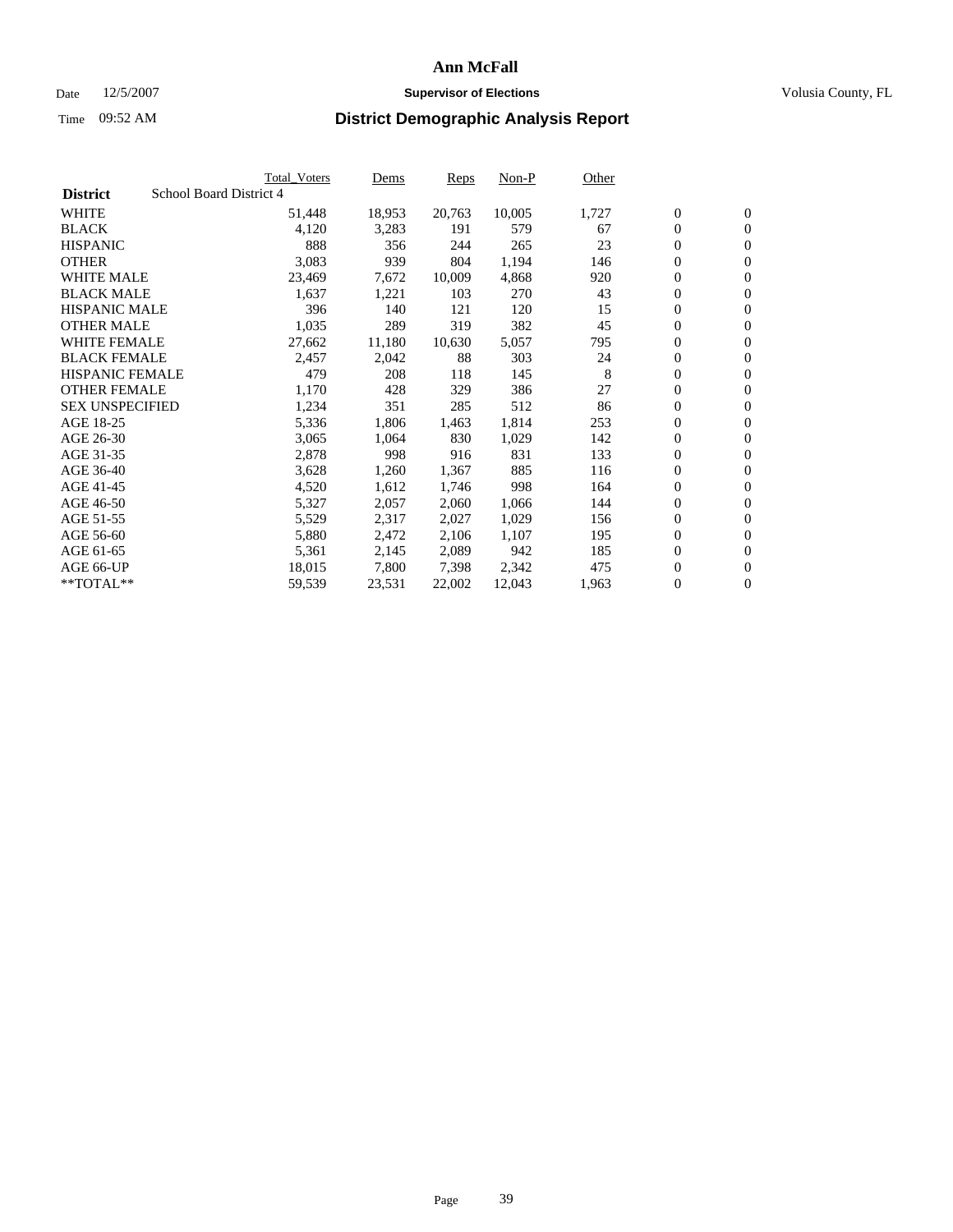#### Date  $12/5/2007$  **Supervisor of Elections** Volusia County, FL

|                                            | <b>Total Voters</b> | Dems   | Reps   | Non-P  | Other |                  |                  |
|--------------------------------------------|---------------------|--------|--------|--------|-------|------------------|------------------|
| School Board District 5<br><b>District</b> |                     |        |        |        |       |                  |                  |
| <b>WHITE</b>                               | 45,299              | 14,897 | 18,844 | 9,517  | 2,041 | $\mathbf{0}$     | $\mathbf{0}$     |
| <b>BLACK</b>                               | 4,069               | 2,994  | 268    | 697    | 110   | $\mathbf{0}$     | $\mathbf{0}$     |
| <b>HISPANIC</b>                            | 10,144              | 4,674  | 2,006  | 3,244  | 220   | $\boldsymbol{0}$ | $\mathbf{0}$     |
| <b>OTHER</b>                               | 3,264               | 884    | 727    | 1,478  | 175   | $\boldsymbol{0}$ | $\mathbf{0}$     |
| <b>WHITE MALE</b>                          | 21,115              | 6,193  | 9,286  | 4,538  | 1,098 | 0                | $\mathbf{0}$     |
| <b>BLACK MALE</b>                          | 1,822               | 1,247  | 148    | 371    | 56    | $\boldsymbol{0}$ | $\boldsymbol{0}$ |
| <b>HISPANIC MALE</b>                       | 4,772               | 2,128  | 1,019  | 1,504  | 121   | 0                | $\mathbf{0}$     |
| <b>OTHER MALE</b>                          | 1,075               | 323    | 281    | 436    | 35    | $\mathbf{0}$     | $\mathbf{0}$     |
| <b>WHITE FEMALE</b>                        | 23,908              | 8,621  | 9,440  | 4,913  | 934   | 0                | $\mathbf{0}$     |
| <b>BLACK FEMALE</b>                        | 2,206               | 1,712  | 120    | 320    | 54    | $\boldsymbol{0}$ | $\mathbf{0}$     |
| <b>HISPANIC FEMALE</b>                     | 5,286               | 2,503  | 978    | 1,707  | 98    | $\boldsymbol{0}$ | $\boldsymbol{0}$ |
| <b>OTHER FEMALE</b>                        | 1,265               | 403    | 297    | 524    | 41    | 0                | $\mathbf{0}$     |
| <b>SEX UNSPECIFIED</b>                     | 1,327               | 319    | 276    | 623    | 109   | 0                | $\mathbf{0}$     |
| AGE 18-25                                  | 6,421               | 1,877  | 1,521  | 2,623  | 400   | 0                | $\mathbf{0}$     |
| AGE 26-30                                  | 4,442               | 1,374  | 1,234  | 1,605  | 229   | $\mathbf{0}$     | $\mathbf{0}$     |
| AGE 31-35                                  | 4,768               | 1,548  | 1,502  | 1,480  | 238   | 0                | $\mathbf{0}$     |
| AGE 36-40                                  | 5,424               | 1,698  | 1,979  | 1,498  | 249   | $\boldsymbol{0}$ | $\boldsymbol{0}$ |
| AGE 41-45                                  | 6,324               | 2,194  | 2,325  | 1,561  | 244   | $\boldsymbol{0}$ | $\mathbf{0}$     |
| AGE 46-50                                  | 6,659               | 2,364  | 2,625  | 1,432  | 238   | $\boldsymbol{0}$ | $\mathbf{0}$     |
| AGE 51-55                                  | 6,042               | 2,377  | 2,212  | 1,233  | 220   | $\boldsymbol{0}$ | $\boldsymbol{0}$ |
| AGE 56-60                                  | 5,611               | 2,268  | 2,057  | 1,082  | 204   | 0                | $\mathbf{0}$     |
| AGE 61-65                                  | 4,446               | 1,850  | 1,673  | 776    | 147   | $\mathbf{0}$     | $\mathbf{0}$     |
| AGE 66-UP                                  | 12,639              | 5,899  | 4,717  | 1,646  | 377   | $\boldsymbol{0}$ | $\boldsymbol{0}$ |
| **TOTAL**                                  | 62,776              | 23,449 | 21,845 | 14,936 | 2,546 | 0                | $\overline{0}$   |
|                                            |                     |        |        |        |       |                  |                  |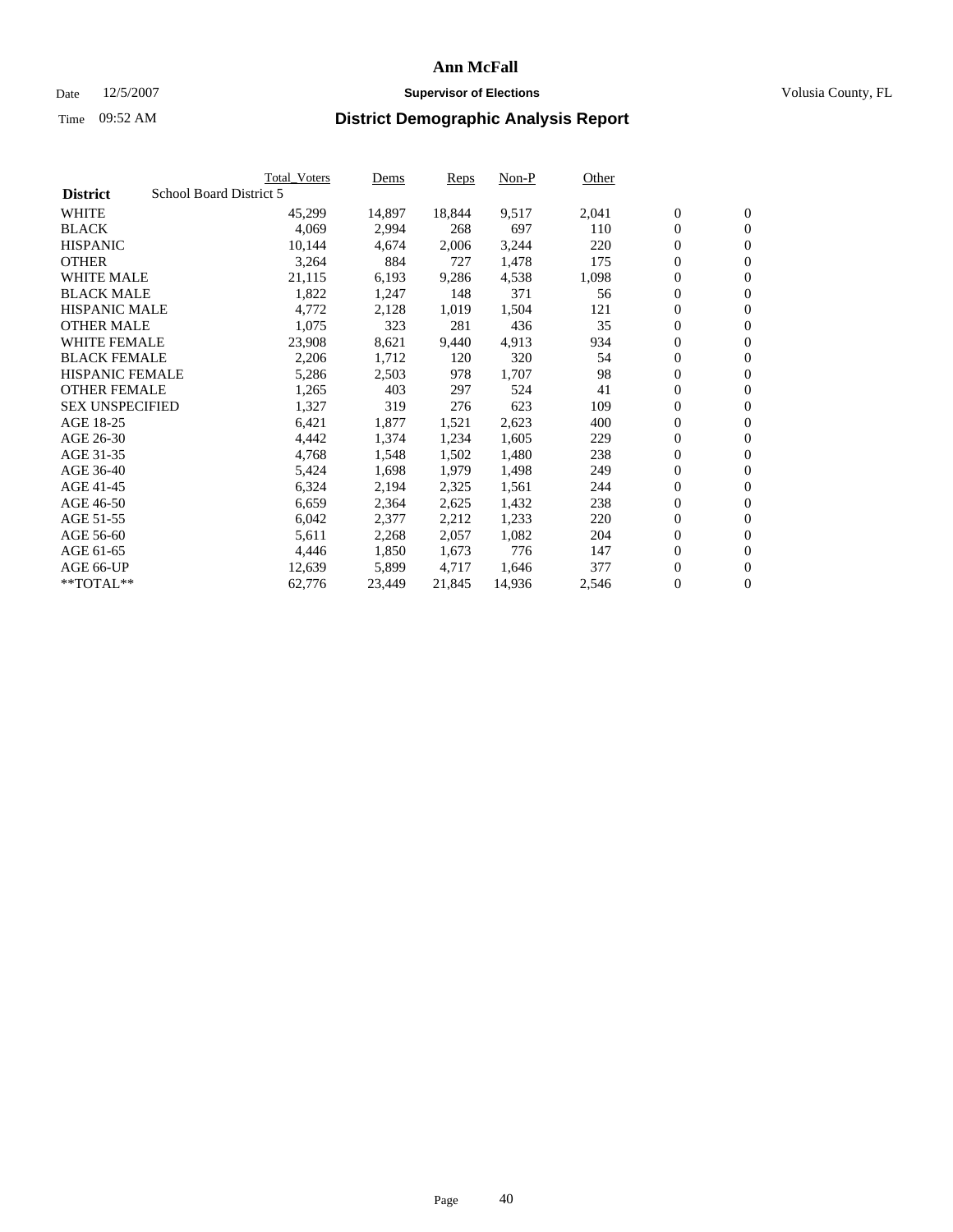### Date 12/5/2007 **Supervisor of Elections Supervisor of Elections** Volusia County, FL

|                        |                       | <b>Total Voters</b> | Dems   | Reps  | Non-P | Other |                  |                  |
|------------------------|-----------------------|---------------------|--------|-------|-------|-------|------------------|------------------|
| <b>District</b>        | Florida Senate Seat 1 |                     |        |       |       |       |                  |                  |
| <b>WHITE</b>           |                       | 5,690               | 2,178  | 1,882 | 1,392 | 238   | $\mathbf{0}$     | $\mathbf{0}$     |
| <b>BLACK</b>           |                       | 9,537               | 7,825  | 322   | 1,286 | 104   | 0                | $\mathbf{0}$     |
| <b>HISPANIC</b>        |                       | 332                 | 140    | 61    | 123   | 8     | 0                | $\overline{0}$   |
| <b>OTHER</b>           |                       | 1,279               | 553    | 138   | 529   | 59    | 0                | $\mathbf{0}$     |
| <b>WHITE MALE</b>      |                       | 2,692               | 868    | 989   | 691   | 144   | 0                | $\mathbf{0}$     |
| <b>BLACK MALE</b>      |                       | 3,731               | 2,916  | 168   | 584   | 63    | 0                | $\boldsymbol{0}$ |
| <b>HISPANIC MALE</b>   |                       | 165                 | 57     | 33    | 72    | 3     | 0                | $\mathbf{0}$     |
| <b>OTHER MALE</b>      |                       | 348                 | 163    | 49    | 125   | 11    | $\mathbf{0}$     | $\mathbf{0}$     |
| <b>WHITE FEMALE</b>    |                       | 2,971               | 1,302  | 883   | 694   | 92    | 0                | $\mathbf{0}$     |
| <b>BLACK FEMALE</b>    |                       | 5,709               | 4,836  | 152   | 682   | 39    | $\boldsymbol{0}$ | $\mathbf{0}$     |
| <b>HISPANIC FEMALE</b> |                       | 165                 | 82     | 28    | 50    | 5     | $\boldsymbol{0}$ | $\boldsymbol{0}$ |
| <b>OTHER FEMALE</b>    |                       | 444                 | 220    | 56    | 157   | 11    | 0                | $\mathbf{0}$     |
| <b>SEX UNSPECIFIED</b> |                       | 613                 | 252    | 45    | 275   | 41    | 0                | $\mathbf{0}$     |
| AGE 18-25              |                       | 3,717               | 2,162  | 328   | 1,109 | 118   | 0                | $\mathbf{0}$     |
| AGE 26-30              |                       | 1,448               | 792    | 159   | 458   | 39    | $\mathbf{0}$     | $\mathbf{0}$     |
| AGE 31-35              |                       | 1,182               | 664    | 184   | 297   | 37    | 0                | $\mathbf{0}$     |
| AGE 36-40              |                       | 1,206               | 708    | 189   | 277   | 32    | 0                | $\mathbf{0}$     |
| AGE 41-45              |                       | 1,374               | 859    | 230   | 249   | 36    | $\boldsymbol{0}$ | $\mathbf{0}$     |
| AGE 46-50              |                       | 1,548               | 971    | 295   | 244   | 38    | 0                | $\mathbf{0}$     |
| AGE 51-55              |                       | 1,396               | 923    | 227   | 215   | 31    | $\boldsymbol{0}$ | $\boldsymbol{0}$ |
| AGE 56-60              |                       | 1,220               | 835    | 194   | 169   | 22    | 0                | $\mathbf{0}$     |
| AGE 61-65              |                       | 960                 | 673    | 161   | 110   | 16    | $\mathbf{0}$     | $\mathbf{0}$     |
| AGE 66-UP              |                       | 2,787               | 2,109  | 436   | 202   | 40    | 0                | $\boldsymbol{0}$ |
| **TOTAL**              |                       | 16,838              | 10,696 | 2,403 | 3,330 | 409   | 0                | $\mathbf{0}$     |
|                        |                       |                     |        |       |       |       |                  |                  |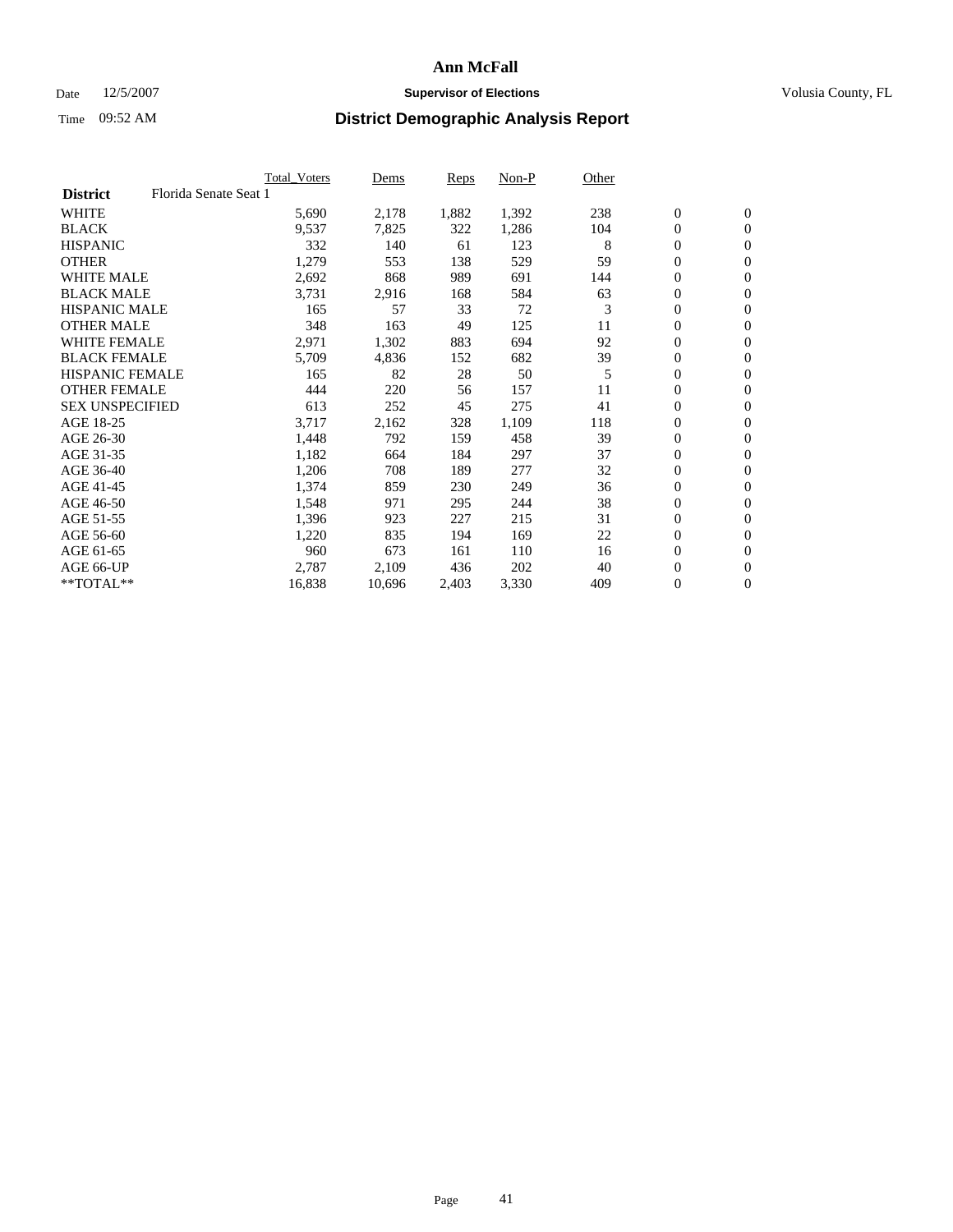#### Date  $12/5/2007$  **Supervisor of Elections** Volusia County, FL

|                        |                       | Total_Voters | Dems   | <b>Reps</b> | Non-P  | Other |                  |                  |  |
|------------------------|-----------------------|--------------|--------|-------------|--------|-------|------------------|------------------|--|
| <b>District</b>        | Florida Senate Seat 7 |              |        |             |        |       |                  |                  |  |
| <b>WHITE</b>           |                       | 148,021      | 54,884 | 57,538      | 30,608 | 4,991 | $\overline{0}$   | $\mathbf{0}$     |  |
| <b>BLACK</b>           |                       | 5,728        | 4,404  | 306         | 914    | 104   | $\overline{0}$   | $\mathbf{0}$     |  |
| <b>HISPANIC</b>        |                       | 4,397        | 1,813  | 966         | 1,491  | 127   | $\boldsymbol{0}$ | $\boldsymbol{0}$ |  |
| <b>OTHER</b>           |                       | 7,057        | 1,994  | 1,768       | 2,946  | 349   | $\boldsymbol{0}$ | $\mathbf{0}$     |  |
| <b>WHITE MALE</b>      |                       | 68,283       | 22,680 | 28,093      | 14,828 | 2,682 | 0                | $\mathbf{0}$     |  |
| <b>BLACK MALE</b>      |                       | 2,478        | 1,778  | 168         | 478    | 54    | $\boldsymbol{0}$ | $\boldsymbol{0}$ |  |
| <b>HISPANIC MALE</b>   |                       | 2,010        | 799    | 470         | 663    | 78    | $\overline{0}$   | $\mathbf{0}$     |  |
| <b>OTHER MALE</b>      |                       | 2,412        | 654    | 712         | 952    | 94    | $\overline{0}$   | $\mathbf{0}$     |  |
| <b>WHITE FEMALE</b>    |                       | 78,723       | 31,865 | 29,085      | 15,496 | 2,277 | $\overline{0}$   | $\mathbf{0}$     |  |
| <b>BLACK FEMALE</b>    |                       | 3,199        | 2,585  | 135         | 430    | 49    | $\boldsymbol{0}$ | $\mathbf{0}$     |  |
| <b>HISPANIC FEMALE</b> |                       | 2,337        | 993    | 486         | 810    | 48    | $\boldsymbol{0}$ | $\boldsymbol{0}$ |  |
| <b>OTHER FEMALE</b>    |                       | 2,725        | 932    | 719         | 991    | 83    | 0                | $\mathbf{0}$     |  |
| <b>SEX UNSPECIFIED</b> |                       | 3,036        | 809    | 710         | 1,311  | 206   | $\boldsymbol{0}$ | $\mathbf{0}$     |  |
| AGE 18-25              |                       | 13,473       | 4,176  | 3,528       | 5,081  | 688   | $\boldsymbol{0}$ | $\mathbf{0}$     |  |
| AGE 26-30              |                       | 8,652        | 2,673  | 2,391       | 3,179  | 409   | $\overline{0}$   | $\mathbf{0}$     |  |
| AGE 31-35              |                       | 8,370        | 2,626  | 2,733       | 2,631  | 380   | $\overline{0}$   | $\mathbf{0}$     |  |
| AGE 36-40              |                       | 10,503       | 3,374  | 3,856       | 2,880  | 393   | $\boldsymbol{0}$ | $\boldsymbol{0}$ |  |
| AGE 41-45              |                       | 13,072       | 4,376  | 5,074       | 3,170  | 452   | $\boldsymbol{0}$ | $\mathbf{0}$     |  |
| AGE 46-50              |                       | 15,397       | 5,540  | 6,058       | 3,331  | 468   | 0                | $\mathbf{0}$     |  |
| AGE 51-55              |                       | 15,795       | 6,424  | 5,873       | 3,032  | 466   | $\boldsymbol{0}$ | $\boldsymbol{0}$ |  |
| AGE 56-60              |                       | 16,496       | 6,753  | 5,899       | 3,283  | 561   | $\overline{0}$   | $\mathbf{0}$     |  |
| AGE 61-65              |                       | 14,835       | 5,872  | 5,662       | 2,792  | 509   | $\mathbf{0}$     | $\boldsymbol{0}$ |  |
| AGE 66-UP              |                       | 48,610       | 21,281 | 19,504      | 6,580  | 1,245 | $\boldsymbol{0}$ | $\boldsymbol{0}$ |  |
| **TOTAL**              |                       | 165,203      | 63,095 | 60,578      | 35,959 | 5,571 | 0                | $\overline{0}$   |  |
|                        |                       |              |        |             |        |       |                  |                  |  |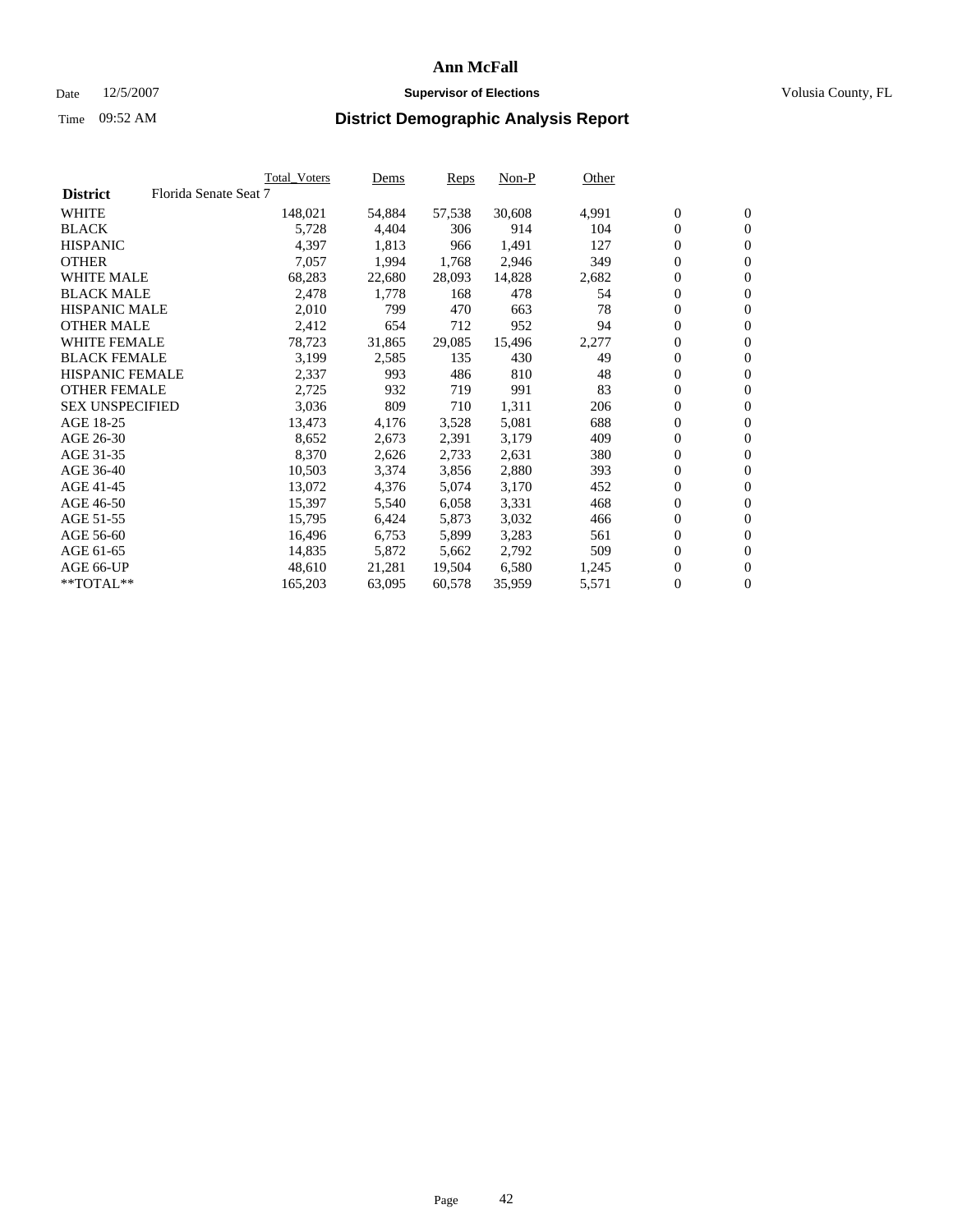### Date 12/5/2007 **Supervisor of Elections Supervisor of Elections** Volusia County, FL

|                        |                       | <b>Total Voters</b> | Dems  | Reps   | Non-P | Other |                  |                  |
|------------------------|-----------------------|---------------------|-------|--------|-------|-------|------------------|------------------|
| <b>District</b>        | Florida Senate Seat 8 |                     |       |        |       |       |                  |                  |
| <b>WHITE</b>           |                       | 22,421              | 7,669 | 9,634  | 4,363 | 755   | $\boldsymbol{0}$ | $\mathbf{0}$     |
| <b>BLACK</b>           |                       | 684                 | 506   | 41     | 118   | 19    | $\mathbf{0}$     | $\mathbf{0}$     |
| <b>HISPANIC</b>        |                       | 375                 | 131   | 114    | 119   | 11    | 0                | $\overline{0}$   |
| <b>OTHER</b>           |                       | 1,317               | 388   | 348    | 524   | 57    | 0                | $\mathbf{0}$     |
| <b>WHITE MALE</b>      |                       | 10,295              | 3,104 | 4,672  | 2,124 | 395   | 0                | $\mathbf{0}$     |
| <b>BLACK MALE</b>      |                       | 294                 | 207   | 20     | 57    | 10    | 0                | $\boldsymbol{0}$ |
| <b>HISPANIC MALE</b>   |                       | 186                 | 57    | 62     | 59    | 8     | 0                | $\mathbf{0}$     |
| <b>OTHER MALE</b>      |                       | 440                 | 130   | 134    | 159   | 17    | $\mathbf{0}$     | $\mathbf{0}$     |
| <b>WHITE FEMALE</b>    |                       | 11,969              | 4,519 | 4,898  | 2,198 | 354   | 0                | $\mathbf{0}$     |
| <b>BLACK FEMALE</b>    |                       | 385                 | 297   | 21     | 58    | 9     | $\boldsymbol{0}$ | $\mathbf{0}$     |
| <b>HISPANIC FEMALE</b> |                       | 186                 | 72    | 51     | 60    | 3     | 0                | $\boldsymbol{0}$ |
| <b>OTHER FEMALE</b>    |                       | 471                 | 167   | 126    | 166   | 12    | 0                | $\mathbf{0}$     |
| <b>SEX UNSPECIFIED</b> |                       | 571                 | 141   | 153    | 243   | 34    | 0                | $\mathbf{0}$     |
| AGE 18-25              |                       | 2,252               | 631   | 740    | 773   | 108   | 0                | $\mathbf{0}$     |
| AGE 26-30              |                       | 1,123               | 345   | 369    | 356   | 53    | $\mathbf{0}$     | $\mathbf{0}$     |
| AGE 31-35              |                       | 1,091               | 309   | 401    | 329   | 52    | 0                | $\mathbf{0}$     |
| AGE 36-40              |                       | 1,377               | 382   | 628    | 327   | 40    | 0                | $\mathbf{0}$     |
| AGE 41-45              |                       | 1,809               | 565   | 785    | 395   | 64    | 0                | $\mathbf{0}$     |
| AGE 46-50              |                       | 2,178               | 746   | 941    | 440   | 51    | 0                | $\mathbf{0}$     |
| AGE 51-55              |                       | 2,245               | 828   | 935    | 422   | 60    | $\boldsymbol{0}$ | $\boldsymbol{0}$ |
| AGE 56-60              |                       | 2,515               | 948   | 1,017  | 468   | 82    | 0                | $\mathbf{0}$     |
| AGE 61-65              |                       | 2,518               | 926   | 1,051  | 459   | 82    | $\mathbf{0}$     | $\mathbf{0}$     |
| AGE 66-UP              |                       | 7,689               | 3,014 | 3,270  | 1,155 | 250   | 0                | $\boldsymbol{0}$ |
| **TOTAL**              |                       | 24,797              | 8,694 | 10,137 | 5,124 | 842   | 0                | $\mathbf{0}$     |
|                        |                       |                     |       |        |       |       |                  |                  |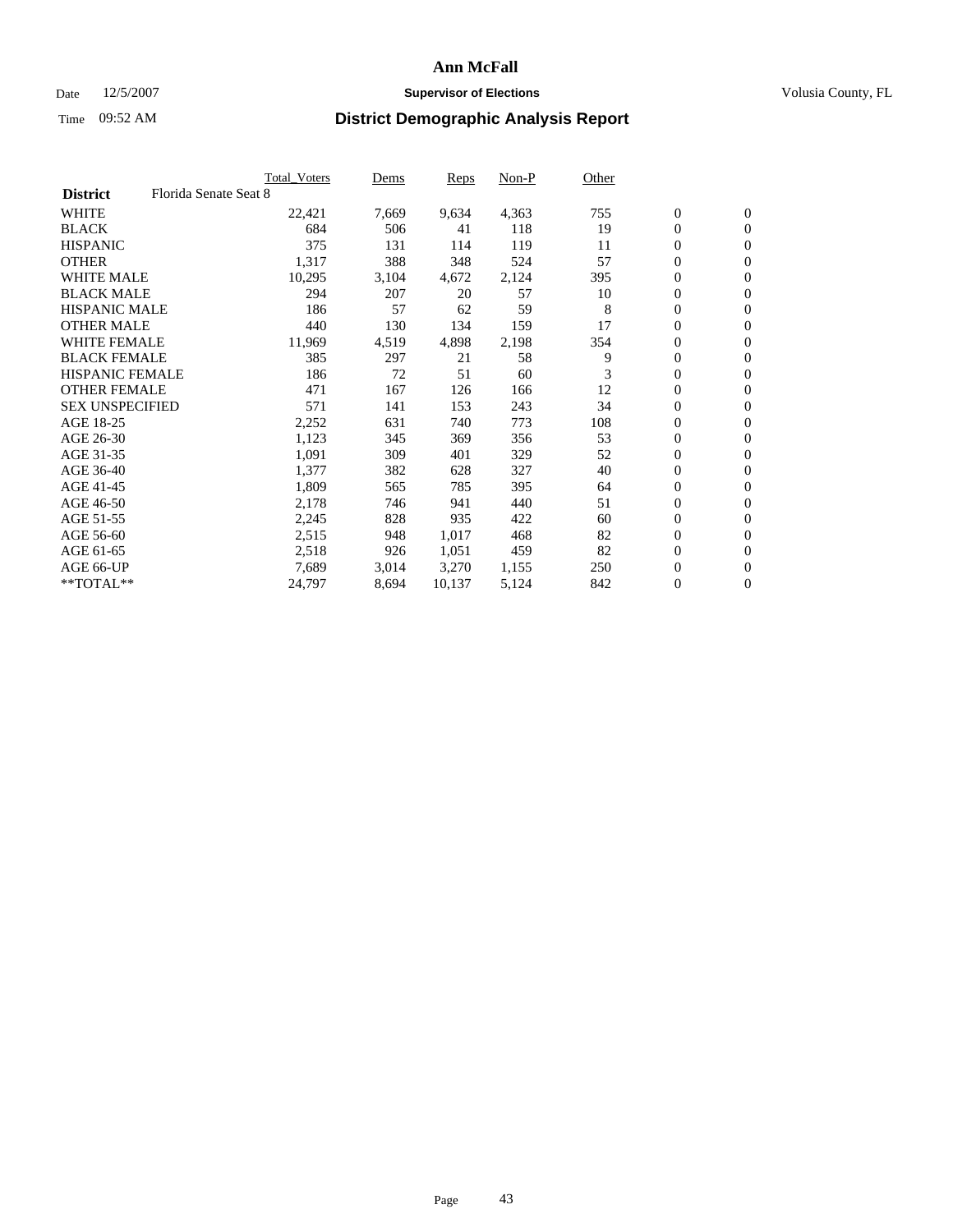#### Date  $12/5/2007$  **Supervisor of Elections** Volusia County, FL

|                        |                        | Total_Voters | Dems   | <b>Reps</b> | Non-P  | Other |                  |                  |
|------------------------|------------------------|--------------|--------|-------------|--------|-------|------------------|------------------|
| <b>District</b>        | Florida Senate Seat 20 |              |        |             |        |       |                  |                  |
| <b>WHITE</b>           |                        | 67,539       | 23,483 | 27,870      | 13,195 | 2,991 | $\overline{0}$   | $\mathbf{0}$     |
| <b>BLACK</b>           |                        | 6,221        | 4,788  | 347         | 944    | 142   | $\overline{0}$   | $\mathbf{0}$     |
| <b>HISPANIC</b>        |                        | 9,618        | 4,361  | 1,925       | 3,111  | 221   | $\boldsymbol{0}$ | $\mathbf{0}$     |
| <b>OTHER</b>           |                        | 4,263        | 1,204  | 995         | 1,848  | 216   | $\boldsymbol{0}$ | $\mathbf{0}$     |
| <b>WHITE MALE</b>      |                        | 30,899       | 9,577  | 13,461      | 6,270  | 1,591 | 0                | $\mathbf{0}$     |
| <b>BLACK MALE</b>      |                        | 2,610        | 1,880  | 179         | 467    | 84    | $\boldsymbol{0}$ | $\boldsymbol{0}$ |
| <b>HISPANIC MALE</b>   |                        | 4,495        | 1,978  | 961         | 1,445  | 111   | $\overline{0}$   | $\mathbf{0}$     |
| <b>OTHER MALE</b>      |                        | 1,366        | 414    | 387         | 519    | 46    | $\overline{0}$   | $\mathbf{0}$     |
| <b>WHITE FEMALE</b>    |                        | 36,275       | 13,793 | 14,263      | 6,833  | 1,386 | $\mathbf{0}$     | $\mathbf{0}$     |
| <b>BLACK FEMALE</b>    |                        | 3,554        | 2,863  | 166         | 467    | 58    | $\boldsymbol{0}$ | $\mathbf{0}$     |
| <b>HISPANIC FEMALE</b> |                        | 5,044        | 2,345  | 953         | 1,638  | 108   | $\boldsymbol{0}$ | $\boldsymbol{0}$ |
| <b>OTHER FEMALE</b>    |                        | 1,653        | 560    | 399         | 638    | 56    | 0                | $\mathbf{0}$     |
| <b>SEX UNSPECIFIED</b> |                        | 1,745        | 426    | 368         | 821    | 130   | $\boldsymbol{0}$ | $\mathbf{0}$     |
| AGE 18-25              |                        | 8,286        | 2,448  | 2,061       | 3,278  | 499   | $\boldsymbol{0}$ | $\mathbf{0}$     |
| AGE 26-30              |                        | 5,813        | 1,846  | 1,650       | 1,999  | 318   | $\overline{0}$   | $\mathbf{0}$     |
| AGE 31-35              |                        | 6,121        | 2,017  | 1.999       | 1,787  | 318   | $\overline{0}$   | $\mathbf{0}$     |
| AGE 36-40              |                        | 7,064        | 2,297  | 2,562       | 1,894  | 311   | $\boldsymbol{0}$ | $\boldsymbol{0}$ |
| AGE 41-45              |                        | 8,102        | 2,815  | 3,071       | 1,918  | 298   | $\boldsymbol{0}$ | $\mathbf{0}$     |
| AGE 46-50              |                        | 8,744        | 3,255  | 3,364       | 1,796  | 329   | 0                | $\mathbf{0}$     |
| AGE 51-55              |                        | 8,217        | 3,361  | 2,988       | 1,542  | 326   | $\boldsymbol{0}$ | $\boldsymbol{0}$ |
| AGE 56-60              |                        | 7,873        | 3,326  | 2,889       | 1,359  | 299   | $\overline{0}$   | $\mathbf{0}$     |
| AGE 61-65              |                        | 6,653        | 2,836  | 2,503       | 1,071  | 243   | $\mathbf{0}$     | $\boldsymbol{0}$ |
| AGE 66-UP              |                        | 20,768       | 9,635  | 8,050       | 2,454  | 629   | $\boldsymbol{0}$ | $\boldsymbol{0}$ |
| **TOTAL**              |                        | 87,641       | 33,836 | 31,137      | 19,098 | 3,570 | 0                | $\overline{0}$   |
|                        |                        |              |        |             |        |       |                  |                  |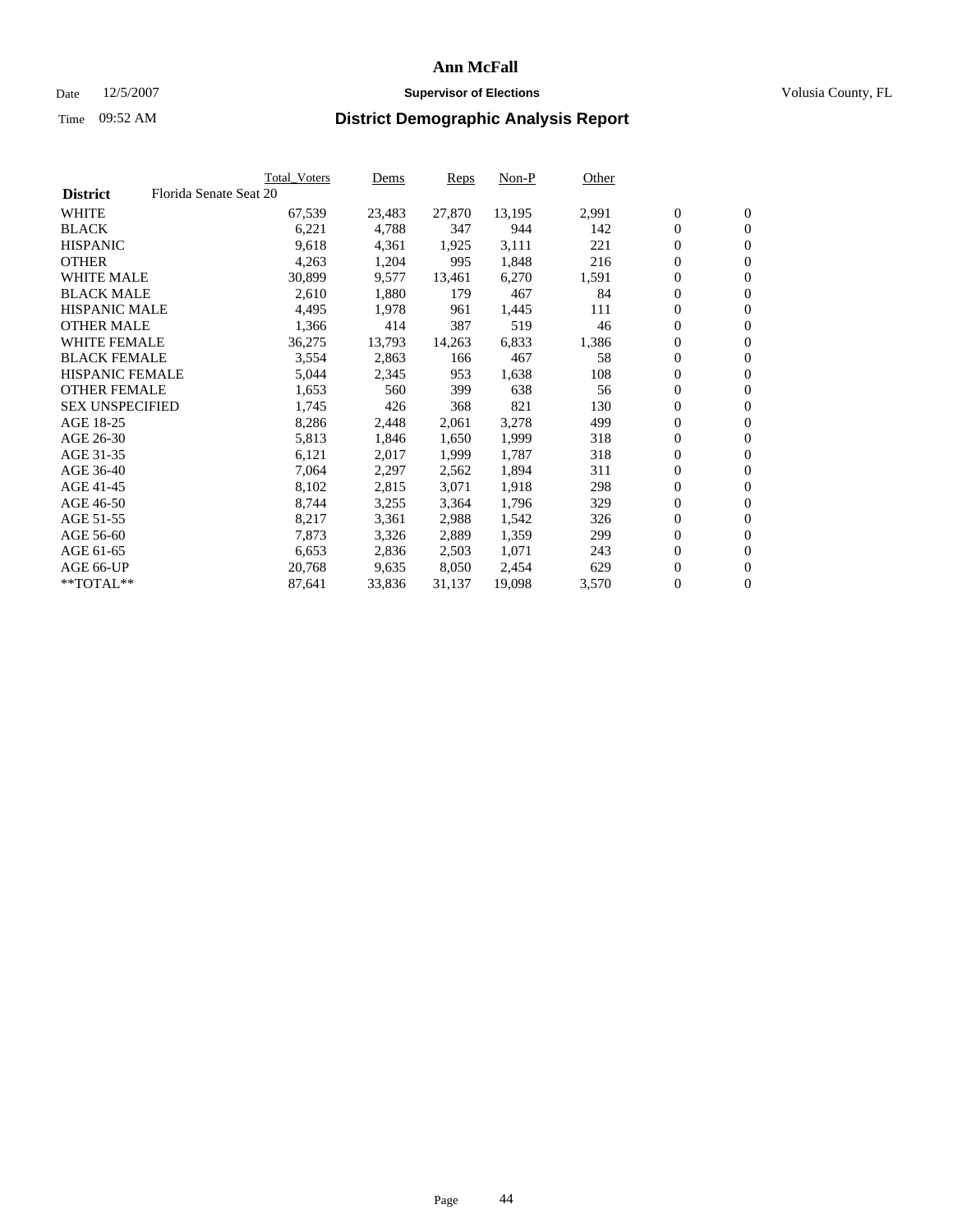### Date 12/5/2007 **Supervisor of Elections Supervisor of Elections** Volusia County, FL

|                        |                    | <b>Total Voters</b> | Dems  | <b>Reps</b> | Non-P | Other    |                  |                  |  |
|------------------------|--------------------|---------------------|-------|-------------|-------|----------|------------------|------------------|--|
| <b>District</b>        | Daytona Bch Zone 1 |                     |       |             |       |          |                  |                  |  |
| <b>WHITE</b>           |                    | 4,441               | 1,812 | 1,495       | 948   | 186      | $\boldsymbol{0}$ | $\mathbf{0}$     |  |
| <b>BLACK</b>           |                    | 654                 | 516   | 20          | 105   | 13       | $\mathbf{0}$     | $\mathbf{0}$     |  |
| <b>HISPANIC</b>        |                    | 102                 | 42    | 20          | 37    | 3        | 0                | $\overline{0}$   |  |
| <b>OTHER</b>           |                    | 314                 | 104   | 73          | 121   | 16       | 0                | $\mathbf{0}$     |  |
| <b>WHITE MALE</b>      |                    | 2,066               | 743   | 750         | 467   | 106      | 0                | $\mathbf{0}$     |  |
| <b>BLACK MALE</b>      |                    | 282                 | 210   | 12          | 50    | 10       | 0                | $\boldsymbol{0}$ |  |
| <b>HISPANIC MALE</b>   |                    | 50                  | 15    | 14          | 21    | $\Omega$ | 0                | $\mathbf{0}$     |  |
| <b>OTHER MALE</b>      |                    | 122                 | 39    | 32          | 47    | 4        | $\mathbf{0}$     | $\mathbf{0}$     |  |
| <b>WHITE FEMALE</b>    |                    | 2,343               | 1,056 | 739         | 470   | 78       | 0                | $\mathbf{0}$     |  |
| <b>BLACK FEMALE</b>    |                    | 364                 | 300   | 8           | 53    | 3        | $\boldsymbol{0}$ | $\mathbf{0}$     |  |
| <b>HISPANIC FEMALE</b> |                    | 52                  | 27    | 6           | 16    | 3        | $\boldsymbol{0}$ | $\boldsymbol{0}$ |  |
| <b>OTHER FEMALE</b>    |                    | 121                 | 48    | 29          | 40    | 4        | 0                | $\mathbf{0}$     |  |
| <b>SEX UNSPECIFIED</b> |                    | 111                 | 36    | 18          | 47    | 10       | 0                | $\mathbf{0}$     |  |
| AGE 18-25              |                    | 519                 | 200   | 89          | 205   | 25       | 0                | $\mathbf{0}$     |  |
| AGE 26-30              |                    | 357                 | 135   | 82          | 117   | 23       | $\mathbf{0}$     | $\mathbf{0}$     |  |
| AGE 31-35              |                    | 296                 | 114   | 80          | 88    | 14       | 0                | $\mathbf{0}$     |  |
| AGE 36-40              |                    | 317                 | 119   | 101         | 76    | 21       | 0                | $\mathbf{0}$     |  |
| AGE 41-45              |                    | 399                 | 160   | 134         | 89    | 16       | $\boldsymbol{0}$ | $\mathbf{0}$     |  |
| AGE 46-50              |                    | 466                 | 204   | 139         | 102   | 21       | 0                | $\mathbf{0}$     |  |
| AGE 51-55              |                    | 505                 | 240   | 144         | 102   | 19       | $\boldsymbol{0}$ | $\boldsymbol{0}$ |  |
| AGE 56-60              |                    | 529                 | 221   | 160         | 131   | 17       | $\mathbf{0}$     | $\mathbf{0}$     |  |
| AGE 61-65              |                    | 433                 | 196   | 132         | 91    | 14       | $\mathbf{0}$     | $\mathbf{0}$     |  |
| AGE 66-UP              |                    | 1,690               | 885   | 547         | 210   | 48       | $\boldsymbol{0}$ | $\boldsymbol{0}$ |  |
| **TOTAL**              |                    | 5,511               | 2,474 | 1,608       | 1,211 | 218      | 0                | $\boldsymbol{0}$ |  |
|                        |                    |                     |       |             |       |          |                  |                  |  |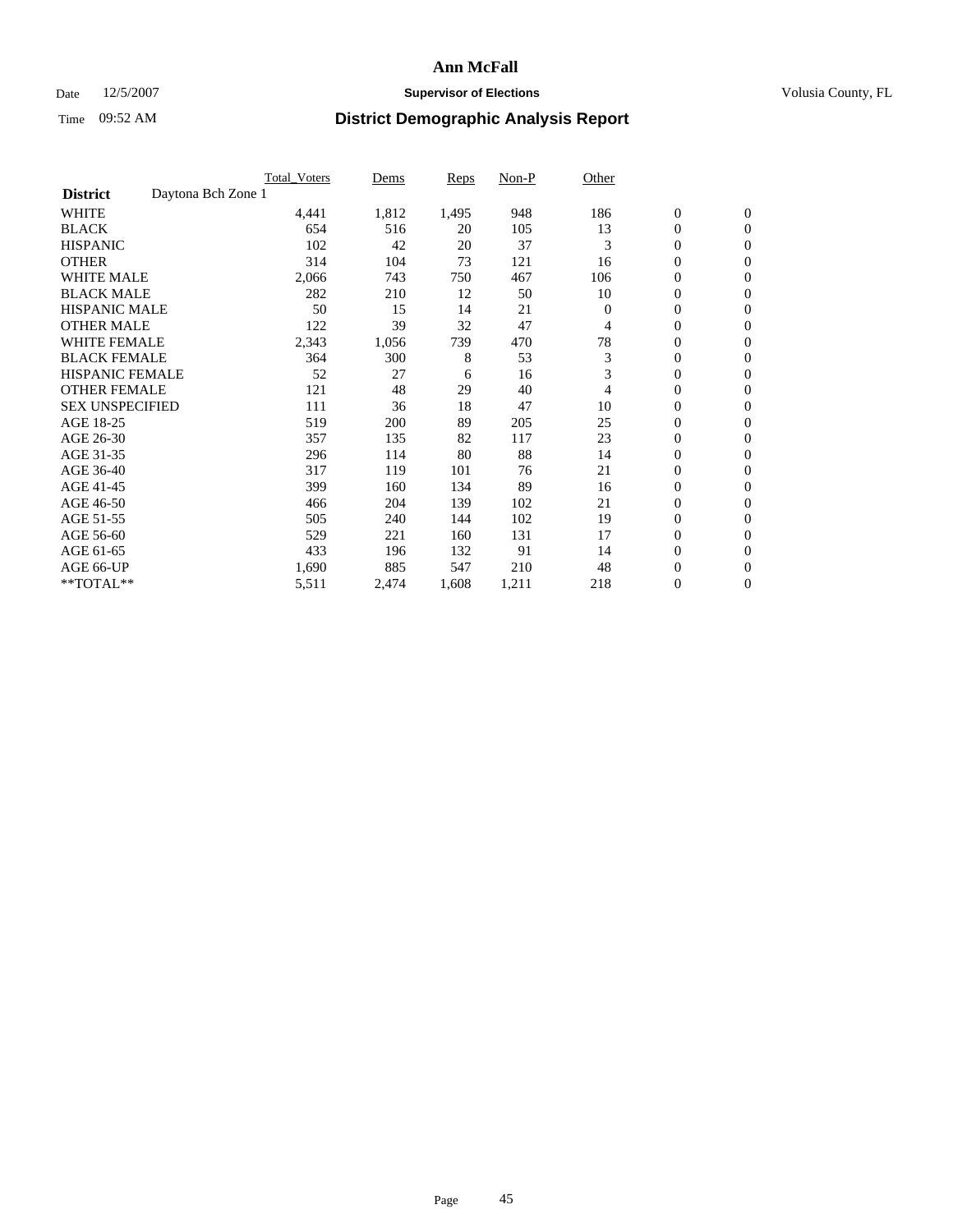### Date 12/5/2007 **Supervisor of Elections Supervisor of Elections** Volusia County, FL

|                                       | <b>Total Voters</b> | Dems  | <b>Reps</b> | Non-P | Other          |                  |                  |  |
|---------------------------------------|---------------------|-------|-------------|-------|----------------|------------------|------------------|--|
| Daytona Bch Zone 2<br><b>District</b> |                     |       |             |       |                |                  |                  |  |
| <b>WHITE</b>                          | 3,784               | 1,613 | 1,280       | 757   | 134            | $\boldsymbol{0}$ | $\boldsymbol{0}$ |  |
| <b>BLACK</b>                          | 1,140               | 928   | 48          | 150   | 14             | $\mathbf{0}$     | $\mathbf{0}$     |  |
| <b>HISPANIC</b>                       | 104                 | 40    | 27          | 32    | 5              | $\mathbf{0}$     | $\mathbf{0}$     |  |
| <b>OTHER</b>                          | 315                 | 120   | 50          | 131   | 14             | 0                | $\mathbf{0}$     |  |
| <b>WHITE MALE</b>                     | 1,806               | 702   | 653         | 378   | 73             | 0                | $\mathbf{0}$     |  |
| <b>BLACK MALE</b>                     | 442                 | 331   | 26          | 79    | 6              | 0                | 0                |  |
| <b>HISPANIC MALE</b>                  | 49                  | 19    | 13          | 15    | $\overline{c}$ | 0                | $\mathbf{0}$     |  |
| <b>OTHER MALE</b>                     | 101                 | 38    | 19          | 40    | 4              | 0                | $\mathbf{0}$     |  |
| <b>WHITE FEMALE</b>                   | 1,952               | 901   | 615         | 376   | 60             | 0                | $\mathbf{0}$     |  |
| <b>BLACK FEMALE</b>                   | 690                 | 592   | 22          | 69    |                | $\mathbf{0}$     | $\mathbf{0}$     |  |
| <b>HISPANIC FEMALE</b>                | 55                  | 21    | 14          | 17    | 3              | 0                | $\mathbf{0}$     |  |
| <b>OTHER FEMALE</b>                   | 122                 | 56    | 23          | 41    | $\overline{c}$ | $\overline{0}$   | $\mathbf{0}$     |  |
| <b>SEX UNSPECIFIED</b>                | 126                 | 41    | 20          | 55    | 10             | 0                | $\mathbf{0}$     |  |
| AGE 18-25                             | 485                 | 222   | 83          | 154   | 26             | 0                | $\mathbf{0}$     |  |
| AGE 26-30                             | 295                 | 137   | 47          | 102   | 9              | 0                | $\mathbf{0}$     |  |
| AGE 31-35                             | 316                 | 134   | 64          | 108   | 10             | 0                | $\mathbf{0}$     |  |
| AGE 36-40                             | 303                 | 116   | 84          | 95    | 8              | $\boldsymbol{0}$ | $\mathbf{0}$     |  |
| AGE 41-45                             | 420                 | 197   | 111         | 96    | 16             | 0                | $\mathbf{0}$     |  |
| AGE 46-50                             | 502                 | 240   | 145         | 100   | 17             | $\mathbf{0}$     | $\mathbf{0}$     |  |
| AGE 51-55                             | 495                 | 248   | 138         | 99    | 10             | $\overline{0}$   | $\mathbf{0}$     |  |
| AGE 56-60                             | 511                 | 267   | 137         | 86    | 21             | 0                | $\mathbf{0}$     |  |
| AGE 61-65                             | 437                 | 219   | 140         | 68    | 10             | 0                | $\mathbf{0}$     |  |
| AGE 66-UP                             | 1,579               | 921   | 456         | 162   | 40             | 0                | 0                |  |
| **TOTAL**                             | 5,343               | 2,701 | 1,405       | 1,070 | 167            | $\boldsymbol{0}$ | $\boldsymbol{0}$ |  |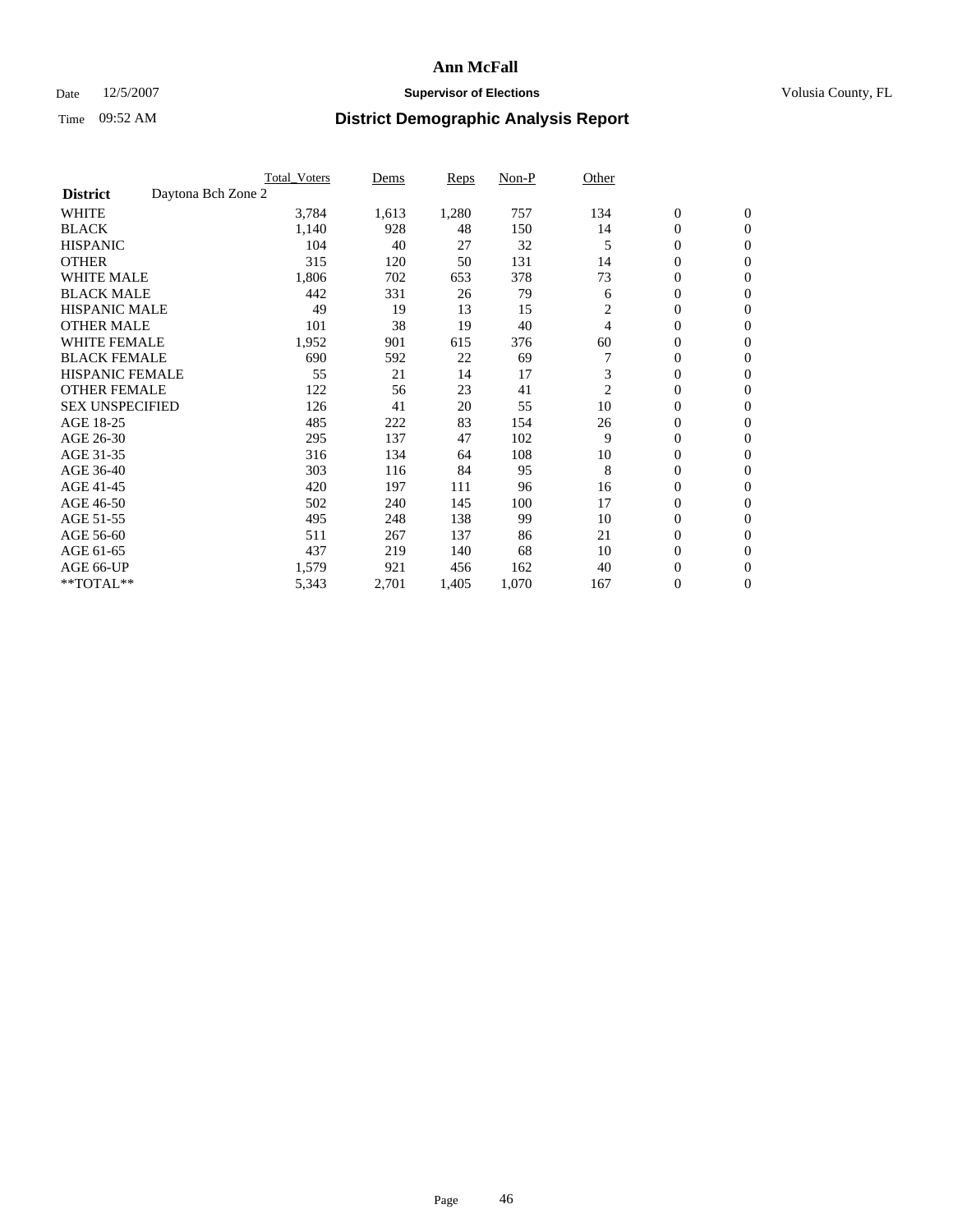### Date 12/5/2007 **Supervisor of Elections Supervisor of Elections** Volusia County, FL

|                                       | <b>Total Voters</b> | Dems  | Reps  | Non-P | Other          |                  |                  |  |
|---------------------------------------|---------------------|-------|-------|-------|----------------|------------------|------------------|--|
| Daytona Bch Zone 3<br><b>District</b> |                     |       |       |       |                |                  |                  |  |
| <b>WHITE</b>                          | 3,379               | 1,460 | 967   | 790   | 162            | $\boldsymbol{0}$ | $\boldsymbol{0}$ |  |
| <b>BLACK</b>                          | 1,369               | 1,051 | 45    | 259   | 14             | $\mathbf{0}$     | $\mathbf{0}$     |  |
| <b>HISPANIC</b>                       | 85                  | 36    | 14    | 32    | 3              | $\mathbf{0}$     | $\mathbf{0}$     |  |
| <b>OTHER</b>                          | 416                 | 159   | 48    | 196   | 13             | 0                | $\overline{0}$   |  |
| <b>WHITE MALE</b>                     | 1,725               | 668   | 528   | 425   | 104            | 0                | $\mathbf{0}$     |  |
| <b>BLACK MALE</b>                     | 369                 | 271   | 19    | 72    |                | 0                | 0                |  |
| <b>HISPANIC MALE</b>                  | 40                  | 20    | 3     | 15    | 2              | 0                | $\mathbf{0}$     |  |
| <b>OTHER MALE</b>                     | 88                  | 37    | 19    | 32    | $\overline{0}$ | 0                | $\mathbf{0}$     |  |
| <b>WHITE FEMALE</b>                   | 1,623               | 781   | 432   | 354   | 56             | 0                | $\mathbf{0}$     |  |
| <b>BLACK FEMALE</b>                   | 981                 | 768   | 26    | 180   |                | $\mathbf{0}$     | $\mathbf{0}$     |  |
| <b>HISPANIC FEMALE</b>                | 44                  | 15    | 11    | 17    |                | 0                | $\mathbf{0}$     |  |
| <b>OTHER FEMALE</b>                   | 148                 | 61    | 12    | 70    | 5              | 0                | $\mathbf{0}$     |  |
| <b>SEX UNSPECIFIED</b>                | 231                 | 85    | 24    | 112   | 10             | 0                | $\mathbf{0}$     |  |
| AGE 18-25                             | 1,277               | 778   | 91    | 385   | 23             | 0                | $\mathbf{0}$     |  |
| AGE 26-30                             | 303                 | 116   | 54    | 114   | 19             | 0                | $\mathbf{0}$     |  |
| AGE 31-35                             | 229                 | 98    | 51    | 69    | 11             | 0                | $\mathbf{0}$     |  |
| AGE 36-40                             | 275                 | 105   | 65    | 93    | 12             | $\boldsymbol{0}$ | $\mathbf{0}$     |  |
| AGE 41-45                             | 302                 | 141   | 71    | 76    | 14             | 0                | $\mathbf{0}$     |  |
| AGE 46-50                             | 444                 | 201   | 105   | 113   | 25             | $\mathbf{0}$     | $\mathbf{0}$     |  |
| AGE 51-55                             | 440                 | 236   | 103   | 85    | 16             | 0                | $\mathbf{0}$     |  |
| AGE 56-60                             | 483                 | 235   | 129   | 106   | 13             | $\boldsymbol{0}$ | $\mathbf{0}$     |  |
| AGE 61-65                             | 355                 | 157   | 98    | 79    | 21             | 0                | $\mathbf{0}$     |  |
| AGE 66-UP                             | 1,141               | 639   | 307   | 157   | 38             | 0                | 0                |  |
| **TOTAL**                             | 5,249               | 2,706 | 1,074 | 1,277 | 192            | 0                | $\boldsymbol{0}$ |  |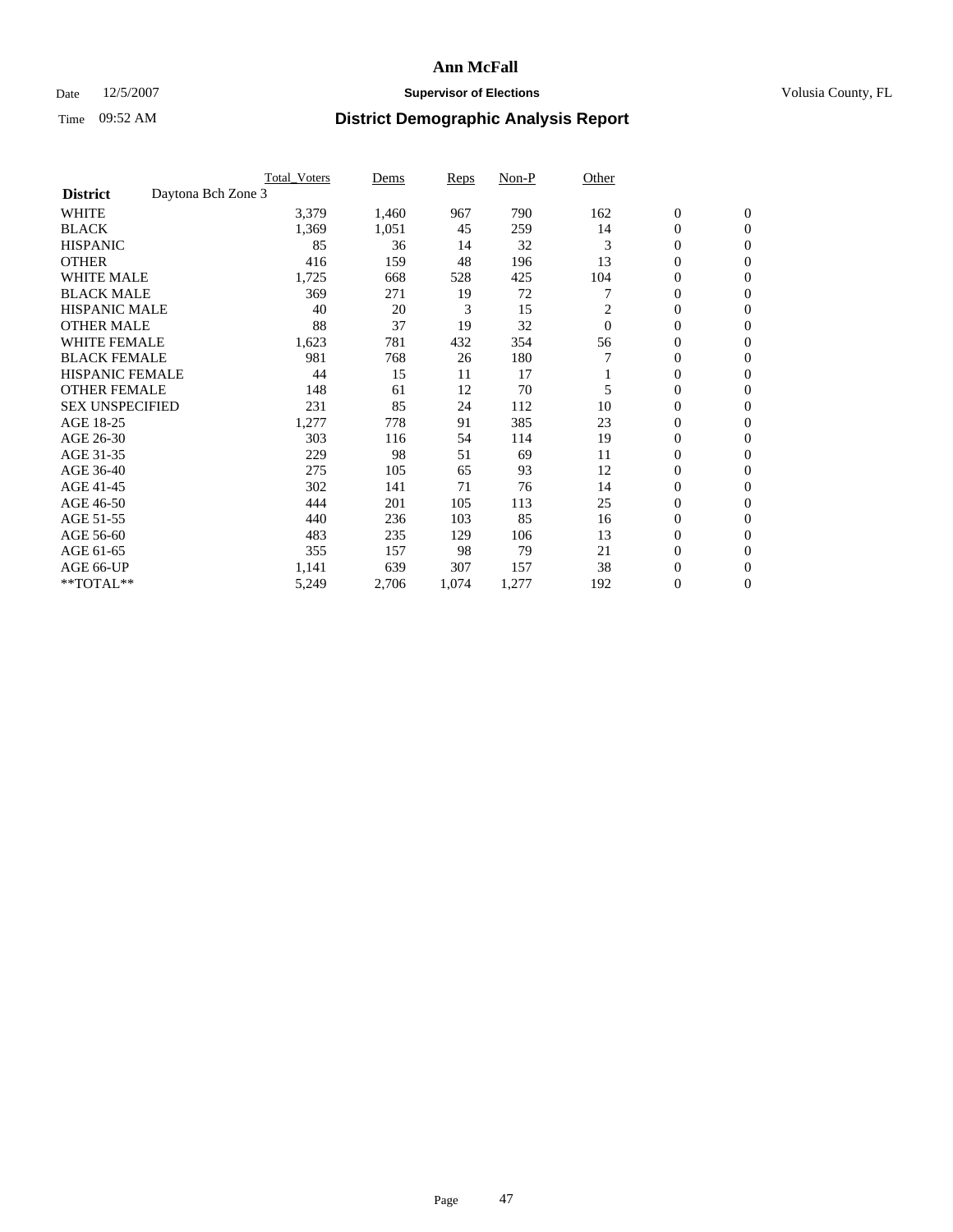### Date 12/5/2007 **Supervisor of Elections Supervisor of Elections** Volusia County, FL

|                                       | <b>Total Voters</b> | Dems  | <b>Reps</b> | Non-P | Other                   |                  |                  |  |
|---------------------------------------|---------------------|-------|-------------|-------|-------------------------|------------------|------------------|--|
| Daytona Bch Zone 4<br><b>District</b> |                     |       |             |       |                         |                  |                  |  |
| <b>WHITE</b>                          | 5,412               | 1,701 | 2,468       | 1,046 | 197                     | $\boldsymbol{0}$ | $\mathbf{0}$     |  |
| <b>BLACK</b>                          | 423                 | 320   | 18          | 75    | 10                      | 0                | $\mathbf{0}$     |  |
| <b>HISPANIC</b>                       | 146                 | 53    | 39          | 53    |                         | 0                | $\mathbf{0}$     |  |
| <b>OTHER</b>                          | 483                 | 117   | 147         | 206   | 13                      | 0                | $\mathbf{0}$     |  |
| <b>WHITE MALE</b>                     | 2,609               | 715   | 1,227       | 550   | 117                     | 0                | $\mathbf{0}$     |  |
| <b>BLACK MALE</b>                     | 180                 | 129   | 11          | 36    | 4                       | 0                | $\mathbf{0}$     |  |
| <b>HISPANIC MALE</b>                  | 71                  | 24    | 18          | 28    |                         | 0                | $\mathbf{0}$     |  |
| <b>OTHER MALE</b>                     | 132                 | 27    | 46          | 53    | 6                       | $\mathbf{0}$     | $\mathbf{0}$     |  |
| <b>WHITE FEMALE</b>                   | 2,771               | 976   | 1,228       | 489   | 78                      | 0                | $\mathbf{0}$     |  |
| <b>BLACK FEMALE</b>                   | 240                 | 190   | 7           | 37    | 6                       | $\mathbf{0}$     | $\mathbf{0}$     |  |
| <b>HISPANIC FEMALE</b>                | 72                  | 27    | 20          | 25    | $\mathbf{0}$            | 0                | $\mathbf{0}$     |  |
| <b>OTHER FEMALE</b>                   | 138                 | 46    | 43          | 47    | $\overline{\mathbf{c}}$ | 0                | $\mathbf{0}$     |  |
| <b>SEX UNSPECIFIED</b>                | 251                 | 57    | 72          | 115   |                         | 0                | 0                |  |
| AGE 18-25                             | 958                 | 252   | 320         | 353   | 33                      | 0                | $\Omega$         |  |
| AGE 26-30                             | 428                 | 123   | 141         | 149   | 15                      | $\mathbf{0}$     | $\mathbf{0}$     |  |
| AGE 31-35                             | 333                 | 102   | 131         | 82    | 18                      | 0                | $\mathbf{0}$     |  |
| AGE 36-40                             | 317                 | 98    | 127         | 85    | $\overline{7}$          | 0                | $\mathbf{0}$     |  |
| AGE 41-45                             | 327                 | 111   | 135         | 70    | 11                      | 0                | $\mathbf{0}$     |  |
| AGE 46-50                             | 411                 | 135   | 183         | 85    | 8                       | 0                | $\Omega$         |  |
| AGE 51-55                             | 405                 | 152   | 167         | 74    | 12                      | $\boldsymbol{0}$ | $\mathbf{0}$     |  |
| AGE 56-60                             | 569                 | 211   | 215         | 116   | 27                      | 0                | $\mathbf{0}$     |  |
| AGE 61-65                             | 561                 | 201   | 238         | 97    | 25                      | $\mathbf{0}$     | $\mathbf{0}$     |  |
| AGE 66-UP                             | 2,155               | 806   | 1,015       | 269   | 65                      | 0                | $\boldsymbol{0}$ |  |
| **TOTAL**                             | 6,464               | 2,191 | 2,672       | 1,380 | 221                     | 0                | $\boldsymbol{0}$ |  |
|                                       |                     |       |             |       |                         |                  |                  |  |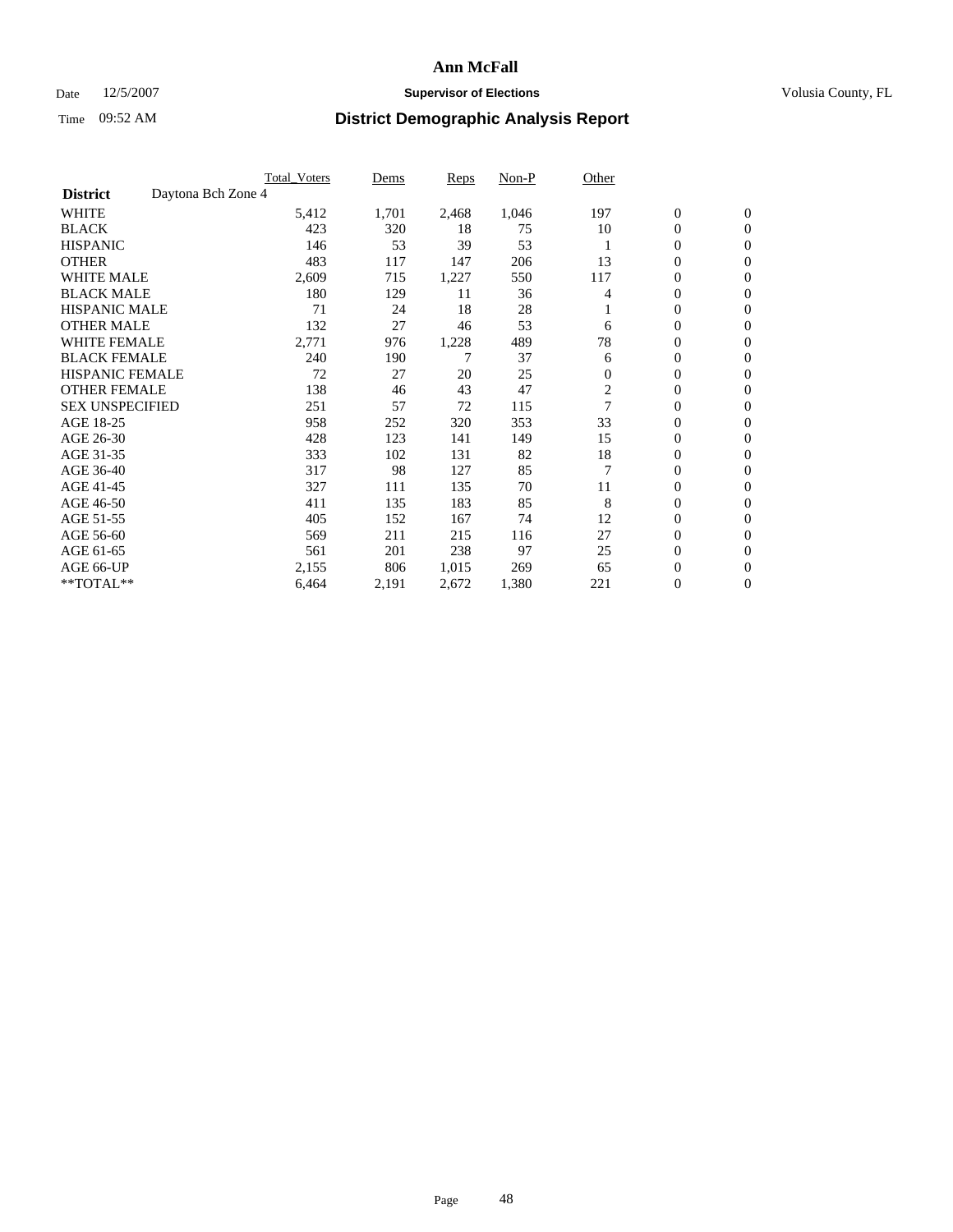### Date 12/5/2007 **Supervisor of Elections Supervisor of Elections** Volusia County, FL

|                        |                    | <b>Total Voters</b> | Dems  | Reps | Non-P | Other          |                  |                  |  |
|------------------------|--------------------|---------------------|-------|------|-------|----------------|------------------|------------------|--|
| <b>District</b>        | Daytona Bch Zone 5 |                     |       |      |       |                |                  |                  |  |
| <b>WHITE</b>           |                    | 1,839               | 762   | 566  | 437   | 74             | $\boldsymbol{0}$ | $\mathbf{0}$     |  |
| <b>BLACK</b>           |                    | 3,140               | 2,620 | 102  | 384   | 34             | 0                | $\mathbf{0}$     |  |
| <b>HISPANIC</b>        |                    | 117                 | 50    | 23   | 40    | 4              | 0                | $\mathbf{0}$     |  |
| <b>OTHER</b>           |                    | 408                 | 193   | 48   | 144   | 23             | 0                | $\mathbf{0}$     |  |
| <b>WHITE MALE</b>      |                    | 855                 | 302   | 301  | 207   | 45             | 0                | $\mathbf{0}$     |  |
| <b>BLACK MALE</b>      |                    | 1,192               | 944   | 51   | 172   | 25             | 0                | $\boldsymbol{0}$ |  |
| <b>HISPANIC MALE</b>   |                    | 60                  | 25    | 13   | 20    | $\overline{c}$ | 0                | $\mathbf{0}$     |  |
| <b>OTHER MALE</b>      |                    | 104                 | 53    | 13   | 32    | 6              | $\mathbf{0}$     | $\mathbf{0}$     |  |
| <b>WHITE FEMALE</b>    |                    | 976                 | 458   | 263  | 227   | 28             | 0                | $\mathbf{0}$     |  |
| <b>BLACK FEMALE</b>    |                    | 1,921               | 1,652 | 51   | 209   | 9              | $\mathbf{0}$     | $\mathbf{0}$     |  |
| <b>HISPANIC FEMALE</b> |                    | 56                  | 24    | 10   | 20    | 2              | 0                | $\mathbf{0}$     |  |
| <b>OTHER FEMALE</b>    |                    | 155                 | 82    | 21   | 48    | 4              | 0                | $\mathbf{0}$     |  |
| <b>SEX UNSPECIFIED</b> |                    | 185                 | 85    | 16   | 70    | 14             | 0                | $\mathbf{0}$     |  |
| AGE 18-25              |                    | 935                 | 512   | 107  | 286   | 30             | 0                | $\mathbf{0}$     |  |
| AGE 26-30              |                    | 516                 | 291   | 54   | 153   | 18             | $\mathbf{0}$     | $\mathbf{0}$     |  |
| AGE 31-35              |                    | 429                 | 257   | 63   | 95    | 14             | 0                | $\mathbf{0}$     |  |
| AGE 36-40              |                    | 437                 | 290   | 48   | 91    | 8              | 0                | $\mathbf{0}$     |  |
| AGE 41-45              |                    | 487                 | 335   | 64   | 76    | 12             | 0                | $\mathbf{0}$     |  |
| AGE 46-50              |                    | 524                 | 352   | 82   | 81    | 9              | 0                | $\mathbf{0}$     |  |
| AGE 51-55              |                    | 479                 | 341   | 57   | 70    | 11             | $\boldsymbol{0}$ | $\boldsymbol{0}$ |  |
| AGE 56-60              |                    | 420                 | 315   | 54   | 42    | 9              | 0                | $\mathbf{0}$     |  |
| AGE 61-65              |                    | 335                 | 241   | 49   | 36    | 9              | $\mathbf{0}$     | $\mathbf{0}$     |  |
| AGE 66-UP              |                    | 942                 | 691   | 161  | 75    | 15             | 0                | $\boldsymbol{0}$ |  |
| **TOTAL**              |                    | 5,504               | 3,625 | 739  | 1,005 | 135            | 0                | $\boldsymbol{0}$ |  |
|                        |                    |                     |       |      |       |                |                  |                  |  |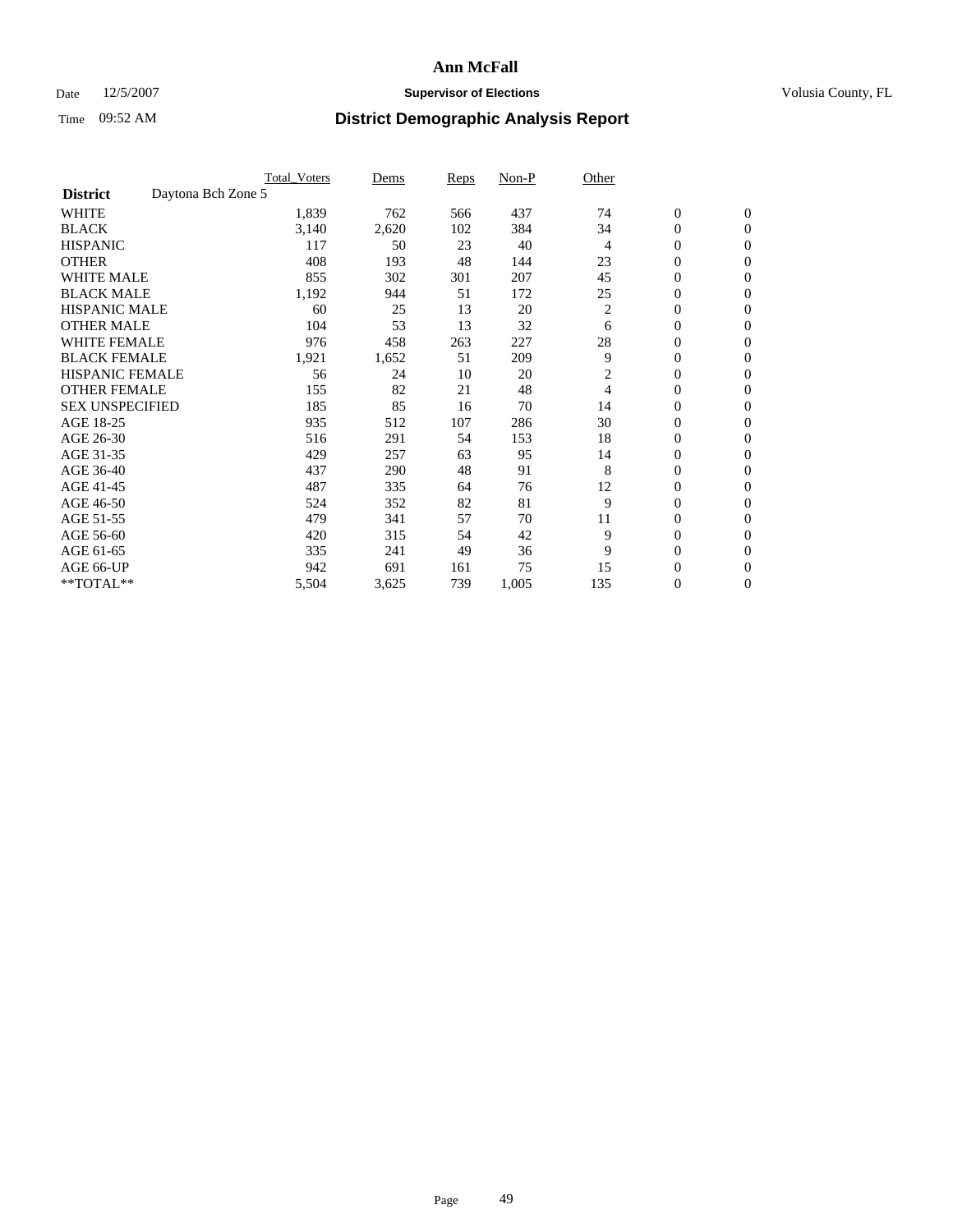### Date 12/5/2007 **Supervisor of Elections Supervisor of Elections** Volusia County, FL

|                        |                    | <b>Total Voters</b> | Dems  | Reps | Non-P | Other          |                  |                  |  |
|------------------------|--------------------|---------------------|-------|------|-------|----------------|------------------|------------------|--|
| <b>District</b>        | Daytona Bch Zone 6 |                     |       |      |       |                |                  |                  |  |
| <b>WHITE</b>           |                    | 1,277               | 559   | 356  | 307   | 55             | $\boldsymbol{0}$ | $\mathbf{0}$     |  |
| <b>BLACK</b>           |                    | 3,837               | 3,155 | 127  | 508   | 47             | 0                | $\mathbf{0}$     |  |
| <b>HISPANIC</b>        |                    | 108                 | 47    | 12   | 47    | $\overline{c}$ | 0                | $\mathbf{0}$     |  |
| <b>OTHER</b>           |                    | 403                 | 178   | 27   | 188   | 10             | 0                | $\mathbf{0}$     |  |
| <b>WHITE MALE</b>      |                    | 609                 | 223   | 191  | 155   | 40             | 0                | $\mathbf{0}$     |  |
| <b>BLACK MALE</b>      |                    | 1,733               | 1,363 | 70   | 273   | 27             | 0                | $\mathbf{0}$     |  |
| <b>HISPANIC MALE</b>   |                    | 55                  | 20    | 6    | 28    |                | 0                | $\mathbf{0}$     |  |
| <b>OTHER MALE</b>      |                    | 132                 | 67    | 10   | 51    | 4              | $\mathbf{0}$     | $\mathbf{0}$     |  |
| <b>WHITE FEMALE</b>    |                    | 664                 | 333   | 165  | 151   | 15             | 0                | $\mathbf{0}$     |  |
| <b>BLACK FEMALE</b>    |                    | 2,064               | 1,763 | 55   | 227   | 19             | 0                | $\mathbf{0}$     |  |
| <b>HISPANIC FEMALE</b> |                    | 52                  | 27    | 6    | 18    |                | 0                | $\mathbf{0}$     |  |
| <b>OTHER FEMALE</b>    |                    | 121                 | 66    | 10   | 45    | $\overline{0}$ | 0                | $\mathbf{0}$     |  |
| <b>SEX UNSPECIFIED</b> |                    | 195                 | 77    | 9    | 102   |                | 0                | 0                |  |
| AGE 18-25              |                    | 1,266               | 761   | 90   | 374   | 41             | 0                | $\Omega$         |  |
| AGE 26-30              |                    | 494                 | 288   | 41   | 156   | 9              | $\mathbf{0}$     | $\mathbf{0}$     |  |
| AGE 31-35              |                    | 368                 | 229   | 41   | 90    | 8              | 0                | $\mathbf{0}$     |  |
| AGE 36-40              |                    | 405                 | 266   | 45   | 82    | 12             | 0                | $\mathbf{0}$     |  |
| AGE 41-45              |                    | 426                 | 301   | 34   | 81    | 10             | 0                | $\mathbf{0}$     |  |
| AGE 46-50              |                    | 486                 | 340   | 60   | 74    | 12             | 0                | $\Omega$         |  |
| AGE 51-55              |                    | 472                 | 338   | 53   | 74    |                | $\boldsymbol{0}$ | $\mathbf{0}$     |  |
| AGE 56-60              |                    | 401                 | 306   | 43   | 49    | 3              | 0                | $\mathbf{0}$     |  |
| AGE 61-65              |                    | 316                 | 254   | 28   | 30    | 4              | $\overline{0}$   | $\mathbf{0}$     |  |
| AGE 66-UP              |                    | 991                 | 856   | 87   | 40    | 8              | 0                | $\boldsymbol{0}$ |  |
| **TOTAL**              |                    | 5,625               | 3,939 | 522  | 1,050 | 114            | 0                | $\boldsymbol{0}$ |  |
|                        |                    |                     |       |      |       |                |                  |                  |  |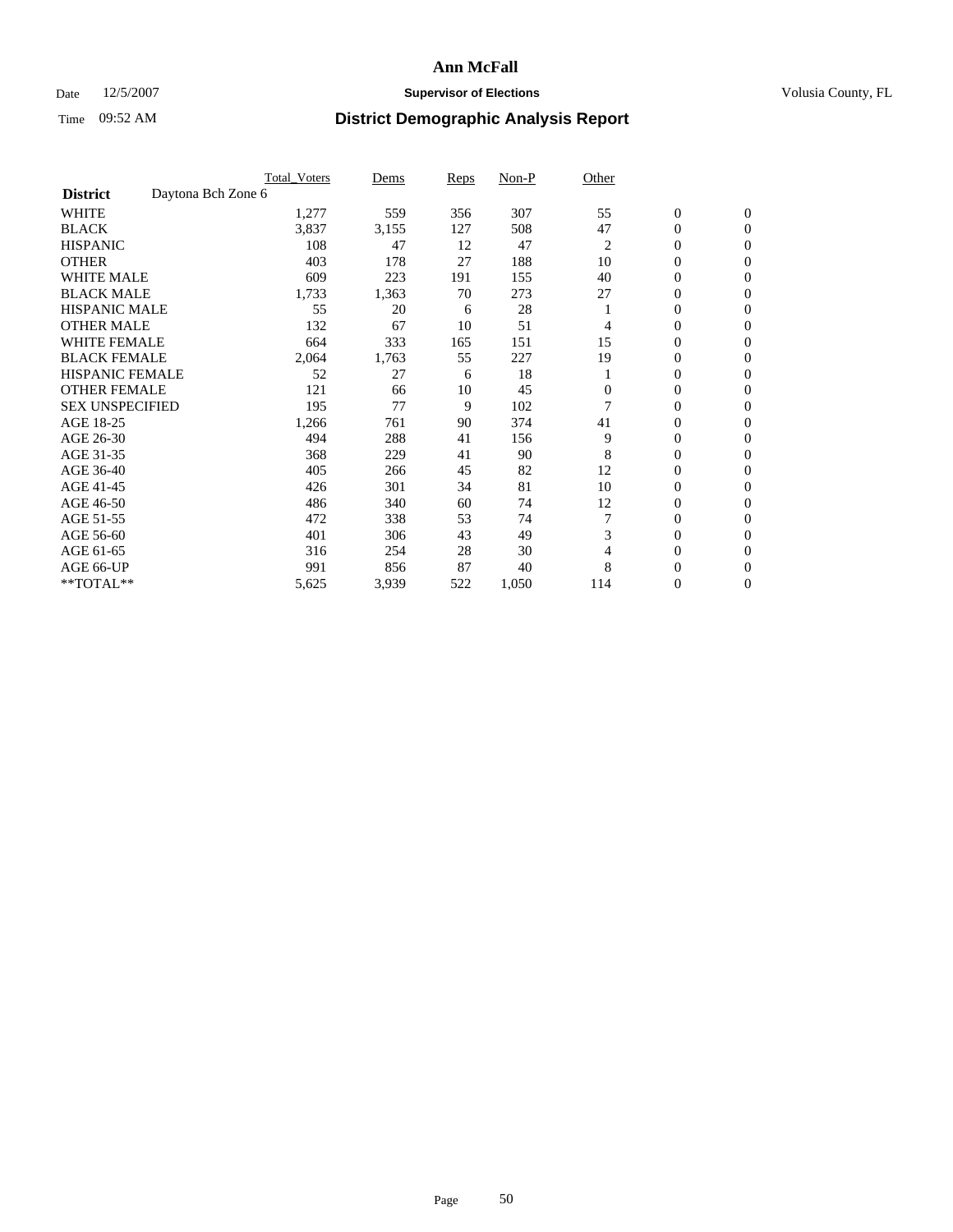### Date 12/5/2007 **Supervisor of Elections Supervisor of Elections** Volusia County, FL

|                        |                    | <b>Total Voters</b> | Dems  | Reps  | Non-P | Other |                  |                  |  |
|------------------------|--------------------|---------------------|-------|-------|-------|-------|------------------|------------------|--|
| <b>District</b>        | Deltona District 1 |                     |       |       |       |       |                  |                  |  |
| <b>WHITE</b>           |                    | 4,796               | 1,690 | 1,748 | 1,147 | 211   | $\boldsymbol{0}$ | $\boldsymbol{0}$ |  |
| <b>BLACK</b>           |                    | 729                 | 532   | 43    | 134   | 20    | $\mathbf{0}$     | $\mathbf{0}$     |  |
| <b>HISPANIC</b>        |                    | 1,621               | 717   | 292   | 576   | 36    | $\mathbf{0}$     | $\mathbf{0}$     |  |
| <b>OTHER</b>           |                    | 445                 | 107   | 73    | 247   | 18    | 0                | $\mathbf{0}$     |  |
| <b>WHITE MALE</b>      |                    | 2,254               | 736   | 872   | 528   | 118   | 0                | $\mathbf{0}$     |  |
| <b>BLACK MALE</b>      |                    | 343                 | 233   | 26    | 73    | 11    | 0                | $\boldsymbol{0}$ |  |
| <b>HISPANIC MALE</b>   |                    | 738                 | 318   | 147   | 257   | 16    | 0                | $\mathbf{0}$     |  |
| <b>OTHER MALE</b>      |                    | 128                 | 34    | 25    | 65    | 4     | 0                | $\boldsymbol{0}$ |  |
| <b>WHITE FEMALE</b>    |                    | 2,516               | 946   | 869   | 608   | 93    | 0                | $\mathbf{0}$     |  |
| <b>BLACK FEMALE</b>    |                    | 383                 | 298   | 17    | 59    | 9     | $\mathbf{0}$     | $\mathbf{0}$     |  |
| <b>HISPANIC FEMALE</b> |                    | 867                 | 393   | 142   | 312   | 20    | $\overline{0}$   | $\mathbf{0}$     |  |
| <b>OTHER FEMALE</b>    |                    | 170                 | 46    | 38    | 82    | 4     | $\mathbf{0}$     | $\mathbf{0}$     |  |
| <b>SEX UNSPECIFIED</b> |                    | 192                 | 42    | 20    | 120   | 10    | $\boldsymbol{0}$ | $\boldsymbol{0}$ |  |
| AGE 18-25              |                    | 1,015               | 308   | 208   | 442   | 57    | 0                | $\mathbf{0}$     |  |
| AGE 26-30              |                    | 694                 | 215   | 158   | 288   | 33    | 0                | $\mathbf{0}$     |  |
| AGE 31-35              |                    | 703                 | 249   | 190   | 236   | 28    | 0                | $\mathbf{0}$     |  |
| AGE 36-40              |                    | 757                 | 264   | 240   | 217   | 36    | $\boldsymbol{0}$ | $\mathbf{0}$     |  |
| AGE 41-45              |                    | 880                 | 333   | 285   | 235   | 27    | 0                | $\mathbf{0}$     |  |
| AGE 46-50              |                    | 913                 | 365   | 316   | 206   | 26    | $\mathbf{0}$     | $\mathbf{0}$     |  |
| AGE 51-55              |                    | 697                 | 308   | 213   | 151   | 25    | $\overline{0}$   | $\mathbf{0}$     |  |
| AGE 56-60              |                    | 577                 | 270   | 162   | 120   | 25    | $\boldsymbol{0}$ | $\mathbf{0}$     |  |
| AGE 61-65              |                    | 376                 | 179   | 111   | 79    | 7     | 0                | $\boldsymbol{0}$ |  |
| AGE 66-UP              |                    | 979                 | 555   | 273   | 130   | 21    | 0                | 0                |  |
| $*$ TOTAL $**$         |                    | 7,591               | 3,046 | 2,156 | 2,104 | 285   | $\boldsymbol{0}$ | $\boldsymbol{0}$ |  |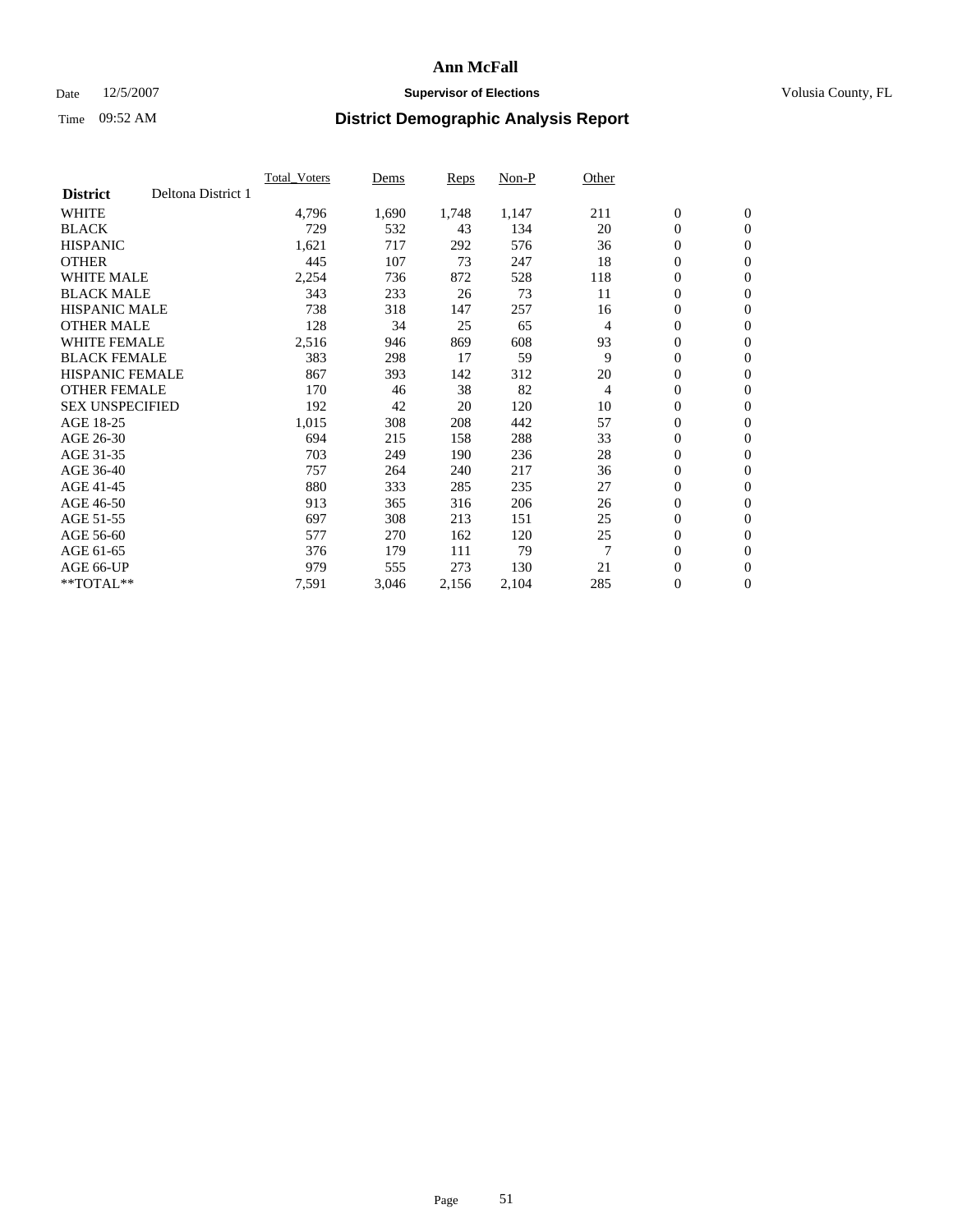### Date 12/5/2007 **Supervisor of Elections Supervisor of Elections** Volusia County, FL

|                        |                    | <b>Total Voters</b> | Dems  | Reps  | Non-P | Other |                  |                  |  |
|------------------------|--------------------|---------------------|-------|-------|-------|-------|------------------|------------------|--|
| <b>District</b>        | Deltona District 2 |                     |       |       |       |       |                  |                  |  |
| <b>WHITE</b>           |                    | 6,027               | 2,006 | 2,502 | 1,259 | 260   | $\boldsymbol{0}$ | $\mathbf{0}$     |  |
| <b>BLACK</b>           |                    | 559                 | 420   | 41    | 79    | 19    | $\mathbf{0}$     | $\mathbf{0}$     |  |
| <b>HISPANIC</b>        |                    | 1,575               | 742   | 321   | 479   | 33    | 0                | $\mathbf{0}$     |  |
| <b>OTHER</b>           |                    | 431                 | 132   | 91    | 184   | 24    | 0                | $\mathbf{0}$     |  |
| <b>WHITE MALE</b>      |                    | 2,779               | 860   | 1,182 | 598   | 139   | 0                | $\mathbf{0}$     |  |
| <b>BLACK MALE</b>      |                    | 247                 | 162   | 28    | 45    | 12    | 0                | $\boldsymbol{0}$ |  |
| <b>HISPANIC MALE</b>   |                    | 760                 | 351   | 152   | 237   | 20    | 0                | $\mathbf{0}$     |  |
| <b>OTHER MALE</b>      |                    | 155                 | 53    | 37    | 60    | 5     | $\mathbf{0}$     | $\mathbf{0}$     |  |
| <b>WHITE FEMALE</b>    |                    | 3,219               | 1,136 | 1,309 | 654   | 120   | 0                | $\mathbf{0}$     |  |
| <b>BLACK FEMALE</b>    |                    | 307                 | 253   | 13    | 34    | 7     | $\mathbf{0}$     | $\mathbf{0}$     |  |
| <b>HISPANIC FEMALE</b> |                    | 802                 | 383   | 169   | 237   | 13    | 0                | $\mathbf{0}$     |  |
| <b>OTHER FEMALE</b>    |                    | 164                 | 65    | 35    | 60    | 4     | 0                | $\mathbf{0}$     |  |
| <b>SEX UNSPECIFIED</b> |                    | 159                 | 37    | 30    | 76    | 16    | 0                | $\mathbf{0}$     |  |
| AGE 18-25              |                    | 840                 | 273   | 180   | 321   | 66    | 0                | $\mathbf{0}$     |  |
| AGE 26-30              |                    | 562                 | 181   | 161   | 196   | 24    | $\mathbf{0}$     | $\mathbf{0}$     |  |
| AGE 31-35              |                    | 615                 | 213   | 190   | 178   | 34    | 0                | $\mathbf{0}$     |  |
| AGE 36-40              |                    | 687                 | 210   | 242   | 203   | 32    | 0                | $\mathbf{0}$     |  |
| AGE 41-45              |                    | 875                 | 306   | 316   | 226   | 27    | $\boldsymbol{0}$ | $\mathbf{0}$     |  |
| AGE 46-50              |                    | 895                 | 333   | 334   | 194   | 34    | 0                | $\mathbf{0}$     |  |
| AGE 51-55              |                    | 861                 | 328   | 330   | 165   | 38    | $\boldsymbol{0}$ | $\mathbf{0}$     |  |
| AGE 56-60              |                    | 753                 | 308   | 261   | 159   | 25    | 0                | $\mathbf{0}$     |  |
| AGE 61-65              |                    | 610                 | 262   | 224   | 109   | 15    | $\mathbf{0}$     | $\mathbf{0}$     |  |
| AGE 66-UP              |                    | 1,894               | 886   | 717   | 250   | 41    | $\boldsymbol{0}$ | $\mathbf{0}$     |  |
| $*$ TOTAL $**$         |                    | 8,592               | 3,300 | 2,955 | 2,001 | 336   | 0                | $\overline{0}$   |  |
|                        |                    |                     |       |       |       |       |                  |                  |  |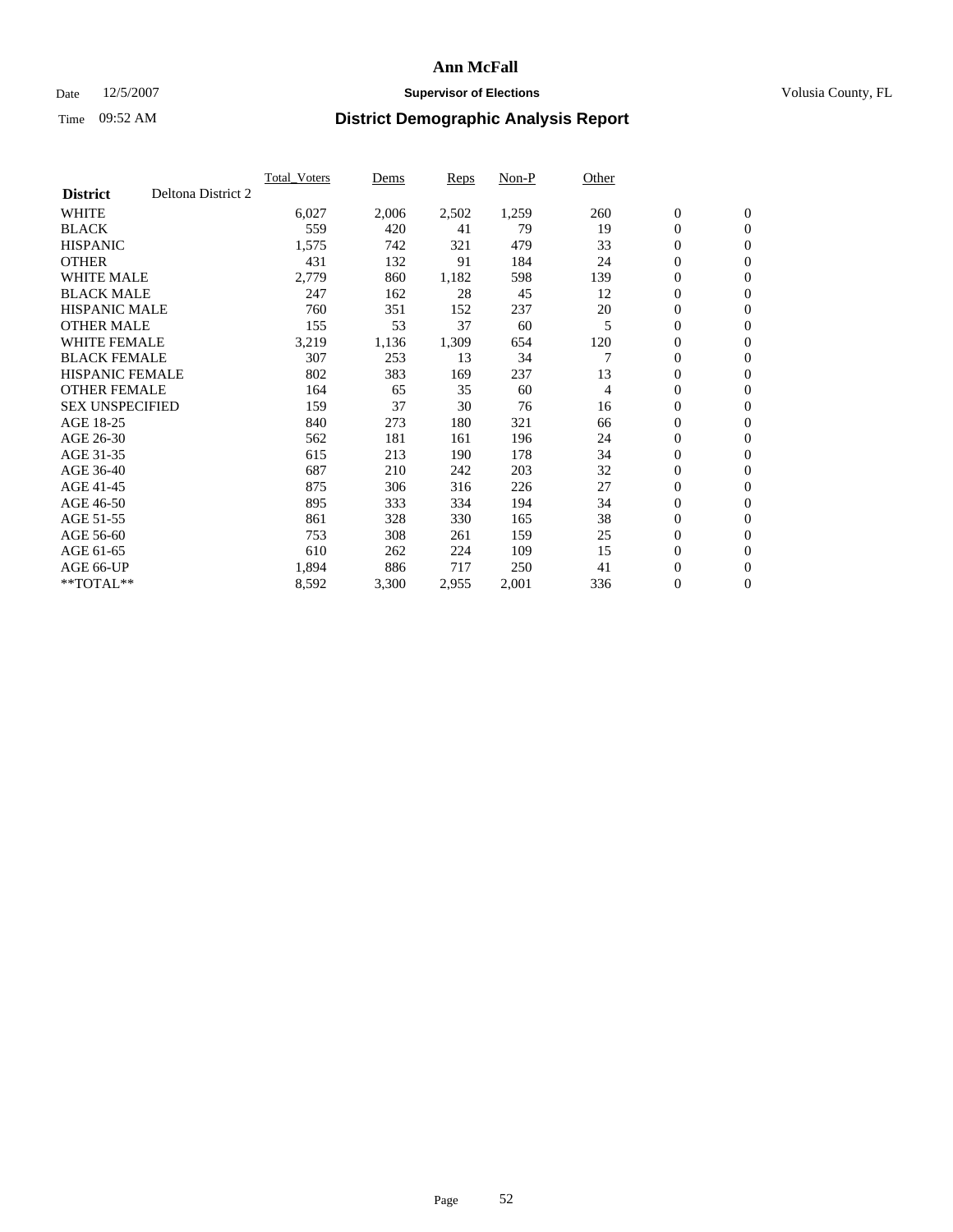### Date 12/5/2007 **Supervisor of Elections Supervisor of Elections** Volusia County, FL

|                        |                    | <b>Total Voters</b> | Dems  | Reps  | Non-P | Other |                  |                  |  |
|------------------------|--------------------|---------------------|-------|-------|-------|-------|------------------|------------------|--|
| <b>District</b>        | Deltona District 3 |                     |       |       |       |       |                  |                  |  |
| <b>WHITE</b>           |                    | 4,951               | 1,735 | 1,895 | 1,105 | 216   | $\boldsymbol{0}$ | $\mathbf{0}$     |  |
| <b>BLACK</b>           |                    | 439                 | 336   | 25    | 63    | 15    | $\mathbf{0}$     | $\mathbf{0}$     |  |
| <b>HISPANIC</b>        |                    | 1,543               | 730   | 302   | 483   | 28    | 0                | $\mathbf{0}$     |  |
| <b>OTHER</b>           |                    | 390                 | 110   | 81    | 178   | 21    | 0                | $\mathbf{0}$     |  |
| <b>WHITE MALE</b>      |                    | 2,221               | 710   | 881   | 516   | 114   | 0                | $\mathbf{0}$     |  |
| <b>BLACK MALE</b>      |                    | 186                 | 138   | 13    | 26    | 9     | $\boldsymbol{0}$ | $\mathbf{0}$     |  |
| <b>HISPANIC MALE</b>   |                    | 736                 | 337   | 155   | 229   | 15    | 0                | $\mathbf{0}$     |  |
| <b>OTHER MALE</b>      |                    | 139                 | 51    | 34    | 50    | 4     | $\mathbf{0}$     | $\mathbf{0}$     |  |
| <b>WHITE FEMALE</b>    |                    | 2,707               | 1,018 | 1,004 | 585   | 100   | 0                | $\mathbf{0}$     |  |
| <b>BLACK FEMALE</b>    |                    | 251                 | 196   | 12    | 37    | 6     | $\boldsymbol{0}$ | $\mathbf{0}$     |  |
| <b>HISPANIC FEMALE</b> |                    | 795                 | 385   | 145   | 252   | 13    | $\boldsymbol{0}$ | $\mathbf{0}$     |  |
| <b>OTHER FEMALE</b>    |                    | 151                 | 43    | 36    | 69    | 3     | 0                | $\mathbf{0}$     |  |
| <b>SEX UNSPECIFIED</b> |                    | 137                 | 33    | 23    | 65    | 16    | 0                | $\mathbf{0}$     |  |
| AGE 18-25              |                    | 740                 | 230   | 157   | 314   | 39    | 0                | $\mathbf{0}$     |  |
| AGE 26-30              |                    | 570                 | 175   | 148   | 208   | 39    | $\mathbf{0}$     | $\mathbf{0}$     |  |
| AGE 31-35              |                    | 592                 | 202   | 168   | 198   | 24    | 0                | $\mathbf{0}$     |  |
| AGE 36-40              |                    | 664                 | 235   | 241   | 161   | 27    | 0                | $\mathbf{0}$     |  |
| AGE 41-45              |                    | 684                 | 243   | 226   | 187   | 28    | $\boldsymbol{0}$ | $\mathbf{0}$     |  |
| AGE 46-50              |                    | 707                 | 269   | 244   | 170   | 24    | 0                | $\mathbf{0}$     |  |
| AGE 51-55              |                    | 606                 | 246   | 197   | 144   | 19    | $\boldsymbol{0}$ | $\boldsymbol{0}$ |  |
| AGE 56-60              |                    | 631                 | 271   | 203   | 132   | 25    | 0                | $\mathbf{0}$     |  |
| AGE 61-65              |                    | 477                 | 231   | 141   | 88    | 17    | $\mathbf{0}$     | $\mathbf{0}$     |  |
| AGE 66-UP              |                    | 1,652               | 809   | 578   | 227   | 38    | $\boldsymbol{0}$ | $\boldsymbol{0}$ |  |
| $*$ TOTAL $**$         |                    | 7,323               | 2,911 | 2,303 | 1,829 | 280   | 0                | $\overline{0}$   |  |
|                        |                    |                     |       |       |       |       |                  |                  |  |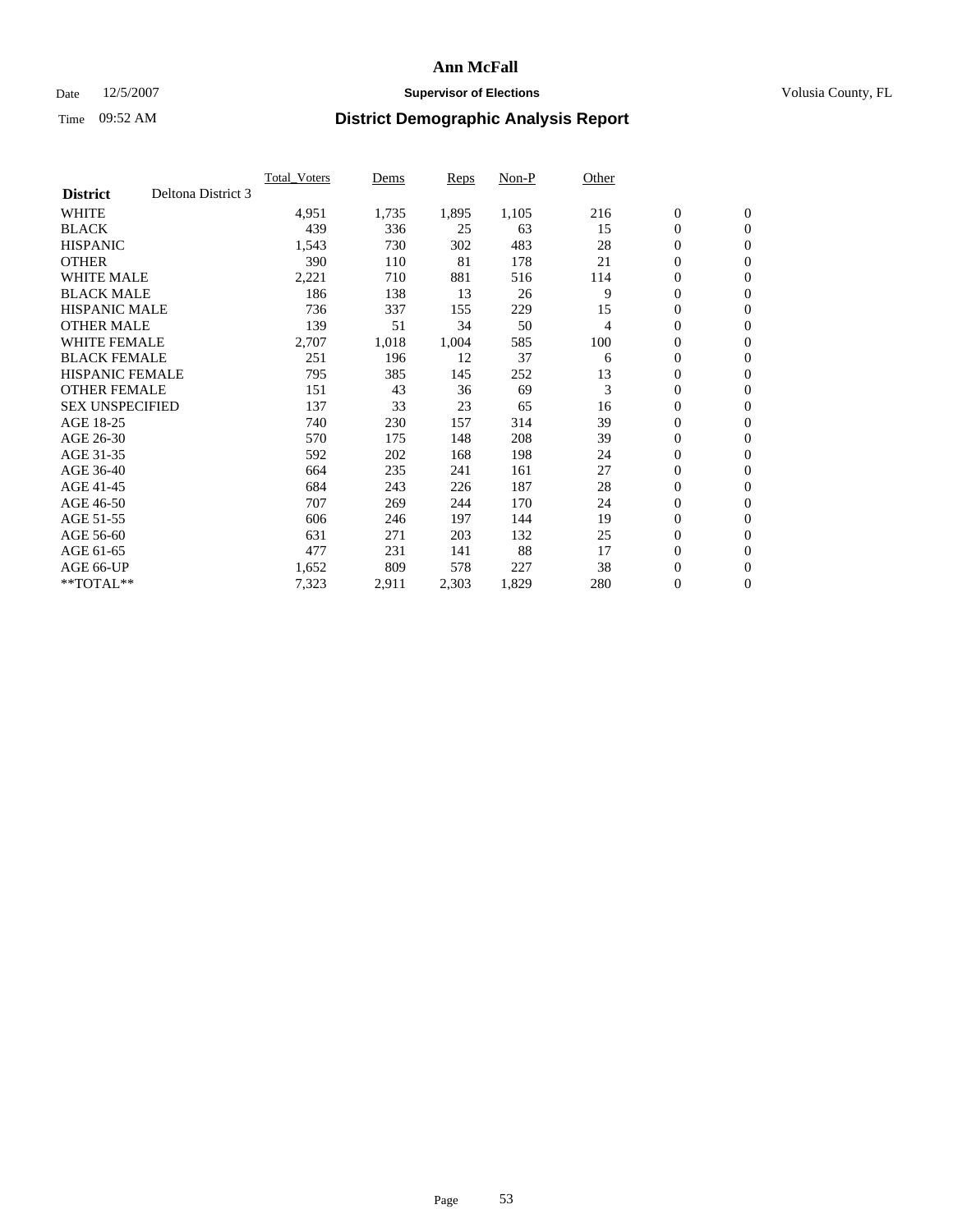### Date 12/5/2007 **Supervisor of Elections Supervisor of Elections** Volusia County, FL

|                        |                    | <b>Total Voters</b> | Dems  | Reps  | Non-P | Other |                  |                  |  |
|------------------------|--------------------|---------------------|-------|-------|-------|-------|------------------|------------------|--|
| <b>District</b>        | Deltona District 4 |                     |       |       |       |       |                  |                  |  |
| <b>WHITE</b>           |                    | 4,722               | 1,735 | 1,768 | 969   | 250   | $\boldsymbol{0}$ | $\mathbf{0}$     |  |
| <b>BLACK</b>           |                    | 470                 | 351   | 24    | 84    | 11    | $\mathbf{0}$     | $\mathbf{0}$     |  |
| <b>HISPANIC</b>        |                    | 1,591               | 797   | 291   | 468   | 35    | 0                | $\mathbf{0}$     |  |
| <b>OTHER</b>           |                    | 394                 | 128   | 76    | 174   | 16    | 0                | $\mathbf{0}$     |  |
| <b>WHITE MALE</b>      |                    | 2,154               | 684   | 858   | 472   | 140   | 0                | $\mathbf{0}$     |  |
| <b>BLACK MALE</b>      |                    | 220                 | 155   | 14    | 45    | 6     | 0                | $\boldsymbol{0}$ |  |
| <b>HISPANIC MALE</b>   |                    | 733                 | 353   | 151   | 210   | 19    | 0                | $\mathbf{0}$     |  |
| <b>OTHER MALE</b>      |                    | 113                 | 39    | 26    | 44    | 4     | $\mathbf{0}$     | $\mathbf{0}$     |  |
| <b>WHITE FEMALE</b>    |                    | 2,533               | 1,035 | 898   | 492   | 108   | 0                | $\mathbf{0}$     |  |
| <b>BLACK FEMALE</b>    |                    | 242                 | 189   | 10    | 38    | 5     | $\boldsymbol{0}$ | $\mathbf{0}$     |  |
| <b>HISPANIC FEMALE</b> |                    | 848                 | 438   | 140   | 254   | 16    | 0                | $\boldsymbol{0}$ |  |
| <b>OTHER FEMALE</b>    |                    | 160                 | 68    | 32    | 56    | 4     | 0                | $\mathbf{0}$     |  |
| <b>SEX UNSPECIFIED</b> |                    | 174                 | 50    | 30    | 84    | 10    | $\boldsymbol{0}$ | $\mathbf{0}$     |  |
| AGE 18-25              |                    | 710                 | 222   | 143   | 305   | 40    | 0                | $\mathbf{0}$     |  |
| AGE 26-30              |                    | 562                 | 184   | 148   | 196   | 34    | $\mathbf{0}$     | $\mathbf{0}$     |  |
| AGE 31-35              |                    | 562                 | 192   | 162   | 167   | 41    | 0                | $\mathbf{0}$     |  |
| AGE 36-40              |                    | 597                 | 197   | 183   | 184   | 33    | 0                | $\mathbf{0}$     |  |
| AGE 41-45              |                    | 653                 | 258   | 212   | 164   | 19    | $\boldsymbol{0}$ | $\mathbf{0}$     |  |
| AGE 46-50              |                    | 676                 | 276   | 231   | 137   | 32    | 0                | $\mathbf{0}$     |  |
| AGE 51-55              |                    | 629                 | 272   | 194   | 140   | 23    | $\boldsymbol{0}$ | $\mathbf{0}$     |  |
| AGE 56-60              |                    | 638                 | 287   | 207   | 127   | 17    | $\mathbf{0}$     | $\mathbf{0}$     |  |
| AGE 61-65              |                    | 496                 | 231   | 171   | 75    | 19    | $\mathbf{0}$     | $\mathbf{0}$     |  |
| AGE 66-UP              |                    | 1,654               | 892   | 508   | 200   | 54    | $\boldsymbol{0}$ | $\mathbf{0}$     |  |
| $*$ TOTAL $**$         |                    | 7,177               | 3,011 | 2,159 | 1,695 | 312   | 0                | $\overline{0}$   |  |
|                        |                    |                     |       |       |       |       |                  |                  |  |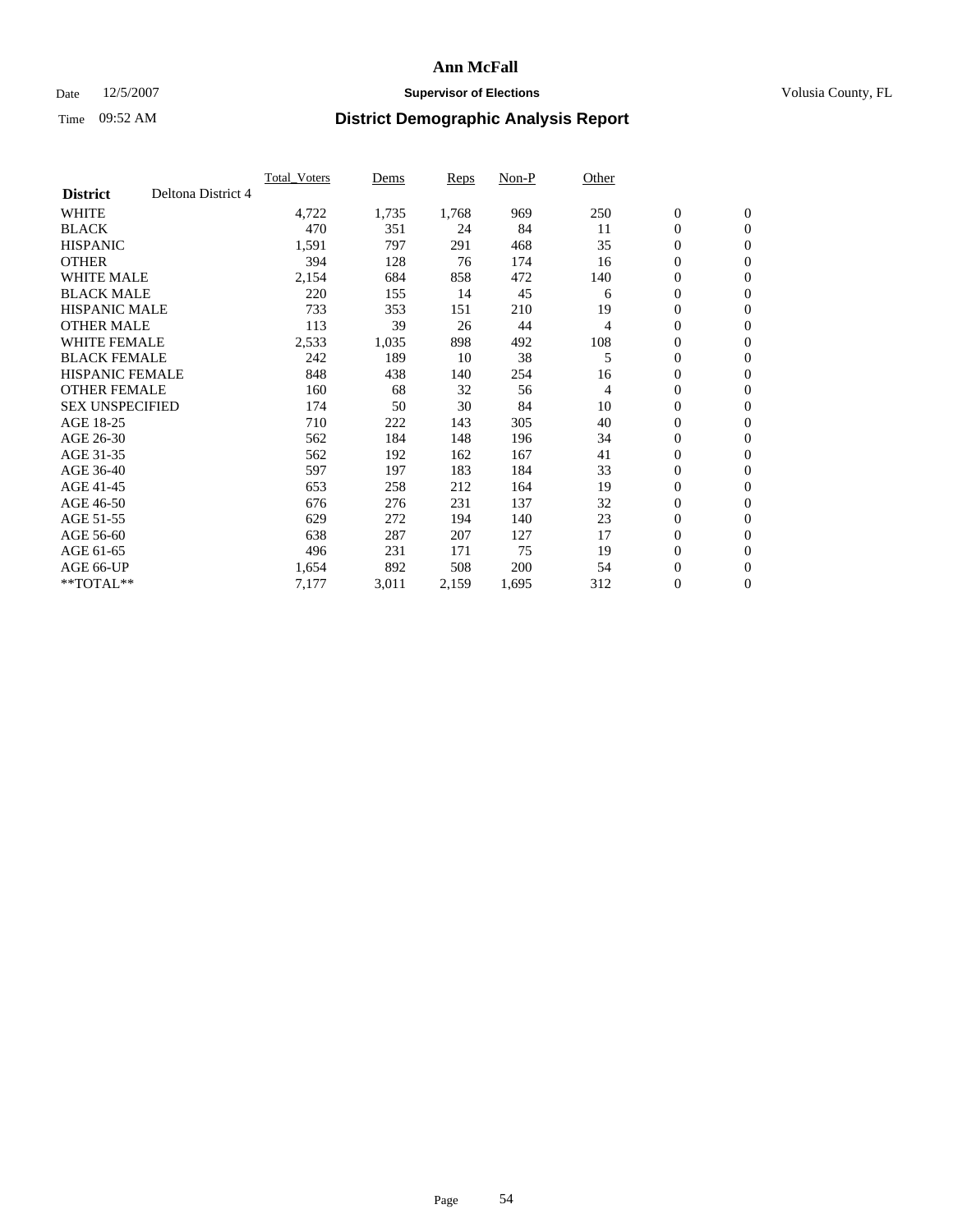### Date 12/5/2007 **Supervisor of Elections Supervisor of Elections** Volusia County, FL

|                        |                    | <b>Total Voters</b> | Dems  | Reps  | Non-P | Other |                  |                  |  |
|------------------------|--------------------|---------------------|-------|-------|-------|-------|------------------|------------------|--|
| <b>District</b>        | Deltona District 5 |                     |       |       |       |       |                  |                  |  |
| <b>WHITE</b>           |                    | 5,708               | 1,950 | 2,256 | 1,218 | 284   | $\boldsymbol{0}$ | $\boldsymbol{0}$ |  |
| <b>BLACK</b>           |                    | 754                 | 545   | 59    | 139   | 11    | $\mathbf{0}$     | $\mathbf{0}$     |  |
| <b>HISPANIC</b>        |                    | 1,686               | 788   | 318   | 543   | 37    | $\mathbf{0}$     | $\mathbf{0}$     |  |
| <b>OTHER</b>           |                    | 476                 | 130   | 94    | 226   | 26    | 0                | $\mathbf{0}$     |  |
| <b>WHITE MALE</b>      |                    | 2,720               | 848   | 1,155 | 560   | 157   | 0                | $\mathbf{0}$     |  |
| <b>BLACK MALE</b>      |                    | 332                 | 222   | 31    | 76    | 3     | 0                | $\mathbf{0}$     |  |
| <b>HISPANIC MALE</b>   |                    | 794                 | 368   | 157   | 248   | 21    | 0                | $\mathbf{0}$     |  |
| <b>OTHER MALE</b>      |                    | 150                 | 41    | 41    | 64    | 4     | 0                | $\mathbf{0}$     |  |
| <b>WHITE FEMALE</b>    |                    | 2,956               | 1,093 | 1,086 | 650   | 127   | 0                | $\mathbf{0}$     |  |
| <b>BLACK FEMALE</b>    |                    | 412                 | 314   | 28    | 62    | 8     | $\mathbf{0}$     | $\mathbf{0}$     |  |
| <b>HISPANIC FEMALE</b> |                    | 878                 | 415   | 158   | 290   | 15    | 0                | $\mathbf{0}$     |  |
| <b>OTHER FEMALE</b>    |                    | 187                 | 67    | 31    | 83    | 6     | $\mathbf{0}$     | $\mathbf{0}$     |  |
| <b>SEX UNSPECIFIED</b> |                    | 195                 | 45    | 40    | 93    | 17    | $\boldsymbol{0}$ | $\mathbf{0}$     |  |
| AGE 18-25              |                    | 1,002               | 293   | 228   | 409   | 72    | 0                | $\mathbf{0}$     |  |
| AGE 26-30              |                    | 646                 | 213   | 171   | 237   | 25    | 0                | $\mathbf{0}$     |  |
| AGE 31-35              |                    | 728                 | 244   | 231   | 226   | 27    | 0                | $\mathbf{0}$     |  |
| AGE 36-40              |                    | 800                 | 280   | 266   | 221   | 33    | $\boldsymbol{0}$ | $\mathbf{0}$     |  |
| AGE 41-45              |                    | 906                 | 342   | 306   | 217   | 41    | 0                | $\mathbf{0}$     |  |
| AGE 46-50              |                    | 948                 | 356   | 337   | 228   | 27    | $\mathbf{0}$     | $\mathbf{0}$     |  |
| AGE 51-55              |                    | 854                 | 374   | 271   | 174   | 35    | $\overline{0}$   | $\mathbf{0}$     |  |
| AGE 56-60              |                    | 721                 | 314   | 227   | 144   | 36    | 0                | $\mathbf{0}$     |  |
| AGE 61-65              |                    | 554                 | 247   | 193   | 100   | 14    | 0                | $\mathbf{0}$     |  |
| AGE 66-UP              |                    | 1,465               | 750   | 497   | 170   | 48    | 0                | 0                |  |
| $*$ TOTAL $**$         |                    | 8,624               | 3,413 | 2,727 | 2,126 | 358   | 0                | $\boldsymbol{0}$ |  |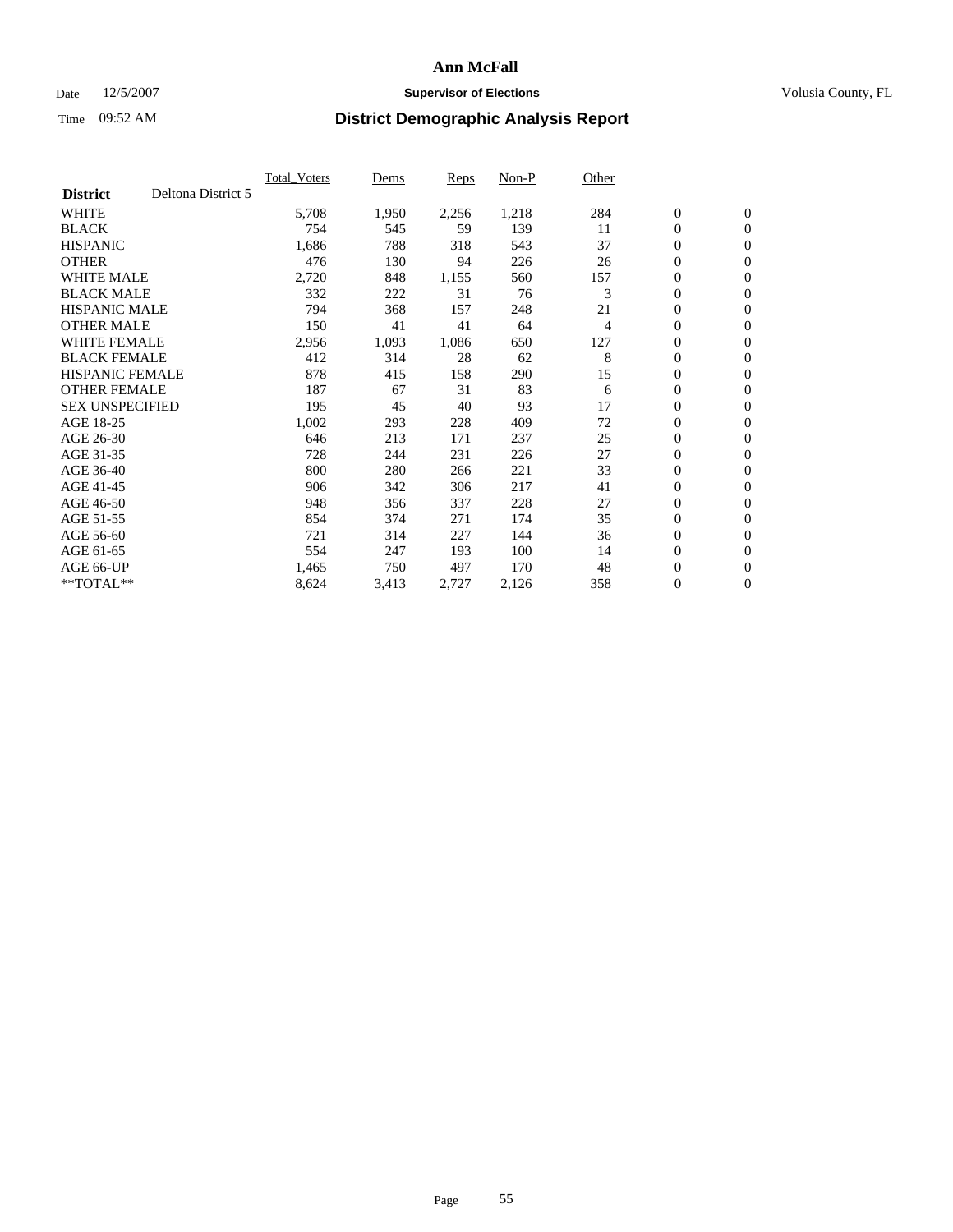### Date 12/5/2007 **Supervisor of Elections Supervisor of Elections** Volusia County, FL

|                        |                    | <b>Total Voters</b> | Dems  | Reps  | Non-P | Other |                  |                |  |
|------------------------|--------------------|---------------------|-------|-------|-------|-------|------------------|----------------|--|
| <b>District</b>        | Deltona District 6 |                     |       |       |       |       |                  |                |  |
| <b>WHITE</b>           |                    | 5,388               | 1,684 | 2,252 | 1,212 | 240   | $\boldsymbol{0}$ | $\mathbf{0}$   |  |
| <b>BLACK</b>           |                    | 659                 | 480   | 38    | 123   | 18    | $\mathbf{0}$     | $\mathbf{0}$   |  |
| <b>HISPANIC</b>        |                    | 1,357               | 612   | 256   | 453   | 36    | 0                | $\mathbf{0}$   |  |
| <b>OTHER</b>           |                    | 424                 | 101   | 93    | 195   | 35    | $\boldsymbol{0}$ | $\mathbf{0}$   |  |
| <b>WHITE MALE</b>      |                    | 2,533               | 695   | 1,136 | 589   | 113   | 0                | $\mathbf{0}$   |  |
| <b>BLACK MALE</b>      |                    | 278                 | 195   | 17    | 59    |       | $\boldsymbol{0}$ | $\mathbf{0}$   |  |
| <b>HISPANIC MALE</b>   |                    | 637                 | 271   | 138   | 206   | 22    | 0                | $\mathbf{0}$   |  |
| <b>OTHER MALE</b>      |                    | 150                 | 43    | 40    | 62    | 5     | $\mathbf{0}$     | $\mathbf{0}$   |  |
| <b>WHITE FEMALE</b>    |                    | 2,817               | 981   | 1,099 | 611   | 126   | 0                | $\mathbf{0}$   |  |
| <b>BLACK FEMALE</b>    |                    | 373                 | 279   | 21    | 62    | 11    | $\boldsymbol{0}$ | $\mathbf{0}$   |  |
| <b>HISPANIC FEMALE</b> |                    | 704                 | 334   | 117   | 239   | 14    | $\boldsymbol{0}$ | $\mathbf{0}$   |  |
| <b>OTHER FEMALE</b>    |                    | 153                 | 38    | 34    | 71    | 10    | 0                | $\mathbf{0}$   |  |
| <b>SEX UNSPECIFIED</b> |                    | 183                 | 41    | 37    | 84    | 21    | 0                | $\mathbf{0}$   |  |
| AGE 18-25              |                    | 964                 | 293   | 211   | 391   | 69    | 0                | $\mathbf{0}$   |  |
| AGE 26-30              |                    | 674                 | 219   | 185   | 232   | 38    | $\mathbf{0}$     | $\mathbf{0}$   |  |
| AGE 31-35              |                    | 706                 | 213   | 227   | 226   | 40    | 0                | $\mathbf{0}$   |  |
| AGE 36-40              |                    | 710                 | 227   | 270   | 185   | 28    | 0                | $\mathbf{0}$   |  |
| AGE 41-45              |                    | 928                 | 336   | 314   | 233   | 45    | $\boldsymbol{0}$ | $\mathbf{0}$   |  |
| AGE 46-50              |                    | 930                 | 319   | 392   | 185   | 34    | 0                | $\mathbf{0}$   |  |
| AGE 51-55              |                    | 755                 | 306   | 278   | 152   | 19    | $\boldsymbol{0}$ | $\mathbf{0}$   |  |
| AGE 56-60              |                    | 657                 | 283   | 227   | 133   | 14    | $\mathbf{0}$     | $\mathbf{0}$   |  |
| AGE 61-65              |                    | 506                 | 218   | 179   | 91    | 18    | $\mathbf{0}$     | $\mathbf{0}$   |  |
| AGE 66-UP              |                    | 998                 | 463   | 356   | 155   | 24    | $\boldsymbol{0}$ | $\mathbf{0}$   |  |
| $*$ TOTAL $**$         |                    | 7,828               | 2,877 | 2,639 | 1,983 | 329   | 0                | $\overline{0}$ |  |
|                        |                    |                     |       |       |       |       |                  |                |  |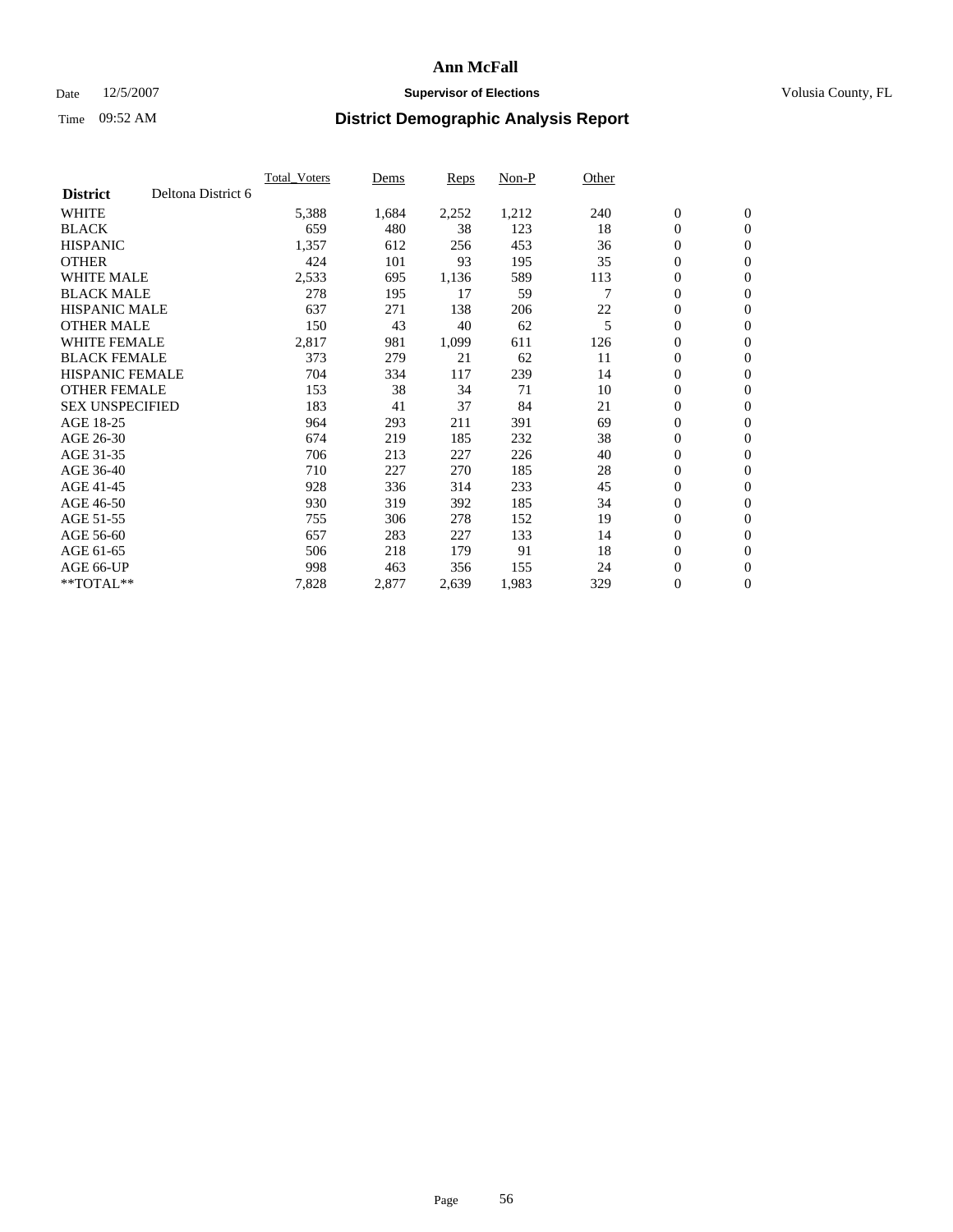### Date 12/5/2007 **Supervisor of Elections Supervisor of Elections** Volusia County, FL

|                        |                  | <b>Total Voters</b> | Dems  | Reps           | Non-P | Other    |                  |              |  |
|------------------------|------------------|---------------------|-------|----------------|-------|----------|------------------|--------------|--|
| <b>District</b>        | Edgewater Ward 1 |                     |       |                |       |          |                  |              |  |
| <b>WHITE</b>           |                  | 2,713               | 1,093 | 908            | 639   | 73       | $\boldsymbol{0}$ | $\mathbf{0}$ |  |
| <b>BLACK</b>           |                  | 29                  | 18    | 3              | 6     | 2        | 0                | $\mathbf{0}$ |  |
| <b>HISPANIC</b>        |                  | 34                  | 14    | 8              | 11    |          | 0                | $\Omega$     |  |
| <b>OTHER</b>           |                  | 73                  | 21    | 11             | 38    |          | $\overline{0}$   | $\theta$     |  |
| <b>WHITE MALE</b>      |                  | 1,209               | 434   | 437            | 296   | 42       | 0                | 0            |  |
| <b>BLACK MALE</b>      |                  | 17                  | 7     | 2              | 6     | 2        | 0                | 0            |  |
| <b>HISPANIC MALE</b>   |                  | 12                  |       | $\overline{c}$ | 5     | $\Omega$ | 0                |              |  |
| <b>OTHER MALE</b>      |                  | 23                  | 8     | 6              | 9     | $\Omega$ | 0                | 0            |  |
| WHITE FEMALE           |                  | 1,485               | 650   | 465            | 339   | 31       | 0                | 0            |  |
| <b>BLACK FEMALE</b>    |                  | 11                  | 10    |                | 0     | $\Omega$ | 0                | 0            |  |
| <b>HISPANIC FEMALE</b> |                  | 22                  | 9     | 6              | 6     |          | 0                | $\Omega$     |  |
| <b>OTHER FEMALE</b>    |                  | 29                  | 9     | 4              | 15    |          | 0                | $\theta$     |  |
| <b>SEX UNSPECIFIED</b> |                  | 41                  | 14    | 7              | 18    | 2        | 0                | $\theta$     |  |
| AGE 18-25              |                  | 271                 | 67    | 60             | 129   | 15       | 0                | $_{0}$       |  |
| AGE 26-30              |                  | 138                 | 46    | 35             | 50    |          | 0                | 0            |  |
| AGE 31-35              |                  | 162                 | 44    | 45             | 66    |          | 0                | 0            |  |
| AGE 36-40              |                  | 178                 | 57    | 61             | 55    |          | 0                | 0            |  |
| AGE 41-45              |                  | 230                 | 92    | 75             | 55    | 8        | 0                | 0            |  |
| AGE 46-50              |                  | 281                 | 104   | 95             | 75    |          | 0                | $\Omega$     |  |
| AGE 51-55              |                  | 270                 | 118   | 83             | 64    | 5        | 0                | $\theta$     |  |
| AGE 56-60              |                  | 251                 | 109   | 78             | 58    | 6        | 0                | $\theta$     |  |
| AGE 61-65              |                  | 266                 | 114   | 100            | 47    |          | 0                | 0            |  |
| AGE 66-UP              |                  | 802                 | 395   | 298            | 95    | 14       | 0                |              |  |
| **TOTAL**              |                  | 2,849               | 1,146 | 930            | 694   | 79       | 0                | 0            |  |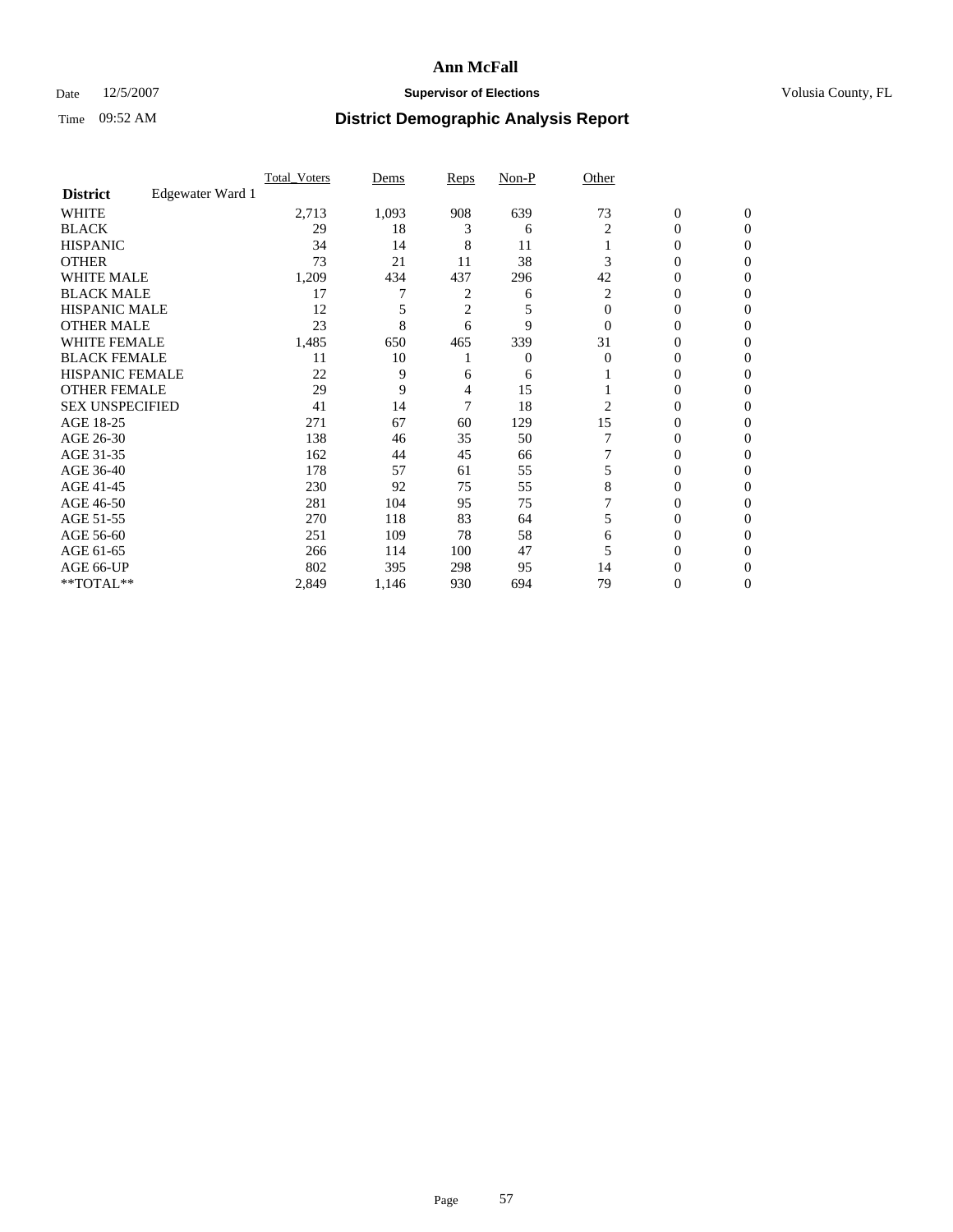### Date 12/5/2007 **Supervisor of Elections Supervisor of Elections** Volusia County, FL

|                        |                  | <b>Total Voters</b> | Dems  | Reps           | Non-P | Other          |                  |                  |  |
|------------------------|------------------|---------------------|-------|----------------|-------|----------------|------------------|------------------|--|
| <b>District</b>        | Edgewater Ward 2 |                     |       |                |       |                |                  |                  |  |
| <b>WHITE</b>           |                  | 3,312               | 1,245 | 1,131          | 849   | 87             | $\boldsymbol{0}$ | $\mathbf{0}$     |  |
| <b>BLACK</b>           |                  | 58                  | 47    |                | 9     |                | 0                | $\mathbf{0}$     |  |
| <b>HISPANIC</b>        |                  | 51                  | 17    | 10             | 24    | 0              | 0                | $\mathbf{0}$     |  |
| <b>OTHER</b>           |                  | 112                 | 27    | 28             | 52    |                | 0                | $\boldsymbol{0}$ |  |
| <b>WHITE MALE</b>      |                  | 1,509               | 513   | 567            | 384   | 45             | 0                | $\theta$         |  |
| <b>BLACK MALE</b>      |                  | 27                  | 21    | $\overline{0}$ | 5     |                | 0                | 0                |  |
| <b>HISPANIC MALE</b>   |                  | 25                  | 8     | 6              | 11    |                | 0                | 0                |  |
| <b>OTHER MALE</b>      |                  | 41                  | 12    | 13             | 14    | 2              | 0                | 0                |  |
| WHITE FEMALE           |                  | 1,785               | 725   | 559            | 460   | 41             | 0                | 0                |  |
| <b>BLACK FEMALE</b>    |                  | 31                  | 26    |                | 4     | $\Omega$       | 0                | $\overline{0}$   |  |
| <b>HISPANIC FEMALE</b> |                  | 24                  | 9     | 4              | 11    | $\Omega$       | 0                | $\Omega$         |  |
| <b>OTHER FEMALE</b>    |                  | 41                  | 11    | 9              | 19    | $\overline{c}$ | 0                | $\theta$         |  |
| <b>SEX UNSPECIFIED</b> |                  | 50                  | 11    | 11             | 26    | 2              | 0                | $\Omega$         |  |
| AGE 18-25              |                  | 340                 | 100   | 78             | 143   | 19             | 0                | 0                |  |
| AGE 26-30              |                  | 235                 | 71    | 56             | 102   | 6              | 0                | $\Omega$         |  |
| AGE 31-35              |                  | 203                 | 56    | 66             | 74    |                | 0                | 0                |  |
| AGE 36-40              |                  | 263                 | 88    | 85             | 84    | 6              | 0                | 0                |  |
| AGE 41-45              |                  | 281                 | 101   | 98             | 78    | 4              | 0                | 0                |  |
| AGE 46-50              |                  | 353                 | 120   | 133            | 92    | 8              | 0                | $\overline{0}$   |  |
| AGE 51-55              |                  | 352                 | 134   | 124            | 86    | 8              | 0                | $\Omega$         |  |
| AGE 56-60              |                  | 375                 | 143   | 132            | 91    | 9              | 0                | $\theta$         |  |
| AGE 61-65              |                  | 294                 | 115   | 111            | 64    | 4              | 0                | 0                |  |
| AGE 66-UP              |                  | 837                 | 408   | 287            | 120   | 22             | 0                |                  |  |
| **TOTAL**              |                  | 3,533               | 1,336 | 1,170          | 934   | 93             | 0                | $\overline{0}$   |  |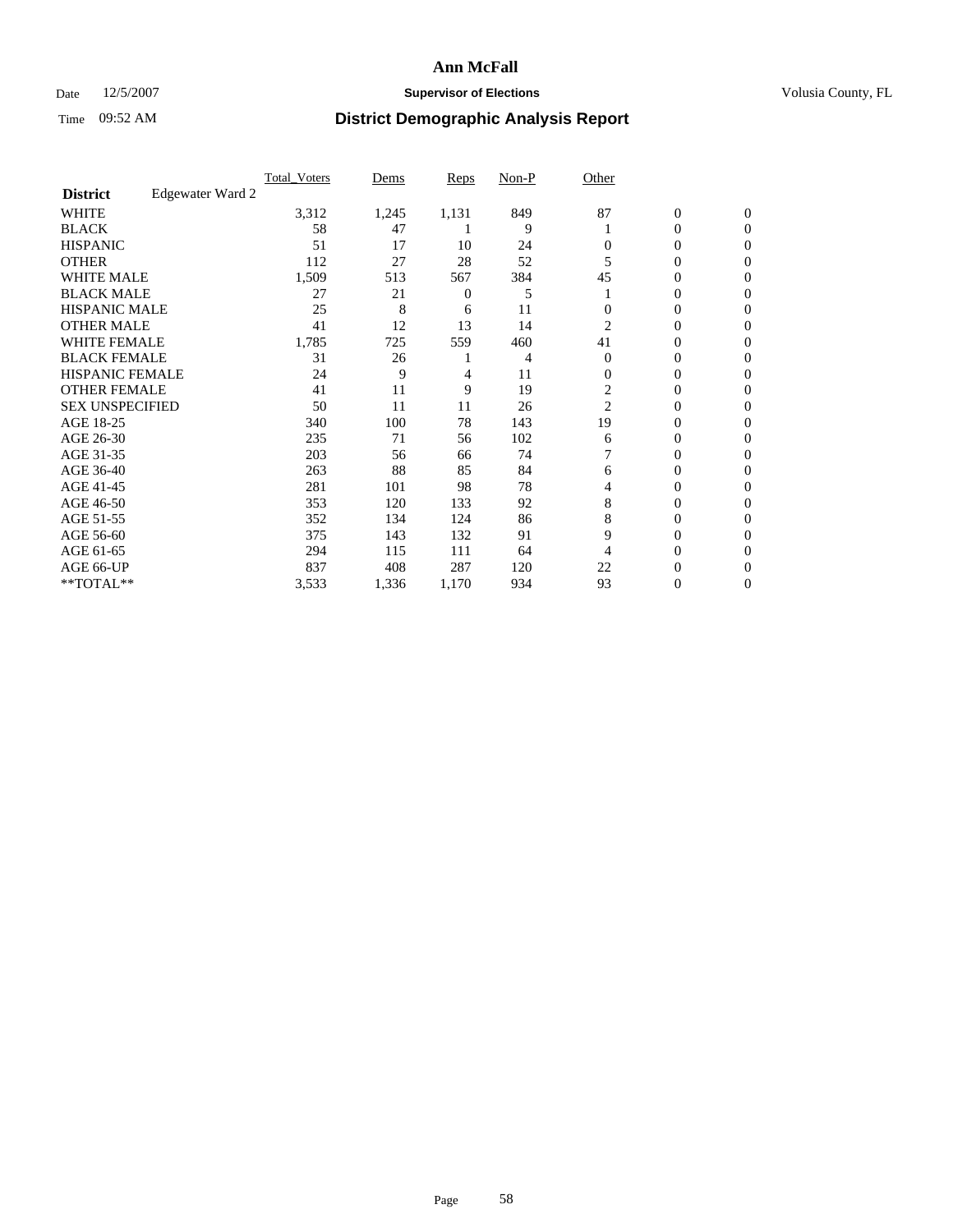### Date 12/5/2007 **Supervisor of Elections Supervisor of Elections** Volusia County, FL

|                        |                  | <b>Total Voters</b> | Dems           | Reps  | Non-P | Other    |                  |                  |  |
|------------------------|------------------|---------------------|----------------|-------|-------|----------|------------------|------------------|--|
| <b>District</b>        | Edgewater Ward 3 |                     |                |       |       |          |                  |                  |  |
| <b>WHITE</b>           |                  | 3,277               | 1,266          | 1,102 | 803   | 106      | $\boldsymbol{0}$ | $\mathbf{0}$     |  |
| <b>BLACK</b>           |                  | 73                  | 58             |       | 12    | 2        | 0                | $\mathbf{0}$     |  |
| <b>HISPANIC</b>        |                  | 34                  | 9              | 11    | 13    |          | 0                | $\overline{0}$   |  |
| <b>OTHER</b>           |                  | 120                 | 37             | 21    | 58    | 4        | $\overline{0}$   | $\boldsymbol{0}$ |  |
| <b>WHITE MALE</b>      |                  | 1,457               | 493            | 534   | 380   | 50       | 0                | $\theta$         |  |
| <b>BLACK MALE</b>      |                  | 42                  | 33             |       | 7     |          | 0                | 0                |  |
| <b>HISPANIC MALE</b>   |                  | 15                  | $\overline{2}$ | 5     | 7     |          | 0                | 0                |  |
| <b>OTHER MALE</b>      |                  | 36                  | 16             |       | 13    | 0        | 0                | 0                |  |
| WHITE FEMALE           |                  | 1,798               | 765            | 562   | 415   | 56       | 0                | 0                |  |
| <b>BLACK FEMALE</b>    |                  | 28                  | 23             | 0     | 5     | $\Omega$ | 0                | $\mathbf{0}$     |  |
| <b>HISPANIC FEMALE</b> |                  | 18                  | 6              | 6     | 6     | 0        | 0                | $\Omega$         |  |
| <b>OTHER FEMALE</b>    |                  | 46                  | 12             | 12    | 21    |          | 0                | $\theta$         |  |
| <b>SEX UNSPECIFIED</b> |                  | 64                  | 20             | 8     | 32    | 4        | 0                | $\theta$         |  |
| AGE 18-25              |                  | 300                 | 89             | 60    | 132   | 19       | 0                | 0                |  |
| AGE 26-30              |                  | 203                 | 56             | 52    | 89    | 6        | 0                | $\Omega$         |  |
| AGE 31-35              |                  | 245                 | 68             | 71    | 94    | 12       | 0                | 0                |  |
| AGE 36-40              |                  | 258                 | 86             | 96    | 69    |          | 0                | 0                |  |
| AGE 41-45              |                  | 272                 | 86             | 103   | 75    | 8        | 0                | 0                |  |
| AGE 46-50              |                  | 336                 | 122            | 120   | 87    |          | 0                | $\mathbf{0}$     |  |
| AGE 51-55              |                  | 348                 | 141            | 120   | 78    | 9        | 0                | $\Omega$         |  |
| AGE 56-60              |                  | 350                 | 152            | 111   | 73    | 14       | 0                | $\theta$         |  |
| AGE 61-65              |                  | 287                 | 105            | 113   | 60    | 9        | 0                | 0                |  |
| AGE 66-UP              |                  | 905                 | 465            | 289   | 129   | 22       | 0                |                  |  |
| **TOTAL**              |                  | 3,504               | 1,370          | 1,135 | 886   | 113      | 0                | $\mathbf{0}$     |  |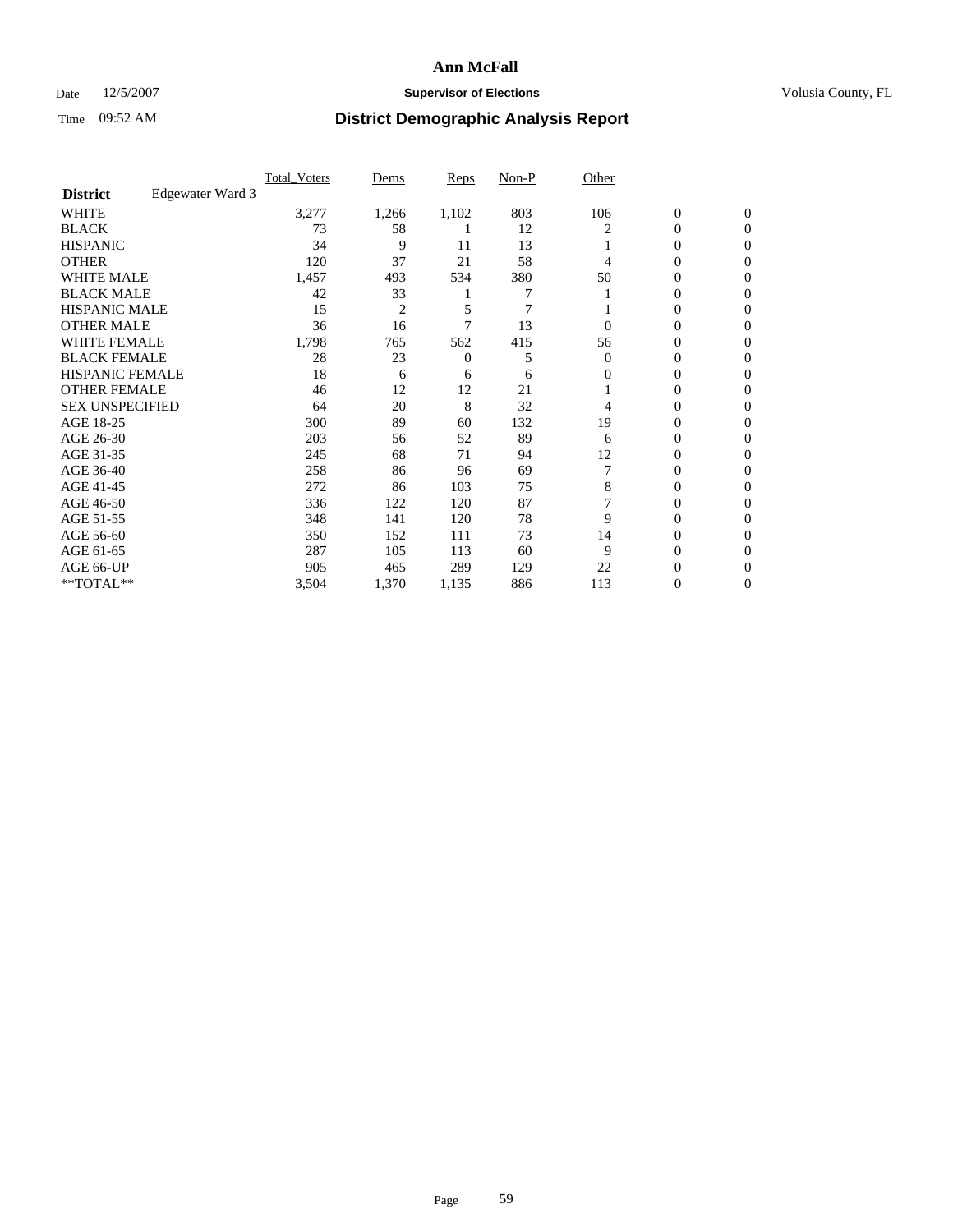### Date 12/5/2007 **Supervisor of Elections Supervisor of Elections** Volusia County, FL

|                        |                  | <b>Total Voters</b> | Dems  | Reps           | Non-P | Other    |                  |              |  |
|------------------------|------------------|---------------------|-------|----------------|-------|----------|------------------|--------------|--|
| <b>District</b>        | Edgewater Ward 4 |                     |       |                |       |          |                  |              |  |
| <b>WHITE</b>           |                  | 3,492               | 1,334 | 1,209          | 842   | 107      | $\boldsymbol{0}$ | $\mathbf{0}$ |  |
| <b>BLACK</b>           |                  | 45                  | 27    | 5              | 11    |          | 0                | $\mathbf{0}$ |  |
| <b>HISPANIC</b>        |                  | 27                  | 10    | 5              | 11    |          | 0                | $\mathbf{0}$ |  |
| <b>OTHER</b>           |                  | 91                  | 23    | 12             | 52    | 4        | $\overline{0}$   | $\theta$     |  |
| <b>WHITE MALE</b>      |                  | 1,600               | 565   | 578            | 405   | 52       | 0                | $\theta$     |  |
| <b>BLACK MALE</b>      |                  | 18                  | 10    | 2              | 5     |          | 0                | 0            |  |
| <b>HISPANIC MALE</b>   |                  | 11                  | 3     | $\overline{c}$ | 5     |          | 0                | 0            |  |
| <b>OTHER MALE</b>      |                  | 25                  | 9     | 6              | 8     | 2        | 0                | 0            |  |
| WHITE FEMALE           |                  | 1,860               | 762   | 616            | 427   | 55       | 0                | 0            |  |
| <b>BLACK FEMALE</b>    |                  | 27                  | 17    | 3              | 6     |          | 0                | 0            |  |
| <b>HISPANIC FEMALE</b> |                  | 16                  | 7     | 3              | 6     | 0        | 0                | $\Omega$     |  |
| <b>OTHER FEMALE</b>    |                  | 30                  | 10    | 5              | 15    | $\Omega$ | 0                | $\theta$     |  |
| <b>SEX UNSPECIFIED</b> |                  | 68                  | 11    | 16             | 39    | 2        | 0                | $\theta$     |  |
| AGE 18-25              |                  | 294                 | 93    | 62             | 128   | 11       | 0                | 0            |  |
| AGE 26-30              |                  | 216                 | 56    | 56             | 96    | 8        | 0                | $\Omega$     |  |
| AGE 31-35              |                  | 243                 | 69    | 69             | 98    |          | 0                | 0            |  |
| AGE 36-40              |                  | 238                 | 78    | 78             | 77    |          | 0                | 0            |  |
| AGE 41-45              |                  | 291                 | 106   | 90             | 90    |          | 0                | 0            |  |
| AGE 46-50              |                  | 345                 | 133   | 132            | 75    |          | 0                | $\mathbf{0}$ |  |
| AGE 51-55              |                  | 353                 | 150   | 111            | 80    | 12       | 0                | $\Omega$     |  |
| AGE 56-60              |                  | 276                 | 134   | 80             | 51    | 11       | 0                | $\theta$     |  |
| AGE 61-65              |                  | 300                 | 128   | 93             | 64    | 15       | 0                | 0            |  |
| AGE 66-UP              |                  | 1,099               | 447   | 460            | 157   | 35       | 0                |              |  |
| **TOTAL**              |                  | 3,655               | 1,394 | 1,231          | 916   | 114      | 0                | $\mathbf{0}$ |  |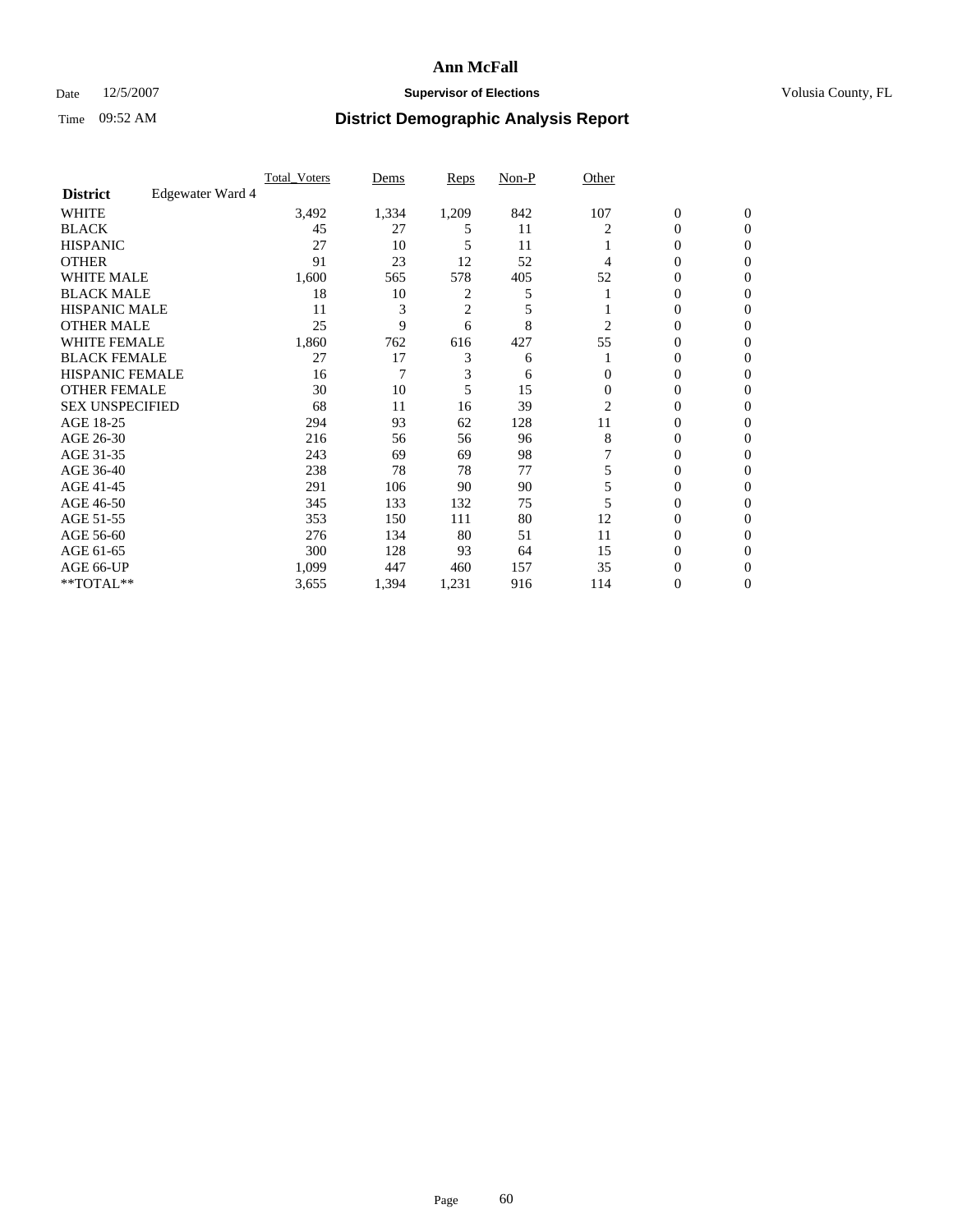### Date 12/5/2007 **Supervisor of Elections Supervisor of Elections** Volusia County, FL

|                        |                   | Total Voters | Dems | Reps | Non-P          | Other          |                  |                  |
|------------------------|-------------------|--------------|------|------|----------------|----------------|------------------|------------------|
| <b>District</b>        | Holly Hill Zone 1 |              |      |      |                |                |                  |                  |
| <b>WHITE</b>           |                   | 1,196        | 535  | 318  | 300            | 43             | $\boldsymbol{0}$ | $\mathbf{0}$     |
| <b>BLACK</b>           |                   | 96           | 71   | 8    | 15             | 2              | $\theta$         | $\Omega$         |
| <b>HISPANIC</b>        |                   | 26           | 10   | 2    | 11             | 3              | 0                | $\mathbf{0}$     |
| <b>OTHER</b>           |                   | 70           | 21   | 17   | 27             | 5              | $\overline{0}$   | $\theta$         |
| WHITE MALE             |                   | 561          | 223  | 176  | 143            | 19             | 0                | $\theta$         |
| <b>BLACK MALE</b>      |                   | 42           | 28   | 5    | 7              | 2              | 0                | 0                |
| <b>HISPANIC MALE</b>   |                   | 11           | 5    |      | 5              | $\theta$       | 0                | 0                |
| <b>OTHER MALE</b>      |                   | 21           | 3    |      | 9              | 2              | 0                | 0                |
| <b>WHITE FEMALE</b>    |                   | 629          | 308  | 141  | 156            | 24             | 0                | $\Omega$         |
| <b>BLACK FEMALE</b>    |                   | 54           | 43   | 3    | 8              | $\overline{0}$ | $\overline{0}$   | $\theta$         |
| <b>HISPANIC FEMALE</b> |                   | 15           | 5    |      | 6              | 3              | 0                | 0                |
| <b>OTHER FEMALE</b>    |                   | 24           | 8    | 8    | $\overline{7}$ |                | 0                | 0                |
| <b>SEX UNSPECIFIED</b> |                   | 31           | 14   | 3    | 12             | 2              | $\theta$         | 0                |
| AGE 18-25              |                   | 128          | 47   | 28   | 46             |                | 0                | $\mathbf{0}$     |
| AGE 26-30              |                   | 98           | 37   | 14   | 42             | 5              | 0                | $\Omega$         |
| AGE 31-35              |                   | 87           | 32   | 19   | 30             | 6              | 0                | $\boldsymbol{0}$ |
| AGE 36-40              |                   | 101          | 45   | 27   | 27             | 2              | 0                | $\mathbf{0}$     |
| AGE 41-45              |                   | 137          | 53   | 39   | 41             | 4              | 0                | 0                |
| AGE 46-50              |                   | 144          | 65   | 39   | 32             | 8              | 0                | $\mathbf{0}$     |
| AGE 51-55              |                   | 161          | 82   | 33   | 37             | 9              | 0                | $\Omega$         |
| AGE 56-60              |                   | 150          | 66   | 44   | 37             | 3              | 0                | $\mathbf{0}$     |
| AGE 61-65              |                   | 104          | 46   | 30   | 24             | 4              | 0                | $\boldsymbol{0}$ |
| AGE 66-UP              |                   | 278          | 164  | 72   | 37             | 5              | 0                | 0                |
| **TOTAL**              |                   | 1,388        | 637  | 345  | 353            | 53             | 0                | $\mathbf{0}$     |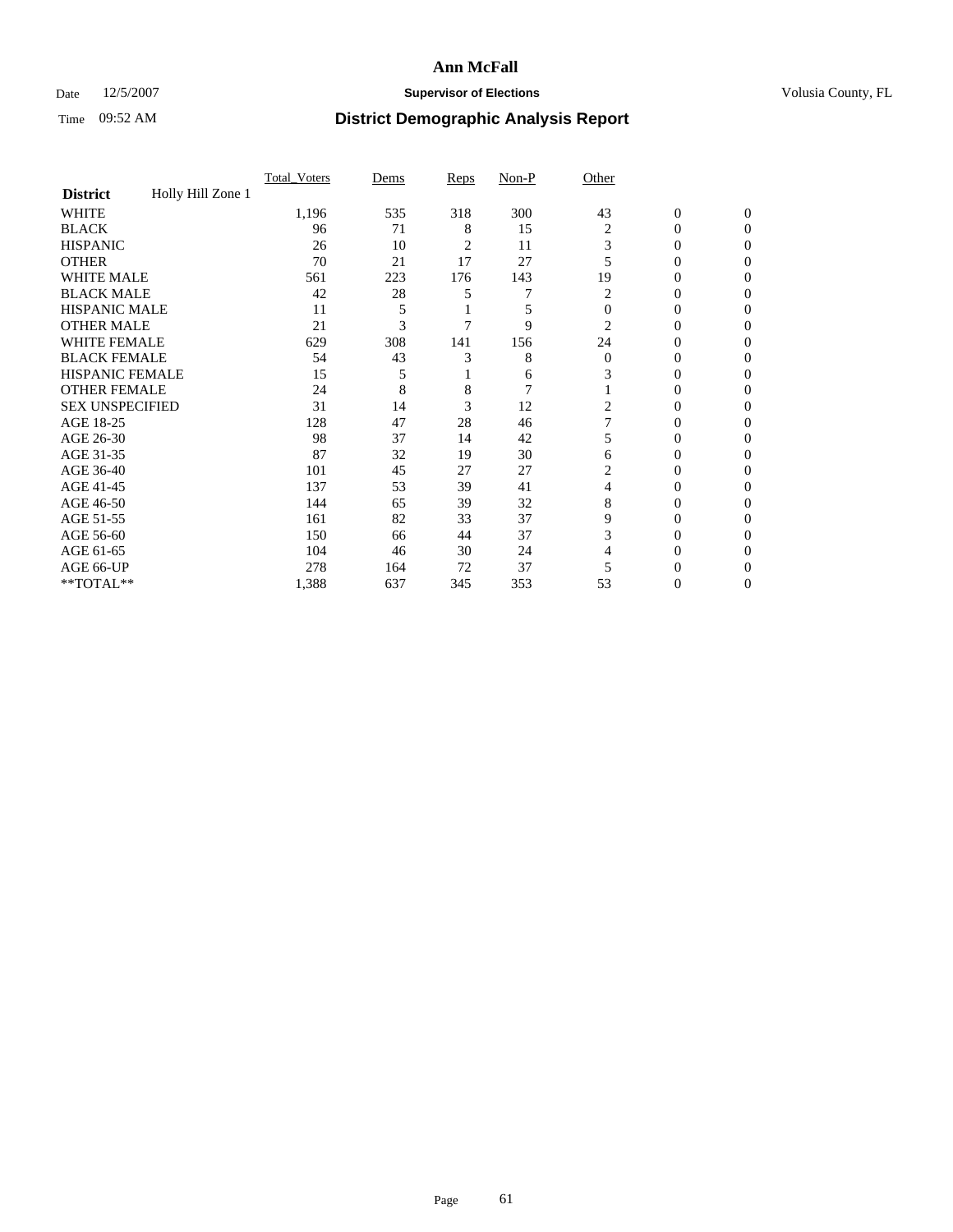### Date 12/5/2007 **Supervisor of Elections Supervisor of Elections** Volusia County, FL

|                        |                   | Total Voters | Dems | Reps | Non-P | Other        |                  |                  |
|------------------------|-------------------|--------------|------|------|-------|--------------|------------------|------------------|
| <b>District</b>        | Holly Hill Zone 2 |              |      |      |       |              |                  |                  |
| <b>WHITE</b>           |                   | 1,433        | 656  | 394  | 324   | 59           | $\boldsymbol{0}$ | $\mathbf{0}$     |
| <b>BLACK</b>           |                   | 148          | 118  | 3    | 24    | 3            | 0                | $\Omega$         |
| <b>HISPANIC</b>        |                   | 29           | 12   | 10   | 7     | $\Omega$     | 0                | $\mathbf{0}$     |
| <b>OTHER</b>           |                   | 72           | 24   | 15   | 29    | 4            | $\overline{0}$   | $\theta$         |
| WHITE MALE             |                   | 655          | 269  | 196  | 162   | 28           | 0                | $\theta$         |
| <b>BLACK MALE</b>      |                   | 62           | 52   |      | 9     | $\theta$     | 0                | 0                |
| <b>HISPANIC MALE</b>   |                   | 16           | 5    |      | 4     | $\Omega$     | 0                | 0                |
| <b>OTHER MALE</b>      |                   | 21           | 5    | 5    | 8     | 3            | 0                | $\Omega$         |
| <b>WHITE FEMALE</b>    |                   | 766          | 382  | 195  | 160   | 29           | 0                | $\Omega$         |
| <b>BLACK FEMALE</b>    |                   | 86           | 66   | 2    | 15    | 3            | $\overline{0}$   | $\overline{0}$   |
| <b>HISPANIC FEMALE</b> |                   | 13           | 7    | 3    | 3     | $\mathbf{0}$ | 0                | 0                |
| <b>OTHER FEMALE</b>    |                   | 28           | 10   | 9    | 8     |              | 0                | 0                |
| <b>SEX UNSPECIFIED</b> |                   | 35           | 14   | 4    | 15    | 2            | 0                | 0                |
| AGE 18-25              |                   | 168          | 65   | 39   | 57    |              | 0                | $\mathbf{0}$     |
| AGE 26-30              |                   | 125          | 52   | 22   | 43    | 8            | 0                | $\Omega$         |
| AGE 31-35              |                   | 132          | 59   | 26   | 44    | 3            | 0                | $\boldsymbol{0}$ |
| AGE 36-40              |                   | 144          | 60   | 34   | 42    | 8            | 0                | $\mathbf{0}$     |
| AGE 41-45              |                   | 200          | 81   | 62   | 45    | 12           | 0                | 0                |
| AGE 46-50              |                   | 198          | 98   | 48   | 44    | 8            | 0                | $\mathbf{0}$     |
| AGE 51-55              |                   | 166          | 82   | 41   | 38    | 5            | 0                | $\Omega$         |
| AGE 56-60              |                   | 170          | 83   | 45   | 33    | 9            | 0                | $\mathbf{0}$     |
| AGE 61-65              |                   | 95           | 54   | 23   | 15    | 3            | $\overline{0}$   | $\boldsymbol{0}$ |
| AGE 66-UP              |                   | 284          | 176  | 82   | 23    | 3            | 0                | 0                |
| **TOTAL**              |                   | 1,682        | 810  | 422  | 384   | 66           | 0                | $\mathbf{0}$     |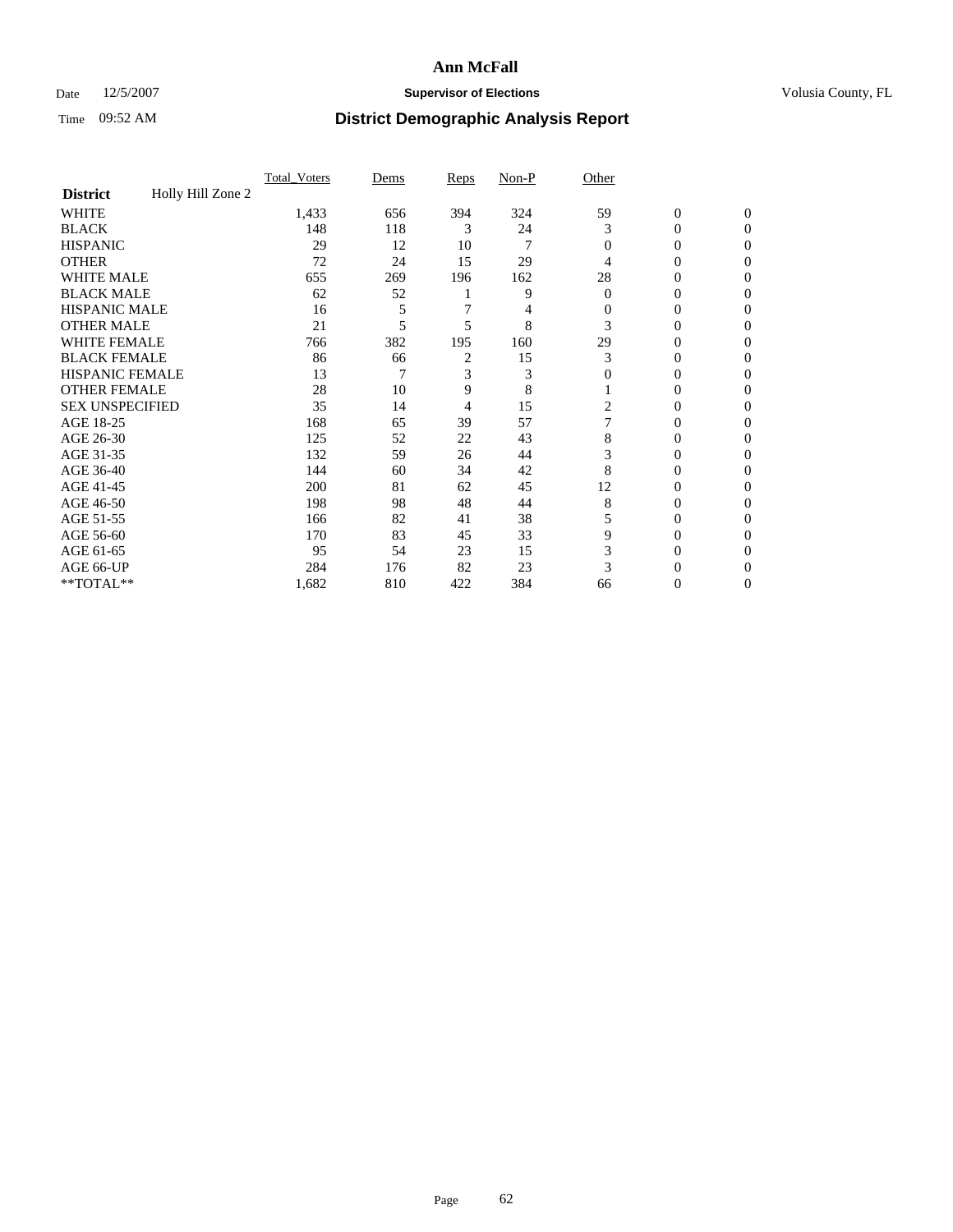### Date 12/5/2007 **Supervisor of Elections Supervisor of Elections** Volusia County, FL

|                        |                   | <b>Total Voters</b> | Dems | Reps | Non-P          | Other    |                  |              |  |
|------------------------|-------------------|---------------------|------|------|----------------|----------|------------------|--------------|--|
| <b>District</b>        | Holly Hill Zone 3 |                     |      |      |                |          |                  |              |  |
| <b>WHITE</b>           |                   | 1,488               | 630  | 501  | 295            | 62       | $\boldsymbol{0}$ | $\mathbf{0}$ |  |
| <b>BLACK</b>           |                   | 106                 | 83   | 4    | 18             |          | 0                | $\mathbf{0}$ |  |
| <b>HISPANIC</b>        |                   | 14                  | 6    |      | $\overline{7}$ | 0        | 0                | $\Omega$     |  |
| <b>OTHER</b>           |                   | 78                  | 26   | 11   | 39             | 2        | 0                | $\theta$     |  |
| <b>WHITE MALE</b>      |                   | 612                 | 236  | 219  | 129            | 28       | 0                | 0            |  |
| <b>BLACK MALE</b>      |                   | 46                  | 34   | 2    | 9              |          | 0                | 0            |  |
| <b>HISPANIC MALE</b>   |                   | 4                   |      |      | 2              |          | 0                |              |  |
| <b>OTHER MALE</b>      |                   | 24                  | 10   | 4    | 9              |          | 0                | 0            |  |
| WHITE FEMALE           |                   | 865                 | 388  | 281  | 164            | 32       | 0                | 0            |  |
| <b>BLACK FEMALE</b>    |                   | 59                  | 49   | 2    | 8              | $\Omega$ | 0                | 0            |  |
| <b>HISPANIC FEMALE</b> |                   | 10                  | 5    | 0    | 5              | 0        | 0                | $\Omega$     |  |
| <b>OTHER FEMALE</b>    |                   | 34                  | 10   | 6    | 18             | $\Omega$ | 0                | $\theta$     |  |
| <b>SEX UNSPECIFIED</b> |                   | 32                  | 12   | 2    | 15             | 3        | 0                | $\theta$     |  |
| AGE 18-25              |                   | 108                 | 32   | 22   | 48             | 6        | 0                | $_{0}$       |  |
| AGE 26-30              |                   | 73                  | 24   | 14   | 30             |          | 0                | 0            |  |
| AGE 31-35              |                   | 71                  | 28   | 17   | 25             |          | 0                |              |  |
| AGE 36-40              |                   | 78                  | 26   | 22   | 26             | 4        | 0                | 0            |  |
| AGE 41-45              |                   | 99                  | 41   | 27   | 28             | 3        | 0                | 0            |  |
| AGE 46-50              |                   | 113                 | 46   | 34   | 25             | 8        | 0                | $\Omega$     |  |
| AGE 51-55              |                   | 123                 | 61   | 39   | 21             | 2        | 0                | $\theta$     |  |
| AGE 56-60              |                   | 146                 | 67   | 41   | 32             | 6        | 0                | $\theta$     |  |
| AGE 61-65              |                   | 132                 | 70   | 31   | 24             |          | 0                | 0            |  |
| AGE 66-UP              |                   | 743                 | 350  | 270  | 100            | 23       | 0                |              |  |
| **TOTAL**              |                   | 1,686               | 745  | 517  | 359            | 65       | 0                | 0            |  |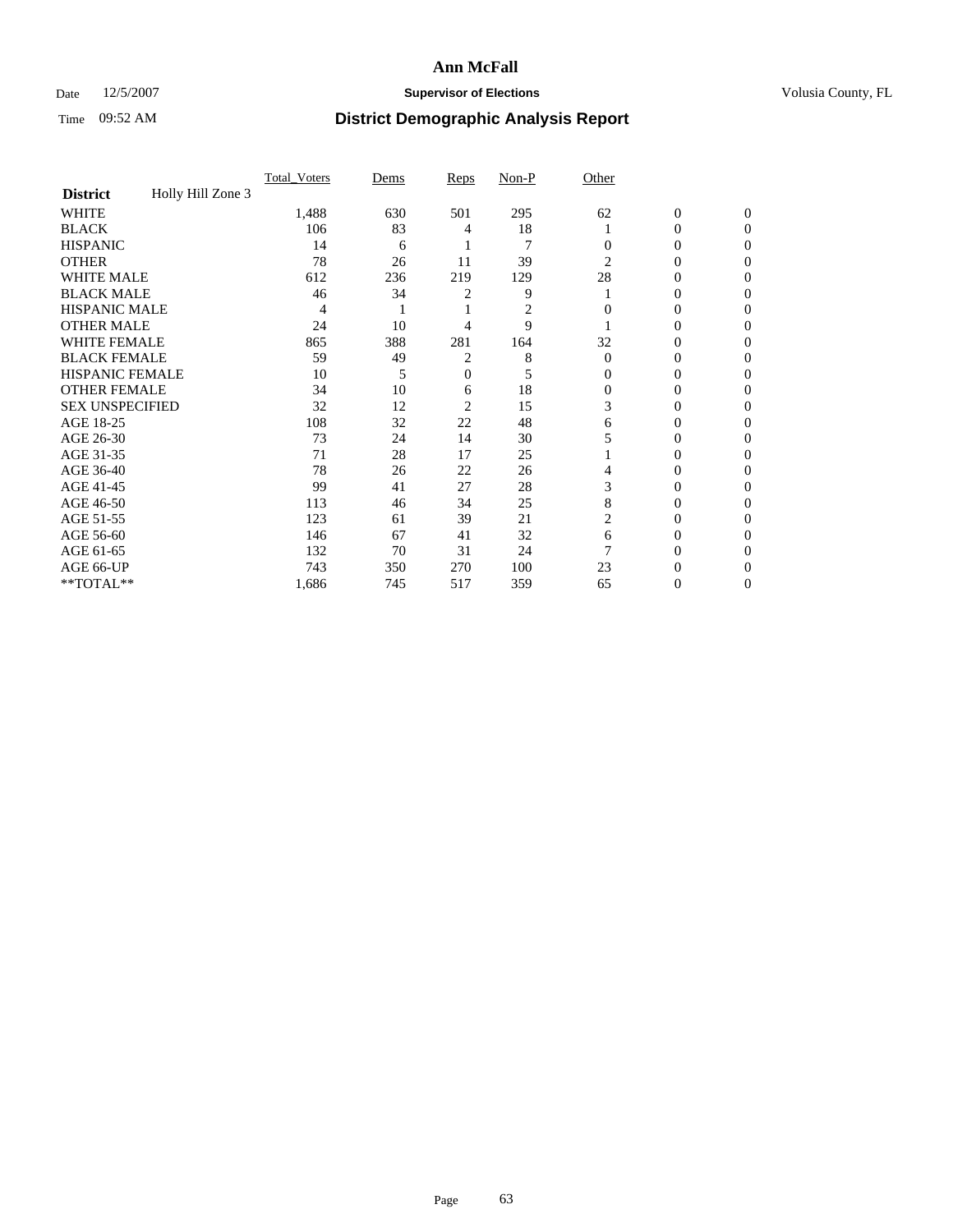### Date 12/5/2007 **Supervisor of Elections Supervisor of Elections** Volusia County, FL

|                                      | Total Voters | Dems | <b>Reps</b> | Non-P | Other    |                  |                |  |
|--------------------------------------|--------------|------|-------------|-------|----------|------------------|----------------|--|
| Holly Hill Zone 4<br><b>District</b> |              |      |             |       |          |                  |                |  |
| <b>WHITE</b>                         | 1,308        | 562  | 413         | 278   | 55       | $\boldsymbol{0}$ | $\mathbf{0}$   |  |
| <b>BLACK</b>                         | 198          | 149  | 8           | 36    | 5        | 0                | $\mathbf{0}$   |  |
| <b>HISPANIC</b>                      | 28           | 19   | 4           | 4     |          | 0                | $\Omega$       |  |
| <b>OTHER</b>                         | 69           | 20   | 13          | 31    |          | $\overline{0}$   | $\Omega$       |  |
| <b>WHITE MALE</b>                    | 564          | 219  | 187         | 128   | 30       | 0                | 0              |  |
| <b>BLACK MALE</b>                    | 64           | 43   | 5           | 14    | 2        | 0                | 0              |  |
| <b>HISPANIC MALE</b>                 | 15           | 11   | 2           |       |          | 0                | 0              |  |
| <b>OTHER MALE</b>                    | 20           | 4    | 6           | 9     |          | $\overline{0}$   | 0              |  |
| WHITE FEMALE                         | 739          | 341  | 225         | 148   | 25       | 0                | 0              |  |
| <b>BLACK FEMALE</b>                  | 132          | 104  | 3           | 22    | 3        | 0                | 0              |  |
| <b>HISPANIC FEMALE</b>               | 13           | 8    | 2           | 3     | $\Omega$ | 0                | $\Omega$       |  |
| <b>OTHER FEMALE</b>                  | 27           | 12   | 3           | 11    |          | 0                | $\Omega$       |  |
| <b>SEX UNSPECIFIED</b>               | 29           | 8    | 5           | 13    | 3        | 0                | $\Omega$       |  |
| AGE 18-25                            | 225          | 80   | 51          | 80    | 14       | 0                | $_{0}$         |  |
| AGE 26-30                            | 137          | 56   | 27          | 48    | 6        | 0                | 0              |  |
| AGE 31-35                            | 87           | 35   | 19          | 29    | 4        | 0                | 0              |  |
| AGE 36-40                            | 120          | 48   | 33          | 31    | 8        | 0                | 0              |  |
| AGE 41-45                            | 145          | 59   | 39          | 39    | 8        | 0                | 0              |  |
| AGE 46-50                            | 160          | 68   | 56          | 29    |          | 0                | $\Omega$       |  |
| AGE 51-55                            | 151          | 71   | 40          | 37    | 3        | 0                | $\Omega$       |  |
| AGE 56-60                            | 123          | 68   | 34          | 14    |          | 0                | $\Omega$       |  |
| AGE 61-65                            | 80           | 36   | 26          | 16    | 2        | 0                | 0              |  |
| AGE 66-UP                            | 375          | 229  | 113         | 26    | 7        | 0                |                |  |
| **TOTAL**                            | 1,603        | 750  | 438         | 349   | 66       | 0                | $\overline{0}$ |  |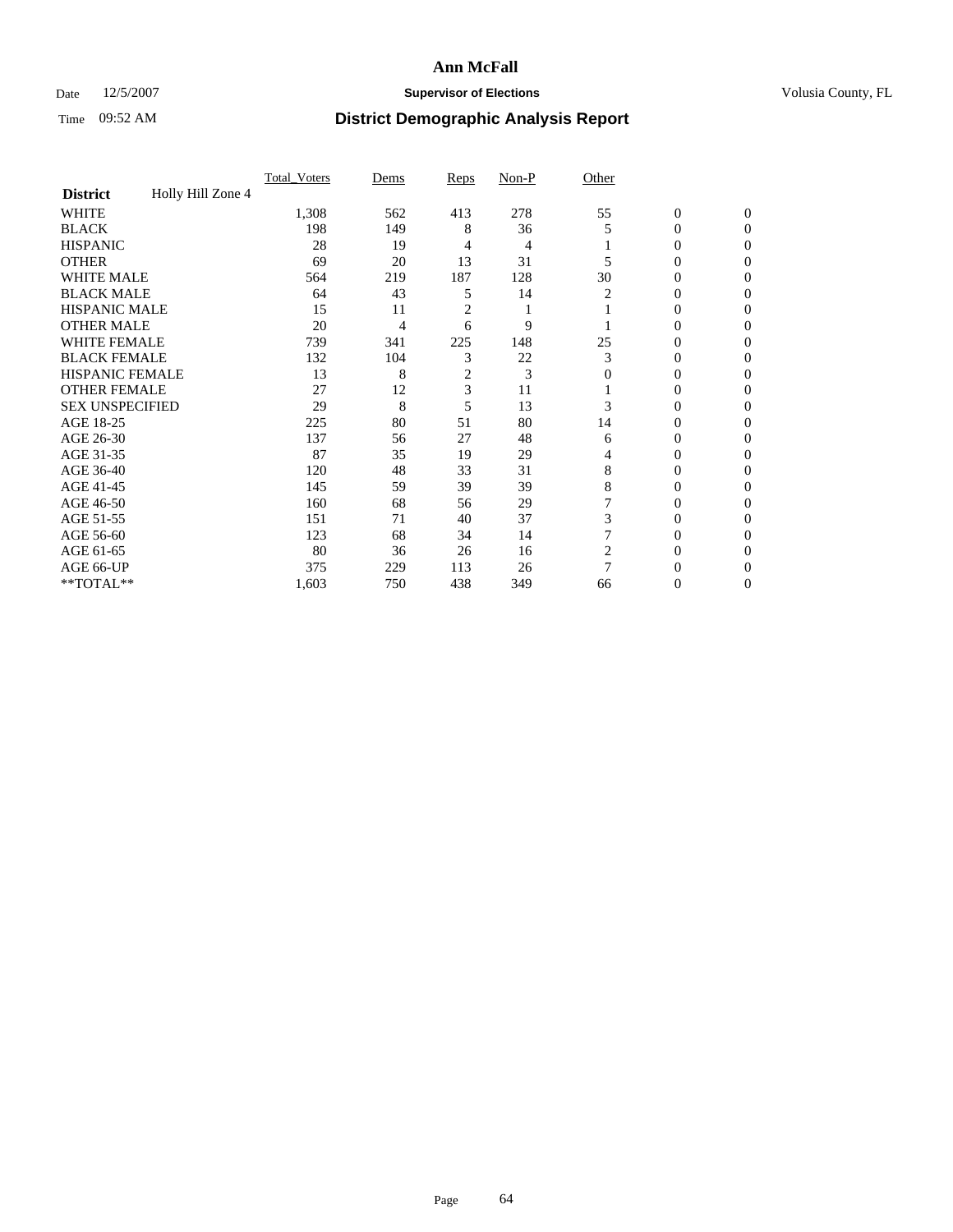### Date 12/5/2007 **Supervisor of Elections Supervisor of Elections** Volusia County, FL

|                                      | <b>Total Voters</b> | Dems  | Reps           | Non-P          | Other    |                  |                |  |
|--------------------------------------|---------------------|-------|----------------|----------------|----------|------------------|----------------|--|
| New Smyrna Zone 1<br><b>District</b> |                     |       |                |                |          |                  |                |  |
| <b>WHITE</b>                         | 3,578               | 1,190 | 1,614          | 677            | 97       | $\boldsymbol{0}$ | $\mathbf{0}$   |  |
| <b>BLACK</b>                         | 5                   | 4     | $^{(1)}$       |                | $\Omega$ | 0                | $\overline{0}$ |  |
| <b>HISPANIC</b>                      | 23                  | 6     | 8              | 8              |          | 0                | $\Omega$       |  |
| <b>OTHER</b>                         | 105                 | 23    | 34             | 39             | 9        | 0                | $\theta$       |  |
| <b>WHITE MALE</b>                    | 1,656               | 463   | 789            | 352            | 52       | 0                |                |  |
| <b>BLACK MALE</b>                    | 2                   |       | $\overline{0}$ |                | 0        | 0                | 0              |  |
| <b>HISPANIC MALE</b>                 | 10                  | 2     | 2              | 6              | 0        | 0                |                |  |
| <b>OTHER MALE</b>                    | 35                  |       | 16             | 12             | 0        | 0                | 0              |  |
| WHITE FEMALE                         | 1,892               | 717   | 815            | 316            | 44       | 0                | 0              |  |
| <b>BLACK FEMALE</b>                  | 3                   | 3     | 0              | 0              | $\Omega$ | 0                | 0              |  |
| <b>HISPANIC FEMALE</b>               | 13                  |       | 6              | $\overline{c}$ |          | 0                | 0              |  |
| <b>OTHER FEMALE</b>                  | 38                  | 11    | 13             | 11             | 3        | 0                | 0              |  |
| <b>SEX UNSPECIFIED</b>               | 62                  | 15    | 15             | 25             |          | 0                | 0              |  |
| AGE 18-25                            | 198                 | 60    | 38             | 88             | 12       | 0                |                |  |
| AGE 26-30                            | 146                 | 39    | 41             | 57             | 9        | 0                | 0              |  |
| AGE 31-35                            | 107                 | 23    | 41             | 33             | 10       | 0                |                |  |
| AGE 36-40                            | 161                 | 39    | 63             | 50             | 9        | 0                | 0              |  |
| AGE 41-45                            | 193                 | 59    | 89             | 42             | 3        | 0                | 0              |  |
| AGE 46-50                            | 335                 | 116   | 146            | 62             | 11       | 0                | 0              |  |
| AGE 51-55                            | 360                 | 138   | 154            | 62             | 6        | 0                | $\theta$       |  |
| AGE 56-60                            | 441                 | 155   | 198            | 82             | 6        | 0                | 0              |  |
| AGE 61-65                            | 392                 | 125   | 190            | 68             | 9        | 0                |                |  |
| AGE 66-UP                            | 1,378               | 469   | 696            | 181            | 32       | 0                |                |  |
| **TOTAL**                            | 3,711               | 1,223 | 1,656          | 725            | 107      | 0                | 0              |  |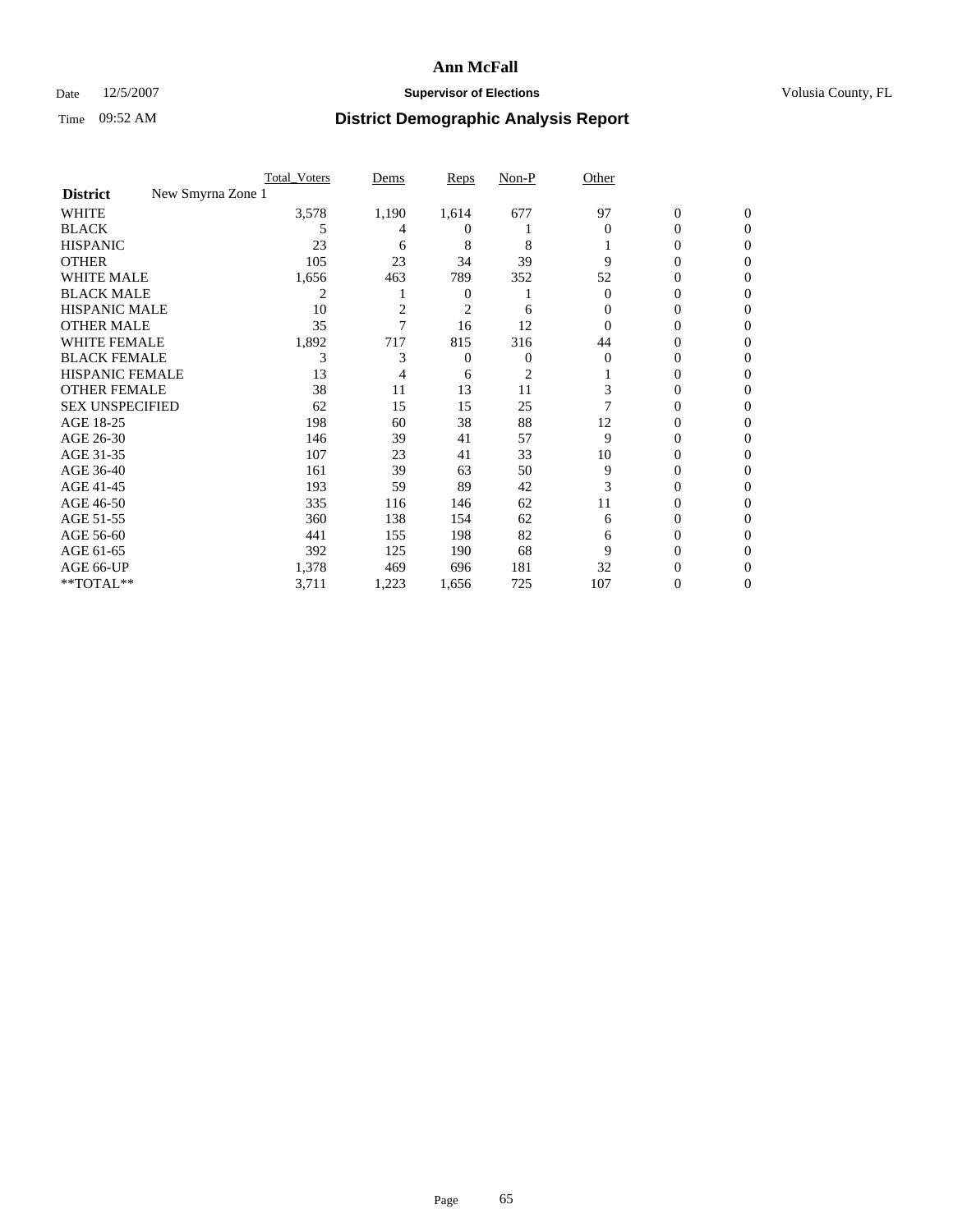### Date 12/5/2007 **Supervisor of Elections Supervisor of Elections** Volusia County, FL

|                                      | <b>Total Voters</b> | Dems  | Reps     | Non-P | Other    |                  |              |  |
|--------------------------------------|---------------------|-------|----------|-------|----------|------------------|--------------|--|
| New Smyrna Zone 2<br><b>District</b> |                     |       |          |       |          |                  |              |  |
| <b>WHITE</b>                         | 3,124               | 1,202 | 1,202    | 627   | 93       | $\boldsymbol{0}$ | $\mathbf{0}$ |  |
| <b>BLACK</b>                         | 12                  | 8     | $^{(1)}$ | 4     | $\Omega$ | 0                | $\Omega$     |  |
| <b>HISPANIC</b>                      | 27                  | 4     | 8        | 14    |          | 0                | $\Omega$     |  |
| <b>OTHER</b>                         | 81                  | 18    | 24       | 36    | 3        | $\overline{0}$   | $\theta$     |  |
| <b>WHITE MALE</b>                    | 1,386               | 479   | 540      | 311   | 56       | 0                |              |  |
| <b>BLACK MALE</b>                    | 5                   | 3     | 0        | 2     | $\Omega$ | 0                | 0            |  |
| <b>HISPANIC MALE</b>                 | 15                  |       | 5        | 9     | 0        | 0                |              |  |
| <b>OTHER MALE</b>                    | 26                  | 3     | 11       | 11    |          | 0                | 0            |  |
| WHITE FEMALE                         | 1,711               | 713   | 649      | 312   | 37       | 0                | 0            |  |
| <b>BLACK FEMALE</b>                  |                     | 5     | 0        | 2     | $\Omega$ | 0                | 0            |  |
| <b>HISPANIC FEMALE</b>               | 12                  |       | 3        | 5     |          | 0                | $\Omega$     |  |
| <b>OTHER FEMALE</b>                  | 30                  | 9     | 9        | 12    | $\Omega$ | 0                | 0            |  |
| <b>SEX UNSPECIFIED</b>               | 52                  | 16    | 17       | 17    | 2        | 0                | 0            |  |
| AGE 18-25                            | 170                 | 53    | 46       | 67    | 4        | 0                |              |  |
| AGE 26-30                            | 120                 | 33    | 32       | 53    | 2        | 0                | 0            |  |
| AGE 31-35                            | 139                 | 40    | 37       | 58    | 4        | 0                |              |  |
| AGE 36-40                            | 114                 | 36    | 39       | 36    | 3        | 0                | 0            |  |
| AGE 41-45                            | 203                 | 61    | 88       | 47    |          | 0                | 0            |  |
| AGE 46-50                            | 284                 | 88    | 108      | 74    | 14       | 0                | 0            |  |
| AGE 51-55                            | 295                 | 126   | 99       | 55    | 15       | 0                | $\theta$     |  |
| AGE 56-60                            | 321                 | 108   | 139      | 70    | 4        | 0                | 0            |  |
| AGE 61-65                            | 329                 | 124   | 129      | 64    | 12       | 0                |              |  |
| AGE 66-UP                            | 1,269               | 563   | 517      | 157   | 32       | 0                |              |  |
| **TOTAL**                            | 3,244               | 1,232 | 1,234    | 681   | 97       | 0                | 0            |  |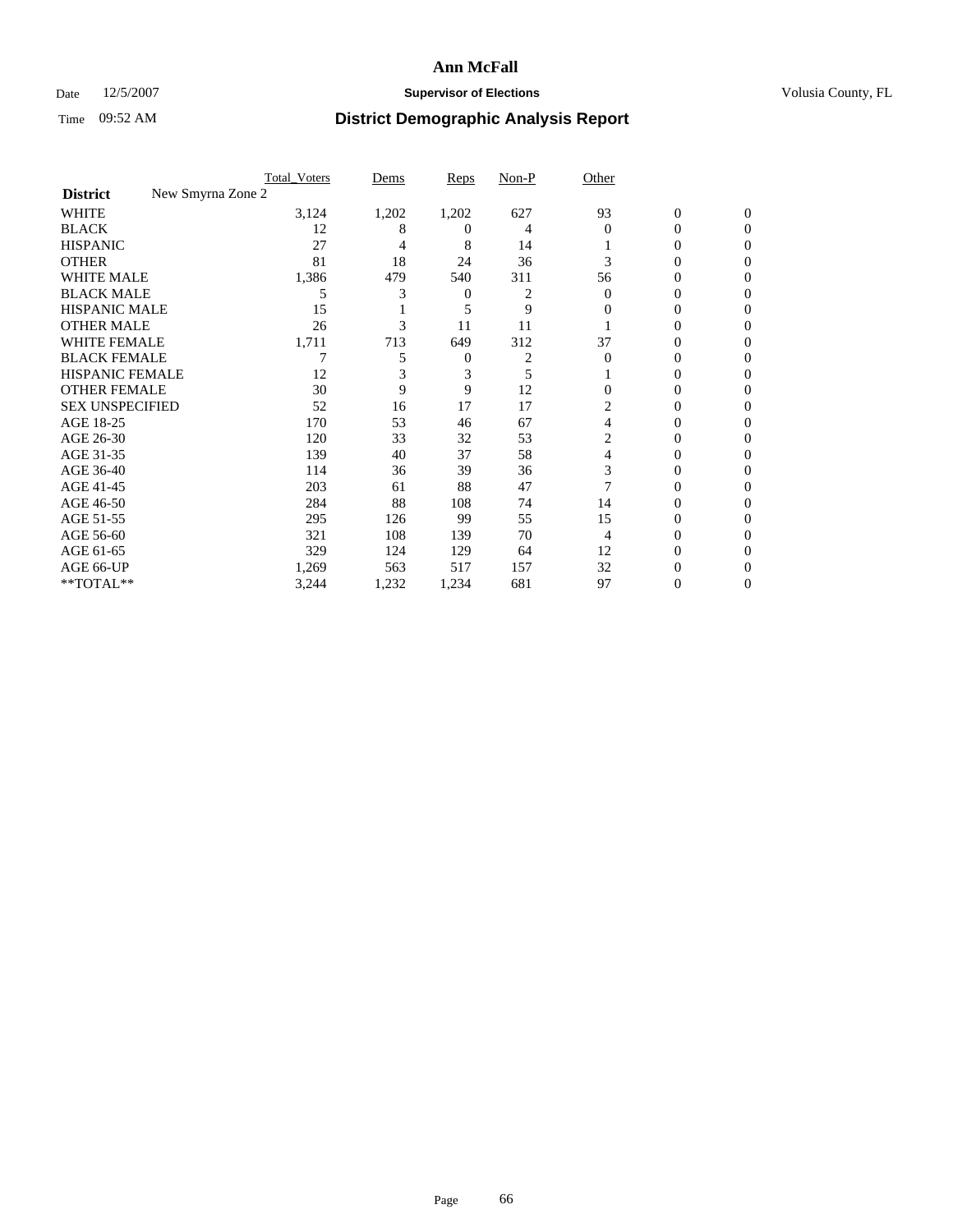### Date 12/5/2007 **Supervisor of Elections Supervisor of Elections** Volusia County, FL

|                                      | <b>Total Voters</b> | Dems           | Reps           | Non-P | Other    |                  |              |  |
|--------------------------------------|---------------------|----------------|----------------|-------|----------|------------------|--------------|--|
| New Smyrna Zone 3<br><b>District</b> |                     |                |                |       |          |                  |              |  |
| <b>WHITE</b>                         | 3,784               | 1,274          | 1,562          | 824   | 124      | $\boldsymbol{0}$ | $\mathbf{0}$ |  |
| <b>BLACK</b>                         | 29                  | 17             | 3              | 9     | 0        | 0                | $\mathbf{0}$ |  |
| <b>HISPANIC</b>                      | 21                  | 6              |                | 8     | $\Omega$ | 0                | $\mathbf{0}$ |  |
| <b>OTHER</b>                         | 129                 | 27             | 30             | 61    | 11       | 0                | $\theta$     |  |
| <b>WHITE MALE</b>                    | 1,765               | 524            | 762            | 418   | 61       | 0                | $\theta$     |  |
| <b>BLACK MALE</b>                    | 13                  | 7              |                | 5     | 0        | 0                | 0            |  |
| <b>HISPANIC MALE</b>                 | 11                  | 4              | $\overline{c}$ | 5     | $\Omega$ | 0                | 0            |  |
| <b>OTHER MALE</b>                    | 38                  | 13             | 7              | 16    | 2        | 0                | 0            |  |
| WHITE FEMALE                         | 1,994               | 741            | 792            | 398   | 63       | 0                | 0            |  |
| <b>BLACK FEMALE</b>                  | 16                  | 10             | $\overline{c}$ | 4     | $\Omega$ | 0                | 0            |  |
| <b>HISPANIC FEMALE</b>               | 10                  | $\overline{2}$ | 5              | 3     | 0        | 0                | $\Omega$     |  |
| <b>OTHER FEMALE</b>                  | 44                  | 10             | 16             | 13    | 5        | 0                | $\theta$     |  |
| <b>SEX UNSPECIFIED</b>               | 72                  | 13             | 15             | 40    |          | 0                | $\theta$     |  |
| AGE 18-25                            | 253                 | 55             | 61             | 114   | 23       | 0                | $_{0}$       |  |
| AGE 26-30                            | 199                 | 64             | 45             | 82    | 8        | 0                | 0            |  |
| AGE 31-35                            | 150                 | 55             | 34             | 56    | 5        | 0                | 0            |  |
| AGE 36-40                            | 194                 | 73             | 63             | 52    | 6        | 0                | 0            |  |
| AGE 41-45                            | 268                 | 95             | 94             | 70    | 9        | 0                | 0            |  |
| AGE 46-50                            | 349                 | 119            | 131            | 88    | 11       | 0                | $\mathbf{0}$ |  |
| AGE 51-55                            | 369                 | 149            | 139            | 73    | 8        | 0                | $\Omega$     |  |
| AGE 56-60                            | 362                 | 141            | 138            | 72    | 11       | 0                | $\theta$     |  |
| AGE 61-65                            | 426                 | 143            | 180            | 93    | 10       | 0                | 0            |  |
| AGE 66-UP                            | 1,393               | 430            | 717            | 202   | 44       | 0                |              |  |
| **TOTAL**                            | 3,963               | 1,324          | 1,602          | 902   | 135      | 0                | $\mathbf{0}$ |  |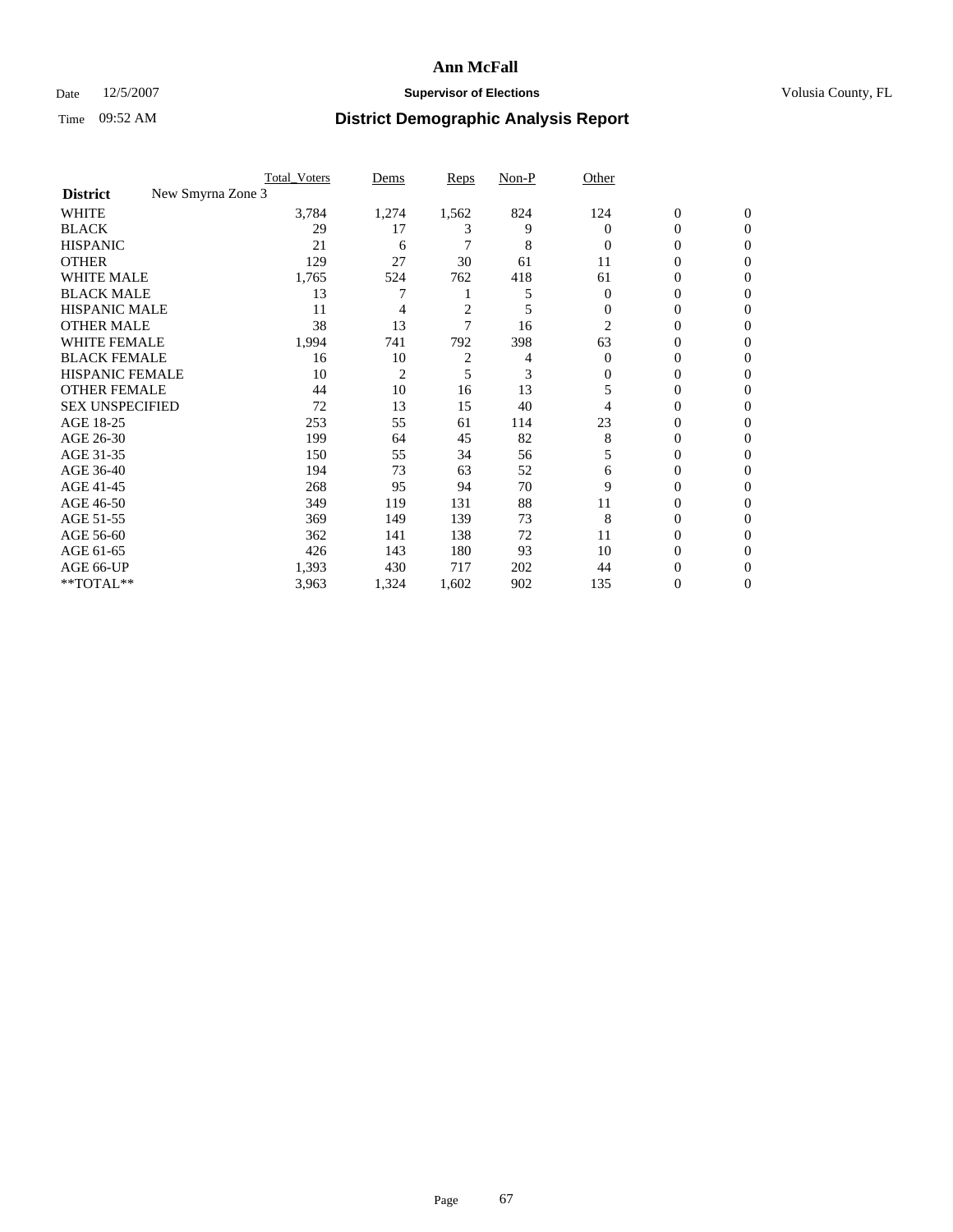### Date 12/5/2007 **Supervisor of Elections Supervisor of Elections** Volusia County, FL

|                                      | <b>Total Voters</b> | Dems  | Reps  | Non-P | Other    |                  |                  |  |
|--------------------------------------|---------------------|-------|-------|-------|----------|------------------|------------------|--|
| New Smyrna Zone 4<br><b>District</b> |                     |       |       |       |          |                  |                  |  |
| <b>WHITE</b>                         | 3,651               | 1,342 | 1,490 | 732   | 87       | $\boldsymbol{0}$ | $\mathbf{0}$     |  |
| <b>BLACK</b>                         | 610                 | 502   | 17    | 85    | 6        | 0                | $\mathbf{0}$     |  |
| <b>HISPANIC</b>                      | 45                  | 19    | 8     | 18    | $\Omega$ | 0                | $\mathbf{0}$     |  |
| <b>OTHER</b>                         | 130                 | 38    | 28    | 58    | 6        | 0                | $\overline{0}$   |  |
| <b>WHITE MALE</b>                    | 1,611               | 548   | 689   | 329   | 45       | 0                | $\theta$         |  |
| <b>BLACK MALE</b>                    | 247                 | 182   | 9     | 51    | 5        | 0                | $\Omega$         |  |
| <b>HISPANIC MALE</b>                 | 16                  | 6     | 4     | 6     | 0        | 0                | 0                |  |
| <b>OTHER MALE</b>                    | 37                  | 10    | 10    | 17    | $\Omega$ | 0                | 0                |  |
| WHITE FEMALE                         | 2,020               | 785   | 797   | 396   | 42       | 0                | 0                |  |
| <b>BLACK FEMALE</b>                  | 356                 | 313   | 8     | 34    |          | 0                | $\mathbf{0}$     |  |
| <b>HISPANIC FEMALE</b>               | 29                  | 13    | 4     | 12    | $\Omega$ | 0                | $\Omega$         |  |
| <b>OTHER FEMALE</b>                  | 60                  | 20    | 14    | 23    | 3        | 0                | $\boldsymbol{0}$ |  |
| <b>SEX UNSPECIFIED</b>               | 60                  | 24    | 8     | 25    | 3        | 0                | $\Omega$         |  |
| AGE 18-25                            | 321                 | 118   | 63    | 130   | 10       | 0                | 0                |  |
| AGE 26-30                            | 231                 | 92    | 58    | 76    | 5        | 0                | $\Omega$         |  |
| AGE 31-35                            | 219                 | 83    | 80    | 52    | 4        | 0                | 0                |  |
| AGE 36-40                            | 251                 | 97    | 83    | 62    | 9        | 0                | $\mathbf{0}$     |  |
| AGE 41-45                            | 272                 | 114   | 87    | 65    | 6        | 0                | $\Omega$         |  |
| AGE 46-50                            | 311                 | 130   | 106   | 68    |          | 0                | $\mathbf{0}$     |  |
| AGE 51-55                            | 373                 | 175   | 125   | 64    | 9        | 0                | $\Omega$         |  |
| AGE 56-60                            | 403                 | 176   | 132   | 88    |          | 0                | $\Omega$         |  |
| AGE 61-65                            | 392                 | 185   | 115   | 88    | 4        | 0                | 0                |  |
| AGE 66-UP                            | 1,663               | 731   | 694   | 200   | 38       | 0                | $_{0}$           |  |
| **TOTAL**                            | 4,436               | 1,901 | 1,543 | 893   | 99       | 0                | 0                |  |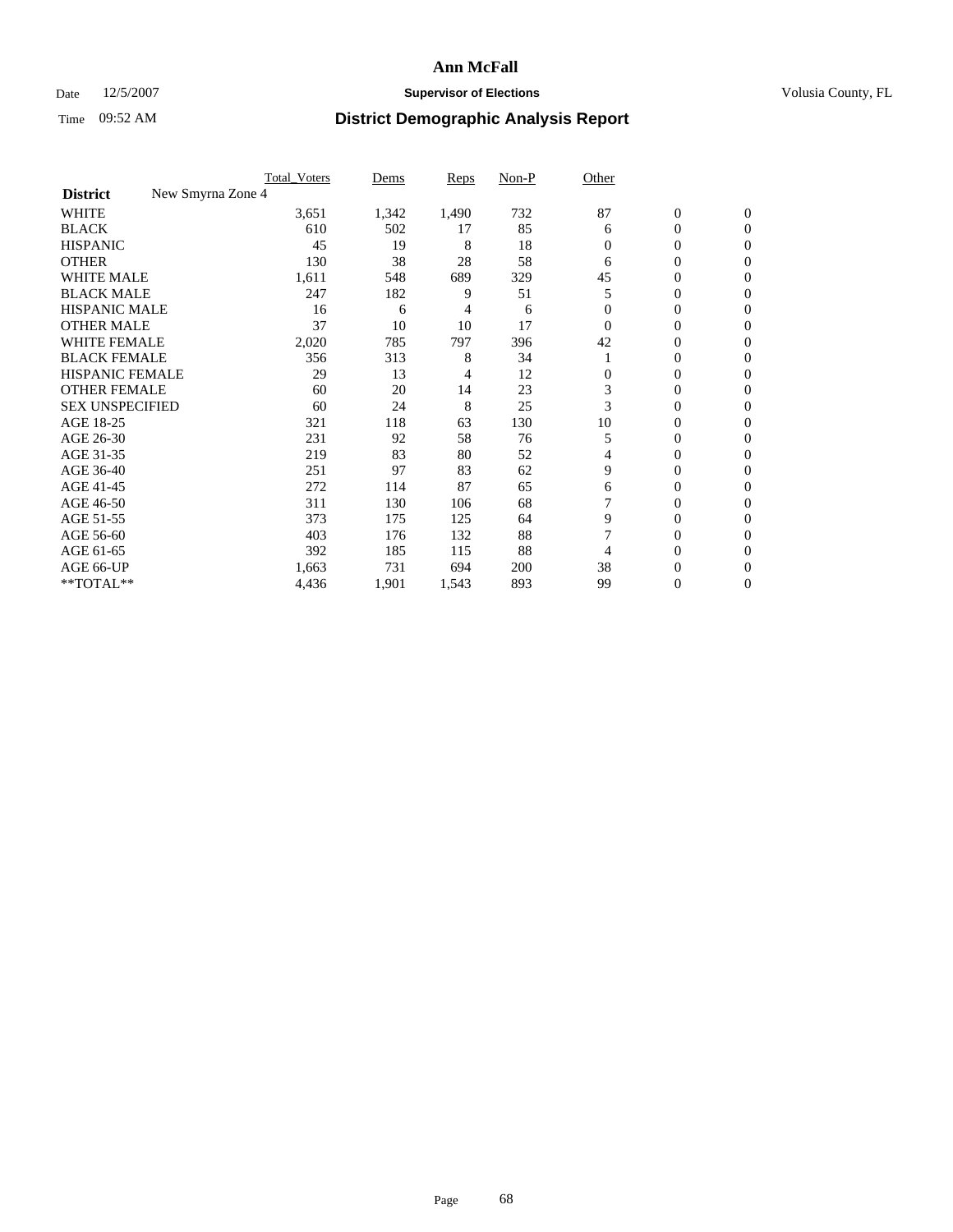### Date 12/5/2007 **Supervisor of Elections Supervisor of Elections** Volusia County, FL

|                                      | <b>Total Voters</b> | Dems  | Reps  | Non-P | Other    |                  |                |  |
|--------------------------------------|---------------------|-------|-------|-------|----------|------------------|----------------|--|
| Ormond Bch Zone 1<br><b>District</b> |                     |       |       |       |          |                  |                |  |
| <b>WHITE</b>                         | 6,563               | 2,423 | 2,836 | 1,122 | 182      | $\boldsymbol{0}$ | $\mathbf{0}$   |  |
| <b>BLACK</b>                         | 59                  | 46    | 6     | 6     |          | $\mathbf{0}$     | $\mathbf{0}$   |  |
| <b>HISPANIC</b>                      | 87                  | 39    | 23    | 22    | 3        | 0                | $\mathbf{0}$   |  |
| <b>OTHER</b>                         | 289                 | 91    | 93    | 95    | 10       | 0                | $\overline{0}$ |  |
| <b>WHITE MALE</b>                    | 3,037               | 1,017 | 1,357 | 565   | 98       | 0                | $\mathbf{0}$   |  |
| <b>BLACK MALE</b>                    | 28                  | 21    | 3     | 3     |          | 0                | $\mathbf{0}$   |  |
| <b>HISPANIC MALE</b>                 | 30                  | 7     | 11    | 10    | 2        | 0                | $\Omega$       |  |
| <b>OTHER MALE</b>                    | 123                 | 39    | 43    | 38    | 3        | 0                | 0              |  |
| <b>WHITE FEMALE</b>                  | 3,500               | 1,400 | 1,465 | 551   | 84       | 0                | $\Omega$       |  |
| <b>BLACK FEMALE</b>                  | 31                  | 25    | 3     | 3     | $\Omega$ | 0                | $\mathbf{0}$   |  |
| <b>HISPANIC FEMALE</b>               | 51                  | 28    | 10    | 12    |          | 0                | $\mathbf{0}$   |  |
| <b>OTHER FEMALE</b>                  | 100                 | 34    | 34    | 30    | 2        | 0                | $\mathbf{0}$   |  |
| <b>SEX UNSPECIFIED</b>               | 98                  | 28    | 32    | 33    | 5        | 0                | $\mathbf{0}$   |  |
| AGE 18-25                            | 560                 | 178   | 179   | 180   | 23       | 0                | 0              |  |
| AGE 26-30                            | 253                 | 77    | 93    | 68    | 15       | 0                | $\Omega$       |  |
| AGE 31-35                            | 287                 | 80    | 113   | 79    | 15       | 0                | 0              |  |
| AGE 36-40                            | 469                 | 149   | 197   | 106   | 17       | 0                | $\mathbf{0}$   |  |
| AGE 41-45                            | 572                 | 189   | 252   | 114   | 17       | 0                | $\mathbf{0}$   |  |
| AGE 46-50                            | 631                 | 225   | 268   | 125   | 13       | 0                | $\mathbf{0}$   |  |
| AGE 51-55                            | 738                 | 271   | 326   | 120   | 21       | 0                | $\mathbf{0}$   |  |
| AGE 56-60                            | 711                 | 300   | 286   | 115   | 10       | 0                | $\mathbf{0}$   |  |
| AGE 61-65                            | 606                 | 223   | 272   | 93    | 18       | 0                | $\Omega$       |  |
| AGE 66-UP                            | 2,171               | 907   | 972   | 245   | 47       | 0                | 0              |  |
| **TOTAL**                            | 6,998               | 2,599 | 2,958 | 1,245 | 196      | 0                | 0              |  |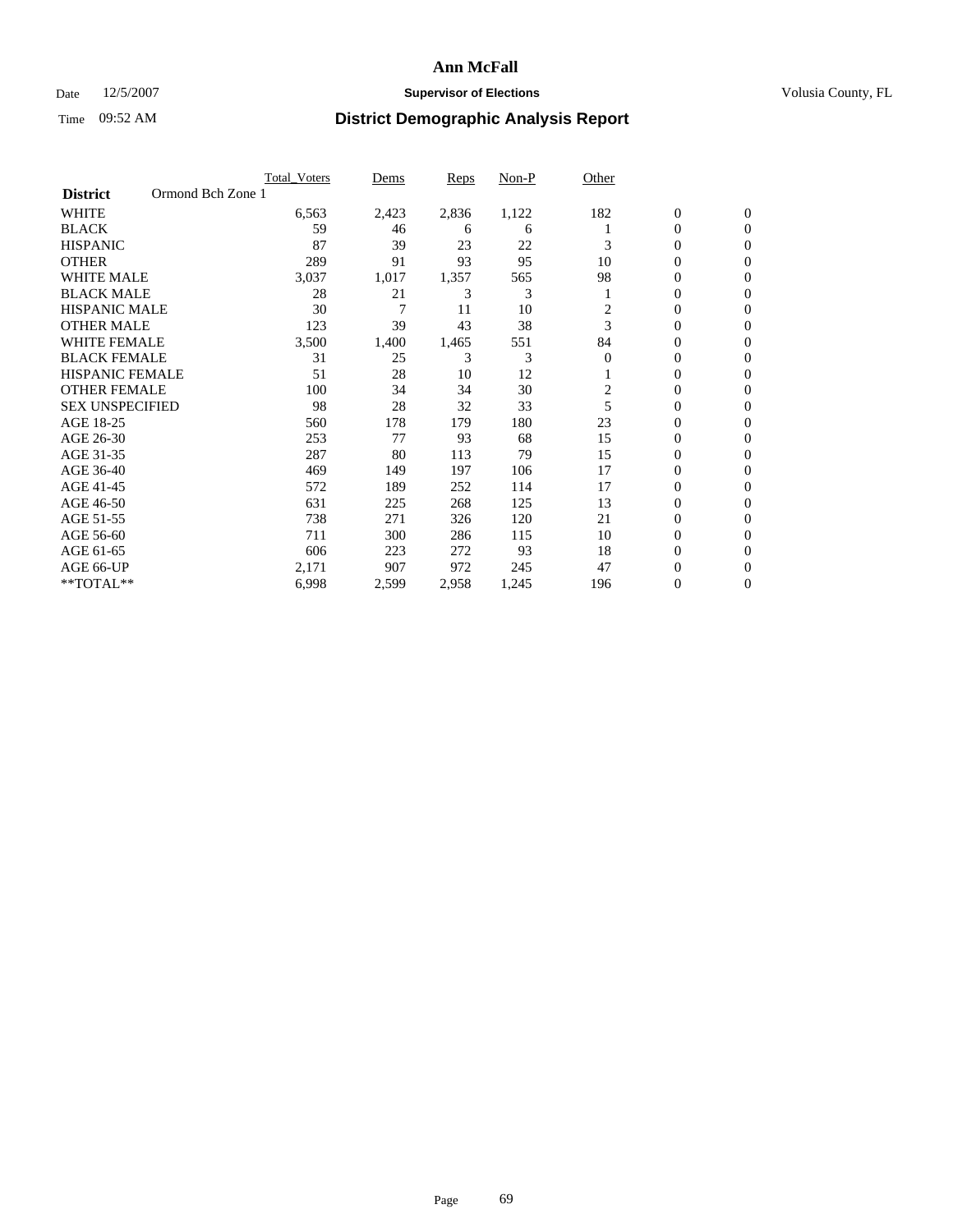### Date 12/5/2007 **Supervisor of Elections Supervisor of Elections** Volusia County, FL

|                        | <b>Total Voters</b> | Dems  | Reps  | Non-P | Other    |                  |                  |  |
|------------------------|---------------------|-------|-------|-------|----------|------------------|------------------|--|
| <b>District</b>        | Ormond Bch Zone 2   |       |       |       |          |                  |                  |  |
| <b>WHITE</b>           | 4,374               | 1,772 | 1,588 | 866   | 148      | $\boldsymbol{0}$ | $\mathbf{0}$     |  |
| <b>BLACK</b>           | 325                 | 246   | 29    | 45    | 5        | $\mathbf{0}$     | $\mathbf{0}$     |  |
| <b>HISPANIC</b>        | 72                  | 31    | 21    | 18    | 2        | $\mathbf{0}$     | $\mathbf{0}$     |  |
| <b>OTHER</b>           | 294                 | 97    | 76    | 105   | 16       | 0                | $\overline{0}$   |  |
| <b>WHITE MALE</b>      | 1,934               | 691   | 739   | 424   | 80       | 0                | $\mathbf{0}$     |  |
| <b>BLACK MALE</b>      | 130                 | 88    | 14    | 24    | 4        | 0                | $\mathbf{0}$     |  |
| <b>HISPANIC MALE</b>   | 22                  | 9     | 6     | 5     | 2        | 0                | $\Omega$         |  |
| <b>OTHER MALE</b>      | 91                  | 26    | 28    | 34    | 3        | 0                | $\mathbf{0}$     |  |
| <b>WHITE FEMALE</b>    | 2,422               | 1,074 | 844   | 436   | 68       | 0                | $\Omega$         |  |
| <b>BLACK FEMALE</b>    | 194                 | 157   | 15    | 21    |          | $\mathbf{0}$     | $\mathbf{0}$     |  |
| <b>HISPANIC FEMALE</b> | 48                  | 21    | 14    | 13    | $\Omega$ | 0                | $\mathbf{0}$     |  |
| <b>OTHER FEMALE</b>    | 122                 | 53    | 37    | 31    |          | 0                | $\overline{0}$   |  |
| <b>SEX UNSPECIFIED</b> | 102                 | 27    | 17    | 46    | 12       | 0                | $\overline{0}$   |  |
| AGE 18-25              | 360                 | 128   | 89    | 125   | 18       | 0                | $\overline{0}$   |  |
| AGE 26-30              | 297                 | 92    | 70    | 120   | 15       | 0                | $\overline{0}$   |  |
| AGE 31-35              | 283                 | 112   | 77    | 84    | 10       | 0                | $\overline{0}$   |  |
| AGE 36-40              | 372                 | 123   | 137   | 100   | 12       | $\boldsymbol{0}$ | $\mathbf{0}$     |  |
| AGE 41-45              | 418                 | 137   | 162   | 97    | 22       | 0                | $\overline{0}$   |  |
| AGE 46-50              | 480                 | 194   | 165   | 105   | 16       | $\mathbf{0}$     | $\mathbf{0}$     |  |
| AGE 51-55              | 479                 | 220   | 150   | 95    | 14       | 0                | $\mathbf{0}$     |  |
| AGE 56-60              | 498                 | 227   | 158   | 97    | 16       | 0                | $\overline{0}$   |  |
| AGE 61-65              | 433                 | 190   | 157   | 70    | 16       | 0                | $\overline{0}$   |  |
| AGE 66-UP              | 1,445               | 723   | 549   | 141   | 32       | 0                | 0                |  |
| **TOTAL**              | 5,065               | 2,146 | 1,714 | 1,034 | 171      | 0                | $\boldsymbol{0}$ |  |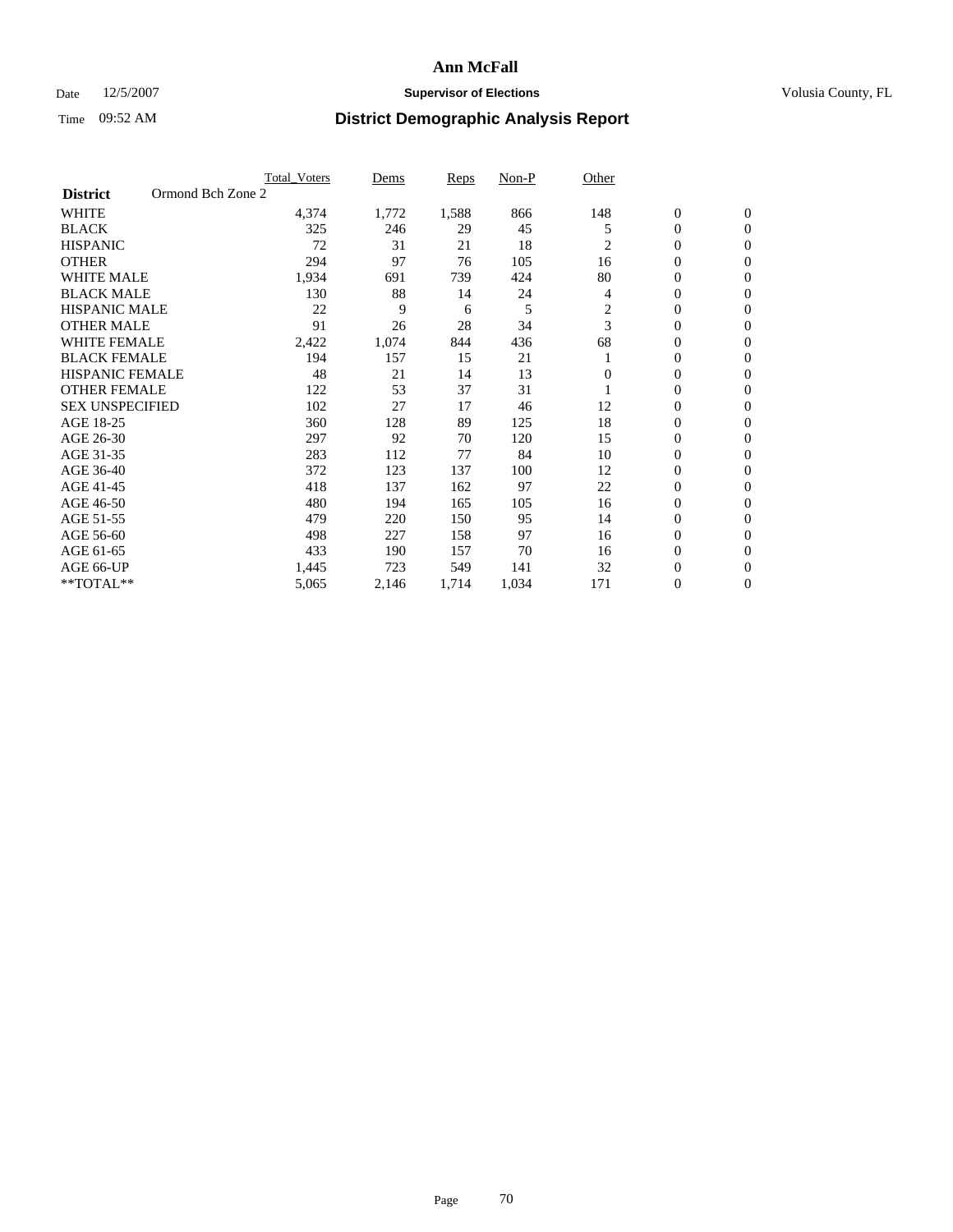### Date 12/5/2007 **Supervisor of Elections Supervisor of Elections** Volusia County, FL

|                        | <b>Total Voters</b> | Dems  | Reps  | Non-P | Other          |                  |                  |  |
|------------------------|---------------------|-------|-------|-------|----------------|------------------|------------------|--|
| <b>District</b>        | Ormond Bch Zone 3   |       |       |       |                |                  |                  |  |
| <b>WHITE</b>           | 7,475               | 2,372 | 3,616 | 1,270 | 217            | $\boldsymbol{0}$ | $\mathbf{0}$     |  |
| <b>BLACK</b>           | 112                 | 75    | 10    | 22    | 5              | $\mathbf{0}$     | $\mathbf{0}$     |  |
| <b>HISPANIC</b>        | 111                 | 33    | 43    | 33    | $\overline{2}$ | 0                | $\mathbf{0}$     |  |
| <b>OTHER</b>           | 395                 | 115   | 127   | 135   | 18             | 0                | $\overline{0}$   |  |
| <b>WHITE MALE</b>      | 3,490               | 1,008 | 1,757 | 626   | 99             | 0                | $\overline{0}$   |  |
| <b>BLACK MALE</b>      | 59                  | 38    | 6     | 12    | 3              | 0                | $\overline{0}$   |  |
| <b>HISPANIC MALE</b>   | 59                  | 17    | 24    | 17    |                | 0                | $\Omega$         |  |
| <b>OTHER MALE</b>      | 153                 | 40    | 53    | 55    | 5              | 0                | 0                |  |
| <b>WHITE FEMALE</b>    | 3,944               | 1,352 | 1,843 | 633   | 116            | 0                | $\Omega$         |  |
| <b>BLACK FEMALE</b>    | 52                  | 36    | 4     | 10    | 2              | 0                | $\mathbf{0}$     |  |
| <b>HISPANIC FEMALE</b> | 51                  | 16    | 18    | 16    |                | 0                | $\mathbf{0}$     |  |
| <b>OTHER FEMALE</b>    | 165                 | 53    | 54    | 55    | 3              | 0                | $\overline{0}$   |  |
| <b>SEX UNSPECIFIED</b> | 120                 | 35    | 37    | 36    | 12             | 0                | $\overline{0}$   |  |
| AGE 18-25              | 705                 | 196   | 282   | 195   | 32             | 0                | $\overline{0}$   |  |
| AGE 26-30              | 325                 | 89    | 133   | 89    | 14             | 0                | $\overline{0}$   |  |
| AGE 31-35              | 337                 | 78    | 152   | 84    | 23             | 0                | $\overline{0}$   |  |
| AGE 36-40              | 516                 | 113   | 296   | 92    | 15             | $\boldsymbol{0}$ | $\mathbf{0}$     |  |
| AGE 41-45              | 695                 | 184   | 356   | 133   | 22             | 0                | $\overline{0}$   |  |
| AGE 46-50              | 819                 | 248   | 405   | 149   | 17             | $\mathbf{0}$     | $\mathbf{0}$     |  |
| AGE 51-55              | 868                 | 292   | 412   | 149   | 15             | 0                | $\mathbf{0}$     |  |
| AGE 56-60              | 857                 | 306   | 380   | 148   | 23             | 0                | $\overline{0}$   |  |
| AGE 61-65              | 798                 | 280   | 377   | 125   | 16             | 0                | $\overline{0}$   |  |
| AGE 66-UP              | 2,173               | 809   | 1,003 | 296   | 65             | 0                | 0                |  |
| **TOTAL**              | 8,093               | 2,595 | 3,796 | 1,460 | 242            | 0                | $\boldsymbol{0}$ |  |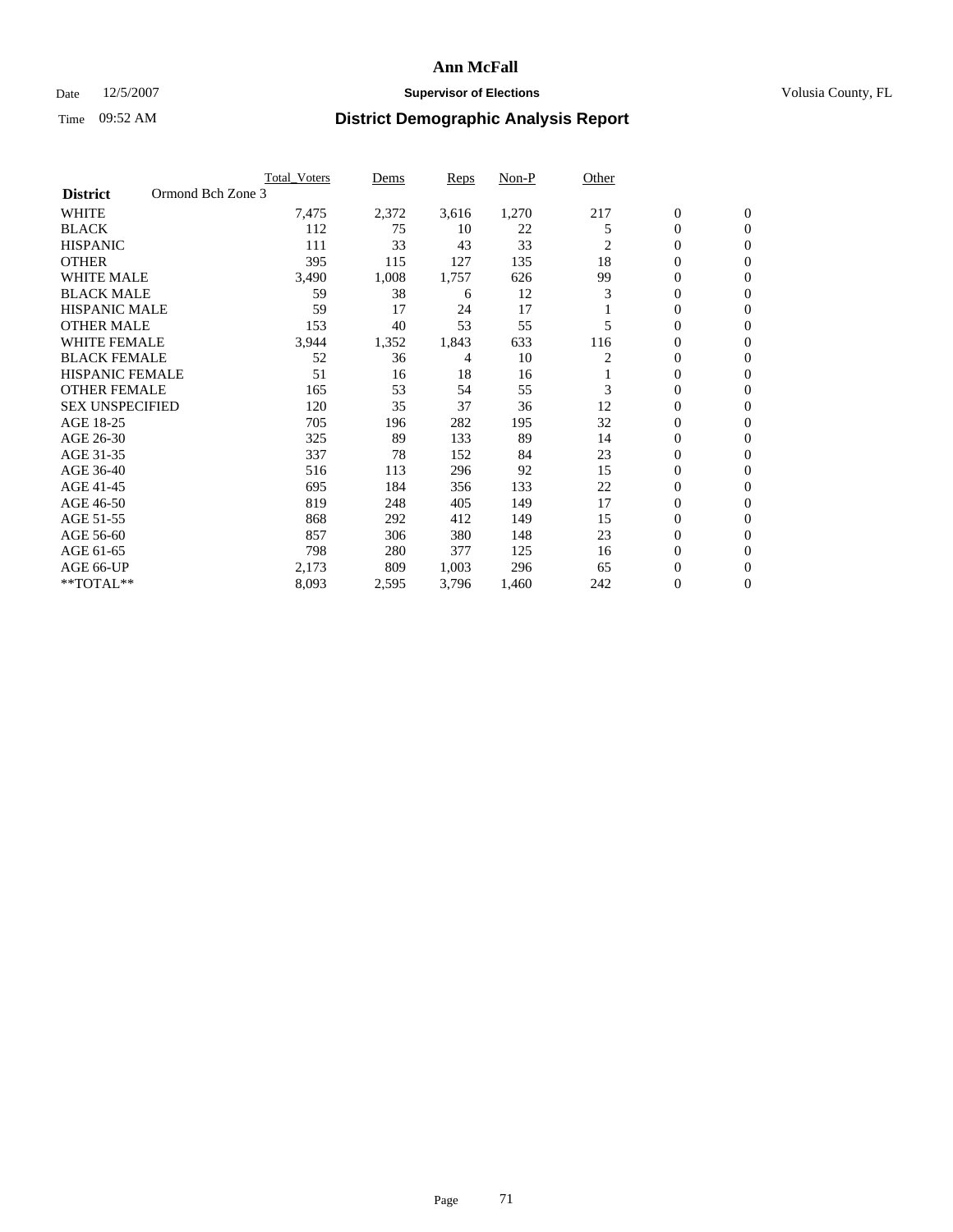### Date 12/5/2007 **Supervisor of Elections Supervisor of Elections** Volusia County, FL

|                        |                   | <b>Total Voters</b> | Dems  | Reps  | Non-P | Other          |                |                  |  |
|------------------------|-------------------|---------------------|-------|-------|-------|----------------|----------------|------------------|--|
| <b>District</b>        | Ormond Bch Zone 4 |                     |       |       |       |                |                |                  |  |
| <b>WHITE</b>           |                   | 6,035               | 2,262 | 2,425 | 1,109 | 239            | $\mathbf{0}$   | $\mathbf{0}$     |  |
| <b>BLACK</b>           |                   | 122                 | 85    | 9     | 23    | 5              | 0              | $\mathbf{0}$     |  |
| <b>HISPANIC</b>        |                   | 72                  | 29    | 14    | 27    | $\overline{c}$ | 0              | $\mathbf{0}$     |  |
| <b>OTHER</b>           |                   | 287                 | 83    | 72    | 115   | 17             | 0              | $\mathbf{0}$     |  |
| <b>WHITE MALE</b>      |                   | 2,606               | 883   | 1,090 | 503   | 130            | 0              | $\mathbf{0}$     |  |
| <b>BLACK MALE</b>      |                   | 58                  | 39    | 4     | 12    | 3              | 0              | $\mathbf{0}$     |  |
| <b>HISPANIC MALE</b>   |                   | 30                  | 10    | 8     | 10    | 2              | 0              | $\mathbf{0}$     |  |
| <b>OTHER MALE</b>      |                   | 102                 | 25    | 26    | 43    | 8              | $\mathbf{0}$   | $\mathbf{0}$     |  |
| <b>WHITE FEMALE</b>    |                   | 3,389               | 1,368 | 1,324 | 590   | 107            | 0              | $\mathbf{0}$     |  |
| <b>BLACK FEMALE</b>    |                   | 64                  | 46    | 5     | 11    | 2              | 0              | $\mathbf{0}$     |  |
| <b>HISPANIC FEMALE</b> |                   | 42                  | 19    | 6     | 17    | $\mathbf{0}$   | 0              | $\mathbf{0}$     |  |
| <b>OTHER FEMALE</b>    |                   | 131                 | 44    | 40    | 44    | 3              | 0              | $\Omega$         |  |
| <b>SEX UNSPECIFIED</b> |                   | 94                  | 25    | 17    | 44    | 8              | 0              | 0                |  |
| AGE 18-25              |                   | 418                 | 125   | 125   | 135   | 33             | 0              | $\Omega$         |  |
| AGE 26-30              |                   | 253                 | 83    | 83    | 79    | 8              | $\mathbf{0}$   | $\mathbf{0}$     |  |
| AGE 31-35              |                   | 252                 | 74    | 82    | 81    | 15             | 0              | $\mathbf{0}$     |  |
| AGE 36-40              |                   | 300                 | 84    | 138   | 70    | 8              | 0              | $\Omega$         |  |
| AGE 41-45              |                   | 450                 | 148   | 193   | 100   | 9              | 0              | $\mathbf{0}$     |  |
| AGE 46-50              |                   | 484                 | 185   | 200   | 89    | 10             | 0              | $\Omega$         |  |
| AGE 51-55              |                   | 534                 | 204   | 215   | 93    | 22             | 0              | $\mathbf{0}$     |  |
| AGE 56-60              |                   | 586                 | 243   | 213   | 104   | 26             | 0              | $\mathbf{0}$     |  |
| AGE 61-65              |                   | 566                 | 220   | 199   | 120   | 27             | $\overline{0}$ | $\mathbf{0}$     |  |
| AGE 66-UP              |                   | 2,673               | 1,093 | 1,072 | 403   | 105            | 0              | $\mathbf{0}$     |  |
| **TOTAL**              |                   | 6,516               | 2,459 | 2,520 | 1,274 | 263            | 0              | $\boldsymbol{0}$ |  |
|                        |                   |                     |       |       |       |                |                |                  |  |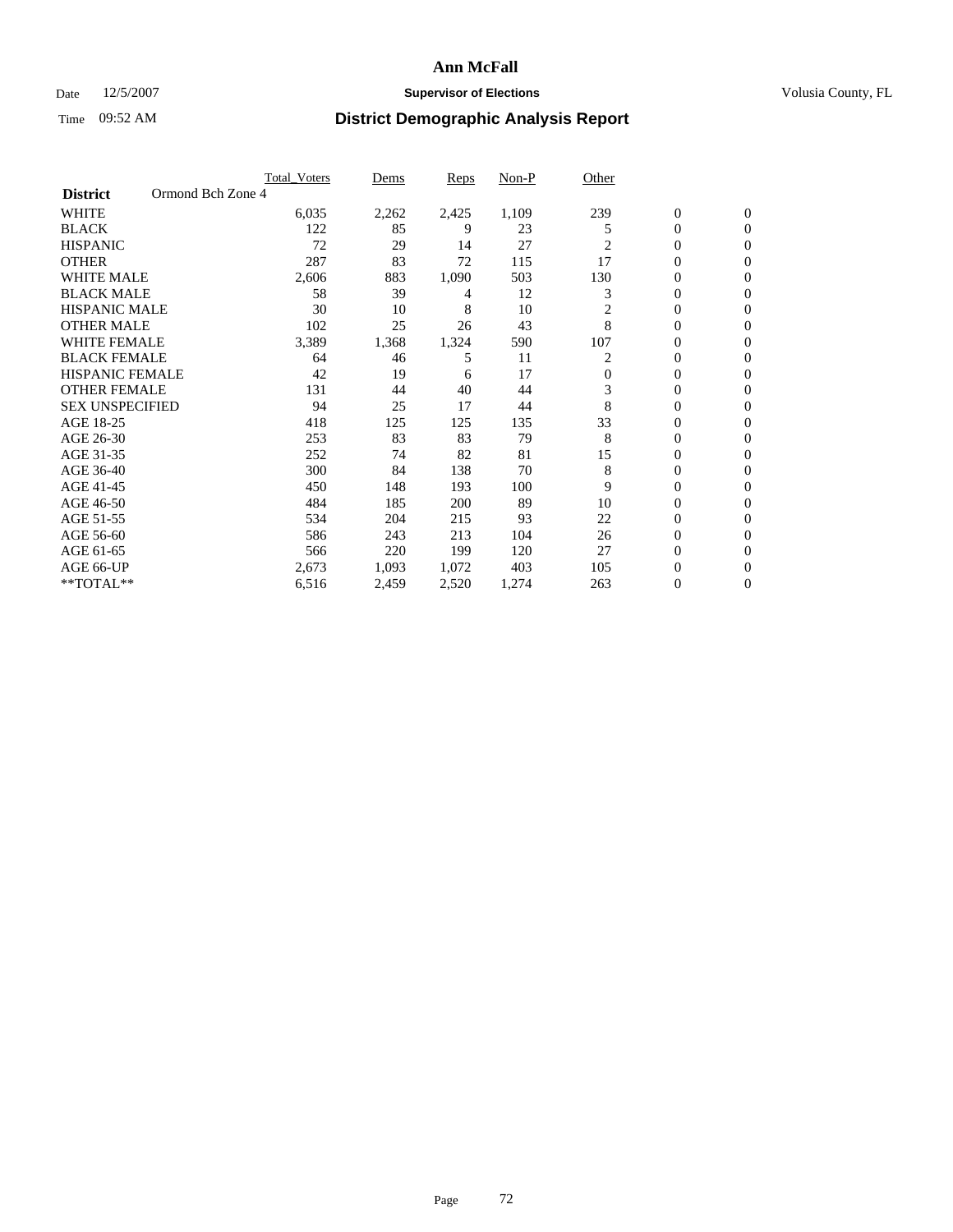### Date 12/5/2007 **Supervisor of Elections Supervisor of Elections** Volusia County, FL

|                                           | <b>Total Voters</b> | Dems  | <b>Reps</b> | Non-P | Other          |                  |                  |  |
|-------------------------------------------|---------------------|-------|-------------|-------|----------------|------------------|------------------|--|
| Port Orange District 1<br><b>District</b> |                     |       |             |       |                |                  |                  |  |
| <b>WHITE</b>                              | 6,258               | 2,609 | 2,000       | 1,412 | 237            | $\boldsymbol{0}$ | $\mathbf{0}$     |  |
| <b>BLACK</b>                              | 65                  | 47    | 4           | 12    | 2              | $\mathbf{0}$     | $\mathbf{0}$     |  |
| <b>HISPANIC</b>                           | 96                  | 36    | 18          | 39    | 3              | 0                | $\mathbf{0}$     |  |
| <b>OTHER</b>                              | 262                 | 81    | 66          | 103   | 12             | 0                | $\overline{0}$   |  |
| <b>WHITE MALE</b>                         | 2,741               | 1,027 | 958         | 643   | 113            | 0                | $\overline{0}$   |  |
| <b>BLACK MALE</b>                         | 32                  | 22    | 3           | 7     | $\overline{0}$ | 0                | $\mathbf{0}$     |  |
| <b>HISPANIC MALE</b>                      | 34                  | 14    | 8           | 11    |                | 0                | $\Omega$         |  |
| <b>OTHER MALE</b>                         | 72                  | 18    | 20          | 33    |                | 0                | 0                |  |
| <b>WHITE FEMALE</b>                       | 3,463               | 1,563 | 1,025       | 753   | 122            | 0                | $\Omega$         |  |
| <b>BLACK FEMALE</b>                       | 33                  | 25    |             | 5     | 2              | $\mathbf{0}$     | $\mathbf{0}$     |  |
| <b>HISPANIC FEMALE</b>                    | 60                  | 22    | 10          | 26    | 2              | 0                | $\mathbf{0}$     |  |
| <b>OTHER FEMALE</b>                       | 101                 | 41    | 28          | 27    | 5              | 0                | $\mathbf{0}$     |  |
| <b>SEX UNSPECIFIED</b>                    | 145                 | 41    | 35          | 61    | 8              | 0                | $\mathbf{0}$     |  |
| AGE 18-25                                 | 470                 | 163   | 98          | 184   | 25             | 0                | $\Omega$         |  |
| AGE 26-30                                 | 370                 | 125   | 82          | 145   | 18             | 0                | $\mathbf{0}$     |  |
| AGE 31-35                                 | 308                 | 116   | 78          | 93    | 21             | 0                | 0                |  |
| AGE 36-40                                 | 368                 | 115   | 107         | 127   | 19             | $\mathbf{0}$     | $\mathbf{0}$     |  |
| AGE 41-45                                 | 489                 | 175   | 152         | 147   | 15             | 0                | $\mathbf{0}$     |  |
| AGE 46-50                                 | 591                 | 216   | 196         | 148   | 31             | 0                | $\mathbf{0}$     |  |
| AGE 51-55                                 | 602                 | 245   | 213         | 118   | 26             | 0                | $\mathbf{0}$     |  |
| AGE 56-60                                 | 615                 | 256   | 209         | 132   | 18             | 0                | $\mathbf{0}$     |  |
| AGE 61-65                                 | 637                 | 301   | 191         | 125   | 20             | 0                | $\mathbf{0}$     |  |
| AGE 66-UP                                 | 2,231               | 1,061 | 762         | 347   | 61             | 0                | 0                |  |
| **TOTAL**                                 | 6,681               | 2,773 | 2,088       | 1,566 | 254            | 0                | $\boldsymbol{0}$ |  |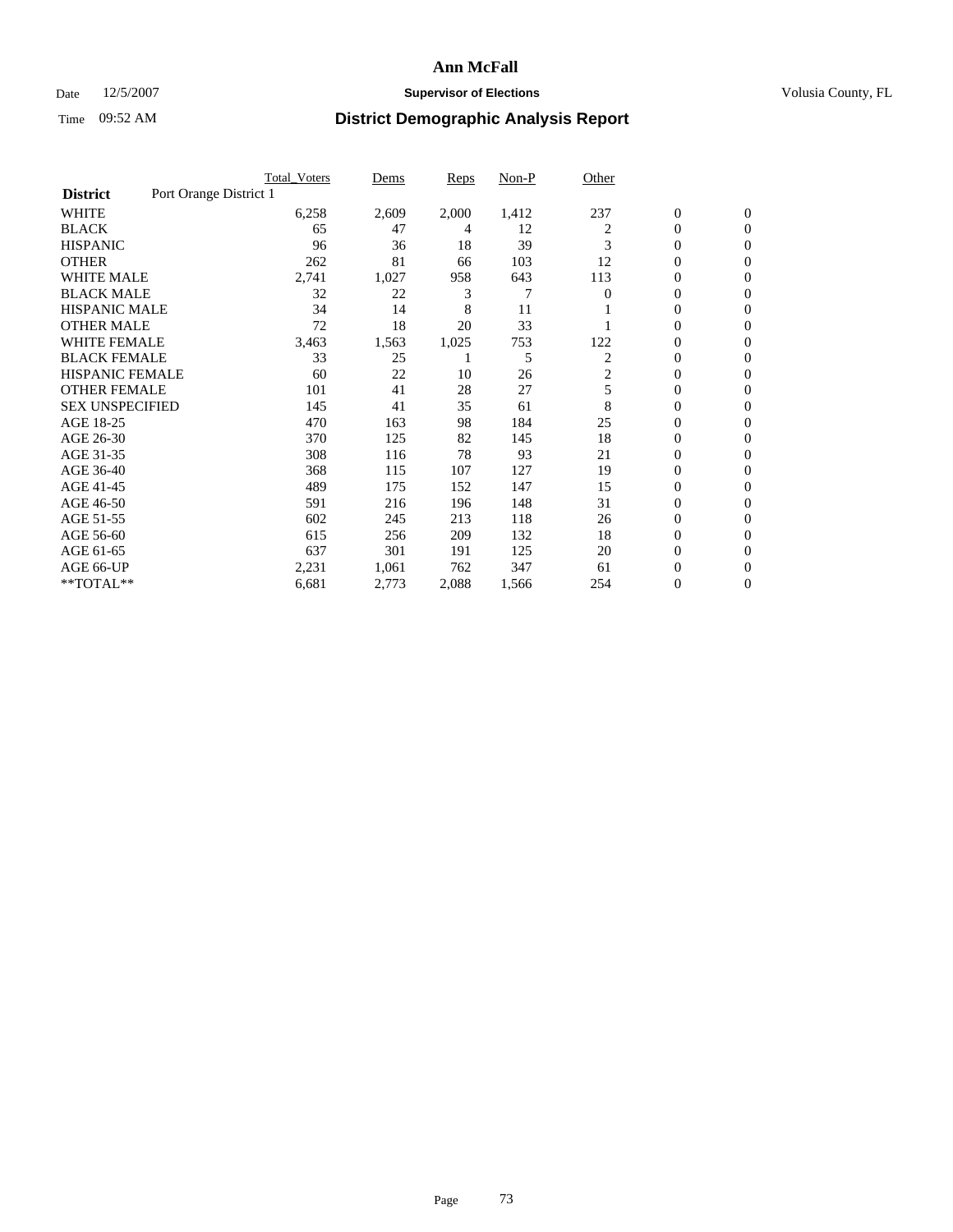### Date 12/5/2007 **Supervisor of Elections Supervisor of Elections** Volusia County, FL

|                        |                        | Total Voters | Dems  | <b>Reps</b> | Non-P | Other |                  |                  |
|------------------------|------------------------|--------------|-------|-------------|-------|-------|------------------|------------------|
| <b>District</b>        | Port Orange District 2 |              |       |             |       |       |                  |                  |
| <b>WHITE</b>           |                        | 6,956        | 2,656 | 2,583       | 1,463 | 254   | $\boldsymbol{0}$ | $\boldsymbol{0}$ |
| <b>BLACK</b>           |                        | 220          | 174   | 12          | 27    |       | $\boldsymbol{0}$ | $\mathbf{0}$     |
| <b>HISPANIC</b>        |                        | 141          | 59    | 29          | 49    | 4     | 0                | $\mathbf{0}$     |
| <b>OTHER</b>           |                        | 377          | 112   | 84          | 162   | 19    | 0                | $\mathbf{0}$     |
| WHITE MALE             |                        | 3,105        | 1,057 | 1,220       | 689   | 139   | 0                | $\mathbf{0}$     |
| <b>BLACK MALE</b>      |                        | 83           | 61    | 5           | 16    |       | 0                | $\mathbf{0}$     |
| <b>HISPANIC MALE</b>   |                        | 69           | 26    | 17          | 24    | 2     | 0                | $\boldsymbol{0}$ |
| <b>OTHER MALE</b>      |                        | 135          | 40    | 34          | 56    | 5     | 0                | $\mathbf{0}$     |
| WHITE FEMALE           |                        | 3,795        | 1,579 | 1,342       | 764   | 110   | 0                | $\mathbf{0}$     |
| <b>BLACK FEMALE</b>    |                        | 136          | 112   | 7           | 11    | 6     | 0                | $\mathbf{0}$     |
| <b>HISPANIC FEMALE</b> |                        | 71           | 33    | 12          | 24    | 2     | 0                | $\mathbf{0}$     |
| <b>OTHER FEMALE</b>    |                        | 151          | 54    | 28          | 66    | 3     | 0                | $\mathbf{0}$     |
| <b>SEX UNSPECIFIED</b> |                        | 149          | 39    | 43          | 51    | 16    | 0                | $\mathbf{0}$     |
| AGE 18-25              |                        | 699          | 212   | 200         | 258   | 29    | $\mathbf{0}$     | $\mathbf{0}$     |
| AGE 26-30              |                        | 511          | 165   | 162         | 165   | 19    | $\mathbf{0}$     | $\mathbf{0}$     |
| AGE 31-35              |                        | 430          | 139   | 153         | 119   | 19    | $\mathbf{0}$     | $\mathbf{0}$     |
| AGE 36-40              |                        | 482          | 173   | 175         | 118   | 16    | $\boldsymbol{0}$ | $\mathbf{0}$     |
| AGE 41-45              |                        | 584          | 190   | 233         | 130   | 31    | 0                | $\mathbf{0}$     |
| AGE 46-50              |                        | 716          | 267   | 268         | 156   | 25    | $\boldsymbol{0}$ | $\mathbf{0}$     |
| AGE 51-55              |                        | 620          | 247   | 242         | 116   | 15    | $\mathbf{0}$     | $\mathbf{0}$     |
| AGE 56-60              |                        | 765          | 310   | 266         | 160   | 29    | $\mathbf{0}$     | $\mathbf{0}$     |
| AGE 61-65              |                        | 660          | 264   | 228         | 142   | 26    | $\boldsymbol{0}$ | $\mathbf{0}$     |
| AGE 66-UP              |                        | 2,227        | 1,034 | 781         | 337   | 75    | 0                | $\mathbf{0}$     |
| **TOTAL**              |                        | 7,694        | 3,001 | 2,708       | 1,701 | 284   | $\boldsymbol{0}$ | $\boldsymbol{0}$ |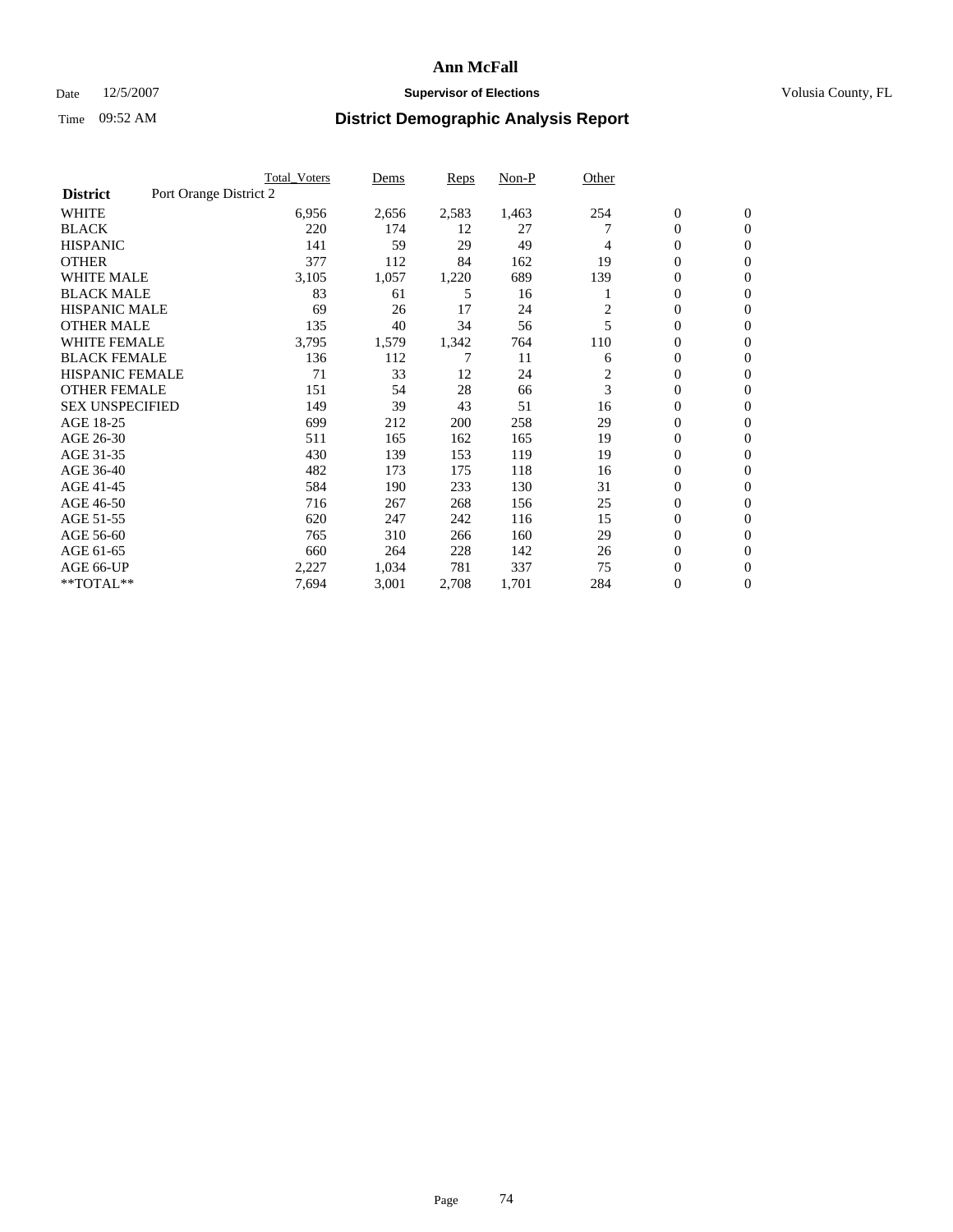#### Date  $12/5/2007$  **Supervisor of Elections** Volusia County, FL

|                        | <b>Total Voters</b>    | Dems  | Reps  | Non-P | Other |                  |                  |
|------------------------|------------------------|-------|-------|-------|-------|------------------|------------------|
| <b>District</b>        | Port Orange Distrcit 3 |       |       |       |       |                  |                  |
| <b>WHITE</b>           | 9,283                  | 3,148 | 3,739 | 2,076 | 320   | $\boldsymbol{0}$ | $\mathbf{0}$     |
| <b>BLACK</b>           | 180                    | 137   | 12    | 27    | 4     | 0                | $\mathbf{0}$     |
| <b>HISPANIC</b>        | 183                    | 68    | 33    | 75    |       | 0                | $\mathbf{0}$     |
| <b>OTHER</b>           | 429                    | 121   | 115   | 167   | 26    | 0                | $\mathbf{0}$     |
| <b>WHITE MALE</b>      | 4,232                  | 1,255 | 1,795 | 1,009 | 173   | 0                | $\mathbf{0}$     |
| <b>BLACK MALE</b>      | 82                     | 61    | 8     | 12    |       | 0                | $\mathbf{0}$     |
| <b>HISPANIC MALE</b>   | 74                     | 29    | 12    | 31    | 2     | 0                | $\mathbf{0}$     |
| <b>OTHER MALE</b>      | 147                    | 36    | 45    | 62    | 4     | $\mathbf{0}$     | $\mathbf{0}$     |
| <b>WHITE FEMALE</b>    | 4,987                  | 1,877 | 1,922 | 1,045 | 143   | 0                | $\mathbf{0}$     |
| <b>BLACK FEMALE</b>    | 98                     | 76    | 4     | 15    | 3     | $\boldsymbol{0}$ | $\mathbf{0}$     |
| <b>HISPANIC FEMALE</b> | 108                    | 39    | 20    | 44    | 5     | 0                | $\mathbf{0}$     |
| <b>OTHER FEMALE</b>    | 163                    | 58    | 45    | 54    | 6     | 0                | $\mathbf{0}$     |
| <b>SEX UNSPECIFIED</b> | 184                    | 43    | 48    | 73    | 20    | 0                | $\mathbf{0}$     |
| AGE 18-25              | 885                    | 264   | 258   | 321   | 42    | 0                | $\mathbf{0}$     |
| AGE 26-30              | 515                    | 152   | 168   | 172   | 23    | $\mathbf{0}$     | $\mathbf{0}$     |
| AGE 31-35              | 529                    | 143   | 212   | 156   | 18    | 0                | $\mathbf{0}$     |
| AGE 36-40              | 656                    | 208   | 244   | 185   | 19    | 0                | $\mathbf{0}$     |
| AGE 41-45              | 778                    | 235   | 324   | 196   | 23    | 0                | $\mathbf{0}$     |
| AGE 46-50              | 800                    | 270   | 323   | 180   | 27    | 0                | $\mathbf{0}$     |
| AGE 51-55              | 881                    | 356   | 331   | 173   | 21    | $\boldsymbol{0}$ | $\mathbf{0}$     |
| AGE 56-60              | 916                    | 357   | 328   | 196   | 35    | 0                | $\mathbf{0}$     |
| AGE 61-65              | 900                    | 316   | 345   | 206   | 33    | $\mathbf{0}$     | $\mathbf{0}$     |
| AGE 66-UP              | 3,215                  | 1,173 | 1,366 | 560   | 116   | 0                | $\mathbf{0}$     |
| **TOTAL**              | 10,075                 | 3,474 | 3,899 | 2,345 | 357   | 0                | $\boldsymbol{0}$ |
|                        |                        |       |       |       |       |                  |                  |